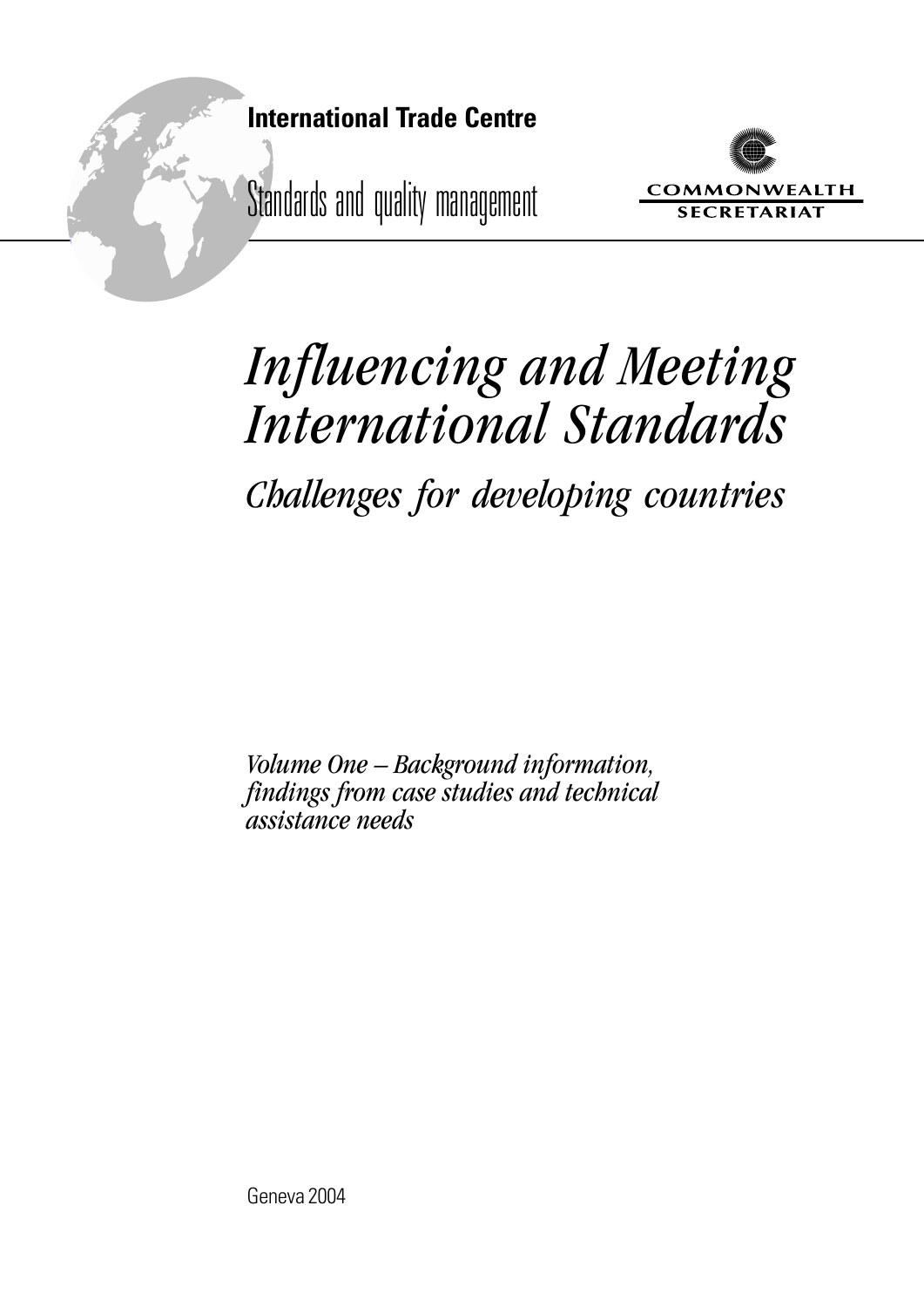#### **ABSTRACT FOR TRADE INFORMATION SERVICES**

2004 F-09.35.3 INF

### INTERNATIONAL TRADE CENTRE UNCTAD/WTO COMMONWEALTH SECRETARIAT Influencing and Meeting International Standards: Challenges for developing countries

Geneva: ITC/CS, 2004. xiii, 126 p.

Study dealing with technical assistance needs of developing countries in order to conform with technical regulations and sanitary and phytosanitary measures required by export markets – provides background information on the objectives and rules of the Agreement on Technical Barriers to Trade (TBT) and the Agreement on the Application of Sanitary and Phytosanitary Measures (SPS); draws upon experiences of selected developing countries in this area to identify their needs for technical assistance, and to examine the development of standardization and conformity assessment systems in developing countries. (Reprint of 2003 edition)

Subject descriptors: **Conformity Assessment, SPS, Standardization, TBT**.

English, French, Spanish (separate editions)

International Trade Centre, Palais des Nations, 1211 Geneva 10, Switzerland Commonwealth Secretariat, Marlborough House, London, United Kingdom

> The designations employed and the presentation of material in this publication do not imply the expression of any opinion whatsoever on the part of the International Trade Centre UNCTAD/WTO and the Commonwealth Secretariat concerning the legal status of any country, territory, city or area or of its authorities, or concerning the delimitation of its frontiers or boundaries.

Digital image on the cover: © Digital Vision

© International Trade Centre UNCTAD/WTO and Commonwealth Secretariat 2003

All rights reserved. No part of this publication may be reproduced, stored in a retrieval system or transmitted in any form or by any means, electronic, electrostatic, magnetic tape, mechanical, photocopying or otherwise, without prior permission in writing from the International Trade Centre and the Commonwealth Secretariat.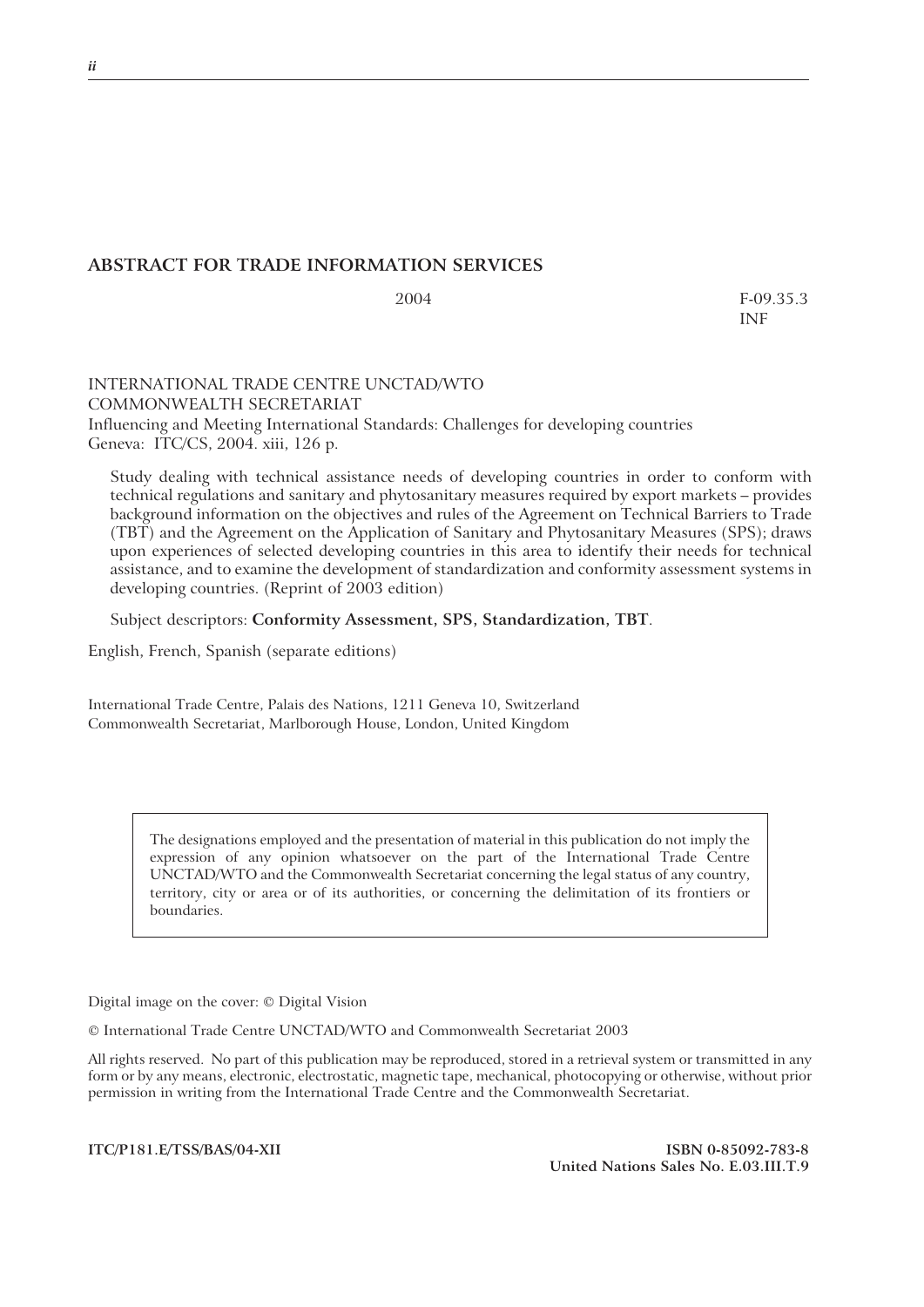# **Foreword**

Trade liberalization is undoubtedly opening up market opportunities for developing countries. Yet many of them, especially the least developed, still have enormous difficulties in making effective use of such openings, whether they result from multilateral agreements or from special arrangements such as the European Union's Everything But Arms initiative or the Africa Growth and Opportunities Act in the United States.

Supply-side problems notwithstanding, meeting the exacting norms and standards of export markets presents a major challenge to developing countries in their quest for world markets. More fundamentally, as the present publication confirms, developing countries currently have little input into the international standards that serve as the basis for technical regulations and sanitary and phytosanitary measures in export markets. They lack both the financial and human resources to play an active role in the deliberations of the relevant international bodies. They also typically lack the infrastructure needed to demonstrate acceptable conformity to the voluntary and mandatory technical requirements in their export markets.

The present publication, based on a sample of case studies, documents these gaps and examines the difficulties hindering the export efforts of developing countries due to shortcomings in their standardization and conformity assessment infrastructure. The publication presents an inventory of the technical assistance needs of developing countries in relation to technical regulations and sanitary and phytosanitary measures.

Needs are enormous and diverse. To address them comprehensively will require strong cooperation across the whole range of development partners. This study by the Commonwealth Secretariat and the International Trade Centre UNCTAD/WTO addresses some of the identified challenges.

Don McKinnon J. Denis Bélisle<br>Secretary General Belisle<br>Executive Direct Commonwealth Secretariat International Trade Centre

ut Biusz

Executive Director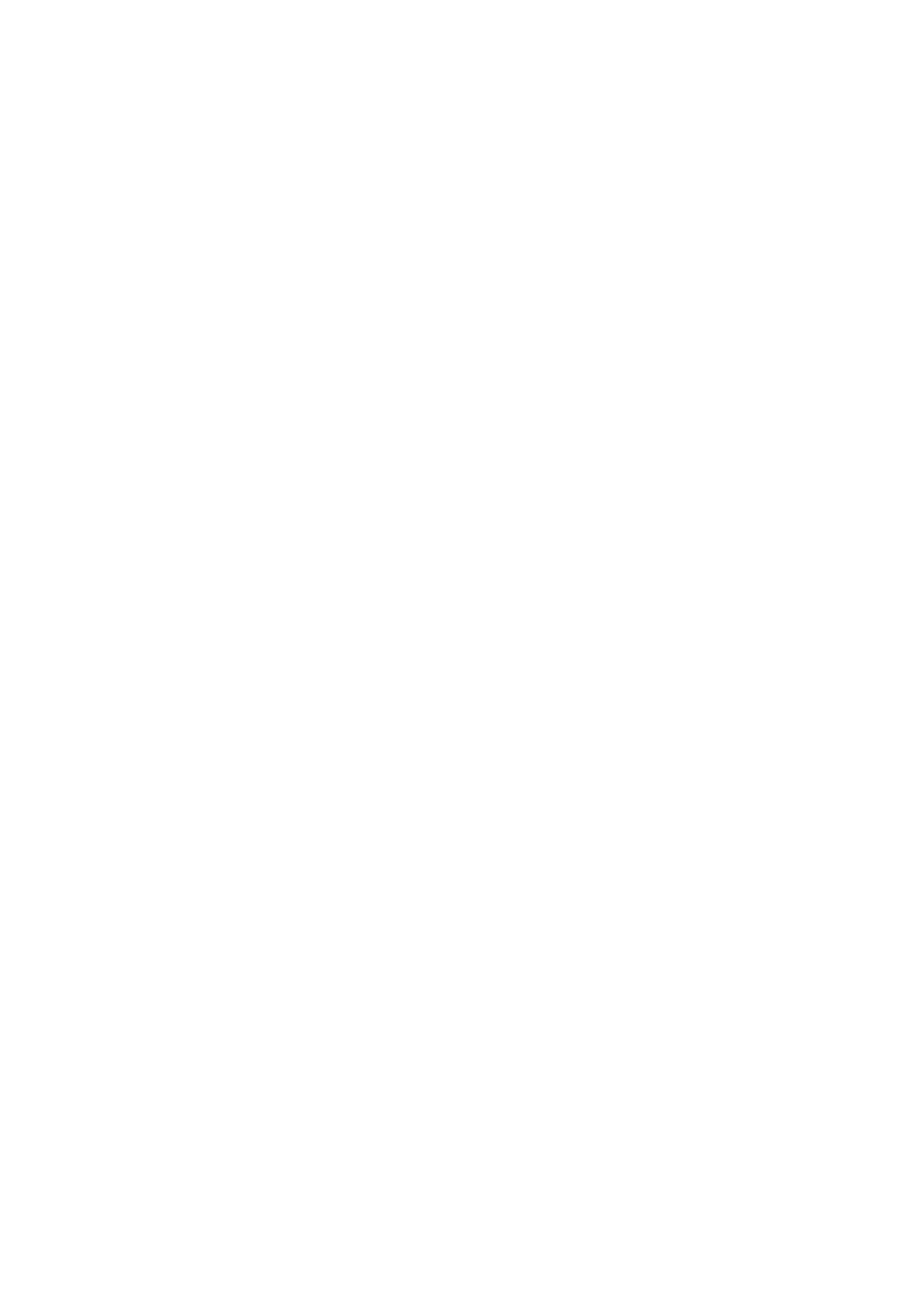# **Acknowledgements**

The publication is the outcome of a project that was jointly funded by the Commonwealth Secretariat and the International Trade Centre (UNCTAD/WTO).

The conclusions drawn and recommendations offered are based on information provided by all those in the six countries in which the case studies were undertaken (Jamaica, Kenya, Malaysia, Mauritius, Namibia and Uganda), who were approached for insights, who gave their time and openly shared their experiences and opinions about improving the capacity of developing countries to meet the standards, technical regulations, and sanitary and phytosanitary measures of export markets. The cooperation extended by representatives of international organizations and the Governments is appreciated. Digby F. Gascoine, Spencer J. Henson, Gene A. Hutchinson, John F. Landos, Samuel A. Mwambazi and Henri J. van Rensberg carried out the case studies.

**Vinod Rege**, Adviser on WTO Issues to the Commonwealth Secretariat, **Shyam K. Gujadhur**, Senior Adviser on Standards and Quality Management and **Roswitha Franz**, ITC, wrote this publication based on reports submitted by the six consultants.

The effective management and guidance provided by the following individuals contributed to the successful completion of the project:

- R. Badrinath, Director, Division of Trade Support Services, ITC;
- P. Berthelot, Deputy Director, Special Advisory Services Division, Commonwealth Secretariat;
- □ S. Meitzel, Chief, Business Advisory Services, ITC;
- S. Fakahau, Chief Programme Officer, Special Advisory Services Division, Commonwealth Secretariat.

Additional support for research was provided by Caroline Schwaller-Lo Moro, Sebastian Mayr and Matias Urrutigoity.

The book was edited by Alison Southby. Desktop publishing and final copy editing were done by Carmelita Endaya.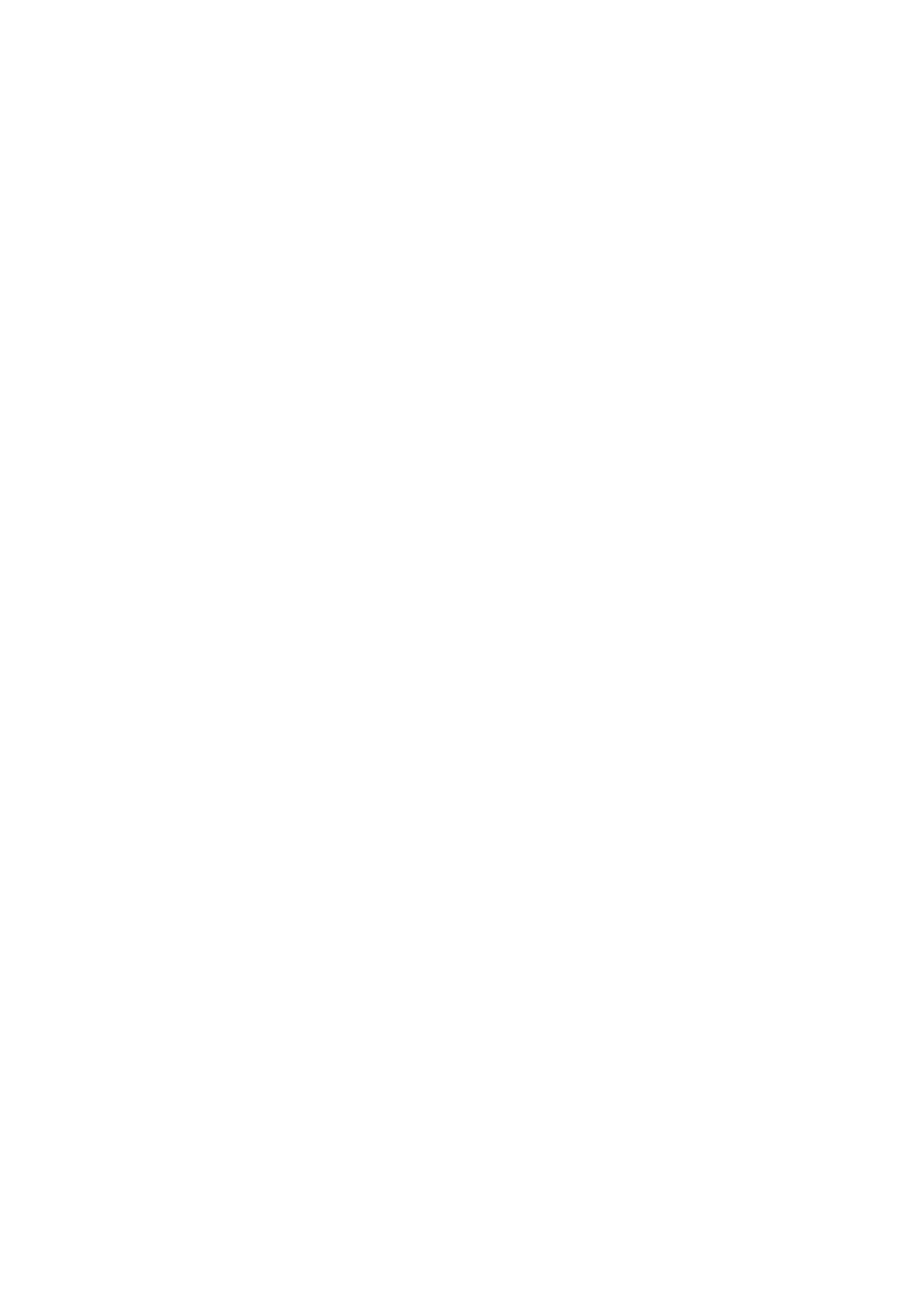# **Contents**

|                                                                                                                                                                                                                                                                                                                                                                                                                                                                                                                                                                                                                                                                                                                                                                                                                                                                                                                                                                                                                                                                                                                                                                                                                                                                                                              | iii   |
|--------------------------------------------------------------------------------------------------------------------------------------------------------------------------------------------------------------------------------------------------------------------------------------------------------------------------------------------------------------------------------------------------------------------------------------------------------------------------------------------------------------------------------------------------------------------------------------------------------------------------------------------------------------------------------------------------------------------------------------------------------------------------------------------------------------------------------------------------------------------------------------------------------------------------------------------------------------------------------------------------------------------------------------------------------------------------------------------------------------------------------------------------------------------------------------------------------------------------------------------------------------------------------------------------------------|-------|
|                                                                                                                                                                                                                                                                                                                                                                                                                                                                                                                                                                                                                                                                                                                                                                                                                                                                                                                                                                                                                                                                                                                                                                                                                                                                                                              | V     |
|                                                                                                                                                                                                                                                                                                                                                                                                                                                                                                                                                                                                                                                                                                                                                                                                                                                                                                                                                                                                                                                                                                                                                                                                                                                                                                              | xiii  |
|                                                                                                                                                                                                                                                                                                                                                                                                                                                                                                                                                                                                                                                                                                                                                                                                                                                                                                                                                                                                                                                                                                                                                                                                                                                                                                              |       |
|                                                                                                                                                                                                                                                                                                                                                                                                                                                                                                                                                                                                                                                                                                                                                                                                                                                                                                                                                                                                                                                                                                                                                                                                                                                                                                              | 1     |
| Organization of this publication                                                                                                                                                                                                                                                                                                                                                                                                                                                                                                                                                                                                                                                                                                                                                                                                                                                                                                                                                                                                                                                                                                                                                                                                                                                                             | 4     |
|                                                                                                                                                                                                                                                                                                                                                                                                                                                                                                                                                                                                                                                                                                                                                                                                                                                                                                                                                                                                                                                                                                                                                                                                                                                                                                              | 5     |
| General                                                                                                                                                                                                                                                                                                                                                                                                                                                                                                                                                                                                                                                                                                                                                                                                                                                                                                                                                                                                                                                                                                                                                                                                                                                                                                      | 5     |
|                                                                                                                                                                                                                                                                                                                                                                                                                                                                                                                                                                                                                                                                                                                                                                                                                                                                                                                                                                                                                                                                                                                                                                                                                                                                                                              | 5     |
|                                                                                                                                                                                                                                                                                                                                                                                                                                                                                                                                                                                                                                                                                                                                                                                                                                                                                                                                                                                                                                                                                                                                                                                                                                                                                                              | 5     |
|                                                                                                                                                                                                                                                                                                                                                                                                                                                                                                                                                                                                                                                                                                                                                                                                                                                                                                                                                                                                                                                                                                                                                                                                                                                                                                              | 5     |
| Foreword<br>Acknowledgements<br>Note<br>Introduction<br>Overview<br>Summary of background information<br>Overview of the main provisions of the Agreements on TBT and SPS<br>Objectives of the two Agreements<br>Definition of the terms used in the Agreements<br>Rules governing application<br>Deviation from the rule on using international standards<br>Procedures adopted by international standard-setting organizations for formulating<br>and adopting standards<br>Organizations engaged in preparing trade-related standards<br>Overview of international standard-setting organizations<br>Organizational forms<br>Pattern of membership<br>Membership fees<br>Procedures adopted for technical work on the formulation of standards<br>for improving participation by developing countries<br>Main findings in the case studies<br>Level of participation of developing countries in international standardization activities:<br>findings and conclusions of the case studies<br>Experience of developing countries in participation in regional standardization activities<br>Difficulties encountered in complying with the technical regulations and sanitary and<br>phytosanitary measures applied by importing countries<br>Technical regulations<br>Sanitary and phytosanitary measures | 6     |
|                                                                                                                                                                                                                                                                                                                                                                                                                                                                                                                                                                                                                                                                                                                                                                                                                                                                                                                                                                                                                                                                                                                                                                                                                                                                                                              | 6     |
|                                                                                                                                                                                                                                                                                                                                                                                                                                                                                                                                                                                                                                                                                                                                                                                                                                                                                                                                                                                                                                                                                                                                                                                                                                                                                                              | 7     |
|                                                                                                                                                                                                                                                                                                                                                                                                                                                                                                                                                                                                                                                                                                                                                                                                                                                                                                                                                                                                                                                                                                                                                                                                                                                                                                              | 7     |
|                                                                                                                                                                                                                                                                                                                                                                                                                                                                                                                                                                                                                                                                                                                                                                                                                                                                                                                                                                                                                                                                                                                                                                                                                                                                                                              | 7     |
|                                                                                                                                                                                                                                                                                                                                                                                                                                                                                                                                                                                                                                                                                                                                                                                                                                                                                                                                                                                                                                                                                                                                                                                                                                                                                                              | 7     |
|                                                                                                                                                                                                                                                                                                                                                                                                                                                                                                                                                                                                                                                                                                                                                                                                                                                                                                                                                                                                                                                                                                                                                                                                                                                                                                              | $8\,$ |
|                                                                                                                                                                                                                                                                                                                                                                                                                                                                                                                                                                                                                                                                                                                                                                                                                                                                                                                                                                                                                                                                                                                                                                                                                                                                                                              | $8\,$ |
|                                                                                                                                                                                                                                                                                                                                                                                                                                                                                                                                                                                                                                                                                                                                                                                                                                                                                                                                                                                                                                                                                                                                                                                                                                                                                                              | 8     |
|                                                                                                                                                                                                                                                                                                                                                                                                                                                                                                                                                                                                                                                                                                                                                                                                                                                                                                                                                                                                                                                                                                                                                                                                                                                                                                              | 8     |
| Mechanisms used or under consideration in the international standard-setting organizations                                                                                                                                                                                                                                                                                                                                                                                                                                                                                                                                                                                                                                                                                                                                                                                                                                                                                                                                                                                                                                                                                                                                                                                                                   | 10    |
|                                                                                                                                                                                                                                                                                                                                                                                                                                                                                                                                                                                                                                                                                                                                                                                                                                                                                                                                                                                                                                                                                                                                                                                                                                                                                                              | 11    |
|                                                                                                                                                                                                                                                                                                                                                                                                                                                                                                                                                                                                                                                                                                                                                                                                                                                                                                                                                                                                                                                                                                                                                                                                                                                                                                              | 11    |
|                                                                                                                                                                                                                                                                                                                                                                                                                                                                                                                                                                                                                                                                                                                                                                                                                                                                                                                                                                                                                                                                                                                                                                                                                                                                                                              | 12    |
|                                                                                                                                                                                                                                                                                                                                                                                                                                                                                                                                                                                                                                                                                                                                                                                                                                                                                                                                                                                                                                                                                                                                                                                                                                                                                                              |       |
|                                                                                                                                                                                                                                                                                                                                                                                                                                                                                                                                                                                                                                                                                                                                                                                                                                                                                                                                                                                                                                                                                                                                                                                                                                                                                                              | 13    |
|                                                                                                                                                                                                                                                                                                                                                                                                                                                                                                                                                                                                                                                                                                                                                                                                                                                                                                                                                                                                                                                                                                                                                                                                                                                                                                              | 13    |
|                                                                                                                                                                                                                                                                                                                                                                                                                                                                                                                                                                                                                                                                                                                                                                                                                                                                                                                                                                                                                                                                                                                                                                                                                                                                                                              | 14    |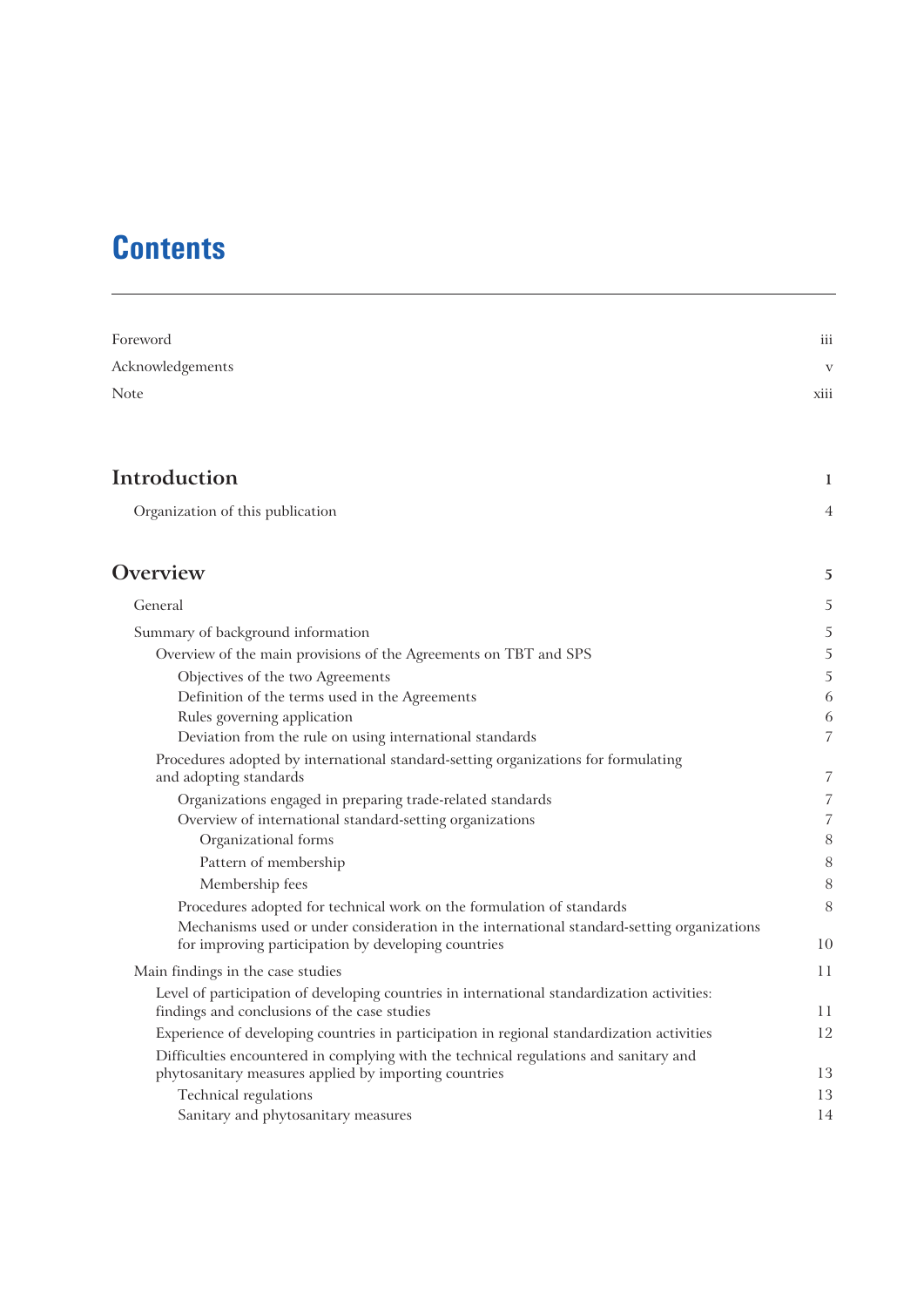| Progress made by the case study countries in establishing the administrative mechanisms<br>required for the implementation of the Agreements                                   | 14 |
|--------------------------------------------------------------------------------------------------------------------------------------------------------------------------------|----|
| Administrative arrangements for implementation of the Agreements on TBT and SPS                                                                                                | 14 |
| Transparency obligations                                                                                                                                                       | 15 |
| Enquiry points                                                                                                                                                                 | 15 |
| Notification obligations                                                                                                                                                       | 15 |
| Progress made in aligning national standards to international standards and basing technical<br>regulations and sanitary and phytosanitary measures on international standards | 16 |
| Progress made in accreditation of laboratories, inspection bodies and certification bodies                                                                                     | 17 |
| Capacities for ensuring that imported goods conform to TBT regulations and SPS measures                                                                                        | 17 |
| Technical assistance: identified needs and suggested delivery mechanism                                                                                                        | 18 |
| Recommendations and observations in the joint report of the consultants                                                                                                        | 18 |
| Specific areas for technical assistance                                                                                                                                        | 18 |
| Assistance aimed at improving the participation of developing countries in standardization<br>activities at international level                                                | 19 |
| Workshops prior to meetings of technical committees                                                                                                                            | 20 |
| Mentoring and twinning arrangements                                                                                                                                            | 20 |
| Need to establish a forum to encourage countries to enter into mentoring and twinning<br>arrangements, where feasible, on a South-South basis                                  | 20 |
| Main features of the framework to be established for facilitating mentoring and twinning<br>arrangements                                                                       | 21 |
| Creating greater awareness among industry and trade associations of the need for active<br>interest in standardization activities at national and international level          | 22 |
| Assistance to developing countries in meeting the requirements of technical regulations<br>and of sanitary and phytosanitary measures applied in their export markets          | 22 |
| Provision of practical assistance                                                                                                                                              | 22 |
| Preparation of brochures explaining technical regulations and sanitary and<br>phytosanitary measures applicable to certain products                                            | 22 |
| Assistance to interested developing countries for establishing systems to alert exporters<br>to changes in technical regulations or sanitary and phytosanitary measures        | 23 |
| Assistance for the establishment of accreditation bodies at national and regional level                                                                                        | 23 |
| Concluding observations                                                                                                                                                        | 23 |

### **CHAPTER 1**

# **Description of the main features and rules of the Agreements on TBT and SPS <sup>25</sup>**

| General                                                                                                 | 25 |
|---------------------------------------------------------------------------------------------------------|----|
| Agreement on Technical Barriers to Trade                                                                | 26 |
| Definitions of the terms used: standards, technical regulations and conformity assessment<br>procedures | 26 |
| Obligations to use international standards                                                              | 27 |
| Other specific rules                                                                                    | 28 |
| Agreement on the Application of Sanitary and Phytosanitary Measures                                     |    |
| General                                                                                                 | 28 |
| Definition of sanitary and phytosanitary measures                                                       | 28 |
| Approach of the Agreement on SPS                                                                        | 30 |
| Main differences between the two Agreements                                                             | 30 |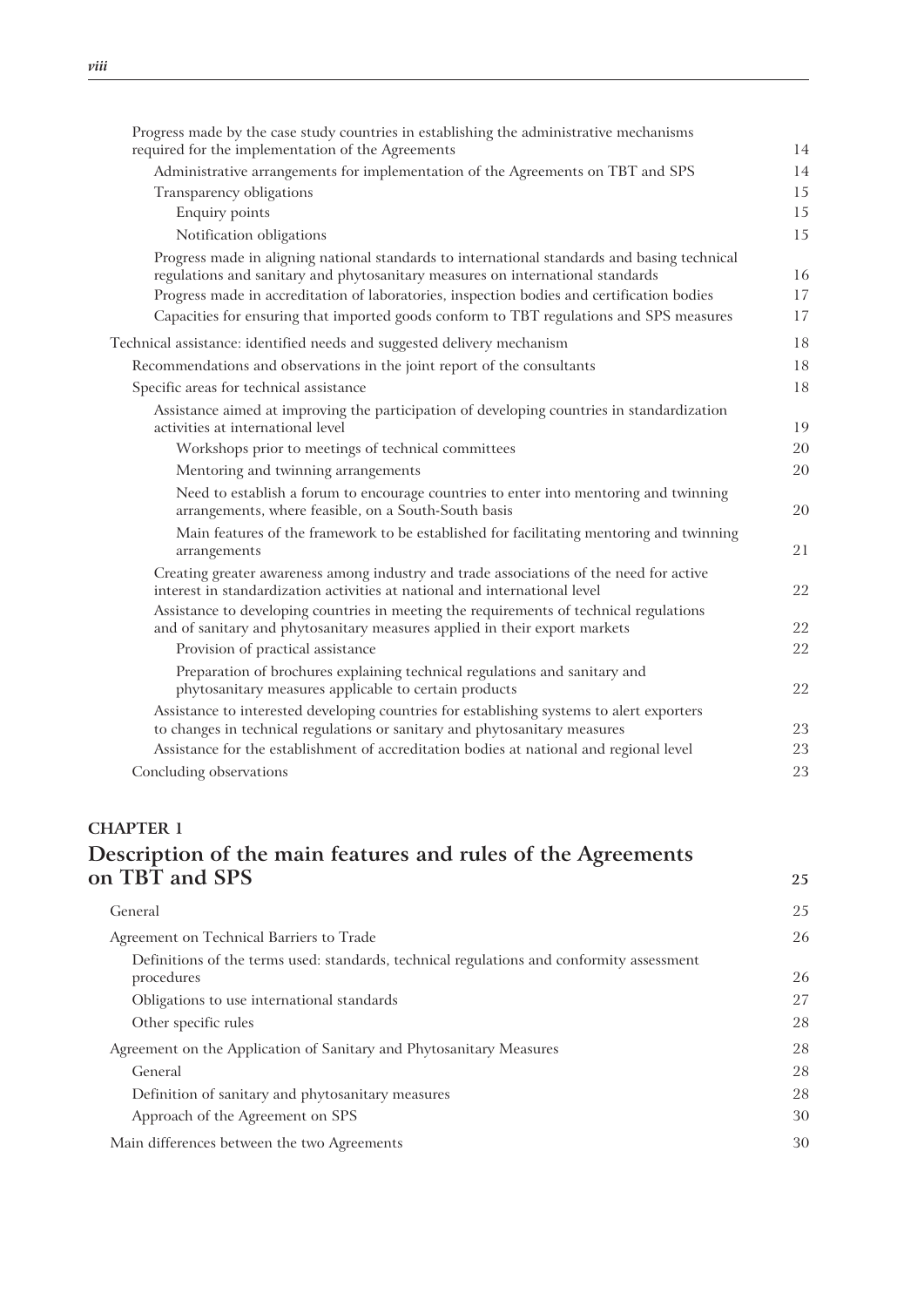# **CHAPTER 2 International standard-setting organizations: procedures and practices followed in formulating and adopting standards <sup>33</sup>**

| General                                                                                                                               | 33 |
|---------------------------------------------------------------------------------------------------------------------------------------|----|
| Overview of the procedures and practices followed in adopting international standards                                                 | 34 |
| General                                                                                                                               | 34 |
| Organizational forms                                                                                                                  | 34 |
| Pattern of membership                                                                                                                 | 34 |
| Who can become a member?                                                                                                              | 34 |
| Organizations having only one class of membership                                                                                     | 36 |
| Organizations having different classes of membership                                                                                  | 36 |
| Membership fees                                                                                                                       | 36 |
| Intergovernmental organizations belonging to the United Nations family                                                                | 36 |
| Other intergovernmental and non-governmental organizations                                                                            | 36 |
| Procedures for the formulation of standards                                                                                           | 38 |
| Procedures adopted for technical work on formulation of standards                                                                     | 38 |
| Procedures for the adoption of international standards                                                                                | 40 |
| Other measures taken by the international standard-setting bodies to facilitate participation<br>of developing countries              | 40 |
| Financial assistance to attend meetings                                                                                               | 41 |
| Payment of a special allowance by the organization                                                                                    | 41 |
| Sponsorship by developed countries                                                                                                    | 41 |
| Holding workshops prior to technical committee meetings                                                                               | 41 |
| Sponsorship under ISO's Development Programme                                                                                         | 41 |
| Submission of comments on draft standards by e-mail                                                                                   | 41 |
| Establishment of special committees or projects                                                                                       | 41 |
| Workshops for improving participation of developing countries                                                                         | 42 |
| Actions by international organizations for facilitating participation of developing countries<br>through establishment of trust funds | 45 |

#### **CHAPTER 3**

### **Level of participation of developing countries in international standardization activities: findings and conclusions of the case studies <sup>46</sup>**

| General                                                                                                  | 46 |
|----------------------------------------------------------------------------------------------------------|----|
| Findings on the level of participation in the activities of the international standard-setting bodies    | 46 |
| International standard-setting bodies producing standards used in sanitary and phytosanitary<br>measures | 46 |
| International standard-setting bodies producing standards used in technical regulations                  | 47 |
| Lessons that can be drawn                                                                                | 49 |

# **CHAPTER 4 Participation of developing countries in regional standardization activities <sup>51</sup>**

| .                                                                                |  |
|----------------------------------------------------------------------------------|--|
| General                                                                          |  |
| Aims and objectives of standardization activities undertaken on a regional basis |  |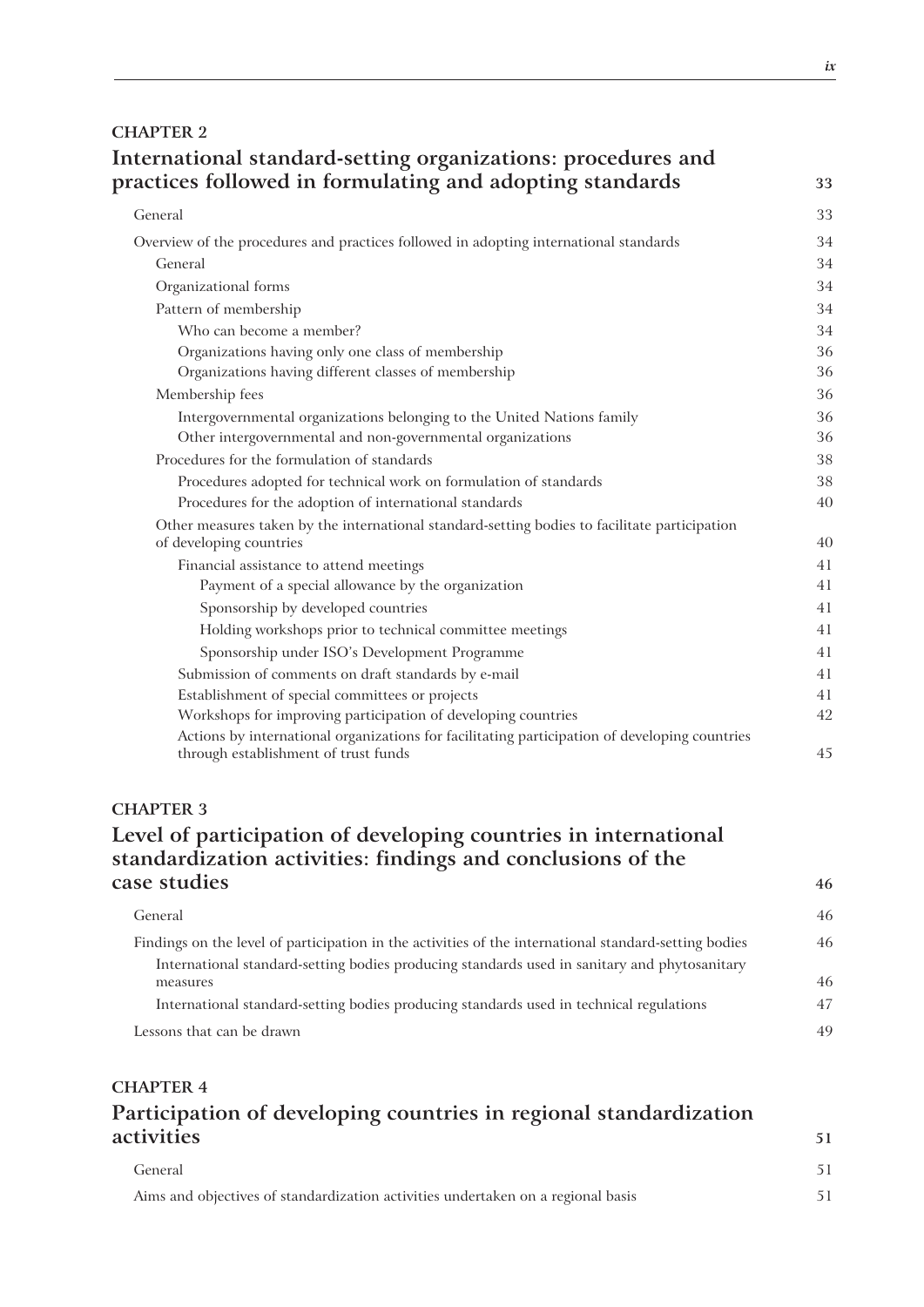| Problems encountered in participating in regional standardization activities                                                | 53 |
|-----------------------------------------------------------------------------------------------------------------------------|----|
| Complementary role played by the regional commissions and committees of the international<br>standard-setting organizations | 54 |
| Need for establishment of regional laboratories and regional service and repair centres                                     |    |
| Regional laboratories                                                                                                       | 54 |
| Regional centres for repair of test equipment                                                                               | 55 |

### **CHAPTER 5**

# **Problems experienced by the case study countries in complying with technical regulations and sanitary and phytosanitary measures of importing markets <sup>56</sup>**

| General                                                                             | 56 |
|-------------------------------------------------------------------------------------|----|
| Water treatment, fumigation and other requirements for control of pests or diseases |    |
| Problems posed by Maximum Residue Limits (MRLs)                                     |    |
| Inspection of processing facilities by inspectors from importing countries          |    |
| Fish and fish products                                                              | 59 |
| Ackee                                                                               | 59 |
| Meat and meat products                                                              | 59 |
| Cheese and cheese products                                                          | 59 |
| Registration and prior clearance requirements                                       |    |
| Application of standards that are higher than the international standards           | 60 |
| Problems encountered in trade with other developing countries                       |    |

#### **CHAPTER 6**

# **Progress made in adopting administrative arrangements for the implementation of the Agreements on TBT and SPS and in abiding by their obligations <sup>62</sup>**

| General                                                                                                                                                                       | 62 |
|-------------------------------------------------------------------------------------------------------------------------------------------------------------------------------|----|
| Administrative arrangements for the implementation of the Agreements on TBT and SPS                                                                                           | 62 |
| Transparency obligations                                                                                                                                                      | 63 |
| Enquiry points                                                                                                                                                                | 64 |
| Notification obligations                                                                                                                                                      | 64 |
| Requirement for notification of proposed technical regulations or sanitary and phytosanitary<br>measures                                                                      | 64 |
| Circulation of notifications received from WTO                                                                                                                                | 65 |
| Notifications by the case study countries                                                                                                                                     | 66 |
| Progress made in aligning national standards to international standards and basing technical regulations or<br>sanitary and phytosanitary measures on international standards | 67 |
| Alignment of national standards to international standards                                                                                                                    | 67 |
| Industrial products                                                                                                                                                           | 67 |
| Agricultural products                                                                                                                                                         | 68 |
| Use of international standards in technical regulations and sanitary and phytosanitary measures                                                                               | 68 |
| Technical regulations                                                                                                                                                         | 68 |
| Sanitary and phytosanitary measures                                                                                                                                           | 68 |
| Progress made in accreditation of laboratories, inspection bodies and certification bodies                                                                                    | 69 |
| Capacities for ensuring that imported goods conform to regulations and measures                                                                                               | 69 |
|                                                                                                                                                                               |    |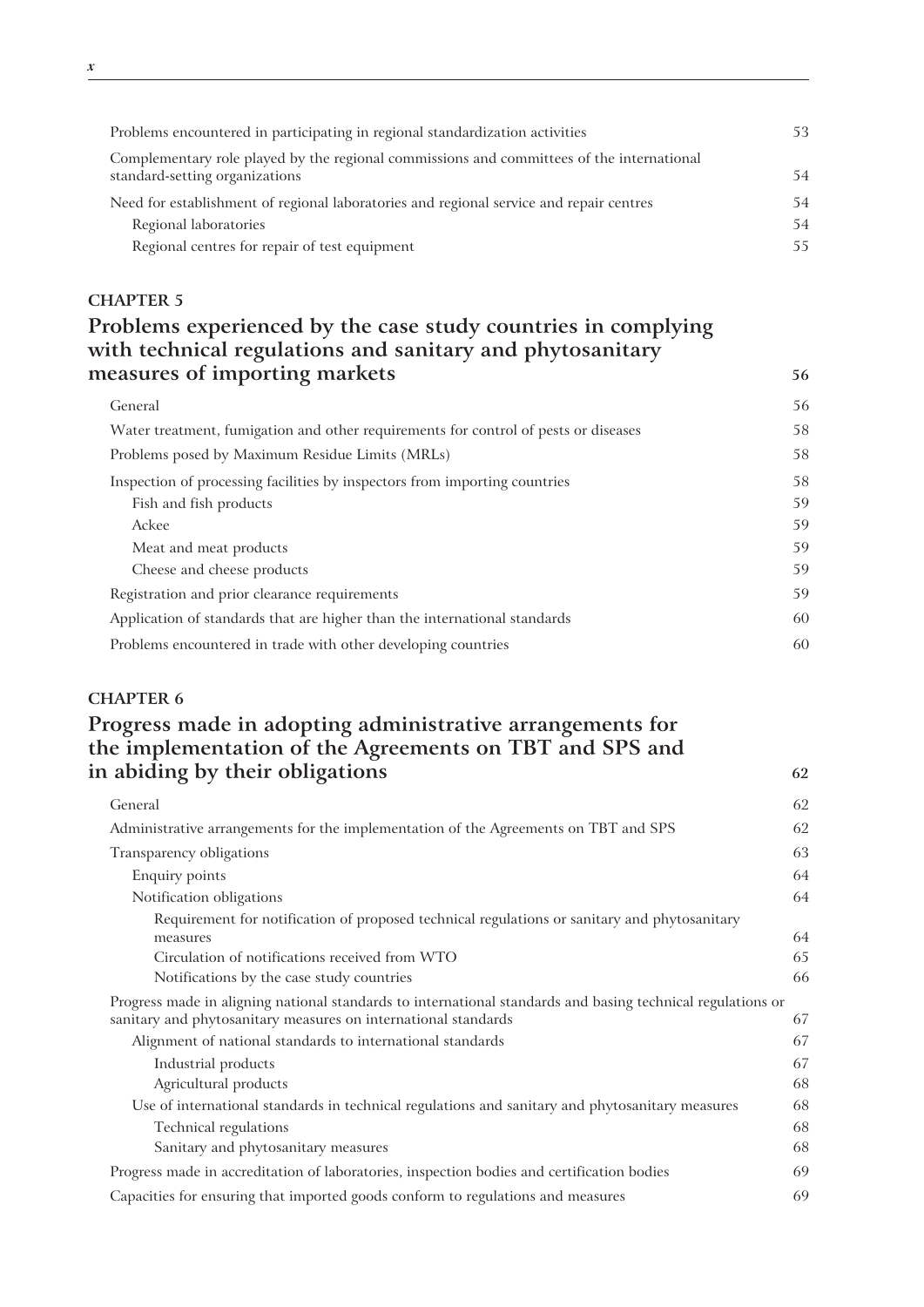# **CHAPTER 7 Technical assistance: identified needs and suggested delivery mechanism** *70*

| 70 |
|----|
| 71 |
| 71 |
| 72 |
| 73 |
| 74 |
| 74 |
| 75 |
| 76 |
| 77 |
| 78 |
| 78 |
| 78 |
| 79 |
| 80 |
| 80 |
|    |

# **Appendices**

| I.   | Extracts from general comments about technical assistance made by the six consultants |     |  |
|------|---------------------------------------------------------------------------------------|-----|--|
|      | based on the twelve case studies                                                      | 83  |  |
| Н.   | Agreement on Technical Barriers to Trade                                              | 96  |  |
| III. | Agreement on the Application of Sanitary and Phytosanitary Measures                   | 115 |  |

# **Boxes**

| -1. | Terms of reference for the case studies                                                                                                                              | 3  |
|-----|----------------------------------------------------------------------------------------------------------------------------------------------------------------------|----|
| 2.  | Illustrative list of import products subject to technical regulations and sanitary<br>and phytosanitary measures                                                     | 25 |
| 3.  | Distinction between technical regulations and sanitary and phytosanitary measures: Some examples                                                                     | 29 |
| 4.  | Guidelines for assessment of risk and determination of the appropriate level of sanitary<br>and phytosanitary protection                                             | 32 |
| 5.  | International standard-setting organizations                                                                                                                         | 35 |
| 6.  | Membership fees                                                                                                                                                      | 37 |
| 7.  | Workshop on technical assistance and special and differential treatment in the context<br>of the Agreement on TBT, held by the Committee on TBT in Geneva, July 2000 | 42 |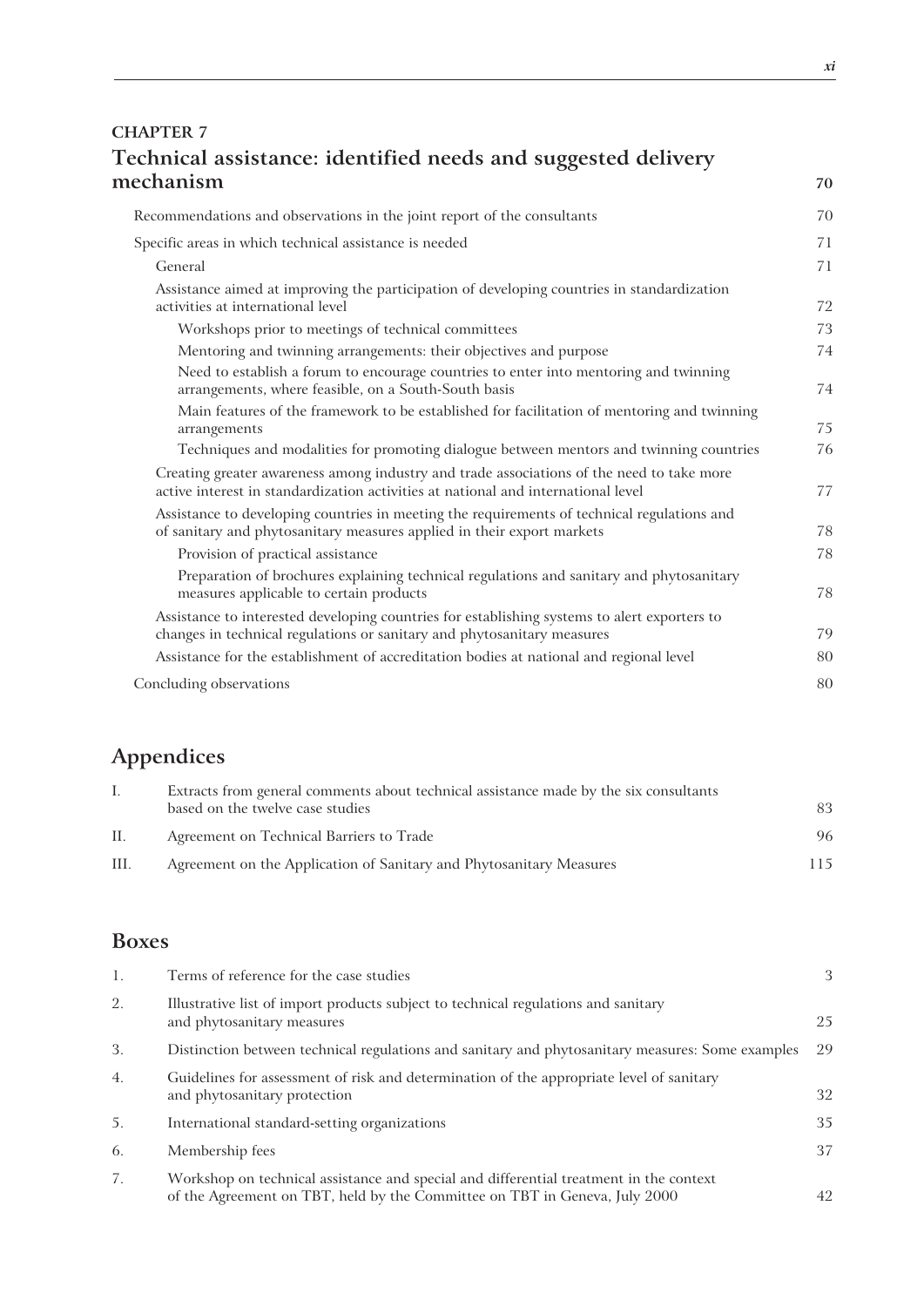|              | ×      | . . |
|--------------|--------|-----|
| ٦<br>٠       |        |     |
|              |        |     |
| ٧<br>۰,<br>. | I<br>I | ۰.  |
|              |        |     |

| 8.  | ISO General Assembly Workshop on 'Participation of Developing Countries<br>in International Standardization' in Stockholm, September 2002                                                                    | 43 |
|-----|--------------------------------------------------------------------------------------------------------------------------------------------------------------------------------------------------------------|----|
| 9.  | Workshop on technical assistance and capacity building related to the Agreement on SPS,<br>held by the Committee on SPS in Geneva, November 2002                                                             | 44 |
| 10. | FAO/WHO Trust Fund                                                                                                                                                                                           | 45 |
| 11. | Standards and Trade Development Facility (STDF)                                                                                                                                                              | 45 |
| 12. | Regional standard-setting organizations                                                                                                                                                                      | 52 |
| 13. | Problems experienced by case study countries due to the application of sanitary and<br>phytosanitary measures by importing region/country                                                                    | 57 |
| 14. | Agencies designated as enquiry points                                                                                                                                                                        | 65 |
| 15. | Authorities responsible for making notifications to WTO under the Agreements on TBT<br>and SPS                                                                                                               | 66 |
| 16. | Strengths and weaknesses of the mechanisms under consideration in international<br>standardization and other organizations for improving developing country participation<br>in the standard-setting process | 73 |
| 17. | Basic information needed for promoting dialogue between countries who could act as mentors<br>and those needing assistance                                                                                   | 77 |
|     |                                                                                                                                                                                                              |    |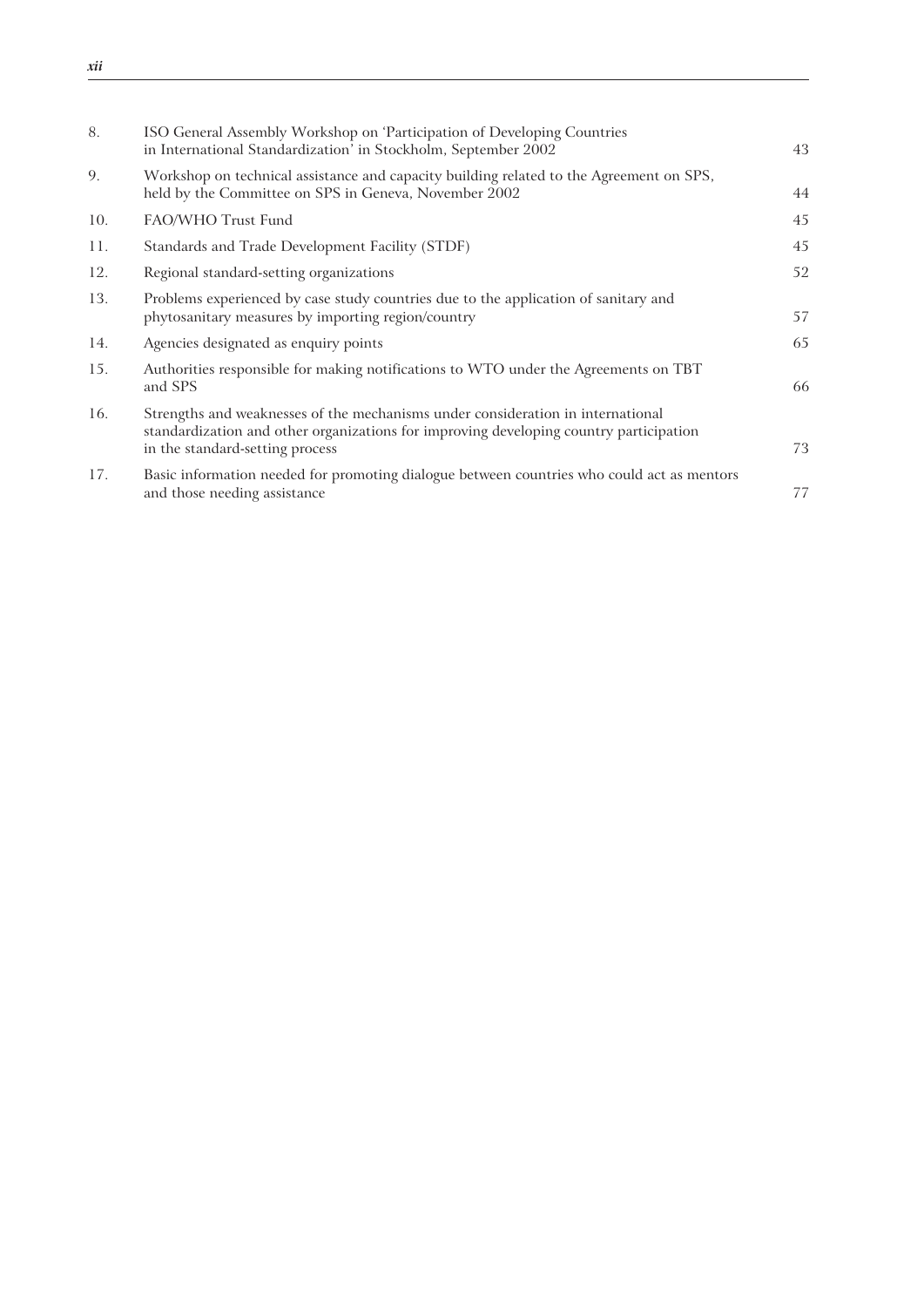# **Note**

The following abbreviations are used:

| <b>CAC</b>    | Codex Alimentarius Commission                           |
|---------------|---------------------------------------------------------|
| CASCO         | ISO Committee on Conformity Assessment                  |
| <b>CROSQ</b>  | CARICOM Regional Organisation for Standards and Quality |
| <b>DEVCO</b>  | ISO Committee on Developing Country Matters             |
| <b>DEVPRO</b> | ISO Programme for the Developing Countries              |
| EU            | European Union                                          |
| <b>FAO</b>    | Food and Agriculture Organization of the United Nations |
| <b>GATT</b>   | General Agreement on Tariffs and Trade                  |
| <b>GNP</b>    | Gross national product                                  |
| <b>ICT</b>    | Information and Communication Technology                |
| <b>IEC</b>    | International Electrotechnical Commission               |
| <b>IPPC</b>   | <b>International Plant Protection Convention</b>        |
| <b>ISO</b>    | International Organization for Standardization          |
| <b>ISSOs</b>  | International standard-setting organizations            |
| ITC           | International Trade Centre                              |
| ITU           | International Telecommunication Union                   |
| <b>ITU-D</b>  | <b>ITU Telecommunication Development Sector</b>         |
| <b>ITU-R</b>  | <b>ITU Radiocommunication Sector</b>                    |
| <b>ITU-T</b>  | <b>ITU Telecommunication Standardization</b>            |
| <b>LDCs</b>   | Least developed countries                               |
| <b>MFN</b>    | Most favoured nation                                    |
| MRLs          | Maximum residue limits                                  |
| <b>OIE</b>    | Office International des Epizooties                     |
| <b>OIML</b>   | International Organization of Legal Metrology           |
| <b>SADC</b>   | Southern African Development Community                  |
| SC            | Sub-Committee                                           |
| <b>SIRIM</b>  | Standards and Industrial Research Institute of Malaysia |
| SPS           | (Agreement on) Sanitary and Phytosanitary Measures      |
| SwF           | Swiss franc                                             |
| TBT           | (Agreement on) Technical Barriers to Trade              |
| ТC            | <b>Technical Committee</b>                              |
| <b>UNCTAD</b> | United Nations Conference on Trade and Development      |
| <b>USAID</b>  | United States Agency for International Development      |
| WHO           | World Health Organization                               |
| WTO           | World Trade Organization                                |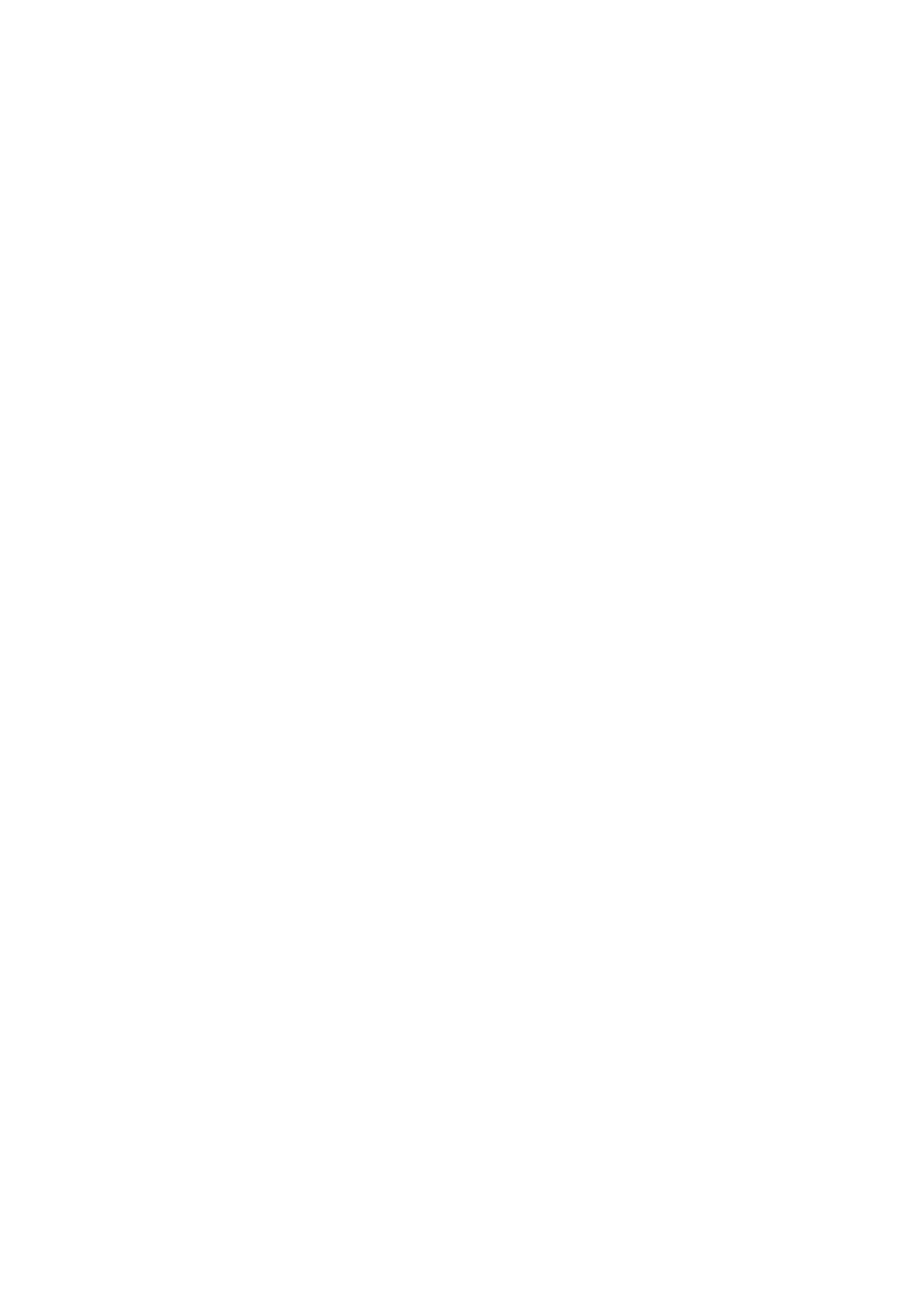# **Introduction**

All countries require imported goods to conform to the technical regulations that they apply to domestically produced products for health, safety and consumer protection. Imported agricultural products also have to conform to sanitary and phytosanitary measures which are applied to protect human or animal life from food-borne risks and from plant-carried diseases. Though these regulations and measures are applied by governments for legitimate policy reasons, they could in practice create barriers to trade. Such barriers arise if regulations differ from country to country. Exporting firms have to ensure in such situations that the products they export meet the differing requirements. This adds to their costs.

The WTO Agreement on Technical Barriers to Trade (TBT) and the Agreement on the Application of Sanitary and Phytosanitary Measures (SPS) therefore specify that countries should base their technical regulations and sanitary and phytosanitary measures on international standards. The two Agreements also specify that there shall be presumption that such regulations and measures do not cause barriers to trade if they are based on international standards. Countries may introduce or maintain sanitary or phytosanitary measures which result in a higher level of sanitary or phytosanitary protection than would be achieved by measures based on the relevant international standards, guidelines or recommendations if, for instance, there is a scientific justification. Countries do not have to base their technical regulations on international standards if there are fundamental climatic or geographic factors that justify the use of different standards.

To ensure that international standards are used to the maximum extent possible by countries in adopting their technical regulations and sanitary and phytosanitary measures, the two Agreements urge countries to 'play a full part, within the limits of their resources' in the preparation by international standard-setting bodies of international standards for products for which they have either adopted or expect to adopt such technical regulations or sanitary and phytosanitary measures.

Even though these two Agreements thus place an obligation on members to use international standards in their technical regulations and sanitary and phytosanitary measures and call on them to take an active part in international standardization activities, only a few developing countries are able today to participate in work on developing standards at international level. The participation of this limited number of countries is also in most cases not effective, as it is not supported by the background research and analysis that are required to ensure that technical specifications of the products they produce and processes used in the manufacture of such products are adequately taken into account in developing international standards.

The inability of a large number of developing countries to participate effectively in international standardization activities poses serious actual and potential problems to the trade of these countries. If an importing country uses international standards in its technical regulations and sanitary and phytosanitary measures, exporting enterprises from developing countries would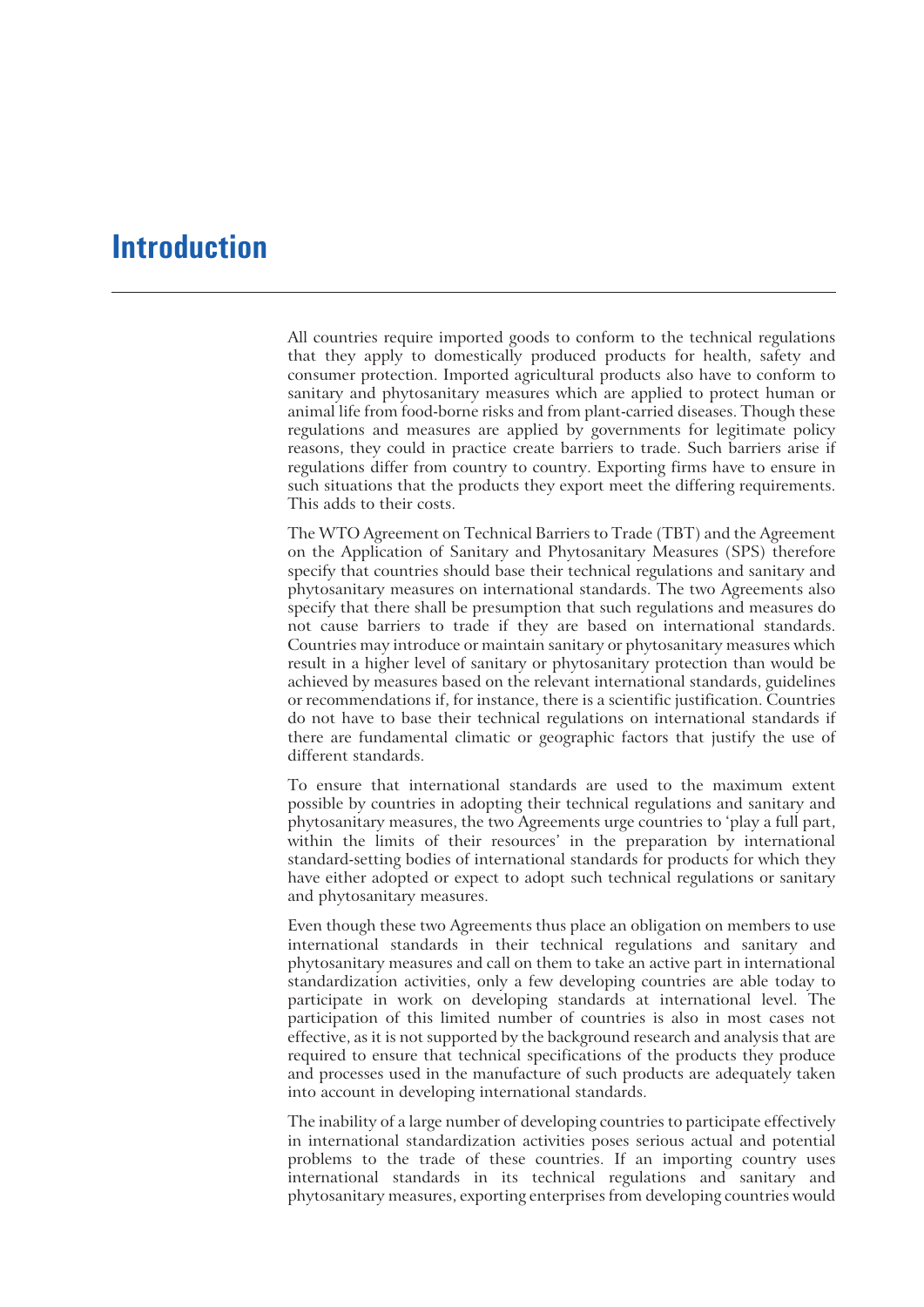have to change their own standards to bring them into conformity with such mandatory regulations if the product specifications in the standards they use are not reflected in international standards because of their non-participation. Otherwise, they would not be able to export their products to that country.

Moreover, since compliance with requirements laid down by technical regulations and sanitary and phytosanitary measures is mandatory, countries often require imported products to be accompanied by certificates issued by properly accredited third party conformity assessment bodies or, more typically in the case of sanitary and phytosanitary measures, certification by official bodies in the exporting country. In most developing countries the infrastructure which is required for certification of conformity to standards has not yet been fully developed. The result is that importing countries often insist on post-arrival examination of the product after importation, or resort to systems of prior inspection and approval of the products in the exporting country by their officials. These requirements not only add to the costs of exporters but also in some cases lead to delays.

Against this background, it was considered that developing countries need technical assistance to:

- Overcome the problems they encounter in participating effectively in international standardization activities;
- $\Box$  Meet effectively the technical requirements in their export markets; and
- □ Build capacities for deriving full benefits from the WTO Agreements on TBT and SPS.

In order to identify these technical assistance needs, the Commonwealth Secretariat and the International Trade Centre decided jointly to undertake case studies in six countries.1

In selecting countries for the case studies, the existence of a gap in the extent to which standardization and conformity assessment systems are developed in different developing countries was taken into account by studying the experience in developing countries at various stages of development.

Among the countries selected for the study, Malaysia is considered as a developing country with relatively more developed national institutions engaged in standardization and conformity activities. Jamaica, Kenya, Mauritius and Uganda have been able to make some progress in work on standardization and conformity assessment by establishing national standard-setting and conformity assessment bodies, while Namibia represented countries whose experience at national level in the area of standardization and conformity assessment are at a nascent stage.

It should be noted that the basis on which countries were selected is for analytical purposes only, to assess broadly the technical assistance needs of developing countries at widely different stages of development. It should not be interpreted as involving any value judgement on the actual level of development in standardization activities in each of these countries.

Box 1 contains the terms of reference that were used for the preparation of the case studies.

**1** Case studies were carried out in the latter half of 2001.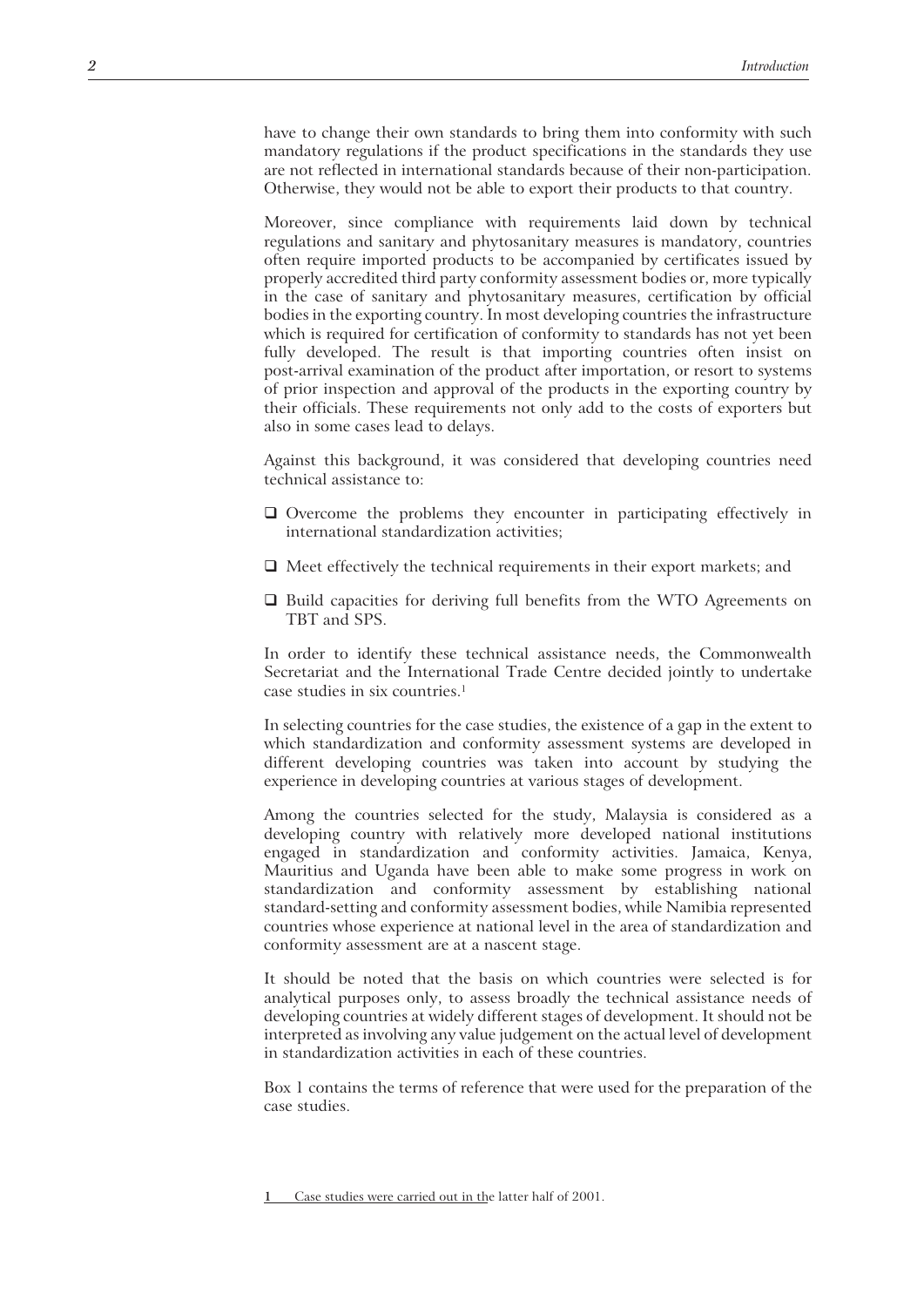#### *Box 1*

#### *Terms of reference for the case studies*

- *i) To assess the extent to which the country is able and willing to participate effectively in international standard-setting organizations preparing standards used by countries in adopting technical regulations and sanitary and phytosanitary measures;*
- *ii) To examine the extent and nature of infrastructure in the country relating to standardization and regulatory activities and conformity assessment at the national level, and participation in international standard-setting organizations relating to SPS and TBT measures;*
- *iii) To identify the major constraints limiting the effective participation of the country in international standard-setting organizations relating to SPS and TBT measures;*
- *iv) To examine the problems and difficulties faced by the country due to technical regulations, conformity assessment practices and sanitary and phytosanitary measures in its main export markets, both with respect to compliance and conformity assessment, relating these problems to the need for appropriate international standards where appropriate; and*
- *v) To examine the need of the country for assistance for, inter alia:*
	- *Further development of activities for developing and adopting standards for products of export interest;*
	- *Developing technical regulations and sanitary and phytosanitary measures based on international standards;*
	- *Creating greater awareness among industries (producing both goods and services) and their associations of the need to undertake background research and analytical work that is necessary for their effective participation in standardization activities at national level;*
	- *Assisting the national standard-setting body and/or the government in participating in the work at international level on developing international standards, taking into account the existing rules, procedures and practices adopted by the international standard-setting bodies (e.g. ISO and CAC) in formulating and establishing international standards, and the steps which the international standard-setting bodies are taking for facilitating improved and effective participation of developing countries in the development of such standards; and*
	- *Developing and strengthening national infrastructures for demonstrating compliance with technical regulations and sanitary and phytosanitary measures in export markets.*

The studies for each country in the area of technical regulations and SPS measures were undertaken separately by experts with specialized knowledge in the subject area.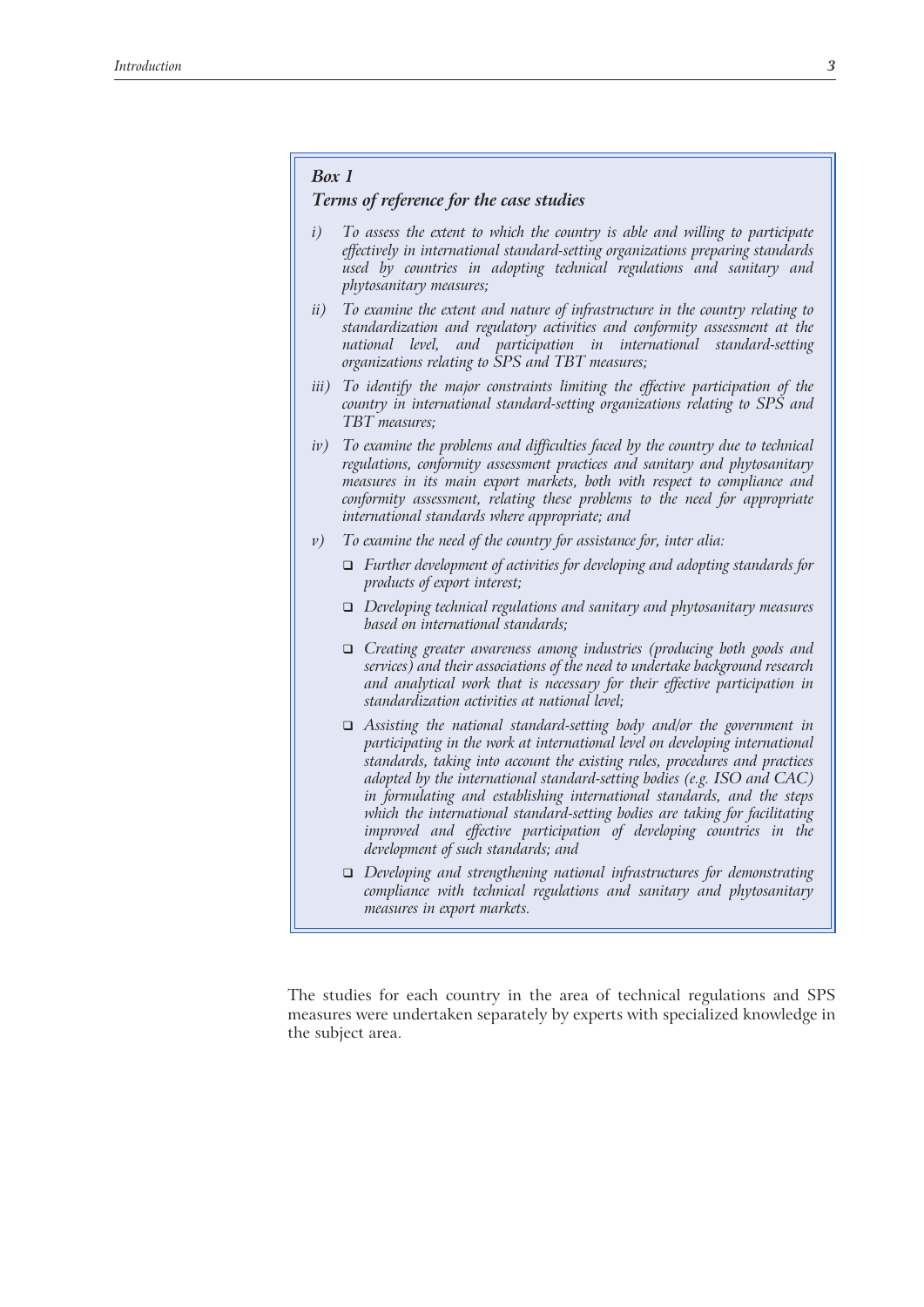# **Organization of this publication**

The whole publication is divided into two volumes. This first volume contains background information, findings from case studies and technical assistance needs.

Volume two is divided into three parts:

- Part One: Notes on procedures followed by selected international standard-setting organizations (ISSOs) and on international accreditation bodies.
- □ Part Two: Country reports on technical barriers to trade (TBT).
- $\Box$  Part Three: Country reports on sanitary and phytosanitary (SPS) measures.

Volume two contains background information that would be useful in appreciating the points made and views expressed in volume one.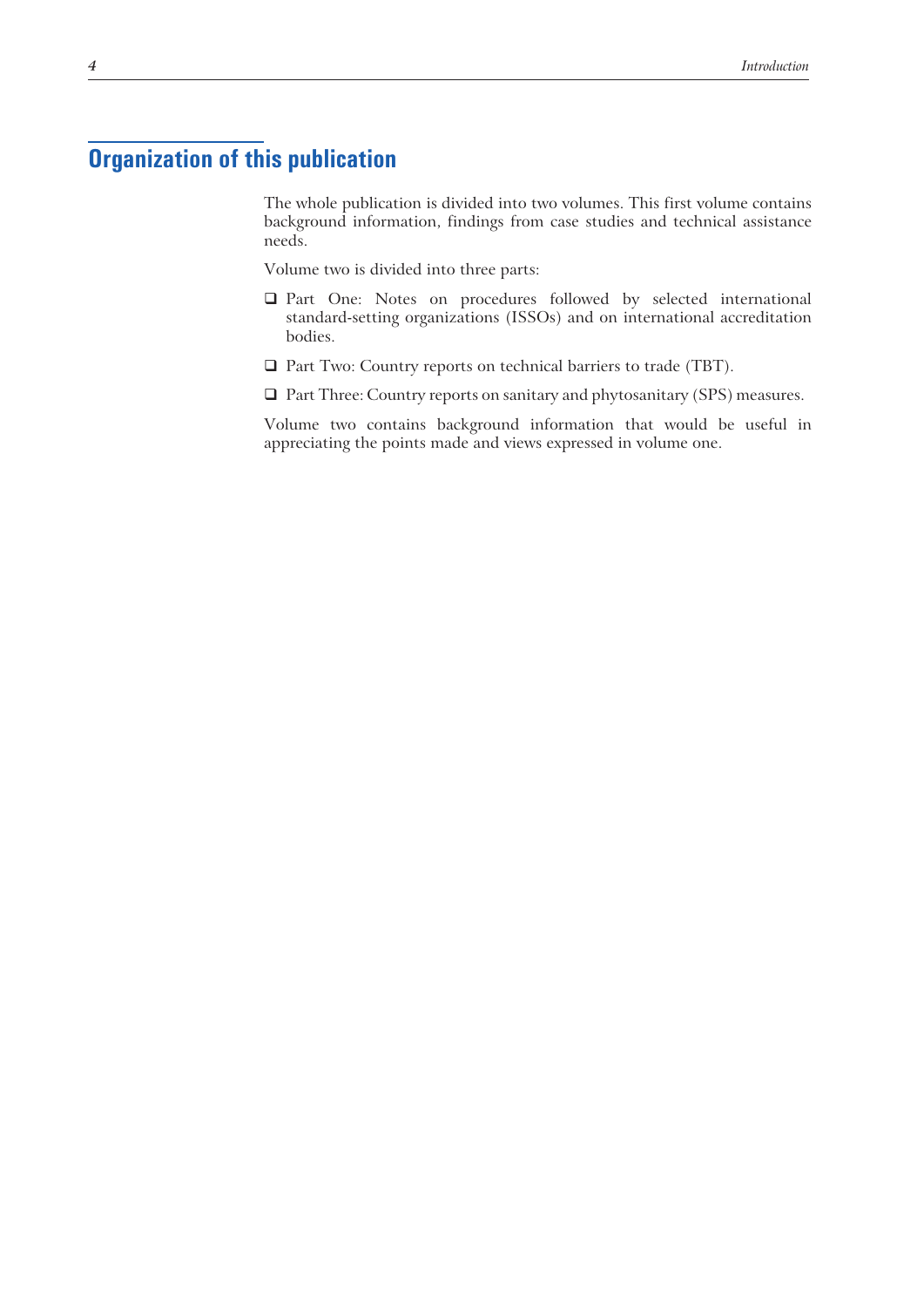# **Overview**

# **General**

*This overview is divided into three parts:*

- *Summary of the background information;*
- *Main findings in the case studies; and*
- *Technical assistance.*

*The first part provides background information on the objectives and rules of the Agreements on TBT and SPS and of the procedures adopted by international standard-setting organizations in formulating draft standards and in adopting them as international standards.*

*The second part highlights the main findings in the case studies which relate to:*

- *The level of participation of developing countries in international standardization activities;*
- *Their experience of participation in regional standardization activities;*
- *Difficulties encountered by them in complying with technical regulations and SPS measures; and*
- *Progress made by them in establishing the administrative mechanisms required for the implementation of the Agreements and for compliance with the obligations which they impose.*

*The third part outlines the technical assistance needs identified from the case studies and a suggested mechanism for the delivery of technical assistance.*

# **Summary of background information**

#### **Overview of the main provisions of the Agreements on TBT and SPS**

#### *Objectives of the two Agreements*

International rules governing the application of technical regulations are contained in the Agreement on Technical Barriers to Trade (TBT). The Agreement on the Application of Sanitary and Phytosanitary Measures (SPS) lays down rules which countries must abide by in applying such measures.

The basic aim of the detailed rules and guidelines laid down by the two Agreements is to ensure that technical regulations and sanitary and phytosanitary measures are not formulated and applied by countries in order to create arbitrary obstacles to trade. The Agreements envisage that this could be attained if countries use, wherever appropriate and possible, international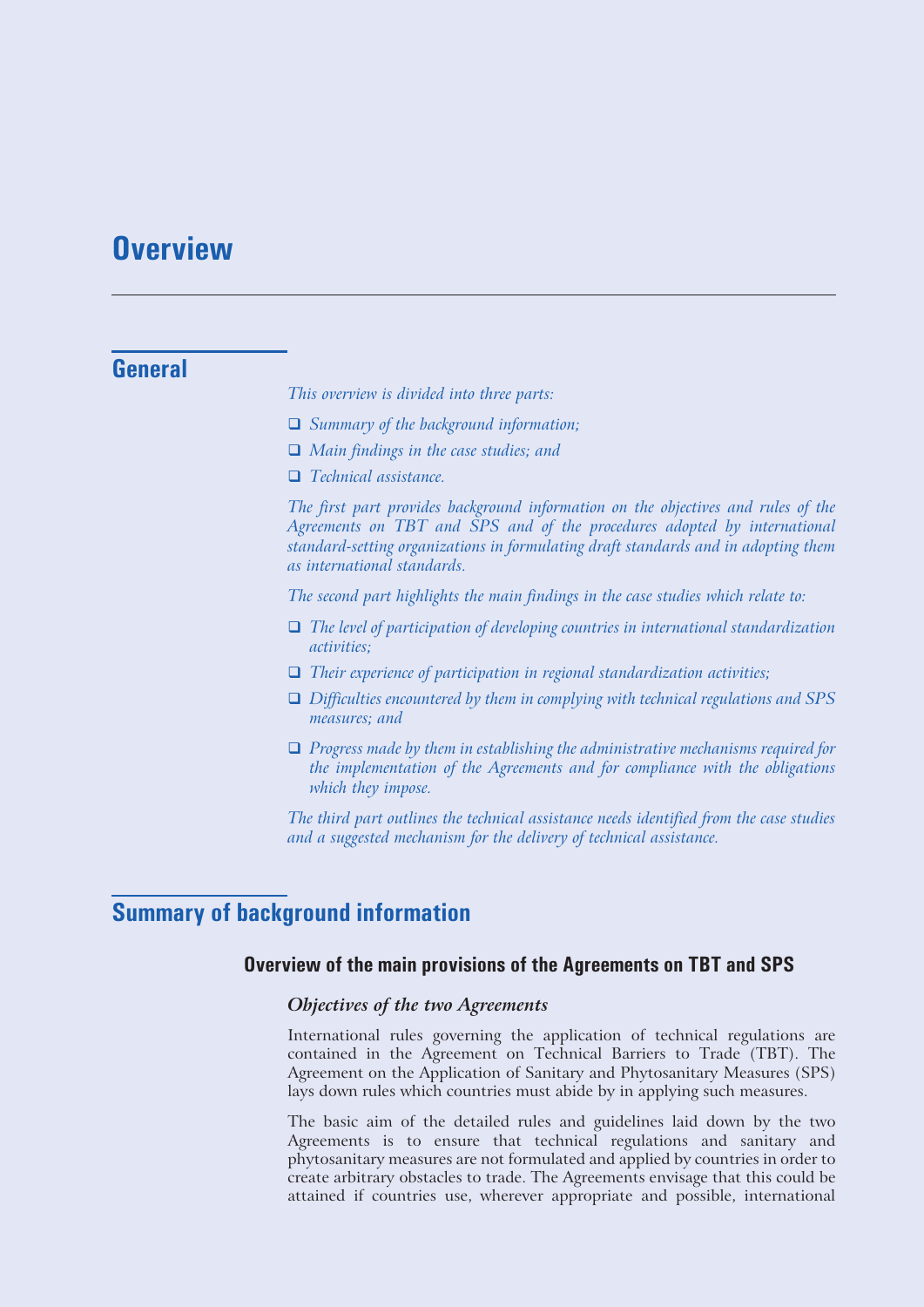standards in formulating their technical regulations and sanitary and phytosanitary measures, or in developing national standards. Likewise, the Agreements call on them to use guidelines and recommendations developed by the international standard-setting organizations as a basis for their conformity assessment procedures.

To provide an incentive for countries to use international standards, the two Agreements provide that 'where international standards, guides or recommendations' have been used as a basis for technical regulations, sanitary and phytosanitary measures and their related conformity assessment procedures, it shall be presumed that they do not create unnecessary obstacles to trade. The Agreements further urge member countries to participate in the work of the international standard-setting organizations, so that international standards will be available for products for which they wish to adopt technical regulations or sanitary and phytosanitary measures, or develop standards. Countries are also urged to participate in the activities of such organizations in order to develop international guidelines and recommendations that can be used in developing national conformity assessment procedures.

#### *Definition of the terms used in the Agreements*

Technical regulations cover, among other things, product specifications which lay down the characteristics of products, their quality and safety, and processes and methods used in production, if such production methods have an effect on quality. Such regulations are applied by countries to both industrial and agricultural products.

These regulations need to be distinguished from sanitary and phytosanitary measures, which are applied only to agricultural products. The term 'sanitary measures' is used to cover regulations that lay down food safety specifications or specifications aimed at preventing food-borne pests or diseases entering into a country. Where the objective of the specification is to ensure that imported plant varieties do not bring in plant-borne pests or diseases, it is called a 'phytosanitary measure'.

Conformity assessment procedures are used, directly or indirectly, to determine that relevant requirements in technical regulations or standards are fulfilled, including procedures for: sampling, testing and inspection; evaluation, verification and assurance of conformity; registration, accreditation and approval; and combinations of these.

Control, inspection and approval procedures check and ensure the fulfilment of sanitary and phytosanitary measures. Those procedures include procedures for sampling, testing and certification.

#### *Rules governing application*

Compliance with technical regulations and sanitary and phytosanitary measures is mandatory. Both domestically produced and imported products must fully conform to the requirements which they lay down.

The technical regulations are further to be applied to imported products on a most-favoured-nation (MFN) basis. The Agreement on SPS specifies that, in the case of sanitary and phytosanitary measures, the obligation to apply MFN treatment is also generally applicable. However, where the objective of the measure is to prevent pests or diseases not present in the country from being brought into the country, it is open to a country to deviate from the MFN rule and to apply the measures only to products imported from countries where such pests or diseases exist.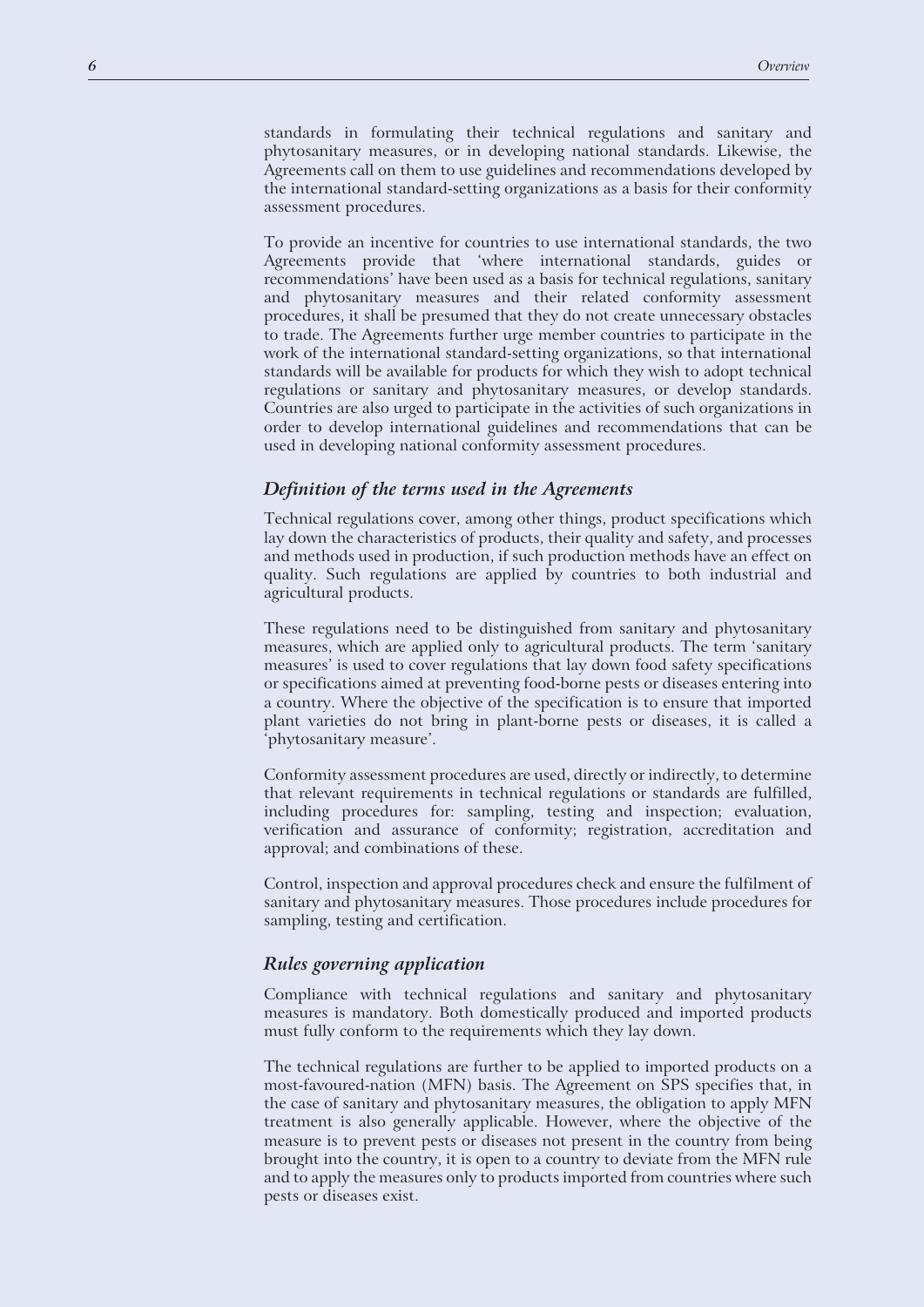#### *Deviation from the rule on using international standards*

The rules of the Agreements on TBT and SPS permit countries to deviate in certain situations from the obligation they impose to use international standards in formulating and adopting technical regulations and sanitary and phytosanitary measures. There are, however, differences in the conditions under which such deviations are permitted. Under the Agreement on TBT a country may adopt a technical regulation which prescribes requirements that are different or higher than those in existing international standards only where it is considered necessary because of fundamental climatic or geographical factors or for technological considerations. The Agreement on SPS, on the other hand, gives the right to a country to introduce sanitary and phytosanitary measures that are higher than international standards, if there is a scientific justification and if it is established, on the basis of assessment of risks, that a more stringent measure is needed in order to achieve the appropriate level of protection.

### **Procedures adopted by international standard-setting organizations for formulating and adopting standards**

#### *Organizations engaged in preparing trade-related standards*

There are at present over 50 international standard-setting organizations (ISSOs) engaged in developing international standards. However, only a few of them develop standards that are trade-related. The Agreement on SPS specifies that the obligations which it imposes apply to international standards developed, in particular, by the following three international standardization organizations:

- □ Codex Alimentarius Commission (CAC);
- $\Box$  Office International des Epizooties (OIE);
- □ International Plant Protection Convention (IPPC).

The Agreement on TBT, on the other hand, does not specify any international standardizing body; it is, however, generally recognized that its rules requiring countries to use international standards in formulating and adopting technical regulations apply to standards developed by:

- $\Box$  International Organization for Standardization (ISO);<sup>2</sup>
- $\Box$  International Electrotechnical Commission (IEC);
- $\Box$  International Telecommunication Union (ITU);
- □ International Organization of Legal Metrology (OIML).

#### *Overview of international standard-setting organizations*

The seven organizations mentioned vary considerably in their:

- □ Organizational forms;
- □ Patterns of membership, and
- $\Box$  Criteria used for determining membership fees.

#### *Organizational forms*

Of the three main organizations, which are responsible for the formulation of standards that could be used in sanitary and phytosanitary measures, two are intergovernmental organizations belonging to the United Nations family. CAC

**<sup>2</sup>** The short form, ISO, is the same in all languages. It is derived from the Greek word *isos*, meaning 'equal'.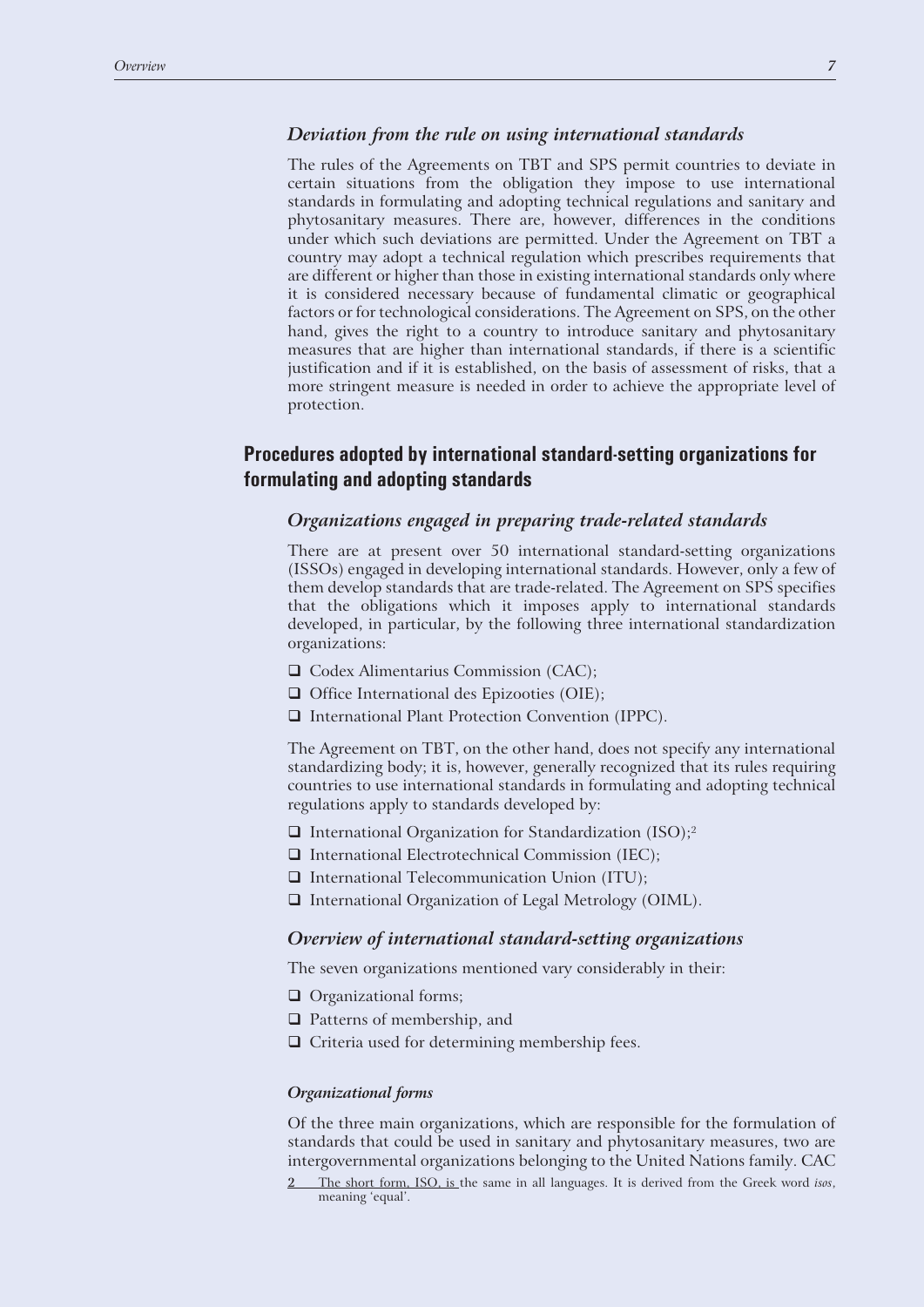is jointly managed by FAO and WHO; FAO also provides the secretariat for IPPC. OIE is an intergovernmental organization, but it does not belong to the United Nations family.

Of the four international organizations which formulate standards used in technical regulations, two – ISO and IEC – are non-governmental organizations. Most international standards for industrial products are formulated by these two organizations. Of the remaining two, ITU is an intergovernmental organization belonging to the United Nations family. Although OIML is also an intergovernmental organization, it does not belong to the United Nations family.

#### *Pattern of membership*

The pattern of membership shows also some variations. In the intergovernmental organizations belonging to the United Nations family which are engaged in standardization work – ITU, CAC and IPPC – and in OIE, members have the same status. All of them have a right to participate in all aspects of the ongoing work and have a right to vote. The situation is different in the case of organizations such as ISO, IEC and OIML, which have full membership as well as other classes of membership, such as correspondent, associate or subscriber members. These other classes of membership have been created by these organizations to create awareness of the importance of their work among countries that are not in a position to become full members, and to prepare those countries gradually for full membership by familiarizing them with their work. These members have either no rights or restricted rights for participation in the technical work relating to the formulation of international standards and do not have the right to vote.

#### *Membership fees*

The financial contribution that member countries have to make to the budgets also varies from organization to organization. Member countries do not pay separate fees for standardization work done by standard-setting organizations belonging to the United Nations family. On the other hand, member countries have to pay separate fees for membership of intergovernmental organizations that do not belong to the United Nations family (e.g. OIML and OIE) and non-governmental organizations (ISO and IEC). However, all these organizations, except OIML, use criteria that result in developing countries paying lower fees than those charged to developed countries. OIML's criteria are based on the size of the population.

#### *Procedures adopted for technical work on the formulation of standards*

The procedures adopted by these organizations for work at a technical level on the formulation of standards also show marked variations. Each organization's procedure is greatly influenced by the practices it has followed in the past and by the framework it has adopted for decision-making on administrative and on technical matters.

In the case of international standard-setting organizations belonging to the United Nations family, the procedures used for work in the standardization field are also influenced by the practices they follow for work in other areas.

There are, however, a few principles and elements which are common to all of these organizations. These are described below: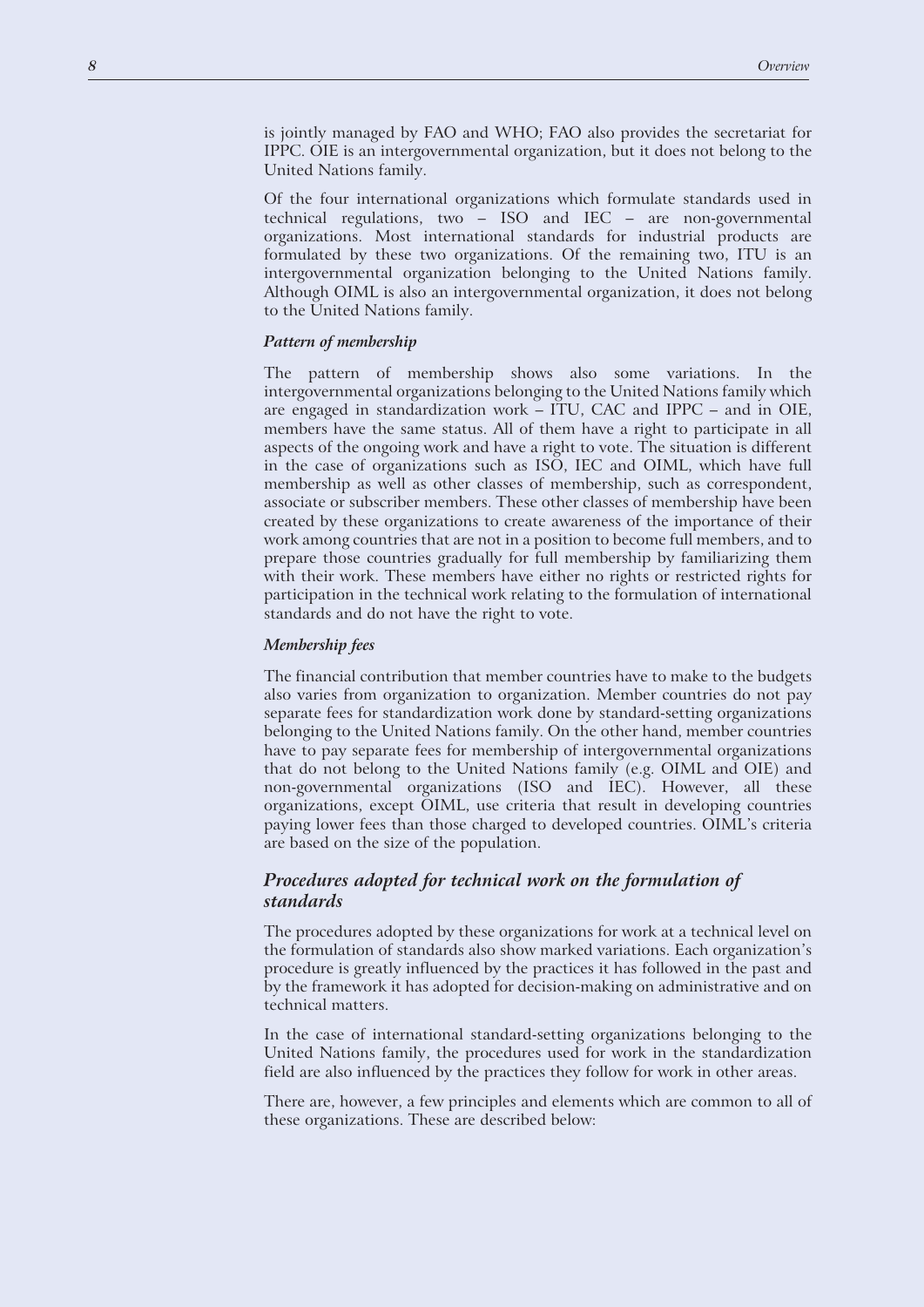- $\Box$  The decision to commence work on a new standard is taken by the relevant body within the organization that is responsible for making such decisions, at the request of a member or a group of members, or on an initiative taken by the secretariat.
- Once the decision is taken and the definition and technical scope of the standard are agreed upon, the responsibility for 'negotiating technical specifications' and 'consensus building' on the draft standard is assigned, in the case of:
	- ISO, IEC and OIML, to technical committees and sub-committees;
	- ITU, to study groups;
	- CAC, to general subject or commodity committees or to ad hoc intergovernmental task forces;
	- OIE, to one of the specialist commissions; and
	- IPPC, to working groups.
- $\Box$  The draft standard prepared in discussions and negotiations at expert level is circulated by the secretariat to all members for comments and views.
- The comments received from members are passed on for review and examination to the relevant committees or commissions.
- $\Box$  The final draft is prepared by the committees or commissions, after taking into account the comments received from members.
- $\Box$  It is then transmitted to the apex body of the organization (CAC, OIE, IPPC), or the relevant committee (OIML), or full members (ISO, IEC) for its adoption as an international standard.

It is important to note, however, that there are also considerable differences between the seven organizations in the way in which the technical work on the formulation of standards is undertaken by the technical committees and commissions.

In the case of ISO and IEC, once the decision to assign the work to a technical committee is taken, the major responsibility for providing chairmanship, secretarial and technical support devolves on the member country which agrees to provide host facilities for undertaking such work. In CAC the work is given to a general subject or commodity committee or to an ad hoc intergovernmental task force which is hosted by a member country. The country providing host facilities also agrees to meet all expenditure relating to such work. The adoption by these organizations of decentralized systems for undertaking technical work at different places and away from the headquarters of the organizations has been necessitated both by the volume of their work and the constraints put on them by the availability of financial resources. These three organizations are responsible for over 85 per cent of the trade-related standards developed every year.

On the other hand, secretariats of organizations such as IPPC, ITU and OIE, whose mandate covers only a limited range of product areas, are able to produce best results by arranging expert level meetings directly under the umbrella of their secretariats and meeting the cost of such work from their budgets.

The decentralized system adopted by ISO, IEC and CAC does suffer from some limitations. The host country is best placed to show leadership in a specialist committee, and this gives it both prestige and influence. Most developing countries do not possess the scientific personnel required for providing secretariat assistance and for supporting research facilities. Some developing countries that have the expert human resources cannot make a bid for securing host facilities, as they lack the financial resources needed to meet the costs of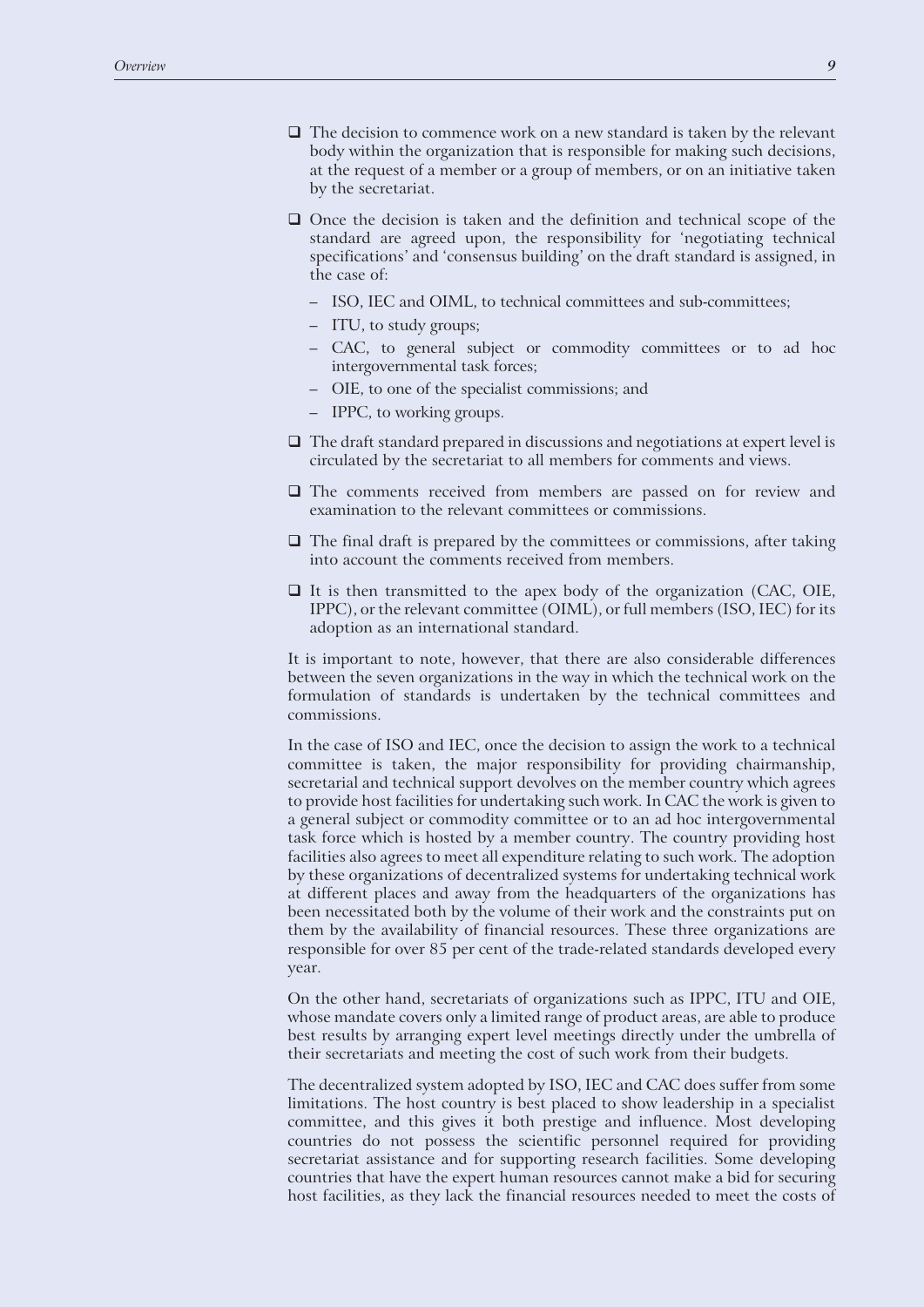such work. The result is that, in 2001, developed countries held about 90 per cent of the technical committees and sub-committees established by ISO, IEC and CAC.

#### *Mechanisms used or under consideration in the international standard-setting organizations for improving participation by developing countries*

All of these organizations are at present using or considering using a variety of mechanisms aimed at facilitating participation by developing countries in their work. These include:

- Having developing countries act as co-host of secretariats to technical committees or commissions, and their officials as co-chairpersons.
- $\Box$  Financial assistance to attend meetings through:
	- Payment of allowances by the organization to delegations attending the meeting to cover travel costs and other related expenditure.
	- Holding workshops under technical assistance programmes before the meetings of the apex bodies of technical commissions or committees, to enable participants to stay on and participate in the meetings.
	- Encouraging developed countries to sponsor participation by countries having a trade interest in the product for which standards are being formulated, by agreeing to meet travel and other related expenditure from their bilateral assistance programmes.
	- Sponsorship under development programmes for officers from developing countries to attend technical meetings.
- □ Permitting member countries to submit comments on draft standards by e-mail.
- Establishment of special committees and projects for discussing the problems faced by developing countries in participating in the work of the organization.

In addition, guidelines and principles that should be followed by international standard-setting organizations in formulating standards that are used in technical regulations were laid down in the second triennial review of the Committee on TBT. Solutions to the problems faced by developing countries for participating in standardization activities have been identified:

- $\Box$  In the workshop on the technical assistance needs of developing countries related to the Agreement on TBT, organized by the Committee on TBT in July 2000;
- $\Box$  In the workshop on 'Enhancing the Participation of Developing Countries in International Standardization', organized by ISO in September 2002; and
- $\Box$  In the workshop on technical assistance and capacity building related to the Agreement on SPS, organized by the Committee on SPS in November 2002.

The recommendations adopted at the TBT workshop envisage the adoption of a programme by developed countries for providing technical assistance 'to improve expertise through, *inter alia*, making experts available to them', 'South-South cooperation by sharing information' and 'encouragement of mentoring and twinning arrangements'. As regards the recommendations made by the ISO workshop, the ISO General Assembly, which considered them, has requested the ISO Council 'to accelerate the implementation of the concept of twinning arrangements as a means of building capacity and the use of ICT (electronic communication) to facilitate participation in the international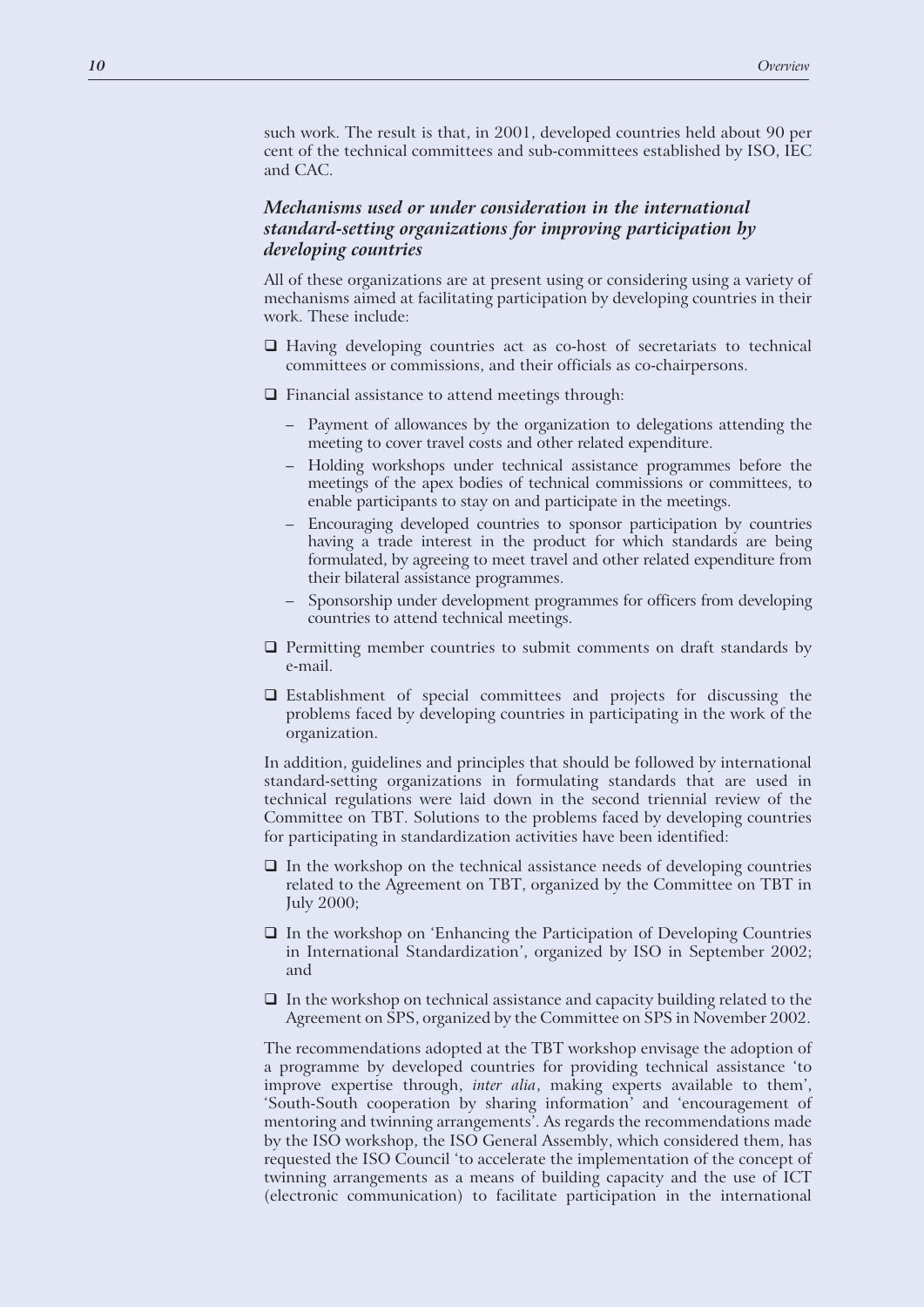standardization activities'. One conclusion emerging from the SPS workshop was that the review and updating of the legal framework for sanitary and phytosanitary measures was an extremely important obstacle to implementing sanitary and phytosanitary measures in developing countries.

International organizations such as the World Bank and WTO have taken measures recently to establish trust funds that will facilitate attendance at the meetings and enhance capacities of countries in the work of international standard-setting organizations dealing with sanitary and phytosanitary measures. These measures further complement actions that are being taken by international standard-setting bodies to improve participation by developing countries in international standardization activities.

# **Main findings in the case studies**

This section briefly describes the main findings in the case studies in relation to:

- $\Box$  The level of participation of developing countries in international standardization activities: findings and conclusions of the case studies;
- Developing countries' experience of participation in regional standardization activities;
- $\Box$  Difficulties encountered by them in complying with technical regulations and sanitary and phytosanitary measures; and
- $\Box$  Progress made by the case study countries in establishing the administrative mechanisms required for the implementation of the Agreements and for compliance with the obligations which they impose.

### **Level of participation of developing countries in international standardization activities: findings and conclusions of the case studies**

It is clear that conscious efforts are being made by international standard-setting organizations to facilitate the participation of developing countries in all aspects of their work. The question which arises is how far the measures taken have in practice resulted in greater and improved participation by developing countries as a group. One of the major aims of the case studies was to examine this question in light of the practical experience of the selected countries, in order to gain greater insight into the technical assistance that is needed to ensure continued and effective participation of developing countries in these activities.

In carrying out the case studies, it was recognized that the capacity of countries to participate in international standardization activities is greatly influenced by the progress made at national level in developing the infrastructure and institutional framework that are necessary for the development of activities relating to standardization and conformity assessment. Of the countries in the case studies, Malaysia was seen to have better-developed 'institutions engaged in standardization and conformity assessment activities'; Mauritius, Jamaica, Uganda and Kenya have made some progress; and Namibia's development is still at a nascent stage.

The case studies contain a detailed analysis on the extent to which the countries in the case studies have been able to participate in the work of each of the seven international standard-setting bodies. The main conclusions that can be drawn from the analysis in the case studies are listed below.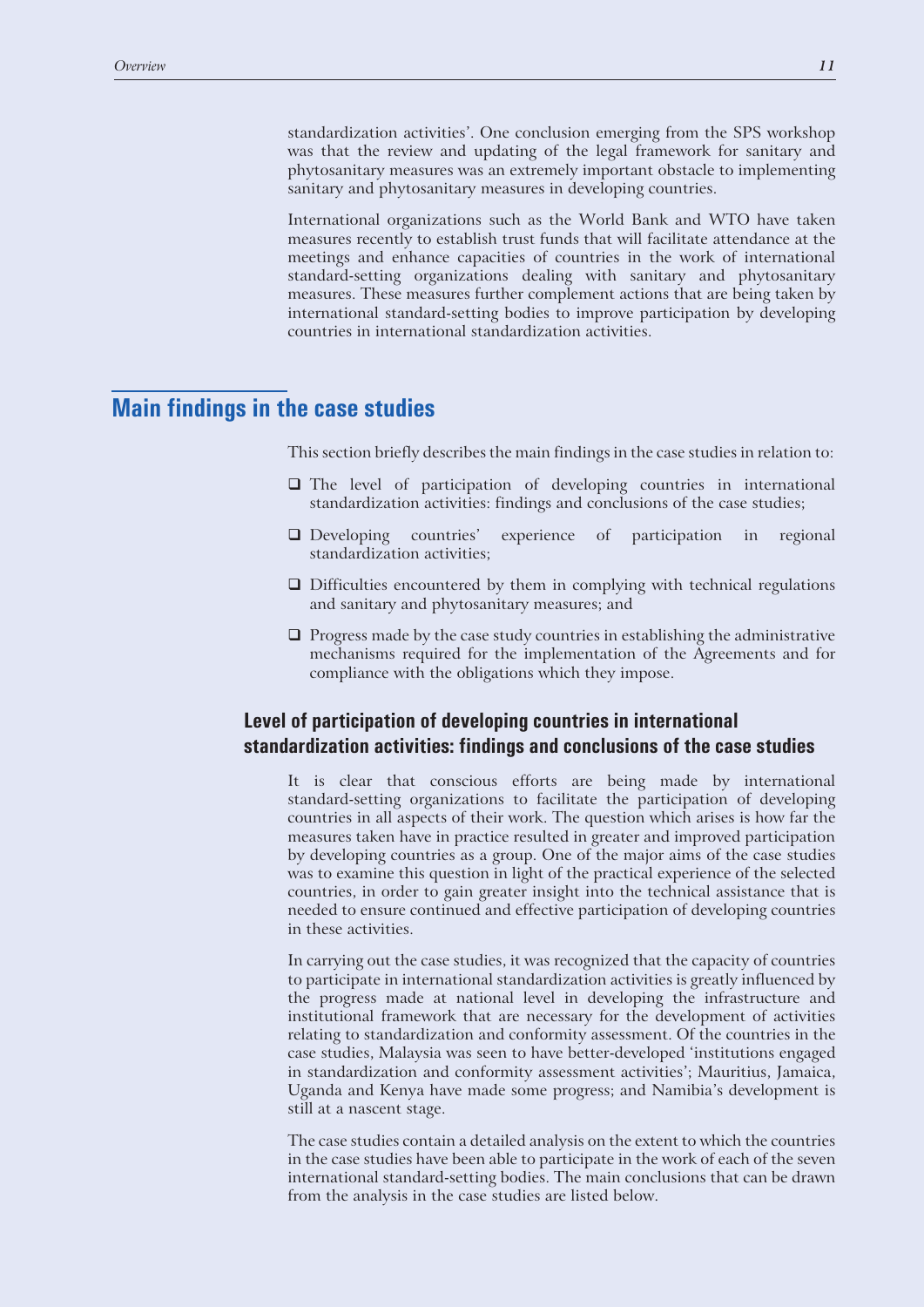- $\Box$  First, countries like Malaysia are, for the most part, able today to participate in the work at all levels in the international standard-setting organizations in which they have an interest, taking into account the composition of their exports and imports. The participation of countries such as Mauritius, Jamaica, Uganda and Kenya and the lesser-developed countries is, however, generally confined to attending the meetings of the apex bodies of these organizations. In most cases they are not able to attend the meetings of the working groups, sub-committees or technical committees, where work is undertaken at technical level on the formulation of standards for products of trade interest to them, because of financial and other constraints.
- $\square$  Second, except for countries like Malaysia, most of the countries in the study do not appear to have the expertise that is required for participation in the work at technical level on the formulation of standards. Even Malaysia, which has been participating actively in the technical work on formulating standards for products in which it has a trade interest, has not been able to participate in the Codex Committee on Veterinary Drugs, because of 'lack of expertise in setting MRLs and assessing the value of different levels in terms of risk to human health'.
- Third, participation in standardization activities, particularly at technical level, is greatly facilitated if the industry and interested business firms assist the agencies responsible for participating in the technical work, by carrying out background research and analytical work. In most developed countries, the main responsibility for undertaking such research and for writing draft standards is taken by the interested industry. The industry also bears the cost of research. For the majority of the countries in the study, one of the important tasks to be addressed is how to create greater awareness among industry and trade groups of the need on their part to carry out the basic research and analytical work that is necessary for participation in the technical work on standardization at international level.

These considerations highlight the need for actions taken by the international standard-setting bodies to improve procedures adopted by them with a view to facilitating participation of developing countries in their work to be complemented by action at national level. Further, it would be unrealistic to expect all developing countries to be able to participate in the technical work on formulation of standards for products of interest to them even if the travel and other costs of officials are met by the international standard-setting organization or through the establishment of trust funds. Almost all countries in the study do not have the capacities to influence the outcome of discussions at technical level in international standard-setting bodies because in most cases they do not have capacities to develop the analytical research data required to support their points of view.

### **Experience of developing countries in participation in regional standardization activities**

The increasing emphasis which developing countries are giving to regional trade and economic cooperation has also resulted in greater attention being paid to work on standardization on a regional basis. This work constitutes an integral part of the measures taken by them for the promotion of intraregional trade.

As a general principle, standards are harmonized by regional standard-setting organizations on the basis of standards adopted at international level by organizations such as ISO, IEC and CAC.

The harmonization of standards on a regional basis expedites the process of aligning national standards to international standards. Regional standards that are not based on international standards are developed only for those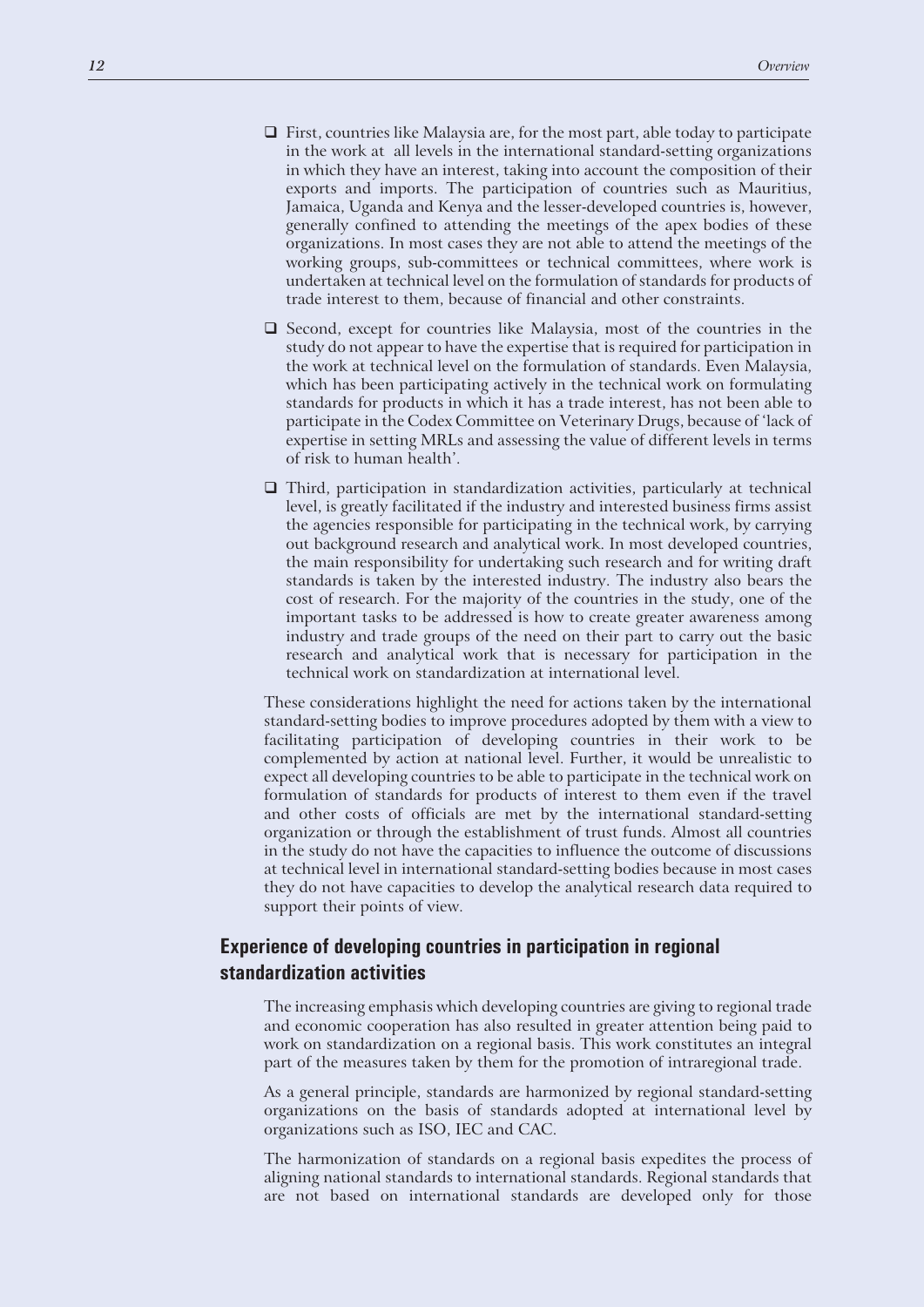agricultural and industrial products which are of importance in intraregional trade and for which international standards either have not been developed or are not likely to be developed because they are of minor importance in international trade.

In the area of sanitary and phytosanitary measures the work undertaken on a regional basis aims at:

- Encouraging cooperation among countries for control of pests and other diseases prevailing in the region;
- $\Box$  Harmonizing sanitary and phytosanitary measures at regional level; and
- □ Developing environmentally friendly crop protection measures.

The case studies highlight that although countries like Malaysia are able to participate in the work of the regional standard-setting organizations, most of the case study countries encounter problems similar to those they face in participating in international standardization activities.

The lack of expertise on the part of officials participating in the meetings constitutes a major handicap. These difficulties are further accentuated as officials are not able to involve industry, the business community and other stakeholders in the preparatory work needed at national level for participation in the work at technical level. In addition, most of the regional organizations are poorly resourced, and often lack basic administrative support.3

However, countries appear to have overcome some of these problems. Work on regional harmonization of standards has been successfully initiated in SADC. A number of regional standards within the East African Community (Kenya, the United Republic of Tanzania and Uganda) have been notified to other WTO Members. CROSQ is making progress in the area of trade facilitation through promotion of development and harmonization of standards, including metrology, technical regulations and mutual recognition of conformity assessment procedures.

The international standard-setting organizations, such as CAC, OIE and IPPC, are actively complementing the work that is being done by the regional standardization bodies through their regional committees or commissions. Participation in the activities of these regional commissions or committees and in the activities of the regional standard-setting organizations would improve the knowledge base of the participating officials and so enhance their capacities for participation in international standardization activities. Continued and effective participation in regional activities may also gradually prepare countries with a trade interest in a product or a product group to participate more effectively in technical work on formulation of standards at international level.

### **Difficulties encountered in complying with the technical regulations and sanitary and phytosanitary measures applied by importing countries**

One of the other aims of the case studies was to assess the difficulties encountered in complying with the technical regulations and sanitary and phytosanitary measures applied in importing countries.

#### *Technical regulations*

In the area of technical regulations, by and large, the covered countries appear not to have encountered any serious problems in complying with regulations laying down quality and safety requirements, as these apply to a narrow range of industrial products of which they are at present mainly importers and not

**3** Henson et al, *Impact of sanitary and phytosanitary measures on developing countries* p. 34.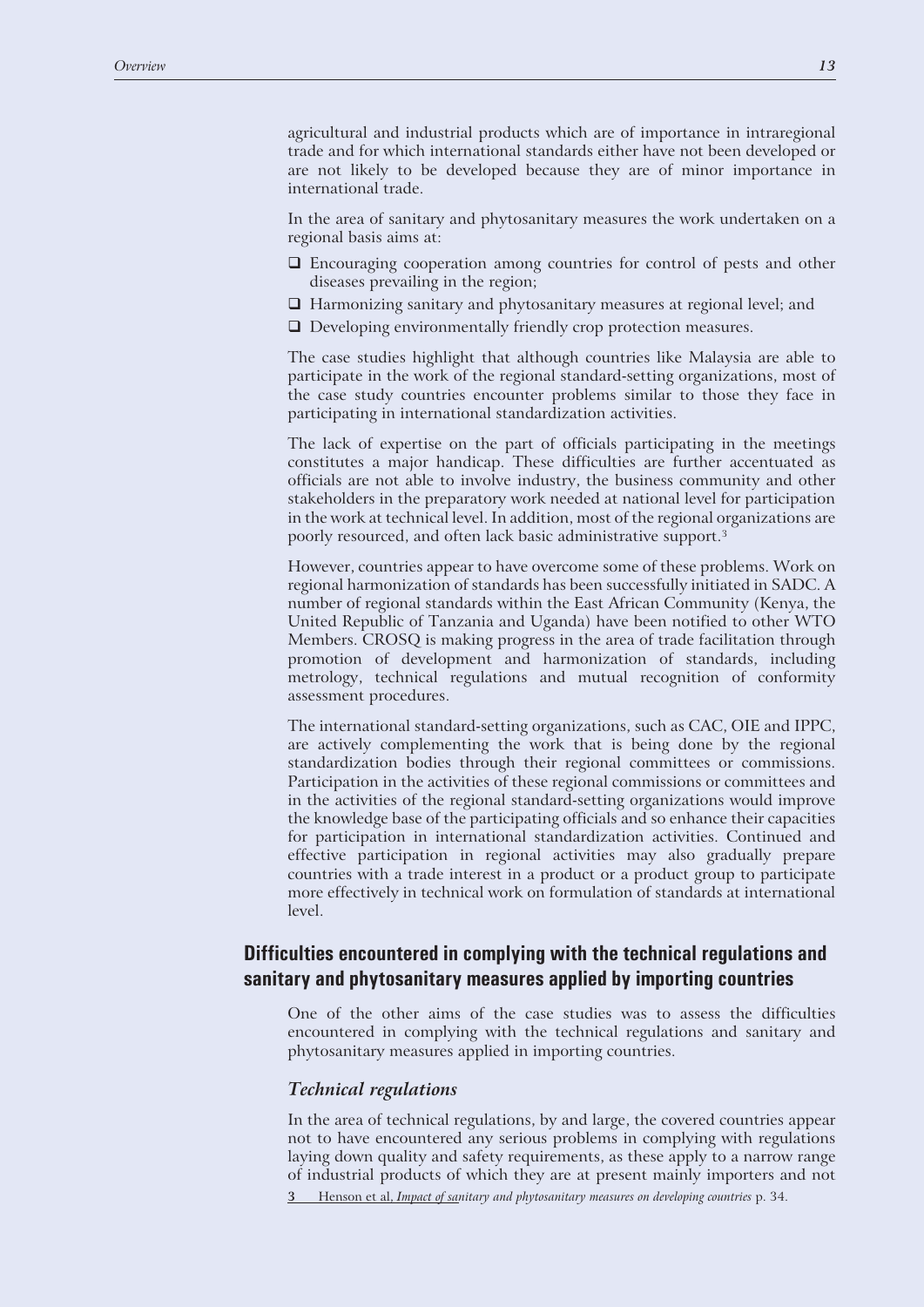exporters. Some of these countries, however, appear to be encountering problems in coping with the labelling requirements for food and other consumer products which are being increasingly adopted by developed countries to protect the health of consumers and guard against deceptive practices.

#### *Sanitary and phytosanitary measures*

All the case study countries are facing problems in complying with sanitary and phytosanitary measures. The products affected include fresh fruits and vegetables, fish and fish products, meat and meat products, milk and dairy products, and other food products.

The measures that pose difficulties in ensuring compliance and result in some cases in additional costs for exporters can be grouped into five categories:

- Water treatment and fumigation requirements for fresh fruits and vegetables for control of pests and diseases;
- $\Box$  Problems in complying with maximum residue limits (MRLs) of pesticides and other residues in fresh fruits and vegetables and other food products;
- $\Box$  Requirements imposed by certain importing countries that production facilities for fish and fish products and meat and meat products must be inspected and approved by their inspectors or by the local competent authority, as a precondition for allowing imports;
- □ Product registration and pre-clearance requirements; and
- Application of technical requirements which are higher than those in international standards.

Illustrations of the difficulties encountered by the case study countries as a result of these requirements are provided in chapter 5.

### **Progress made by the case study countries in establishing the administrative mechanisms required for the implementation of the Agreements**

The case studies also examined the progress made in the implementation of the provisions of the two Agreements.

#### *Administrative arrangements for implementation of the Agreements on TBT and SPS*

In all six countries covered by the case studies, the ministry handling WTO-related work is also responsible for coordinating work relating to the implementation of the Agreements on TBT and SPS. The approach adopted by the focal ministry in each country for coordinating the work relating to these Agreements among different ministries shows some variations, however.

The consultants did not have time to assess how far the institutional mechanisms that have been established are effective in securing the involvement of all stakeholders in developing policies to be followed in the discussions at international level on trade-related standardization issues. The general impression provided by the case studies is that, except in the case of Malaysia, there is a considerable need for improvement in the coordination of work among different ministries. In the area of sanitary and phytosanitary measures, for instance, in a number of these countries, the responsibility for work is often fragmented among ministries of health, agriculture and the departments responsible for animal husbandry and veterinary control. It is also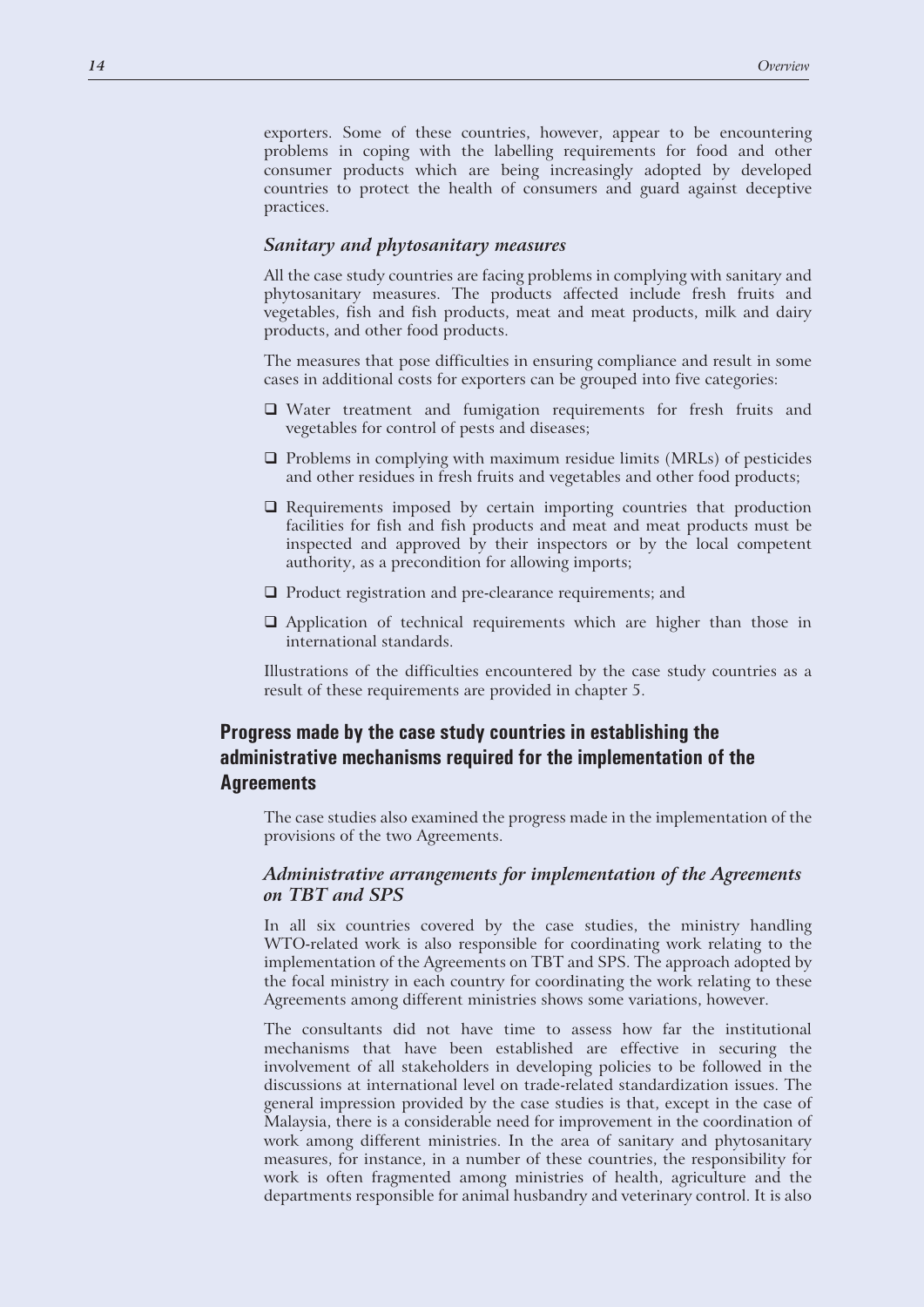important to note, in this context, that while an appropriate institutional framework is essential, the level and effectiveness of coordination depends largely on the willingness of officials from different ministries to share responsibilities. If such willingness does not exist, efforts made in improving and strengthening the institutional mechanism do not produce desired results.

A related issue is of effectiveness of the non-governmental participation in these coordination meetings. Even though the representatives of trade and industry participate in the meetings that are arranged, their contribution in the discussions is often limited, either because of the lack of awareness on their part of the objectives and of the rules of the two Agreements or of the important role which international standards play in facilitating international trade.

#### *Transparency obligations*

In order to ensure transparency of technical regulations and sanitary and phytosanitary measures which are being applied or under preparation, the two Agreements impose on the member countries obligations to:

- $\Box$  Establish enquiry points; and
- $\Box$  Notify to the WTO Secretariat products for which new technical regulations or sanitary and phytosanitary measures are being formulated, immediately after they are available at national level in draft form for comments from the public, if they are not based on international standards and may affect trade.

#### *Enquiry points*

All the countries covered by the case studies have established enquiry points to provide information on technical regulations and on sanitary and phytosanitary measures and conformity assessment procedures used in the country, and on national and regional standards.

The enquiry points in most of the case study countries appear to be working reasonably well and are able to meet promptly and effectively the requests for information from interested exporters and importers as well as to respond to the questions received from the governments of the member countries. In the case of countries where the standardization infrastructure is at the nascent stage, financial constraints appear to inhibit the government in allocating fully budgetary resources required for effective operation of the enquiry points.

#### *Notification obligations*

The Agreements on TBT and SPS require countries to notify to the WTO Secretariat technical regulations, sanitary and phytosanitary measures and procedures for conformity assessment that they propose to adopt, in all cases where they are not based on international standards and may have an effect on international trade. Such notifications are to be made as soon as the drafts are published for comments and at least two months before their application on a mandatory basis. The purpose of the notification system is to bring the drafts to the attention of other member countries, and through them their industry and business associations, and to give them an opportunity to comment on the drafts, to ensure that the product specifications applied and the process and production methods used in their territories are adequately taken into account by the notifying country in adopting final technical regulations or sanitary and phytosanitary measures.

The extent to which countries covered by the case studies have been able to take advantage of the notification procedures for commenting on the drafts of regulations and measures circulated under the system appears, however, to be limited. This could be attributed to two factors.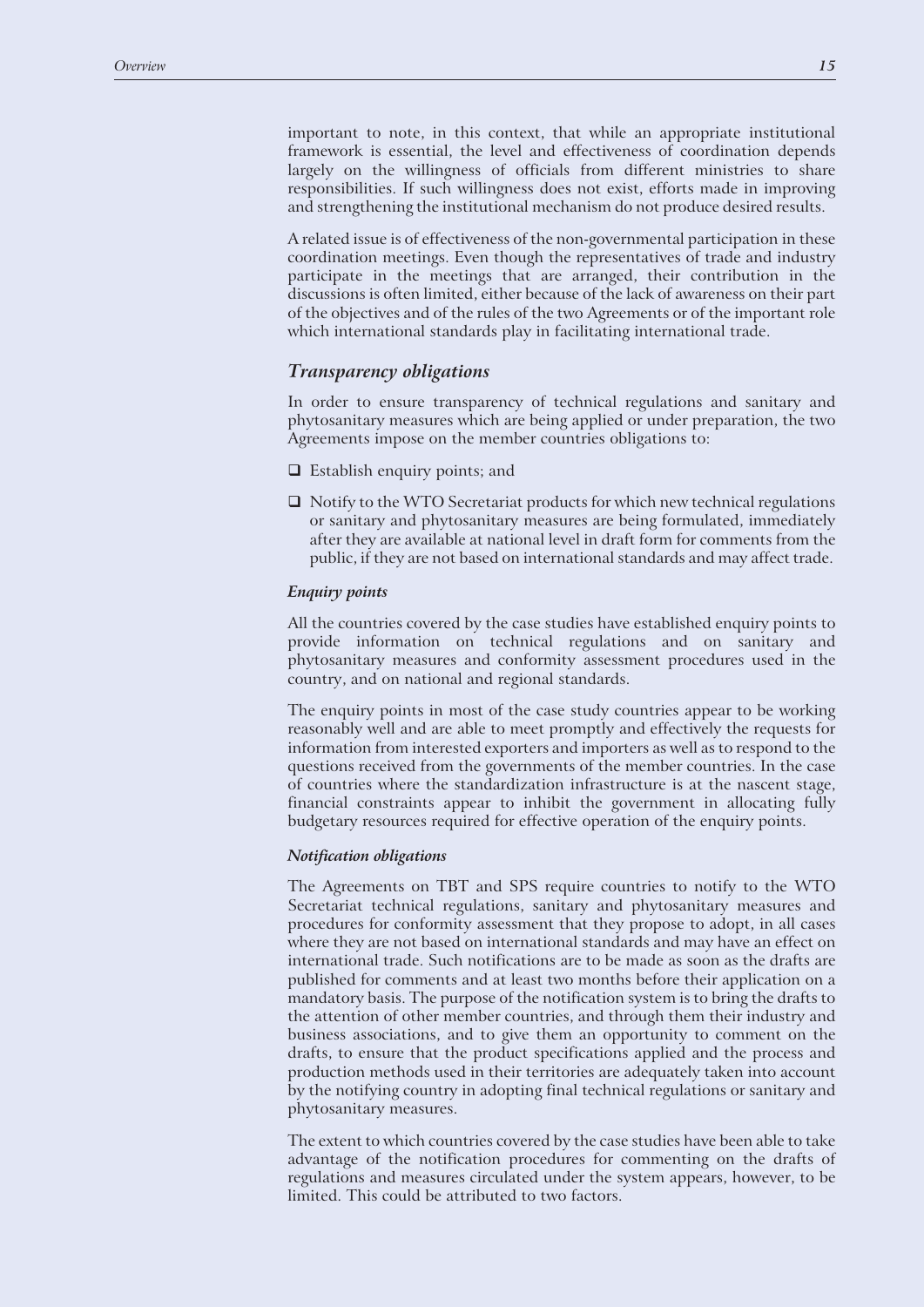First, with the increasing attention being paid in most countries, particularly developed countries, to protection in consumer interests and to food safety, the number of notifications being circulated by WTO for comments is on the increase. Second, because of resource constraints and lack of expertise, it is difficult to sort out the notifications and circulate them to interested parties.

As regards the obligations that these rules impose on developing countries, all the case study countries have designated authorities that are responsible for notifying to WTO their proposed technical regulations and sanitary and phytosanitary measures not based on international standards and which may affect trade. These authorities are also responsible for notifying to WTO emergency measures taken to restrict or prohibit imports on health and sanitary grounds.

Many of the case study countries appear to have established procedures requiring ministries and regulatory authorities to transmit the draft regulations or measures to the designated authorities, so that the authorities can transmit them to the WTO Secretariat for circulation to all member countries. However, the actual number of notifications made to WTO by most of these countries is small, particularly in the area of technical regulations, and may not cover all the regulations that are being adopted. In several case study countries a number of standards have been made mandatory. These have become technical regulations but were not notified to WTO. More notifications appear to have been made to WTO of SPS measures; the majority of them are, however, emergency measures to restrict or prohibit imports.

# **Progress made in aligning national standards to international standards and basing technical regulations and sanitary and phytosanitary measures on international standards**

One of the aims of the Agreements on TBT and SPS is to encourage countries to ensure that the mandatory and voluntary technical requirements adopted by them do not constitute barriers to trade, by aligning them to international standards. The question arises of how far developing countries have been able to align their technical regulations, sanitary and phytosanitary measures and national standards to international standards.

A recent study4 by ISO on the problems faced 'by the standardization bodies and other stakeholders from developing countries' has found that, in 70 per cent of the countries, less than 50 per cent of the national standards were identical to international standards. In the remaining developing countries covered by the study, the percentage was significantly lower.

According to the study, the main reason for the reluctance of these countries to pursue work on the alignment of their national standards to international standards is that they have not been able to participate in the work on formulating the relevant international standards. They therefore remain unsure of the extent to which international standards are suitable for use by their industries.

The study also mentions other reasons for such reluctance, such as lack of funds at the level of national standard-setting bodies and the industry, lack of awareness on their part of the need for such alignment, and lack of expertise in standardization. These findings in the ISO study are further confirmed by the case studies.

**<sup>4</sup>** Participation of developing countries in international standardization: Background paper presented to ISO General Assembly Workshop, Stockholm, 24 September 2002 (page 21).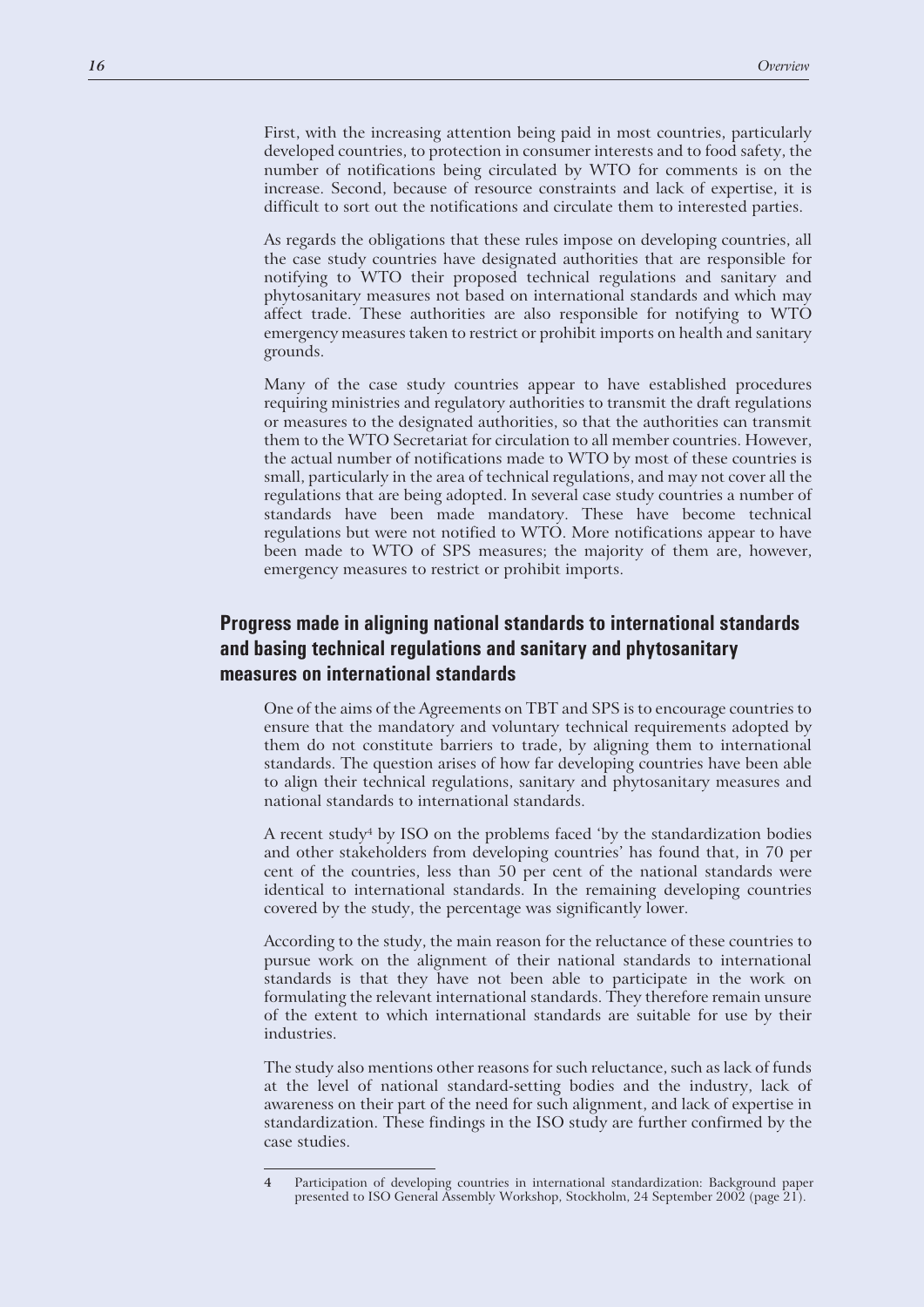The ISO study covers broadly the standards prepared by it, which apply largely to industrial products. The situation in relation to standards applied to agricultural products, however, appears to be different. In most countries the national standards, both voluntary and mandatory, applied to food products appear to be based on Codex standards.

A related question is how far the technical regulations that these countries adopt are based on international standards. According to the ISO study referred to above, in 61 per cent of the countries covered by the study, more than half of the mandatory regulations were not based on international standards. What is further revealing is that, in 59 per cent of these countries, more than half of the technical regulations were not even based on national standards. The study attributes this to the lack of cooperation between standardizing bodies and the ministries or agencies responsible for formulating technical regulations.

#### *Progress made in accreditation of laboratories, inspection bodies and certification bodies*

For a number of products, importing countries do not consider manufacturers' declaration of conformity sufficient, and require imported products to be accompanied by a certificate of conformity assessment issued by a properly 'accredited' laboratory, inspection body or certification body. Though most of the case study countries appear to have laboratories, inspection bodies and certification bodies that carry out conformity assessment, an effective system for their accreditation by a recognized national accreditation body exists only in Malaysia. SIRIM QAS in Malaysia provides inspection services and audits on behalf of foreign certification bodies and purchasers. There are several arrangements at certification body and accreditation body level between organizations in Malaysia and those in other countries. If the situation in the other case studies is taken as illustrative of the situation in many developing countries, it would appear that most developing countries need assistance for establishing national accreditation bodies or for having conformity assessment bodies accredited by a foreign or regional accreditation body.5

#### *Capacities for ensuring that imported goods conform to TBT regulations and SPS measures*

All the case study countries appear to have established mechanisms to ensure that imported products meet the standards prescribed in their technical regulations and sanitary and phytosanitary measures. Their effectiveness in preventing imports of goods that do not meet prescribed standards or are sub-standard depends, however, on the efficiency with which the customs and other administrative departments apply border control measures, as well as the availability of laboratory facilities and trained personnel required for undertaking inspections and carrying out tests.

# **Technical assistance: identified needs and suggested delivery mechanism**

#### **Recommendations and observations in the joint report of the consultants**

The consultants, who had worked separately on the preparation of the case studies, also submitted a joint report giving their views on the strengths and weaknesses of existing technical assistance programmes and on how all these programmes could be strengthened and oriented to make them more responsive

**5** Currently there is no operational regional accreditation body.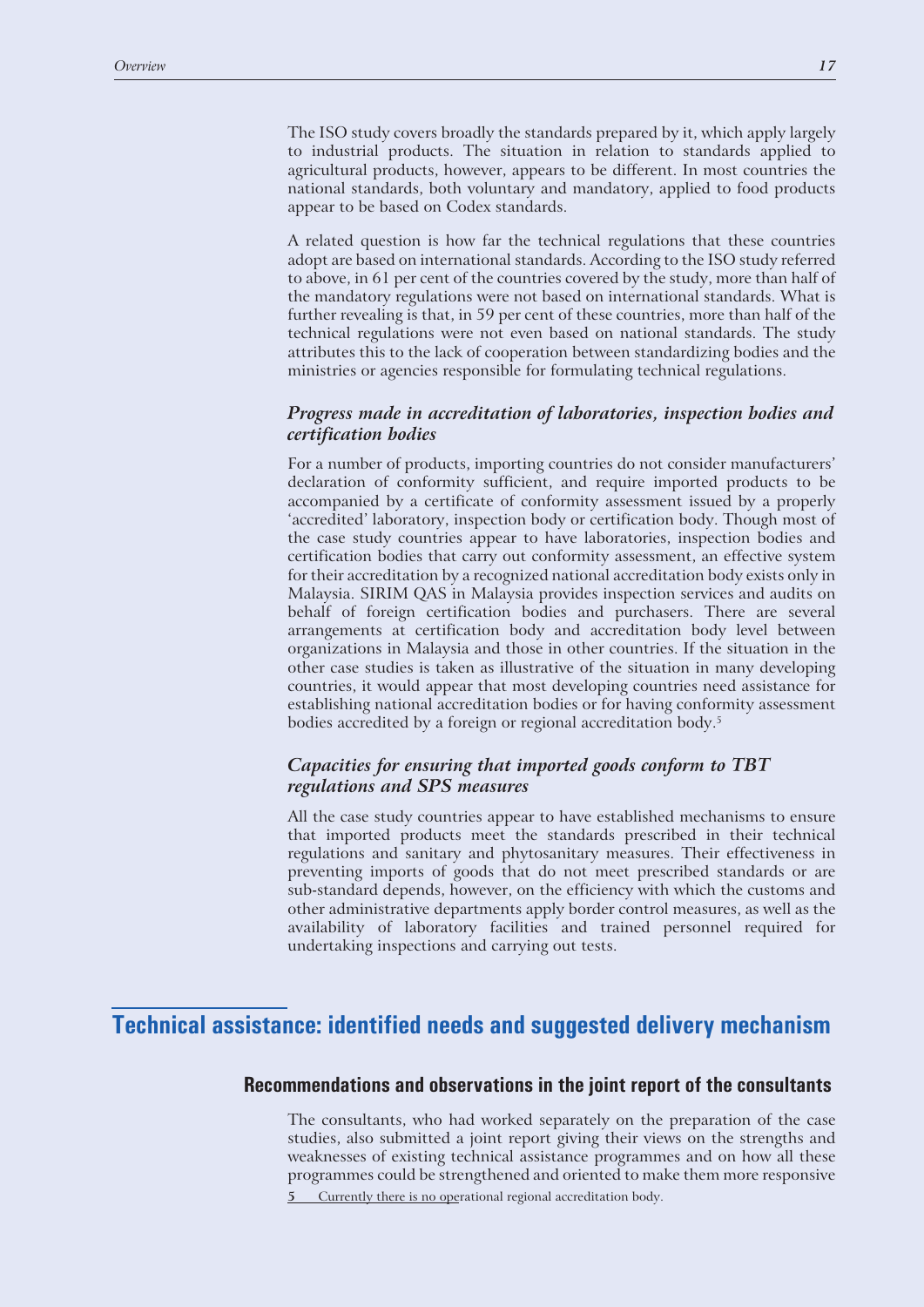to the needs of different developing countries, taking into account the stage reached by them in standardization development. Some of the observations made and views expressed by the consultants are listed below.

- Though considerable financial resources were being devoted by donor countries for providing assistance in the area of technical regulations and sanitary and phytosanitary measures, this amount fell far short of the total requirements for assistance by developing countries. In certain case study countries, there was a sense of frustration and a view was developing that their problems were not being taken seriously.
- Assistance required in the area of technical regulations and sanitary and phytosanitary measures was of a highly technical nature. The agencies in developed countries responsible for providing assistance on a bilateral basis did not always have the capacities needed to evaluate the proposals for assistance. The result was that in many cases the assistance provided did not reflect the needs and priorities of the recipient countries.
- $\Box$  In many cases, training was being provided on the application of technical regulations and the enforcement of sanitary and phytosanitary measures, without the countries being given the financial resources required to establish laboratory facilities and acquire equipment for testing. Alternatively, sophisticated laboratory equipment was provided even though the recipient country did not have the skilled human resources to make use of the facilities and operate the equipment. Technical assistance related to training had not always been effective.
- $\Box$  <br> As many of the projects for capacity building did not insist on a contribution from the recipient countries, there was often no commitment on the part of the governments of the aid-receiving countries to support and continue the work after the initial infrastructure was established with aid money.
- □ There was a need for greater coordination among donor countries, and between donor countries and international organizations (both standard-setting and others), in providing technical assistance to developing countries.
- The need was emphasized to put greater reliance on South-South cooperation in providing assistance to improve the participation of developing countries in the work on formulating international standards, and in other trade-related standardization areas. In particular it was observed that 'it is vital for developing countries to learn from one another, rather than looking to developed countries for finding solutions to their problems'.

#### **Specific areas for technical assistance**

The specific areas in which technical assistance is needed include:

- $\Box$  Improving the participation of developing countries in standardization activities at international and regional levels, particularly in the work at technical level on formulation of draft standards for products of export interest to them;
- Creating greater awareness among industry and trade associations of the need to take a more active interest in standardization activities at both national and international level;
- $\Box$  Helping, on request, developing countries to meet the requirements of technical regulations and of sanitary and phytosanitary measures applicable in their export markets;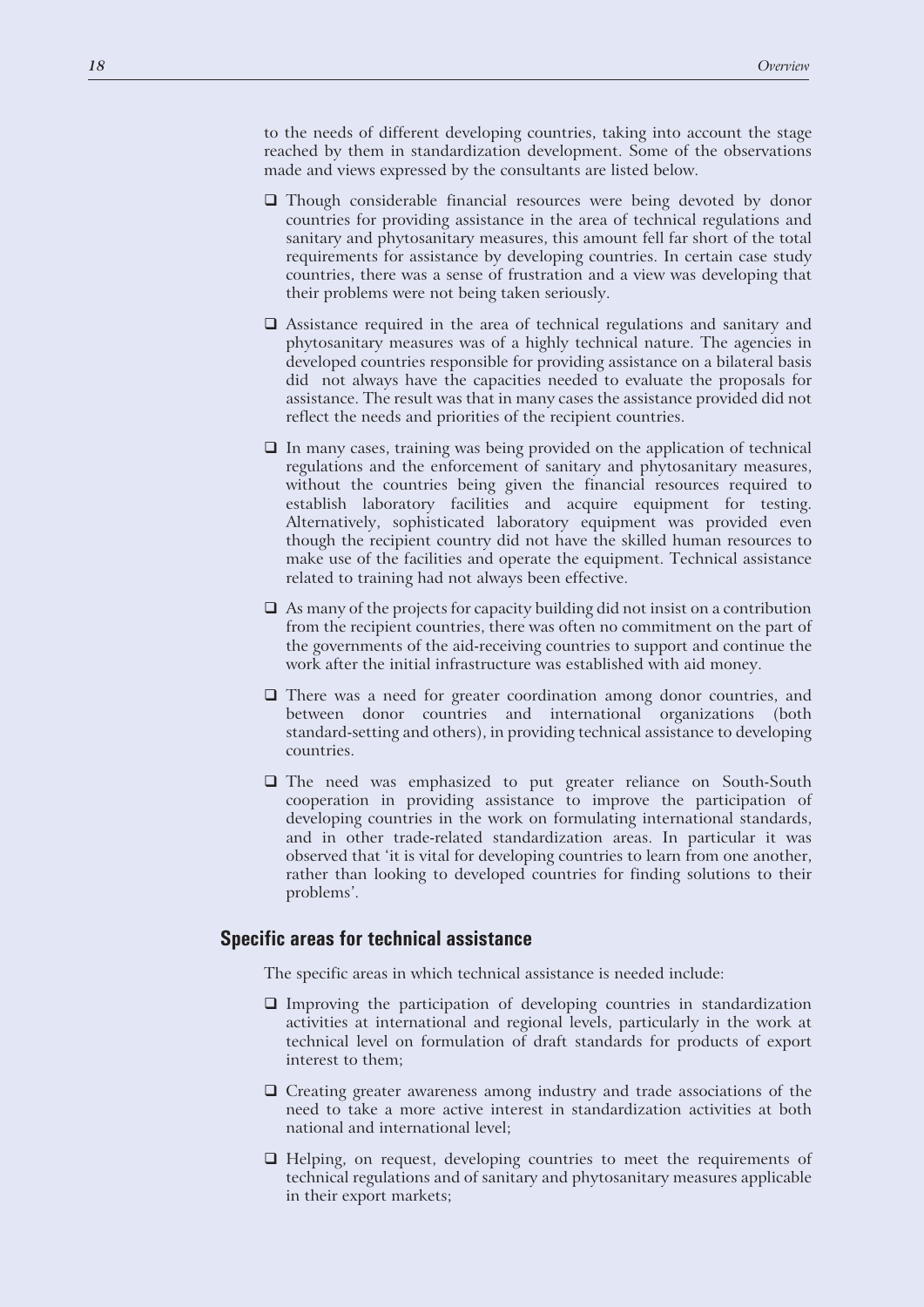- Assisting interested developing countries to establish systems for alerting exporters to forthcoming changes in technical regulations or sanitary and phytosanitary measures; and
- Helping, on request, developing countries to establish bodies (at national or regional levels) for accreditation of conformity assessment bodies, or to access the services of foreign accreditation bodies.

In developing technical assistance programmes in each of the above areas, it is necessary to ensure that the assistance provided:

- $\Box$  Takes into account the fact that the technical assistance needs of developing countries vary considerably from country to country, according to the stage reached by them in the development of the standardization infrastructure. Consequently, the assistance provided has to be tailored according to the needs of individual countries.
- $\Box$  Is transparent and does not result in duplication of the assistance provided by donor countries under their bilateral assistance programmes or by international standard-setting organizations and other international organizations.

#### *Assistance aimed at improving the participation of developing countries in standardization activities at international level*

The analysis in the case studies has clearly brought out that the major problem encountered by developing countries, particularly those considered as less advanced (on the basis of the stage reached by them in the development of the standardization and conformity assessment infrastructure), is lack of human resources. Most of them do not have personnel available in the national standard-setting bodies, or in the ministries and government departments that are responsible for participation in international or regional standardization activities, with knowledge and expertise in the specific scientific fields related to the products for which standards are being formulated.

A number of mechanisms for improving the participation of developing countries in international standardization activities have been adopted by international standard-setting organizations themselves, such as:

 $\Box$  Financial assistance to attend meetings

- Payment of special allowance by the organization
- Sponsorship by developed countries;
- $\Box$  Submission of comments on draft standards by e-mail;
- $\Box$  Reform of voting procedures to include postal or electronic voting;
- $\Box$  More equitable sharing between developed and developing countries of the right to host secretariats of technical committees;
- $\Box$  Having developing countries act as co-host of secretariats of technical committees and as co-chairpersons.
- $\Box$  Holding workshops prior to the meetings of technical committees; and
- $\Box$  Mentoring and twinning arrangements.

It will be noticed that, even though all these mechanisms are steps in the right direction, they are mainly directed to facilitating attendance at meetings by covering travel costs or in overcoming the problems that developing countries face as a result of financial constraints in standardization activities. Their direct contribution to assisting developing countries in overcoming the basic problem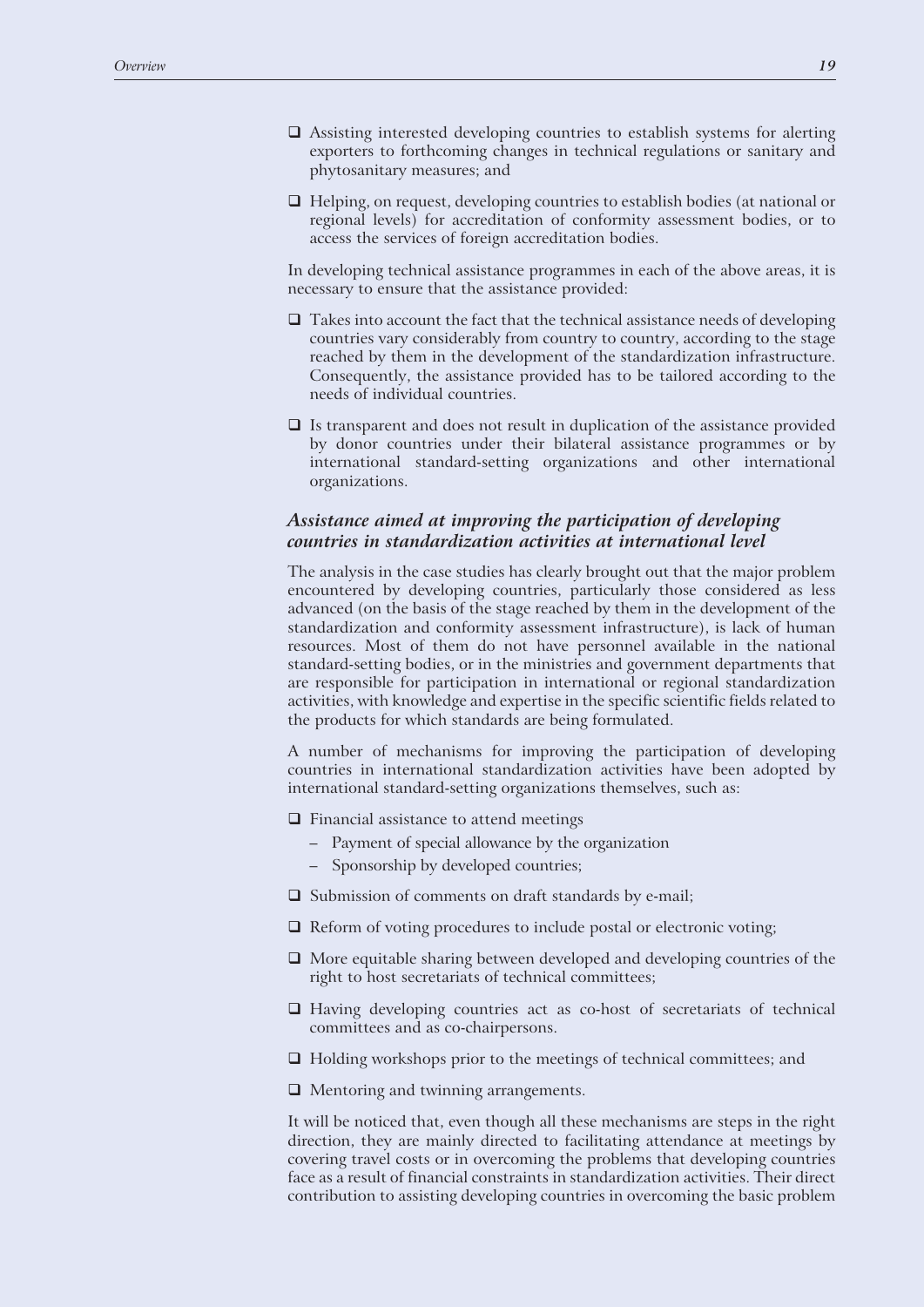they face because of the lack of technical expertise is at best marginal, except for the mechanism of holding workshops prior to meetings of technical committees and that of mentoring and twinning arrangements.

#### *Workshops prior to meetings of technical committees*

Holding workshops for three to four days for officials from developing countries, prior to the meetings of technical committees, helps in improving understanding by the participating officials of issues under discussion in the relevant technical committee. It also facilitates attendance at the meeting of the committee as travel costs for coming to the workshop are met from technical assistance funds. The responsibility for arranging workshops prior to the meetings of technical committees would rest with international standard-setting organizations responsible for the formulation of standards.

#### *Mentoring and twinning arrangements*

The term 'mentoring and twinning arrangement' is applied to an arrangement under which a country with the technical capacity to provide assistance in particular fields agrees to provide assistance to those countries that are in need of it. International organizations play the role of coordinator and catalyst by assisting countries in negotiating such arrangements on a bilateral or plurilateral basis, by bringing together those countries that can act as 'mentors' and provide advice and 'twinning' with them those countries that need assistance. The actual areas of assistance, and the terms and conditions on which it will be provided, are left to be negotiated on a bilateral basis or a plurilateral basis between the interested mentor country and the country or countries wishing to obtain assistance.

The main advantages of the arrangements are twofold. First, the assistance provided is, from the point of view of countries receiving it, needs-based. Second, countries have the opportunity to shop around and select the 'mentor country' that is best equipped to provide the type of assistance they need.

#### *Need to establish a forum to encourage countries to enter into mentoring and twinning arrangements, where feasible, on a South-South basis*

A forum for negotiating mentoring and twinning arrangements should be established for reasons described below:

- $\Box$  It would further highlight the need to take practical measures to ensure improved participation of developing countries in international standardization activities, in order to ensure that the standards adopted do not pose problems of compliance for them and that adoption by the trading partners of developing countries does not result in the creation of unnecessary barriers to trade.
- The framework established could be used for providing assistance on other trade-related aspects of standardization and conformity assessment work. The areas in which mentor countries could provide such assistance include:
	- Assistance in formulating technical regulations and sanitary and phytosanitary measures and enforcing them;
	- Assistance in establishing accreditation bodies responsible for accreditation of laboratories and other conformity assessment bodies;
	- Practical training of officials from twinning countries in the standardization area in which they need such assistance, by seconding them to work in the standardization institutions in the mentoring countries;
	- Making available to requesting countries the services of technical personnel with expertise in the scientific field of the standards under formulation; and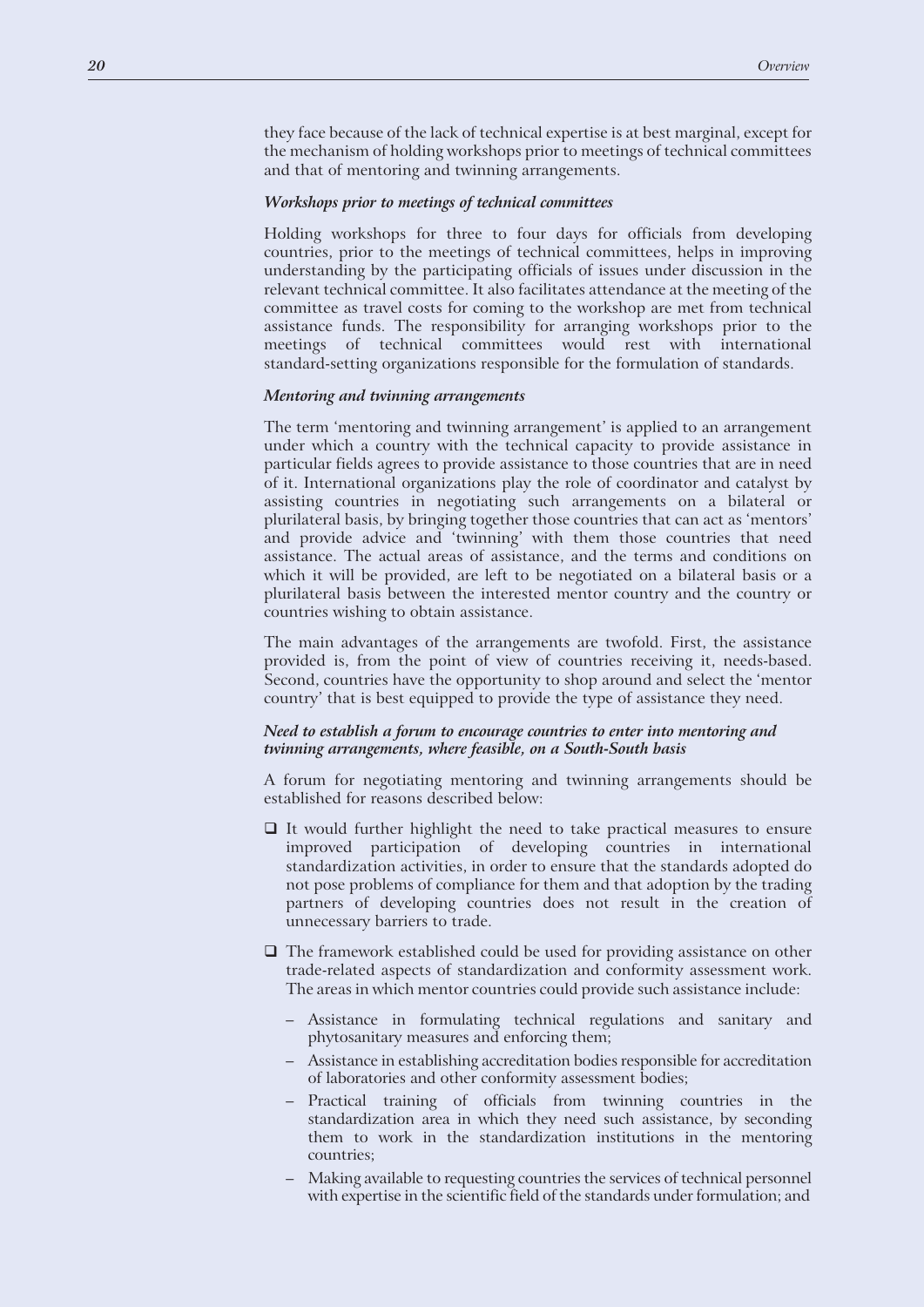- Assistance in complying with technical regulations and sanitary and phytosanitary measures applied to imported products by the mentoring countries.
- $\Box$  National standards vary from country to country, in particular between developing and developed countries. This is mainly due to differences in climatic and environmental conditions but also because of differences in processes and production methods. If these differences are to be adequately reflected in the technical work at international level on standards formulation so that international standards adopted are not based on the standards applied only in developed countries, it is necessary to ensure that, wherever possible, the assistance provided under the mentoring and twinning arrangements is extended to requesting countries by developing countries with the necessary expertise and technical competence.

#### *Main features of the framework to be established for facilitating mentoring and twinning arrangements*

The effectiveness of the mechanism in meeting the technical assistance needs of developing countries would greatly depend on how far the framework established is conducive to and effective in facilitating bilateral or plurilateral negotiations among participating countries for mentoring and twinning arrangements. Some suggestions regarding the principles and guidelines on which the mechanism could be based are made below.

- The programme under the mechanism would be implemented on a pilot basis.
- $\Box$  The implementing agency would be responsible for:
	- Providing facilities for exchange of information on trade-related aspects of standardization and for consultations on problems and issues of interest and concern to the participating countries through its networks;
	- Assisting institutions or agencies from the participating countries, engaged in work at the national level in the subject area, in building up the information technology infrastructures needed for exchange of information through its networks; and
	- Assisting and encouraging participating countries to enter into formal and informal mentoring and twinning arrangements on a bilateral or plurilateral basis.

Participation in the programme would be open initially to a limited number of interested countries. It is recognized that the programme would be viable only if a sufficient number of countries, with the technical capacities to act as mentors and willing to provide advice and assistance, agreed to join it. The programme would be implemented in two stages. In the first stage, emphasis would be placed on providing assistance to developing countries to improve their participation in the technical level discussions on the formulation of standards on a selected limited number of products identified as being of export interest to those developing countries and on which work on standardization is being undertaken, or is likely to be undertaken, in one of the seven international standard-setting organizations.

In the second stage, the programme would be broadened to include the possibility of extending, through mentoring and twinning arrangements, assistance to other priority areas identified by the case studies.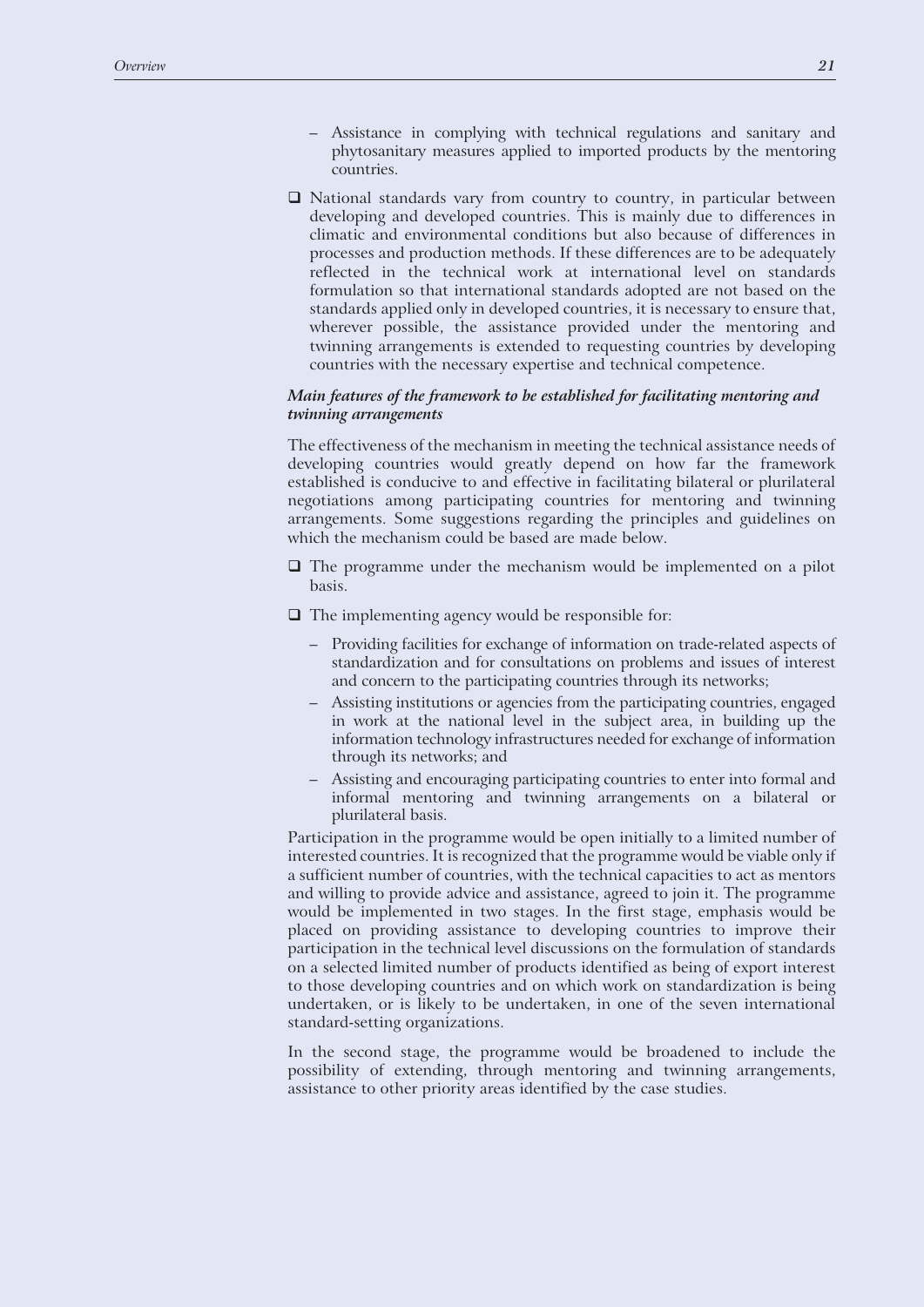#### *Creating greater awareness among industry and trade associations of the need for active interest in standardization activities at national and international level*

The case studies highlighted a general lack of awareness on the part of trade and business associations as well as consumer associations in most developing countries. This often results in their not taking an active interest in undertaking the analytical work and background research that are necessary for advising the national standard-setting bodies, ministries or other agencies which are responsible for participating in international standardization activities.

A few developing countries with a well-developed standardization infrastructure have also now adopted effective mechanisms for soliciting the views of industry on draft international standards. Industry is responding by devoting resources for undertaking the analysis and research needed to ensure that national standards and production methods are taken into account in the approach adopted to the discussions at international level.

Information packages should be developed to explain the procedures adopted for formulation and development of international standards and how the support provided by industry and business associations, through analysis and research undertaken by them, could ensure that international standards remain responsive to their national requirements for quality and safety and ensure that adoption of these standards by trading partners does not constitute unnecessary barriers to trade. Workshops should be organized to provide guidance to participating countries on the appropriate mechanisms for consultations at national level between governments, on the one hand, and industry and business associations and consumer associations, on the other hand, on the trade-related standardization issues under discussion at national, regional and international levels.

#### *Assistance to developing countries in meeting the requirements of technical regulations and of sanitary and phytosanitary measures applied in their export markets*

#### *Provision of practical assistance*

The Agreements on TBT and SPS both call on member countries to provide technical assistance to developing countries. Proposals to make the obligation to provide such assistance more binding are under consideration in the WTO discussions and negotiations on strengthening the provisions relating to technical assistance in the WTO Agreements.

#### *Preparation of brochures explaining technical regulations and sanitary and phytosanitary measures applicable to certain products*

It may be desirable to produce brochures explaining in simple language the sanitary and phytosanitary measures applied in selected import markets for certain products such as fresh fruits and vegetables, fish and fish products, and meat and meat products. The case studies indicate that, in a large number of cases, the problems encountered by exporters in relation to these and other agricultural products arise from a lack of knowledge of the requirements which have to be fulfilled in order to ensure that the products will be permitted entry by the importing country. Exporters also face problems because requirements vary from one importing market to another.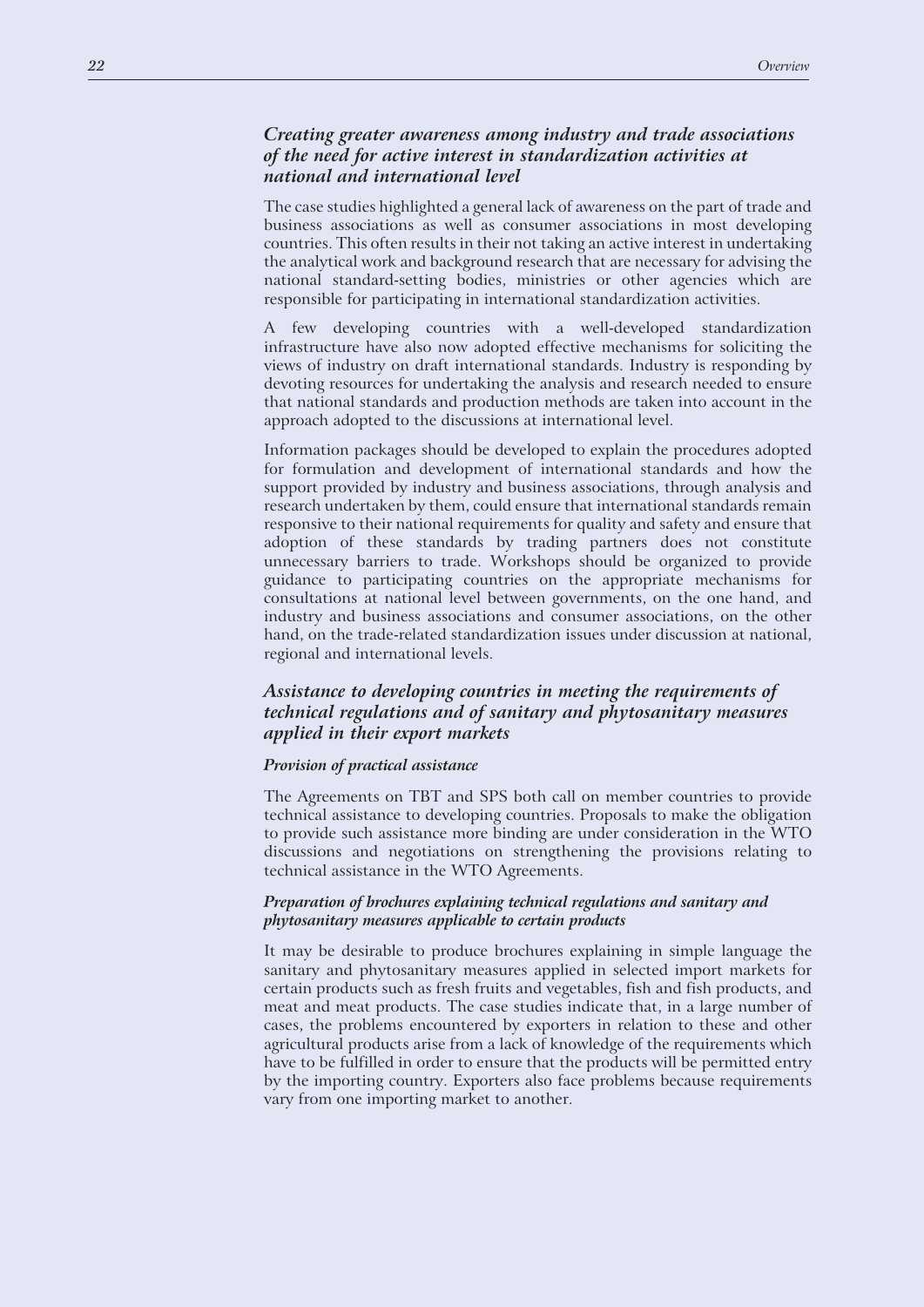### *Assistance to interested developing countries for establishing systems to alert exporters to changes in technical regulations or sanitary and phytosanitary measures*

The Agreements on TBT and SPS impose obligations on countries adopting regulations or measures that deviate from international standards, to notify the products covered by them to the WTO Secretariat if they may have a significant effect on trade. Immediately on receipt these notifications are transmitted by the WTO Secretariat to the member countries for onward transmission to industry and business associations and are posted on the WTO website. The purpose of the notification procedure is to provide an opportunity for interested governments to comment on the draft regulations, so that the characteristics of products produced in their countries are adequately taken into account in adopting the final regulation.

The case studies have shown that many developing countries have not been able to make adequate use of this right to comment on draft regulations. This is because the government departments responsible for further processing such notifications simply do not circulate them to the industry and trade associations.

Notifications also serve to warn exporting countries that new regulations or measures are being adopted, or the existing ones are being modified. Exporters need help in preparing themselves to meet the requirements of new technical regulations or sanitary and phytosanitary measures in countries to which they export. There is a need for a 'model tool for alerting exporters' of the changes in requirements that are likely to occur as a result of the adoption of new technical regulations or sanitary and phytosanitary measures and conformity assessment systems.

### *Assistance for the establishment of accreditation bodies at national and regional level*

The case studies have shown that national accreditation bodies do not exist in most of the countries or are not recognized at international level. In relation to imported products for which importing countries require conformity assessment there is reluctance to accept certificates issued by laboratories, inspection bodies or certification bodies that are not accredited. This often results in the imported products having to undergo further tests and inspections on importation.

A number of countries therefore need technical assistance to establish a government-recognized professional body to accredit laboratories and other conformity assessment bodies, after evaluation and site inspections undertaken in accordance with the guidelines adopted by the relevant international organizations. For some countries, it may be desirable and appropriate to establish such bodies at a regional level, or make arrangements for accreditation of conformity assessment bodies by a foreign accreditation body.

### **Concluding observations**

Considerable emphasis has been placed on the mechanism of 'mentoring and twinning arrangements', particularly for providing assistance to improve the participation of developing countries in the work at technical level in international standardization activities.

The extent to which this mechanism would be effective in meeting the needs of developing countries for such technical assistance would depend in the main on two factors.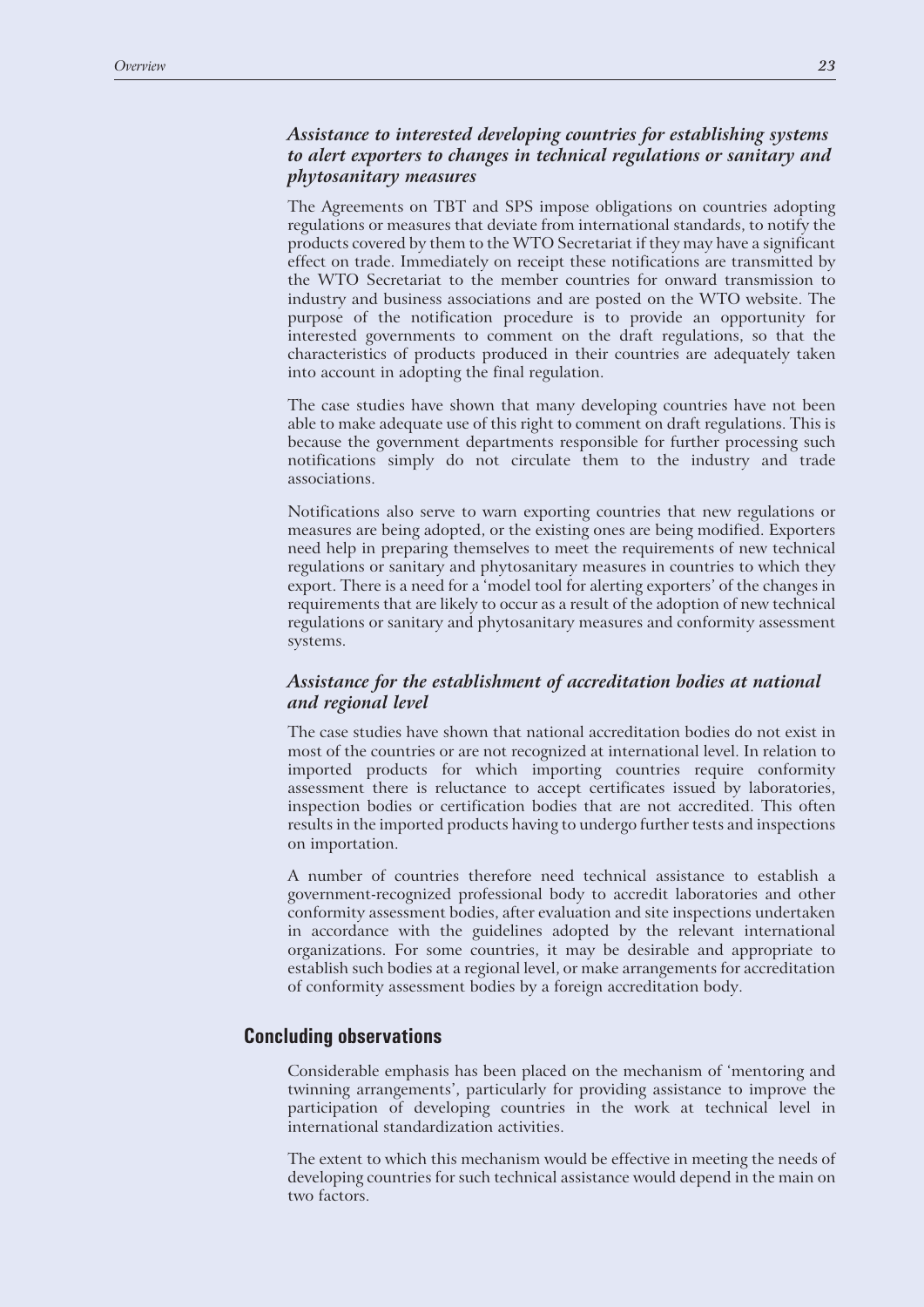First is the existence of political will on the part of the governments of countries with the technical capacities to provide assistance directly to countries needing such assistance by entering into mentoring and twinning arrangements. In this context, it is important to keep in mind that in some of these countries national standard-setting and other bodies engaged in standardization work have a degree of autonomy.

The second related factor is the availability of financial resources to cover the cost of the technical assistance provided. Countries would be more willing to act as mentors if they were assured that adequate funds from multilateral institutions or from donor countries would be available over a reasonably long period of time to meet the costs and fees related to the provision of such assistance.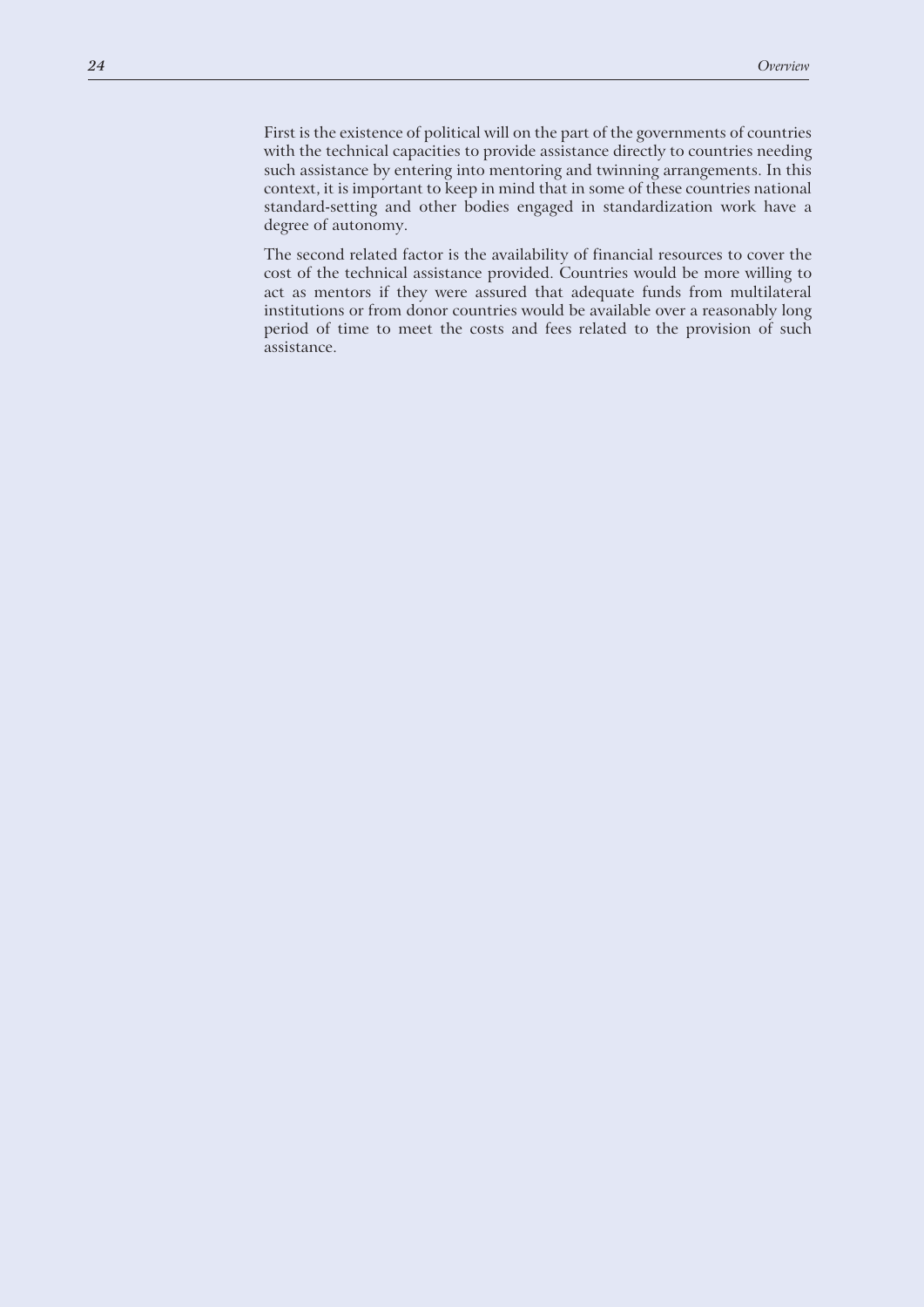# **CHAPTER 1**

# **Description of the main features and rules of the Agreements on TBT and SPS**

# **General**

*The number of technical regulations is steadily on the increase in most countries. The trend is the response of regulatory authorities to growing public demand that products marketed should meet minimum quality and safety standards, and not have any adverse impact on the health and safety of the consuming public and on the environment. The same considerations often impel regulatory authorities to set and apply stricter sanitary and phytosanitary measures. Box 2 contains an illustrative*

| юх |  |
|----|--|

*Illustrative list of import products subject to technical regulations and sanitary and phytosanitary measures*

| Products subject to technical regulations                                                                                               |                                                                                                                                                                                                                             |  |  |  |  |  |
|-----------------------------------------------------------------------------------------------------------------------------------------|-----------------------------------------------------------------------------------------------------------------------------------------------------------------------------------------------------------------------------|--|--|--|--|--|
| Machinery and<br>equipment                                                                                                              | <b>Boilers</b><br>Electricity-driven construction and assembly tools<br>Metal and wood-working equipment<br>Medical equipment<br>Food-processing equipment                                                                  |  |  |  |  |  |
| <b>Consumer</b> articles                                                                                                                | Pharmaceuticals<br>Cosmetics<br>Synthetic detergents<br>Household electric appliances<br>Video and TV sets<br>Cinematographic and photographic equipment<br><i>Automobiles</i><br>Toys<br>Food (e.g. nutritional labelling) |  |  |  |  |  |
| Raw materials and<br>agricultural inputs                                                                                                | Fertilizers<br>Insecticides<br>Hazardous chemicals                                                                                                                                                                          |  |  |  |  |  |
| Products subject to sanitary and phytosanitary measures                                                                                 |                                                                                                                                                                                                                             |  |  |  |  |  |
| <b>Timber</b><br>Fresh fruits and vegetables<br>Plants<br>Fruit juices and other food preparations<br>Animals<br>Meat and meat products |                                                                                                                                                                                                                             |  |  |  |  |  |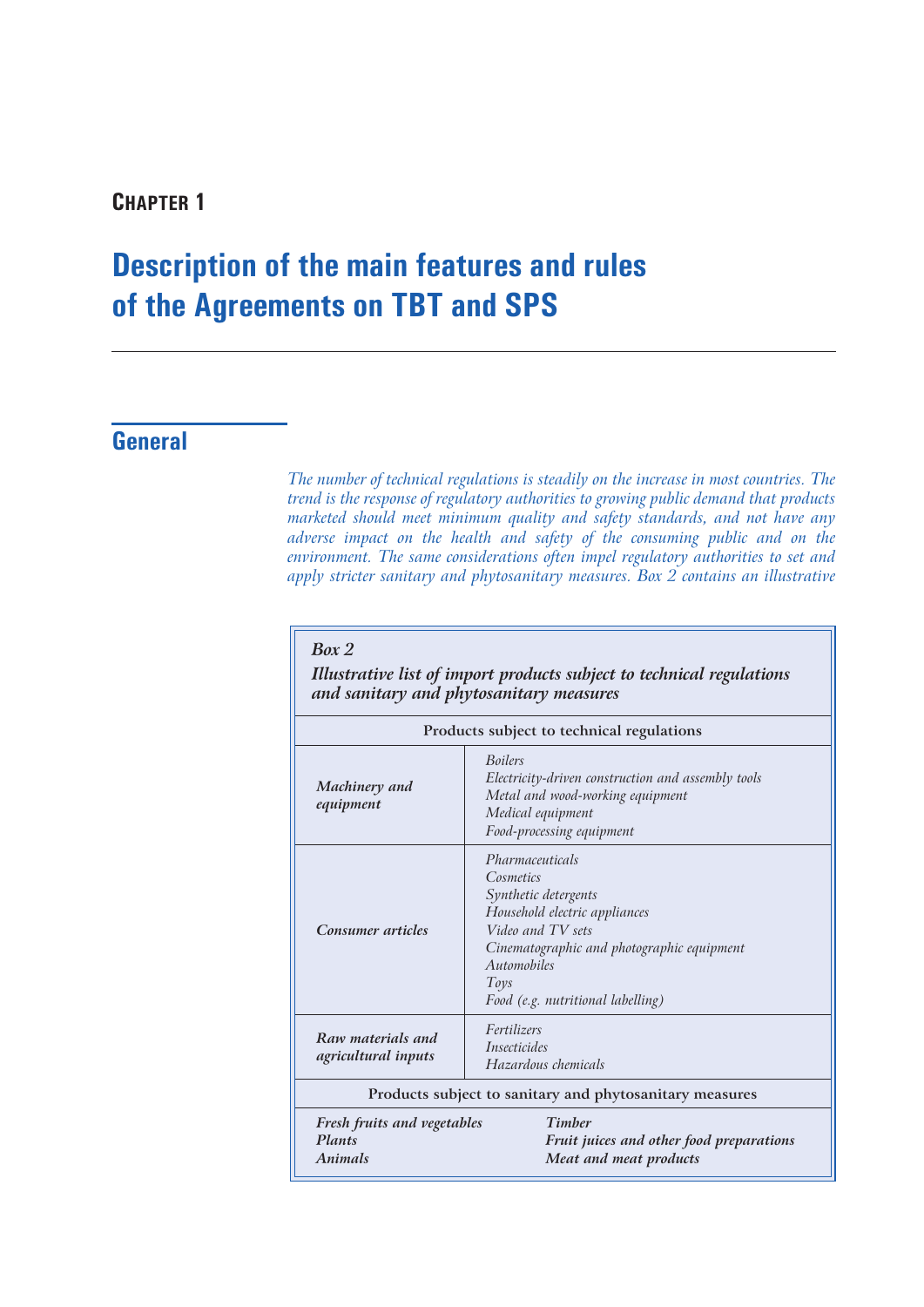*list of products for which countries apply mandatory quality and safety regulations and of agricultural products to which sanitary and phytosanitary measures are applicable in most countries.*

*Though such technical regulations and sanitary and phytosanitary measures are adopted by countries to attain legitimate policy objectives, they could in practice be used to provide disguised protection for domestic production.*

*International rules governing the application of mandatory technical regulations are contained in the Agreement on Technical Barriers to Trade (TBT). The Agreement on the Application of Sanitary and Phytosanitary Measures (SPS) lays down rules which countries must abide by in applying such measures. The basic aim of the detailed rules and guidelines in the two Agreements is to ensure that technical regulations and sanitary and phytosanitary measures are not formulated and applied by countries to create unnecessary obstacles to trade. The Agreements visualize that this could be attained if, wherever appropriate and possible, countries use international standards in formulating their technical regulations and sanitary and phytosanitary measures, and in developing national standards. Likewise, the Agreements call on them to use guidelines and recommendations developed by the international standard-setting bodies as a basis for their conformity assessment procedures.*

*As an incentive for countries to use international standards, the two Agreements provide that where international standards, guides or recommendations have been used as a basis for technical regulations, sanitary and phytosanitary measures, or conformity assessment procedures, it shall be presumed that they do not create unnecessary obstacles to trade. They further urge member countries to participate in the work of the international standard-setting bodies, so that international standards will be available for products for which they wish to adopt technical regulations or sanitary and phytosanitary measures, or develop voluntary standards. Countries are also urged to participate in the activities of such organizations in order to develop international guides and recommendations that can be used in developing national conformity assessment procedures.*

# **Agreement on Technical Barriers to Trade**

### **Definitions of the terms used: standards, technical regulations and conformity assessment procedures**

International rules applicable to technical regulations for products used in trade in goods and the procedures used for assessment of conformity to such requirements are contained in the Agreement on Technical Barriers to Trade (TBT). The Agreement uses the term 'technical regulation' to cover norms with which compliance is mandatory. The term 'standard' is used to cover norms which are used on a voluntary basis.

Both terms cover:

- $\Box$  Product characteristics, including those relating to quality;
- Process and production methods that have an effect on product characteristics; and
- □ Conformity assessment procedures.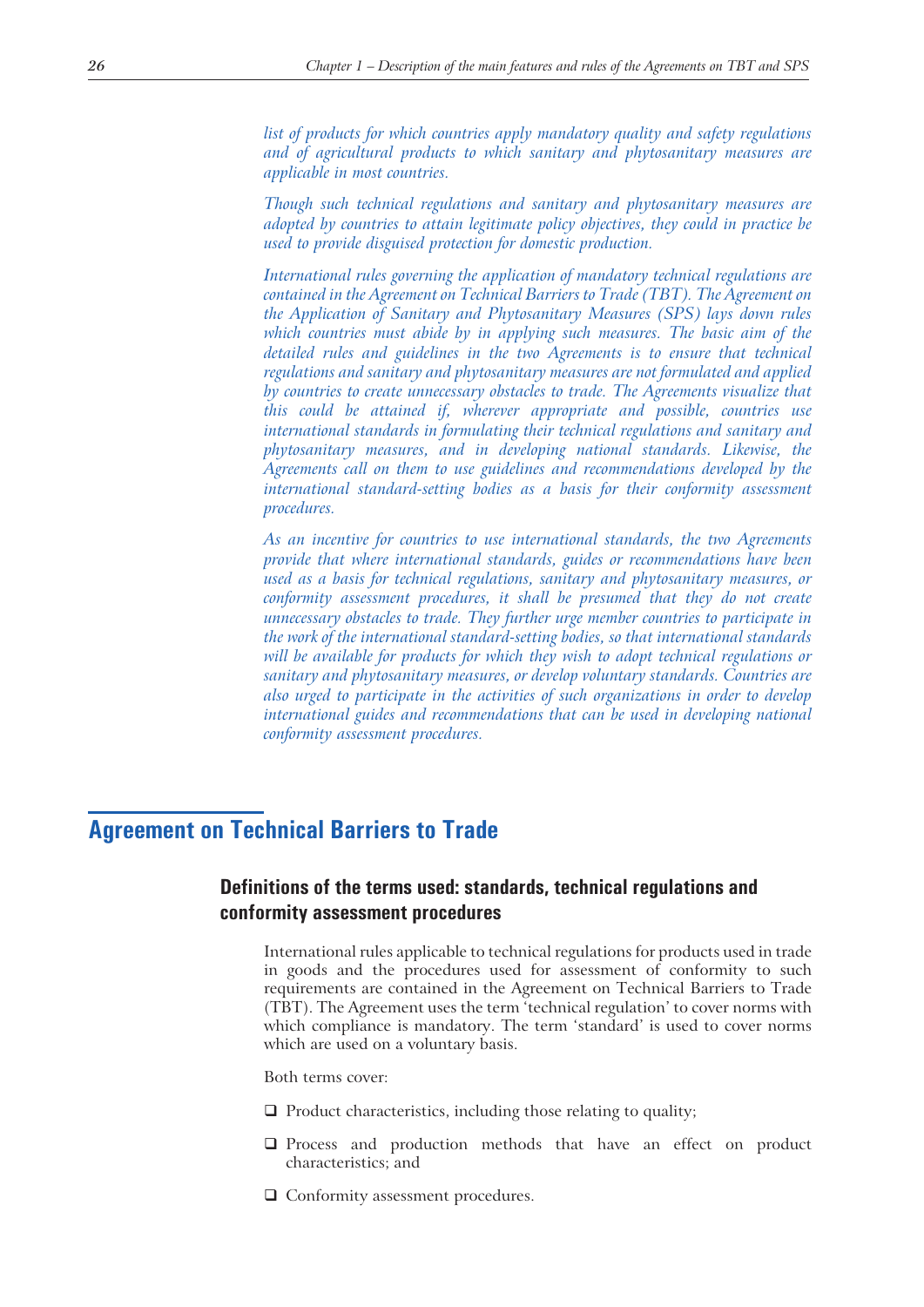In the case of a large number of products entering international trade, buyers and regulatory authorities rely on the manufacturers' declaration of conformity with technical regulations or standards. In the case of some products, however, the authorities in importing countries require that domestically produced or imported products can be marketed only after they are certified by that country's regulatory authorities to conform to the technical regulations. The procedures adopted by regulatory authorities to certify that products conform to technical regulations are known as conformity assessment procedures. The latter also apply to certification on a voluntary basis to standards.

The Agreement defines a conformity assessment procedure as 'any procedure used, directly or indirectly, to determine that relevant requirements in technical regulations and standards are fulfilled'. In particular, the term includes:

- $\Box$  Testing and inspection;
- $\Box$  Certification of conformity of products;
- $\Box$  Certification of quality management systems; and
- $\Box$  Accreditation of bodies responsible for the above work.

### **Obligations to use international standards**

The basic aim of the Agreement on TBT is to ensure that:

- Technical regulations and standards including packaging, marking and labelling requirements; and
- Procedures used for assessment of conformity with such technical regulations and standards

are based on international standards so as not to create unnecessary obstacles to trade.

However, there may be cases where internationally developed standards or guidelines are not available, or they may be considered by a country to be inappropriate or ineffective in achieving national objectives, perhaps for climatic and geographical reasons or for fundamental technological factors. Where the use of the international standard is considered to be inappropriate in developing a national technical regulation or standard, or where international standards do not exist, countries are free to develop their own national standards. Likewise, a country may adopt a conformity assessment system that is not based on the internationally accepted guidelines or recommendations if it considers that the technical content of the international guidelines is not suitable for the achievement of the specific objective of the proposed national system. However, in all such cases, where the proposed measures are expected to have a significant effect on trade, the Agreement imposes an obligation on the countries:

- To publish a notice about the proposed technical regulations, and conformity assessment procedures, and draft standards;
- $\Box$  To give reasonable opportunity to interested parties to comment on them; and
- $\Box$  To take into account these comments before finalizing the standards, technical regulations and conformity assessment procedures.

Further, in order to ensure that all countries interested in trade in products for which draft technical regulations and conformity assessment procedures have been formulated are able to comment on them, the countries formulating them are required to notify to the WTO Secretariat the products covered by the draft regulations, and their objectives and rationale. Such notifications are circulated by the WTO Secretariat immediately to member countries so that they can be brought to the attention of interested industries and other stakeholders.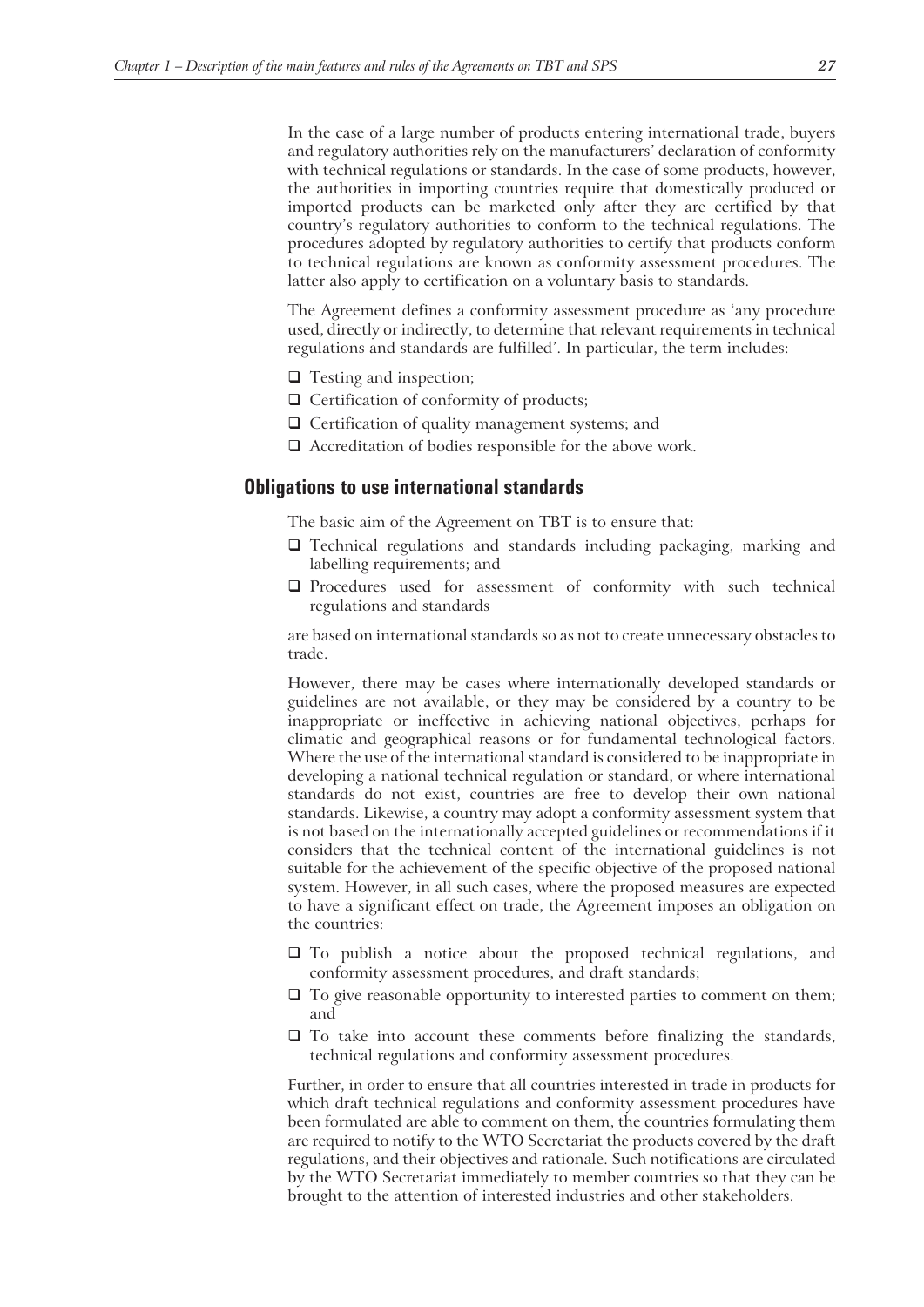### **Other specific rules**

In order to ensure that technical regulations and voluntary standards do not create unnecessary barriers to trade, the Agreement on TBT further lays down certain principles and rules. It calls on regulatory agencies to ensure that technical regulations and standards:

- Are applied so as not to discriminate among imported products by the source of their origin (MFN principle);
- □ Do not extend to imported products treatment that is less favourable than that extended to domestically produced products (national treatment principle); and
- Are, where relevant, based on scientific and technical information; and
- Are not formulated or applied in a manner so as to cause 'unnecessary obstacles to trade'.

## **Agreement on the Application of Sanitary and Phytosanitary Measures**

#### **General**

So far the discussion has centered on technical regulations, standards and systems for conformity assessment. The international rules applicable in these areas, which are contained in the Agreement on TBT, apply to both industrial and agricultural products. Imported agricultural products may, in many cases, have to conform not only to technical regulations but also to sanitary and phytosanitary measures that a country has adopted.

### **Definition of sanitary and phytosanitary measures**

What are sanitary and phytosanitary measures? And how do they differ from technical regulations? For the purposes of the Agreement on SPS, sanitary and phytosanitary measures are defined as any measures applied:

- To protect human or animal life from risks arising from additives, contaminants, toxins or disease-causing organisms in their food;
- □ To protect human life from plant- or animal-carried diseases;
- To protect animal or plant life from pests, diseases, or disease-causing organisms;
- $\Box$  To prevent or limit other damage to a country from the entry, establishment or spread of pests.

The term 'sanitary measure' is used to cover regulations whose basic objective is to ensure food safety, or to prevent animal-borne pests or diseases entering the country. Where the objective of the measure is to ensure that imported plant varieties do not bring into the country plant-borne pests or diseases, it is called 'a phytosanitary measure'.

Control, inspection and approval procedures check and ensure the fulfilment of sanitary and phytosanitary measures. Those procedures include procedures for sampling, testing and certification.

The basic difference between technical regulations and sanitary and phytosanitary measures arises from the difference in objectives for which they are adopted. In the case of sanitary and phytosanitary measures, the aim is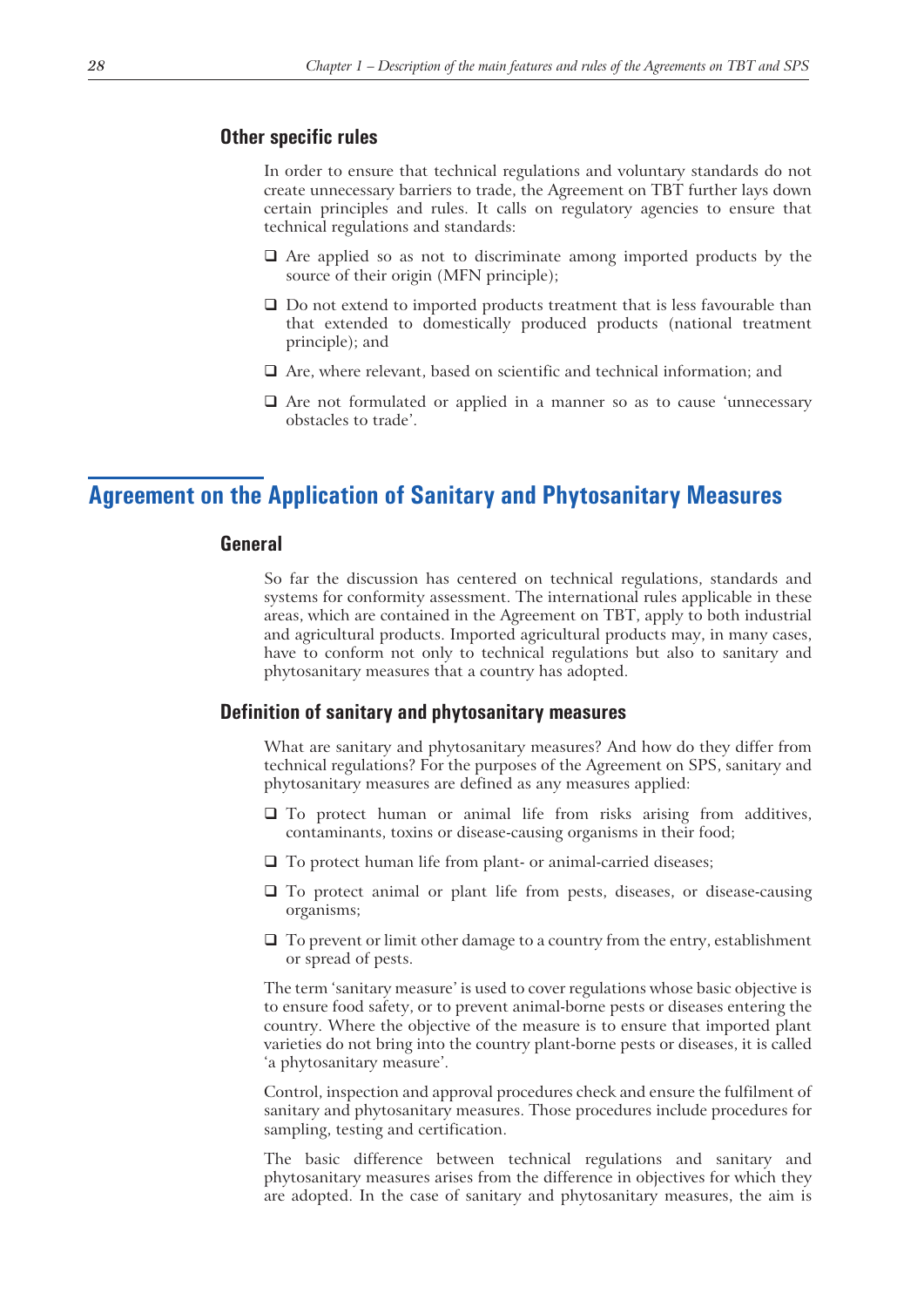limited and specific – to protect human, animal and plant life and health by ensuring food safety and preventing animal and plant-borne pests or diseases entering the country. Technical regulations, on the other hand, are adopted for the attainment of a variety of policy objectives. They include national security requirements, prevention of deceptive practices and protection of the environment. They may also be adopted for the protection of human health or safety, or for the protection of animal or plant life, by means other than those covered by sanitary and phytosanitary measures (see box 3 for examples).

#### *Box 3*

### *Distinction between technical regulations and sanitary and phytosanitary measures: some examples*

*Whether a particular regulation adopted by a country for the protection of the life and health of its human and animal population or its plants is a technical regulation, or a sanitary or phytosanitary measure, depends on the objectives for which it has been adopted. The distinction is important, as the rules of the Agreement on TBT apply if the measure is treated as a technical regulation, and those of the Agreement on SPS if it is treated as a sanitary or phytosanitary measure. Although in most respects the provisions of the two Agreements are similar, there are some significant differences.*

*Broadly speaking, a measure would be considered as a sanitary and phytosanitary measure where the objective is to protect:*

- *Human life from the risks arising from additives, toxins, or plant- and animal-carried diseases;*
- *Animal life from the risks arising from additives, toxins, pests, diseases, or disease-causing organisms;*
- *Plant life from the risks arising from pests, diseases, or disease-causing organisms; and*
- *A country from the risks arising from damage caused by the entry, establishment or spread of pests.*

*Measures adopted for other purposes in order to protect human, animal and plant life would be treated as technical regulations.*

*The following examples would be helpful in understanding how the objective of the regulation determines whether it is a technical regulation, or a sanitary and phytosanitary measure (SPS). The examples demonstrate that the objective of a measure is decisive with regard to what Agreement it would fall under:*

#### *Regulation regarding pesticides*

- *SPS if related to residues in food or in animal feed, and the objective is one of protecting human or animal health.*
- *TBT if related to the quality or efficacy of the pesticide, or health risk to handlers.*

#### *Establishment of labelling requirements for foods*

- *SPS if related to food safety.*
- *TBT if the regulation concerns issues such as type size, nutrient content, grade, etc.*

#### *Regulation regarding containers for the shipment of grains*

- *SPS if related to fumigation or other treatment of these containers, i.e. disinfection in order to prevent the spread of pests.*
- *TBT if related to the size or structure of the containers.*

*Source: WTO documents.*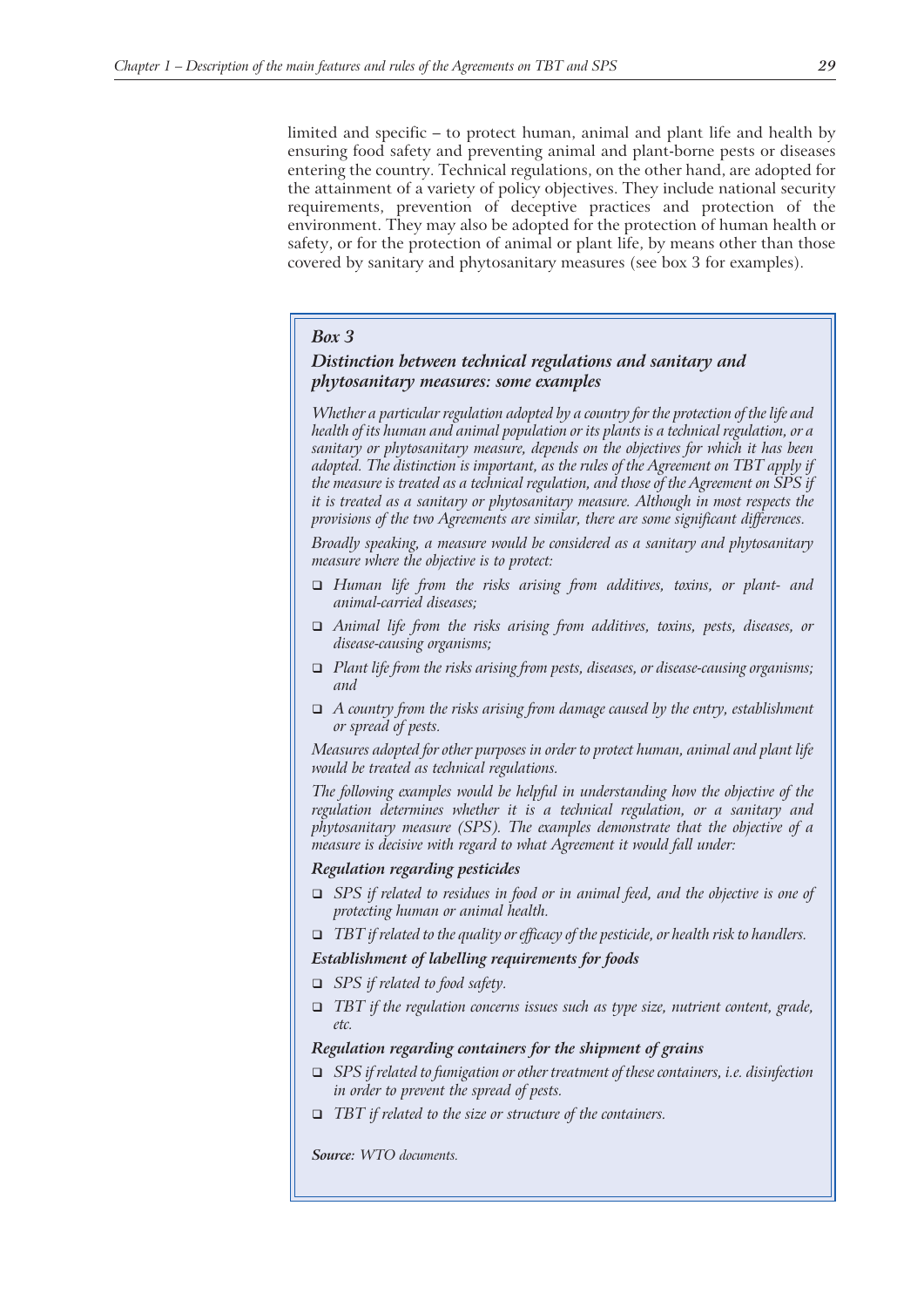### **Approach of the Agreement on SPS**

The rules governing the use of sanitary and phytosanitary measures are contained in the Agreement on the Application of Sanitary and Phytosanitary Measures. The Agreement on SPS requires countries:

- To base their sanitary and phytosanitary measures on international standards, guidelines or recommendations developed by relevant international standard-setting bodies;
- To play a full part in the activities of the international organizations, in order to promote the harmonization of sanitary and phytosanitary measures on an international basis;
- To provide an opportunity to interested parties in other countries to comment on draft sanitary and phytosanitary measures when they are not based on international standards, when they deviate from them or when there are no international standards; and
- □ To accept the sanitary and phytosanitary measures of exporting countries as equivalent if they achieve the same level of sanitary and phytosanitary protection and, where possible, to enter into arrangements for mutual recognition of the equivalence of specified sanitary or phytosanitary measures.

# **Main differences between the two Agreements**

The rules of the Agreement on SPS differ from those of the Agreement on TBT in four important respects.

First, there is a significant difference in the importance attached to 'scientific evidence' in formulating measures under the two Agreements. In the case of sanitary and phytosanitary measures, the obligation to base them on scientific evidence is unequivocal. The Agreement prescribes that such measures must be 'based on scientific principles and not maintained without any scientific evidence'. The Agreement on TBT, on the other hand, recognizes that the use of scientific evidence would depend on the objectives for which the technical regulations are adopted. Regulations adopted for the purposes of protecting health and safety would have to be based on scientific evidence; however, these considerations may not be relevant where the objective of the regulation is prevention of deceptive practices, or where it is adopted for national security reasons.

Second, the Agreement on TBT requires that technical regulations laying down product specifications should be applied on an MFN basis to imports from all sources. Sanitary and phytosanitary measures, particularly those which aim at preventing animal- or plant-borne diseases entering the country, may be more or less demanding depending on 'the level of prevalence of specific diseases or pests' in the country or in a region of that country. Imports may be allowed without any restrictions from countries that are free from certain types of diseases, while those from countries where such diseases are prevalent may be prohibited or subjected to quarantine or other regulations.

Against this background, the Agreement on SPS requires countries:

 To ensure that the measures taken are adapted to the sanitary and phytosanitary 'characteristics' of the area – whether all of a country or a part; such characteristics should be determined on the basis of the level of prevalence of pests or diseases; and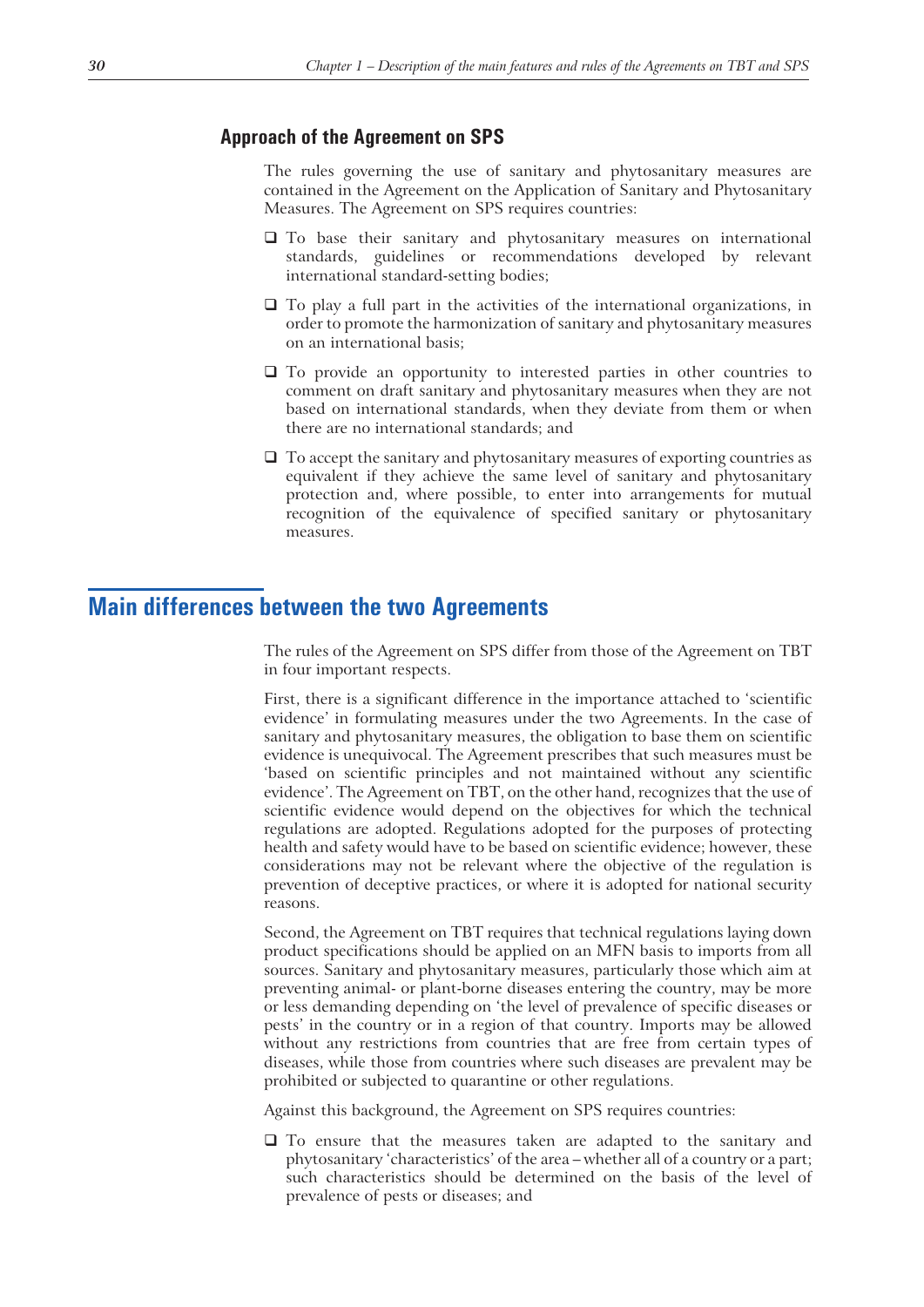$\Box$  Not to apply them so as to cause arbitrary or unjustifiable discrimination among countries or regions in countries where 'similar conditions' prevail, or constitute a disguised restriction on international trade.

It should be noted, however, that flexibility to deviate from the MFN principle is permitted only in the case of sanitary and phytosanitary measures that aim at preventing plant or animal pests and diseases from entering the country. Sanitary and phytosanitary measures aimed at ensuring food safety (e.g. regulations concerning use of additives, contaminants or permitted residue levels) would have, however, to be applied generally on an MFN basis.

Third, there are differences between the rules of the two Agreements regarding conditions under which it may be possible for countries to deviate from international standards. Many of these differences arise because of the differences in the objectives for which technical regulations and sanitary or phytosanitary measures are adopted. The Agreement on TBT, for instance, lays down specific conditions under which countries may deviate from international standards. The Agreement states that where an international standard exists, a country may adopt a national standard which is different or higher than the international standard if it is considered necessary, for 'fundamental climatic or geographical factors or fundamental technological problems'. The Agreement on SPS, on the other hand, gives the right to countries to introduce sanitary and phytosanitary measures that result in a 'higher level of protection' than would be achieved by measures based on relevant 'international guidelines or recommendations':

- $\Box$  If there is a scientific justification; or
- $\Box$  Where a country determines on the basis of assessment of risks that a higher level of sanitary and phytosanitary protection is appropriate.

In order to ensure that, in all cases where a country decides that higher standards than those laid down by international standards are appropriate, decisions are taken on an objective basis, the Agreement on SPS lays down certain guidelines that should be followed in assessing the risks to human, animal or plant life or health. These are listed in box 4.

In carrying out such risk assessment countries are urged to use risk assessment techniques developed by the relevant international organizations. In the dispute relating to the EU's ban on imports of hormone-treated meat brought to WTO, the Appellate Body observed that these provisions should not be interpreted to imply that a country that is planning to ban or restrict imports based on sanitary and phytosanitary measures must itself carry out the risk assessment. The country could rely on the risk assessment carried out by other countries or by international organizations.

Fourth, in cases where relevant scientific evidence is insufficient, provisional sanitary and phytosanitary measures may be applied on the basis of available pertinent information, including that from the relevant international organizations as well as from sanitary and phytosanitary measures applied by other WTO members. The Agreement on TBT does not contain any such provision.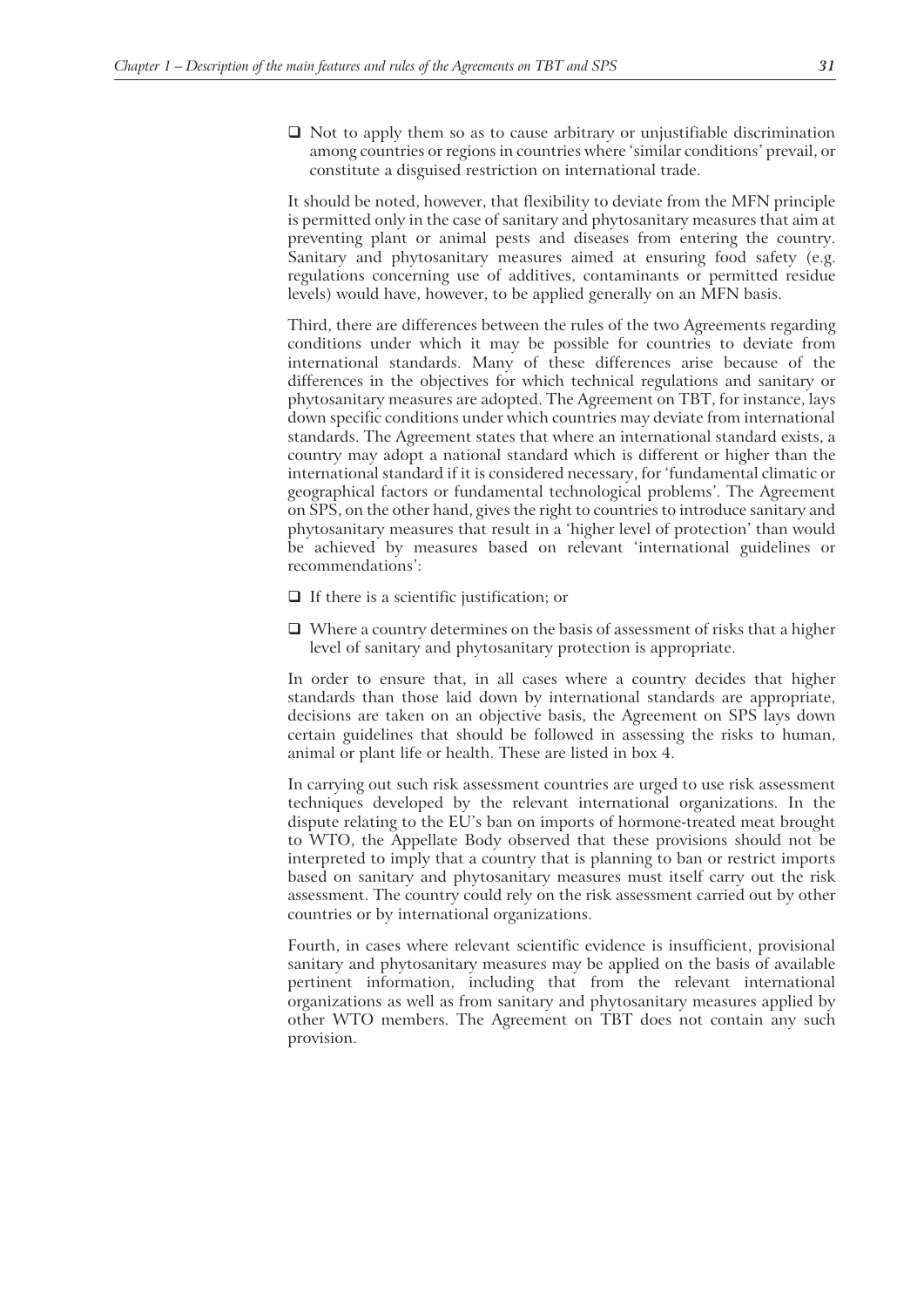#### *Box 4*

### *Guidelines for assessment of risk and determination of the appropriate level of sanitary and phytosanitary protection*

*Countries shall ensure that their sanitary or phytosanitary measures are based on an assessment, as appropriate to the circumstances, of the risks to human, animal or plant life or health, taking into account risk assessment techniques developed by the relevant international organization. In assessing such risks, the following elements should be taken into account:*

- *Scientific evidence;*
- *Methods for production, processing (and control) used in the exporting country;*
- *Prevalence of specific diseases and the existence of pests or disease-free areas in the exporting country;*
- *Ecological and environmental conditions (both the exporting and importing country adopting the sanitary and phytosanitary measure); and*
- *Facilities for sanitary and quarantine and other treatment (in the country adopting the measures).*

*Further, where sanitary and phytosanitary measures are intended to protect 'animal or plant life or health', the assessment of risks should be made taking into account the above elements and economic factors, such as:*

- *The potential damage in terms of loss of production or sales in the event of entry and resulting spread of pests and diseases;*
- *The likely costs of controlling or eradicating the pests or diseases if they were to be spread; and*
- *The relative cost-effectiveness of alternative approaches to limiting risks.*

*The Agreement emphasizes that, in adopting sanitary and phytosanitary measures, countries should keep in mind the need to ensure that the measures taken are not more trade-restrictive than required to achieve the appropriate level of protection, taking into account both technical and economic factors.*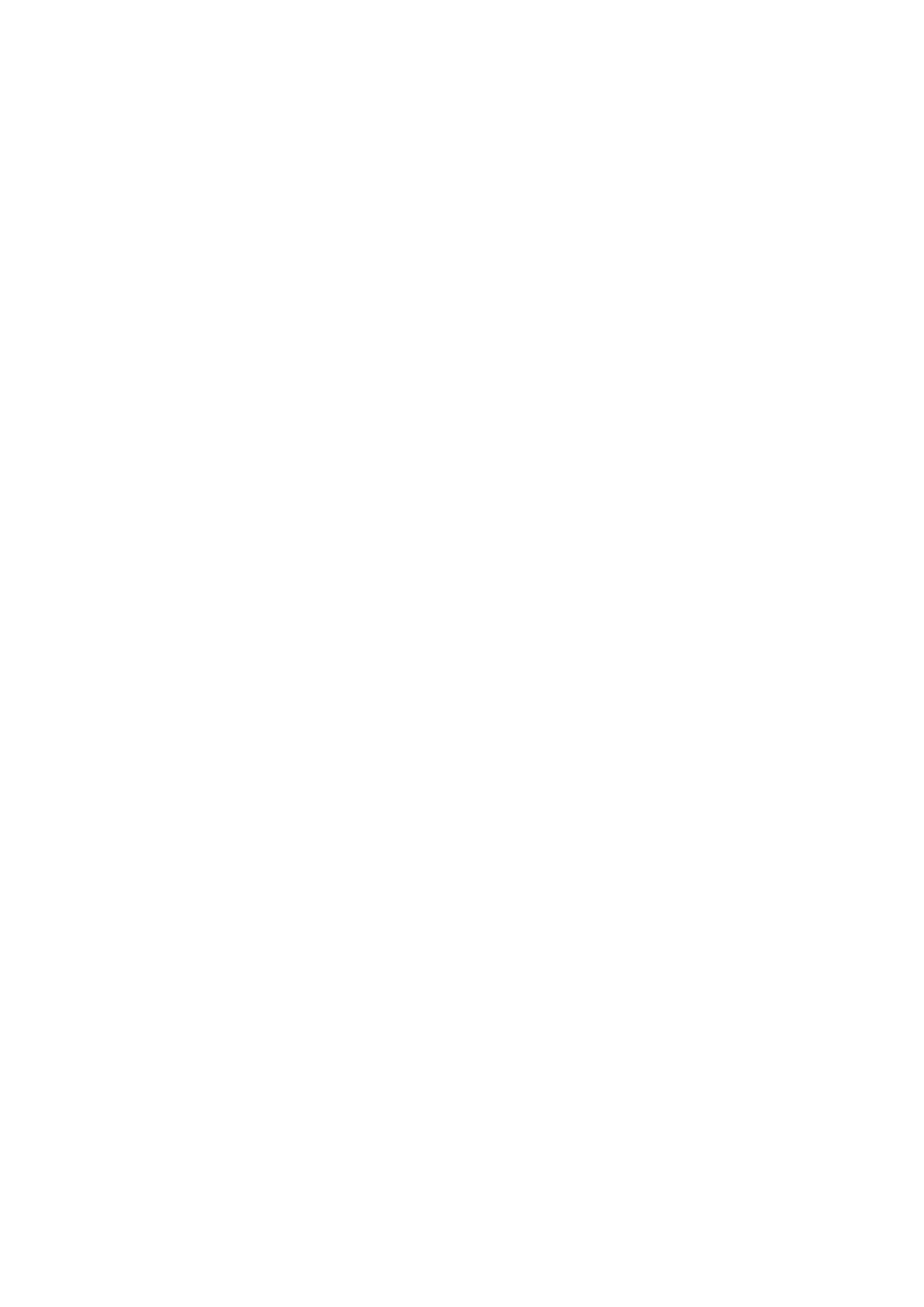# **CHAPTER 3**

# **Level of participation of developing countries in international standardization activities: findings and conclusions of the case studies**

# **General**

*From the description of the procedures in the previous chapter, it is clear that conscious efforts are being made by international organizations to facilitate the participation of developing countries in all aspects of their work. The question that arises is how far the measures taken have in practice resulted in greater and improved participation of developing countries as a group. One of the major aims of the case studies was to examine this question in the light of the practical experience of the participation of selected countries in international standardization activities, in order to gain greater insight into the technical assistance that is needed to ensure continued and effective participation of these countries in these activities. It is to the description of the findings and conclusions of the case studies on this aspect that this chapter is devoted.*

*It was recognized that the capacity of countries to participate in international standardization activities is greatly influenced by the progress made at national level in developing the infrastructure and institutional framework that are necessary for the development of activities relating to standardization and conformity assessment. Taking this into account, countries at differing levels of development were selected for the case studies. Malaysia was selected to represent countries, where 'institutions engaged in standardization and conformity assessment activities are relatively well developed'. Jamaica, Kenya, Mauritius and Uganda were chosen because 'some progress has been made' in establishing the framework. Namibia was selected as representing countries where 'work on standardization and conformity assessment is at a nascent stage'. These are generally the least developed countries (LDCs); some of them are also small economies.*

# **Findings on the level of participation in the activities of the international standard-setting bodies**

### **International standard-setting bodies producing standards used in sanitary and phytosanitary measures**

Malaysia has achieved a high level of participation in the activities of all three organizations – CAC, IPPC and OIE – which develop standards that are used in sanitary and phytosanitary measures. It has not only been able to attend and participate in all meetings of the apex bodies of these organizations, but has also taken an active interest in participating in technical work on the development of a number of standards that are considered to be of national interest.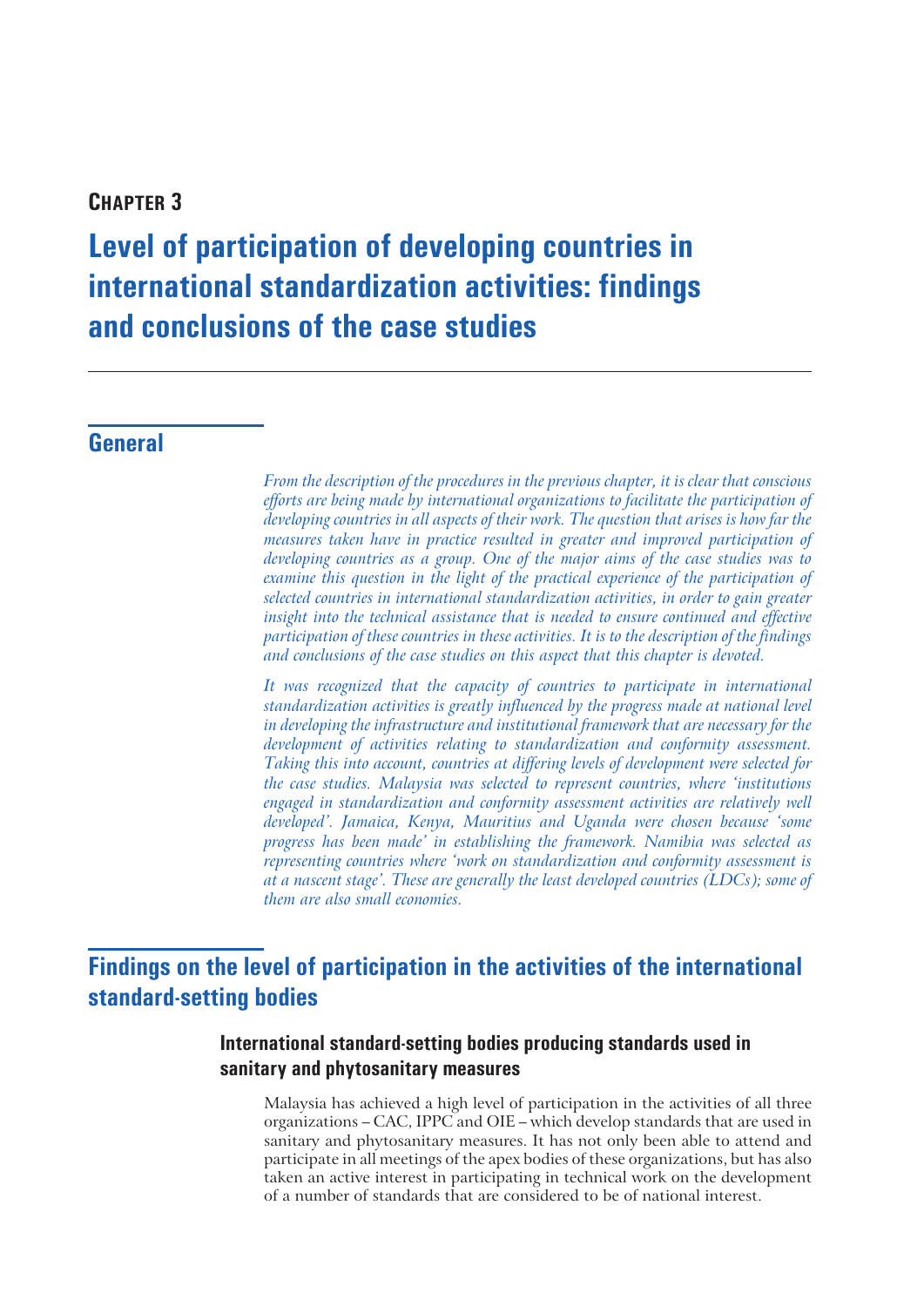For example, it has participated in the work on developing CAC general guidelines on use of the term 'halal' for meat. It is actively participating in work of the Codex Committee on milk and milk products, in order to ensure that the international standards adopted for 'milk substitutes', which it produces from palm oil fats, are close to the national standards it has developed. Malaysia is also trying to play an active role in the drafting committees established under IPPC, for instance by participating actively in the drafting committee on timber products, in order to ensure that the standards adopted are not based entirely on the production processes and methods used by temperate timber producers but also take into account the needs of tropical timber producers.

Although Mauritius appears to have built up the administrative infrastructure required for participation in standardization activities, it has been able to take a very limited role in the actual work of international standard-setting bodies producing standards that are used in sanitary and phytosanitary measures. The only international standardization body whose meetings it has been attending on a regular basis is OIE, which covers part of the costs of participating delegations. It has not attended the annual meetings of IPPC, preferring to use its limited resources to attend some meetings of the WTO Committee on SPS. Mauritius has occasionally attended meetings of the Codex Committee on Sugars, but has not been able to take an interest in and attend meetings of its other technical committees. Apart from financial constraints, the limited interest it has been taking in the discussions on standardization issues in the area of SPS may be the result of the generally declining share of agricultural products in its total exports.

Jamaica has been able to attend some meetings of the apex body of CAC but not those of OIE and IPPC. Its attendance in meetings where technical work on standards formulation is undertaken is extremely limited and sporadic; it has participated in only two meetings of some Codex Committees.

Kenya has been able to participate actively in the meetings of the apex bodies of CAC, OIE and IPPC. However, it has not been able to participate in the technical work on the development of standards in any of these organizations, even though work that is being done in areas such as pesticide residues, food additives, fresh fruits and vegetables, milk and milk products is of interest for producers in the country.

Uganda participates in the meetings of the apex bodies of CAC and OIE. It is not a signatory to IPPC. It has attended four or so other meetings of CAC, although resources generally preclude attendance at technical committee meetings.

The case study for Namibia shows that it is able to attend only the meetings of the apex body of OIE. It has not participated in the technical work on the preparation of standards, as it does not have personnel with the necessary scientific background. Namibia attends OIE annual meetings, possibly because travel and other costs are made available by the organization. Namibia is not yet a signatory to IPPC and has not participated in meetings of CAC.

### **International standard-setting bodies producing standards used in technical regulations**

As in the case of its participation in the activities of international standard-setting bodies formulating standards that are used in sanitary and phytosanitary measures, Malaysia has been able to achieve a reasonably high level of participation in the work of the organizations that are responsible for the formulation of standards used in technical regulations. Thus Malaysia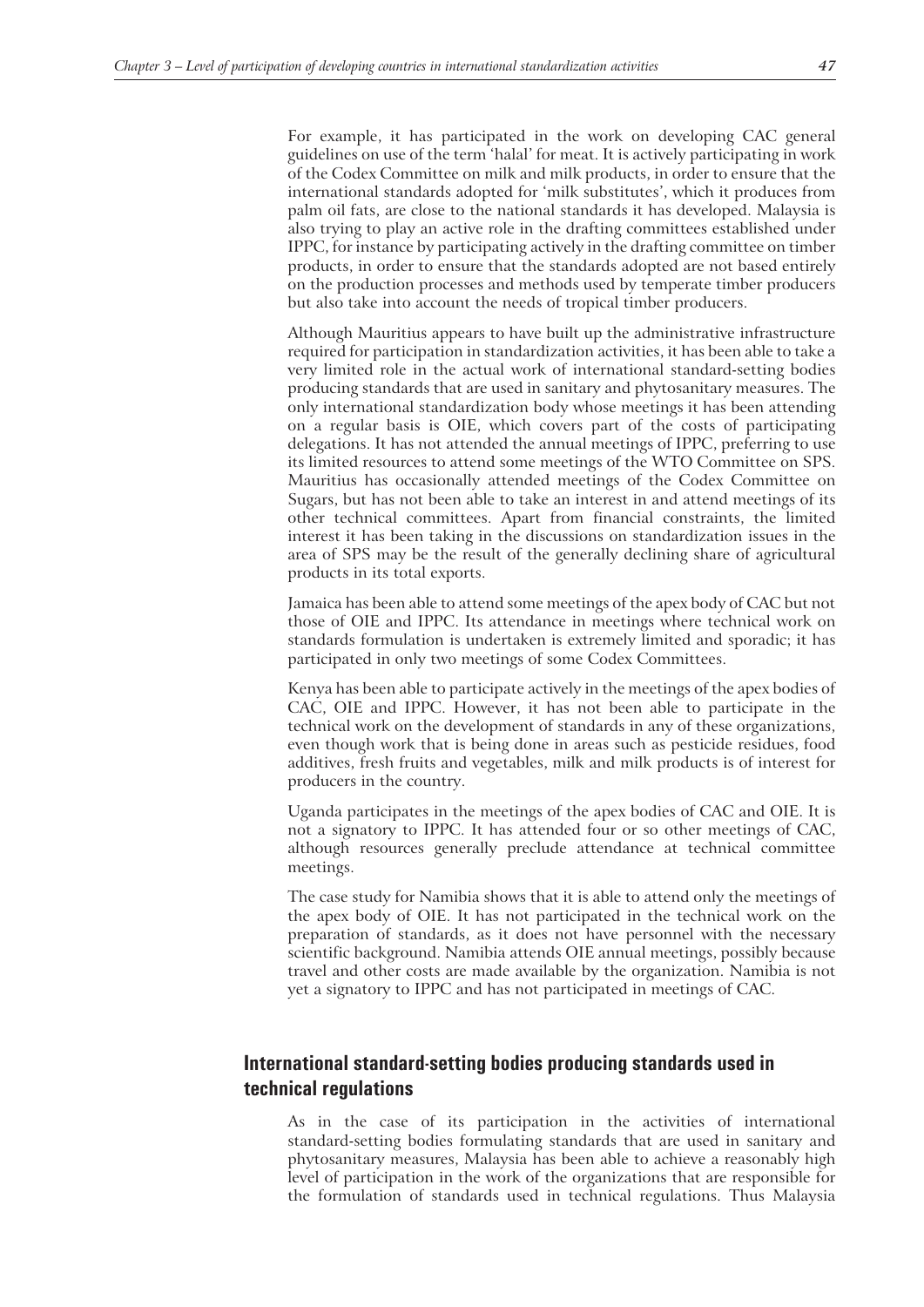participates in policy level discussions in the annual and other meetings of the apex bodies of ISO, IEC, and ITU. It also participates actively in the technical level discussions on standards formulation in sectors of export interest to its economy and is making constant efforts to broaden the scope of its participation in the technical committees, sub-committees and working groups in order to ensure that no sector which is of interest to the national economy is left without participation. Thus, the Department of Standards Malaysia, its national standard-setting body, together with SIRIM Berhad, participates in the annual General Assembly of ISO and in the meetings of CASCO and DEVCO. It is a participating member of 66 TCs/SCs and is an observer member of 124 TCs/SCs within ISO and IEC. In order to ensure that the interest and concerns of all interested stakeholders are fully reflected in the preparatory work in the TCs and SCs, proposed draft international standards are circulated for comments to the associations of industries, consumer associations, and other private sector organizations, and to public sector departments and their views are taken into account in formulating national positions on the development of international standards. The Department of Standards Malaysia provides the secretariat for ISO/TC 45, *Rubber and rubber products* ; ISO/TC 45/SC 4, *Products other than hoses*; two working groups; and ISO/TC 157, *Mechanical contraceptives*. Lack of funds, however, prevents the country from participating on a regular basis in work at the technical level of all the committees of which it is a member or in which it has interest, and the country has to decide on priorities for participation.

Mauritius is a member of ISO and ITU. It is not a member of IEC but it regularly receives its standards under its 'registered subscription scheme' and participates in its Affiliate Country Programme. It is a corresponding member of OIML. It attends the ISO General Assembly and ISO DEVCO meetings, and attended meetings of ISO CASCO in the past. It has become a participating member in five ISO TCs including ISO/TC 176, *Quality management and quality assurance* and ISO/TC 207, *Environmental management*, and participates actively in their work. It hosted a meeting – TC 34/SC7, *Spices and condiments* – in 1997.

Jamaica is a member of ISO and ITU. It is not a member of IEC and OIML. However, it participates in the Affiliate Country Programme of IEC. It attends the annual ISO General Assembly and is at present on the ISO Council and was recently appointed to the ISO Developing Countries Task Force. It also attends meetings of ISO DEVCO and ISO CASCO. As regards participation in the work at technical level on standards formulation, even though it is a participating member of 20 ISO TCs/SCs and has observer status in 76 ISO TCs/SCs, it has been able to attend only one TC meeting, and that only because funds were made available under the ISO Development Programme. In recent years, it has been taking active steps to increase the involvement of industries and the business community in standardization activities. It has recently been decided that the decision on what standards should be developed should be led by industry. These measures are expected to influence positively the ability of the country to participate in international standardization activities.

Kenya is a member of ISO, ITU and OIML. It is not a member of IEC but participates in its Affiliate Country Programme. The Kenya Bureau of Standards is a member of the ISO Council and provides the ISO Regional Liaison Officer for Africa (excluding the Arab countries). Even though the Kenya Bureau of Standards is able to participate in the annual General Assembly of ISO, and its DEVCO and CASCO meetings, shortage of funds has prevented it from taking an active role in the work of technical committees.

The Uganda National Bureau of Standards, Uganda's national standard-setting body, is a correspondent member of ISO and participates in the Affiliate Country Programme of IEC. Uganda is not a member of OIML or ITU. The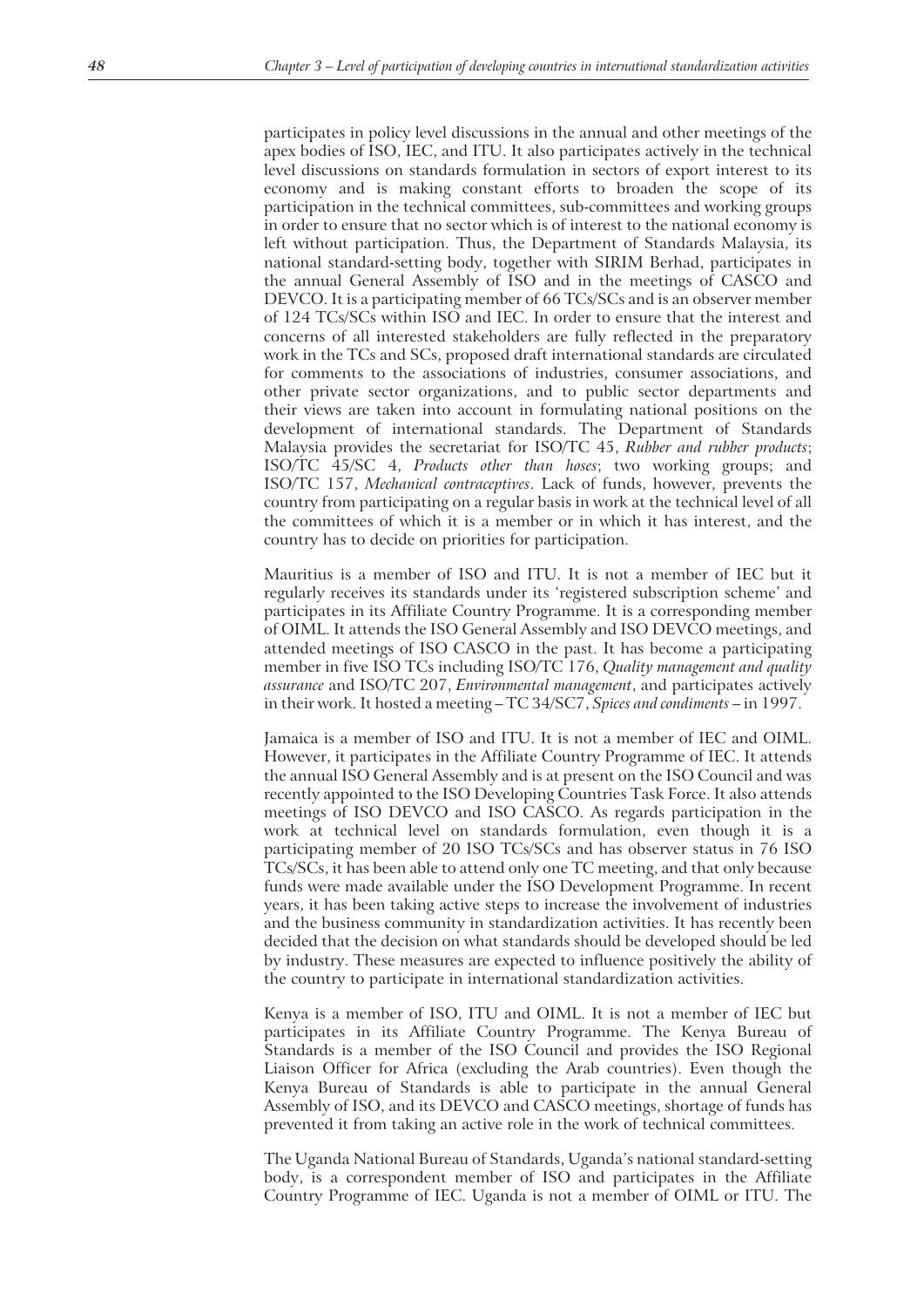Uganda National Bureau of Standards attends the annual General Assembly of ISO and its DEVCO meetings. There is no participation at the technical level in any international organization because of lack of technical expertise and financial resources.

The national standard-setting body of Namibia, the Namibian Standards Information and Quality Office, is a correspondent member of ISO and a participant in the Affiliate Country Programme of IEC. Namibia is a member of ITU but neither of OIML nor of IEC. The Namibian Standards Information and Quality Office attends the annual General Assembly of ISO. As a correspondent member, it is not able to participate actively in the technical work in ISO.

## **Lessons that can be drawn**

Several lessons can be drawn from the analysis of the experience of the countries in the case studies.

First, countries like Malaysia are able today to participate in the work at all levels in the international standardization organizations in which they have an interest, taking into account the composition of their exports and imports. However, they cannot participate in all the working groups or technical committees in which they have an interest. The participation of most of the countries in the case studies is confined to attending the meetings of the apex bodies of these organizations. In most cases they are not able to attend the meetings of the working groups or technical committees, where work is undertaken at technical level on the formulation of standards for products of trade interest to them, because of financial and other constraints.

Second, most of the countries in the case studies do not appear to have at present the expertise needed for participation in the work at technical level on the formulation of standards. Even Malaysia, which has been participating actively in the technical work on formulating standards for products in which it has trade interest, has not been able to participate in the Codex Committee on Veterinary Drugs, because 'of lack of expertise in setting MRLs and assessing the value of different levels in terms of risk to human health'.

Thirdly, participation in standardization activities, particularly at technical level, is greatly facilitated if industry and interested business firms assist the agencies responsible for participating in the technical work, by carrying out background research and analytical work. In most developed countries, the main responsibility for undertaking such research and for writing of draft standards is taken by the interested industry. Industry also bears the cost of research. This also appears to be the situation in case of countries like Malaysia.

For most of the case study countries, one of the important tasks to be addressed is that of creating greater awareness among industry and trade groups of the need on their part to carry out the basic research and analytical work that is necessary for participation in the technical work on standardization at international level.

These considerations show that action taken by the international standard-setting bodies with a view to facilitating the participation of developing countries in their work would have to be complemented by action at national level. Further, it would be unrealistic to expect all developing countries to be able to participate in the technical work on formulation of standards for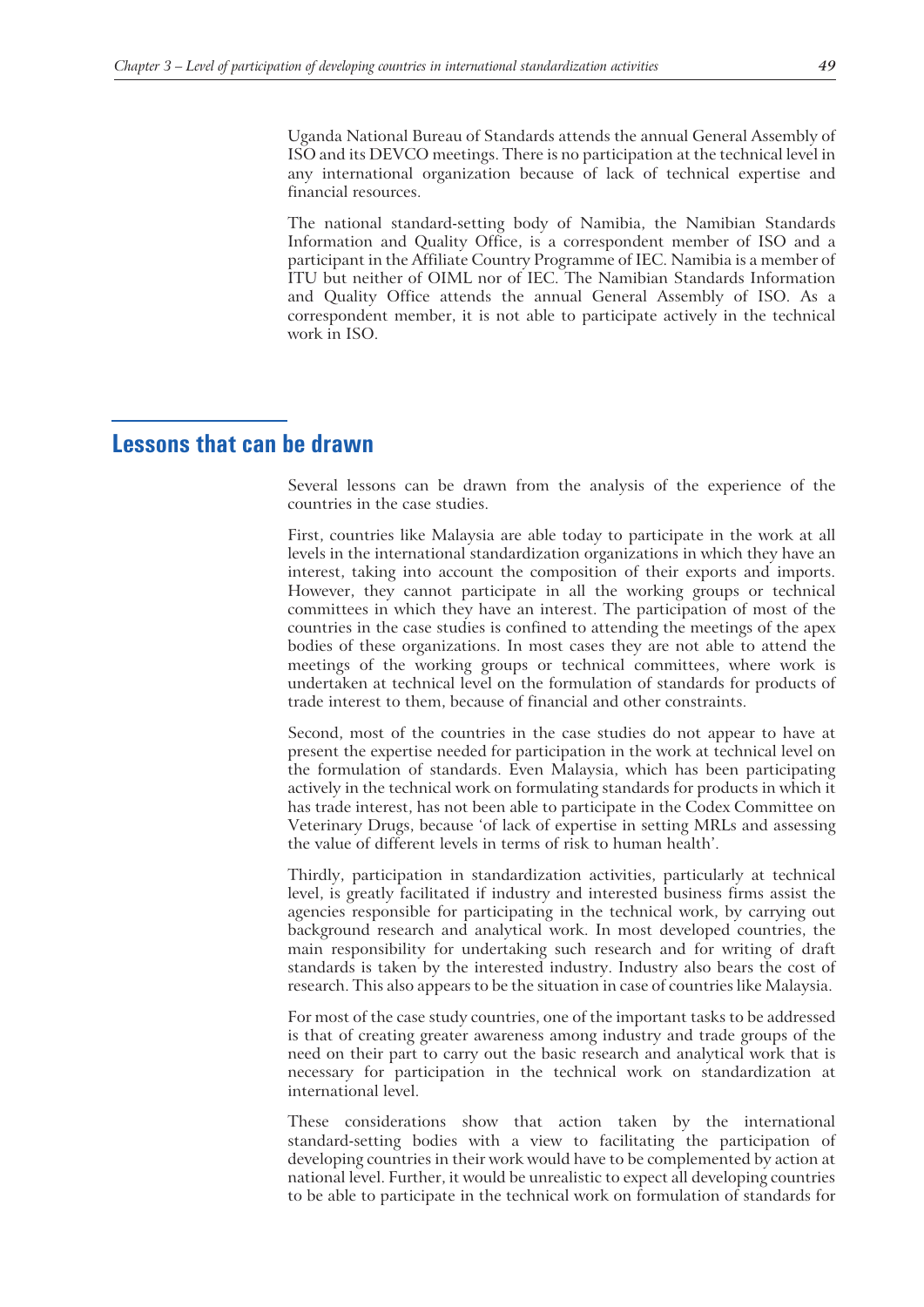products of interest to them, even if the travel and other costs of officials are met by the international standard-setting organization itself or through the establishment of trust funds. Almost all countries in the study do not at present have the capacities to influence the outcome of discussions at technical level in these bodies because they do not, in most cases, have capacities to develop the analytical research data required for supporting their points of view.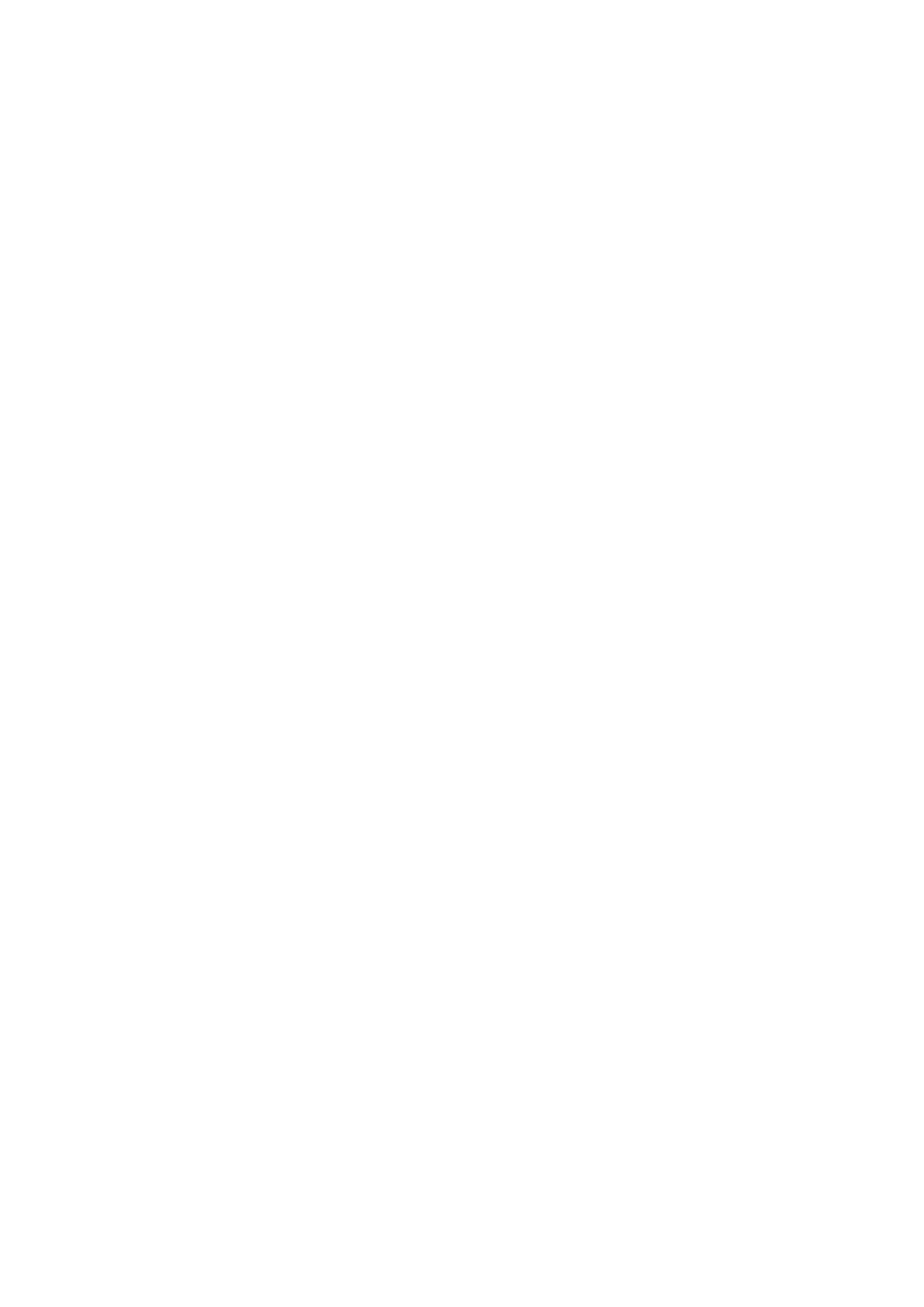## **CHAPTER 5**

# **Problems experienced by the case study countries in complying with technical regulations and sanitary and phytosanitary measures of importing markets**

# **General**

*As noted in chapter 1, technical regulations providing mandatory quality and safety requirements for products are applied by countries to a relatively narrow range of products. These include machinery and equipment (such as boilers, electricity-driven tools and food processing equipment), and raw materials and agricultural inputs (such as fertilizers and insecticides). Consumer articles to which such regulations apply include electrical appliances and information technology products, pharmaceuticals, cosmetics, and toys. For most of these products, the case study countries other than Malaysia are mainly importers. Their exports of these products are at present extremely limited. The case studies have, therefore, found that exporters from these countries do not encounter any major difficulties in marketing their products because of the technical regulations applicable in their main export markets.*

*Some of these countries appear, however, to have encountered problems in complying with labelling requirements for food and other consumer products. Exporters from Jamaica, for instance, have complained about United States food labelling requirements; the design and positioning of labels, and the cost of obtaining approval for their use, pose serious problems in exporting to that market. Mauritian exporters have found that their exports to France of preserved fruits and vegetables are sometimes rejected on the grounds that labelling requirements are not fully met.*

*All the case study countries appear to face problems in complying with sanitary and phytosanitary measures. The products affected include fresh fruits and vegetables, flowers and other horticultural products, fish and fish products, meat and meat products, and other processed food products. Box 13 provides a synoptic picture of importing countries in which barriers are encountered in some of these product sectors.*

*In the sections that follow, a few examples have been provided from the case studies to illustrate the type of problems which are being encountered, and the efforts that are being made to find solutions to these problems.*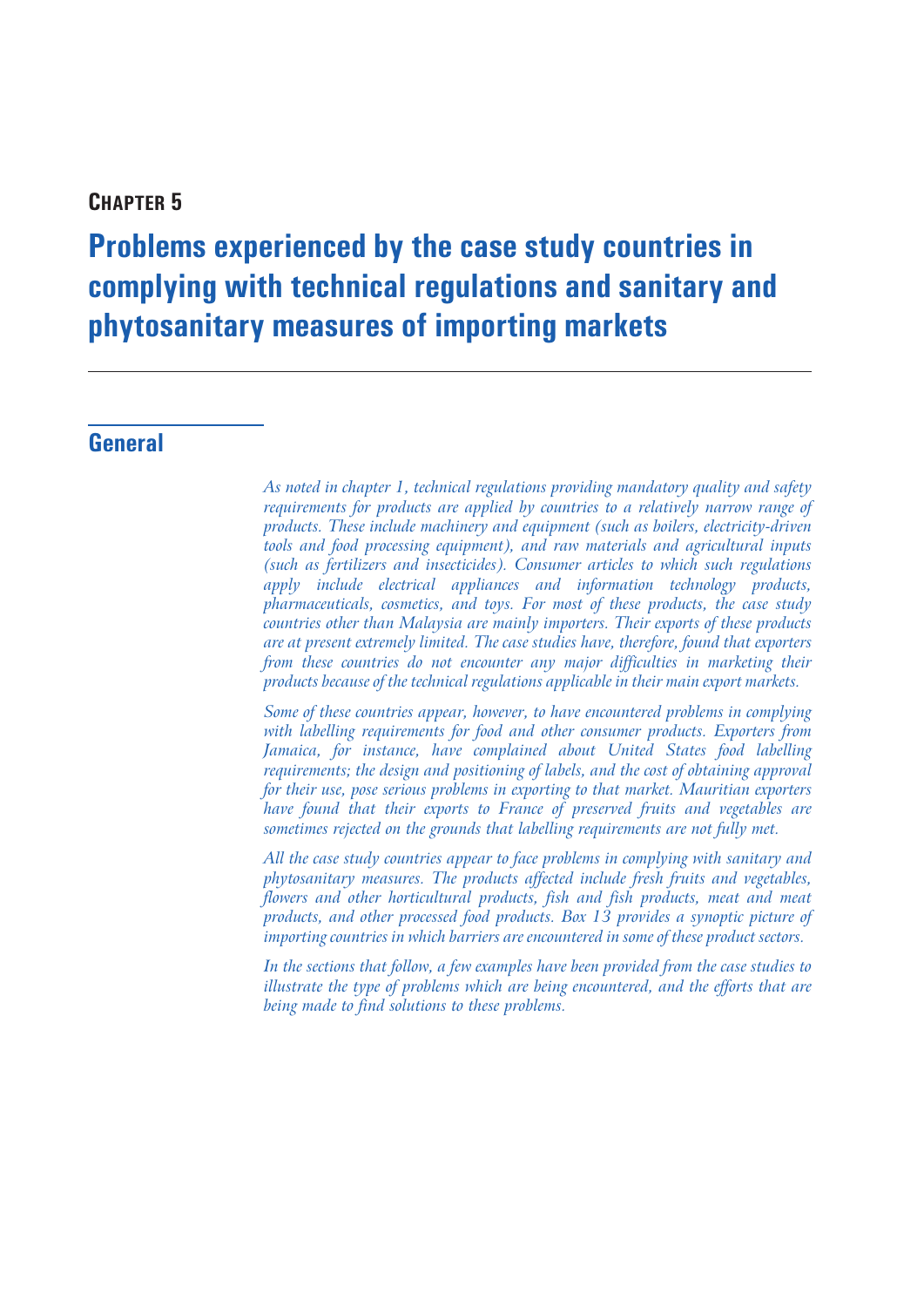### *Box 13*

### *Problems experienced by case study countries due to the application of sanitary and phytosanitary measures by importing region/country*

| <b>EXPORTING</b><br><b>COUNTRIES</b> | <b>IMPORTING REGION/COUNTRY</b> |                         |                  |                         |                      |                  |                  |             |  |
|--------------------------------------|---------------------------------|-------------------------|------------------|-------------------------|----------------------|------------------|------------------|-------------|--|
|                                      | ${\cal E}U$                     | United<br><b>States</b> | Japan            | Australia               | Republic<br>of Korea | Kenya            | South<br>Africa  | Switzerland |  |
|                                      |                                 |                         |                  | Fish and fish products  |                      |                  |                  |             |  |
| Jamaica                              | $\boldsymbol{X}$                |                         |                  |                         |                      |                  |                  |             |  |
| Kenya                                | $\boldsymbol{X}$                |                         |                  |                         |                      |                  |                  |             |  |
| Malaysia                             | $\boldsymbol{X}$                |                         |                  |                         |                      |                  |                  |             |  |
| Mauritius                            | $\boldsymbol{X}$                |                         |                  |                         |                      |                  |                  |             |  |
| Namibia                              | $\boldsymbol{X}$                |                         |                  |                         |                      |                  |                  |             |  |
| Uganda                               | $\boldsymbol{X}$                |                         |                  |                         |                      |                  |                  |             |  |
| Horticultural products               |                                 |                         |                  |                         |                      |                  |                  |             |  |
| Jamaica                              |                                 | $\boldsymbol{X}$        |                  |                         |                      |                  |                  |             |  |
| Kenya                                | X                               |                         |                  | X                       |                      |                  | $\boldsymbol{X}$ |             |  |
| Malaysia                             | $\boldsymbol{X}$                | $\boldsymbol{X}$        | $\boldsymbol{X}$ | $\boldsymbol{X}$        | $\boldsymbol{X}$     |                  |                  |             |  |
| Mauritius                            | X                               |                         | $\boldsymbol{X}$ |                         |                      |                  |                  |             |  |
| Namibia                              |                                 | $\boldsymbol{X}$        |                  |                         |                      |                  |                  |             |  |
| Uganda                               | $\boldsymbol{X}$                | $\boldsymbol{X}$        | $\boldsymbol{X}$ |                         |                      |                  |                  |             |  |
|                                      |                                 |                         |                  | Meat and poultry        |                      |                  |                  |             |  |
| Jamaica                              |                                 |                         |                  |                         |                      |                  |                  |             |  |
| Kenya                                |                                 | $\boldsymbol{X}$        |                  |                         |                      |                  |                  |             |  |
| Malaysia                             | X                               |                         |                  | $\boldsymbol{X}$        |                      |                  |                  |             |  |
| Mauritius                            | $\boldsymbol{X}$                |                         |                  |                         |                      | $\boldsymbol{X}$ |                  |             |  |
| Namibia                              | $\boldsymbol{X}$                |                         |                  |                         |                      |                  |                  | X           |  |
| Uganda                               |                                 |                         |                  |                         |                      |                  |                  |             |  |
|                                      |                                 |                         |                  | Processed food products |                      |                  |                  |             |  |
| Jamaica                              | $\boldsymbol{X}$                | $\boldsymbol{X}$        |                  |                         |                      |                  |                  |             |  |
| Kenya                                |                                 |                         |                  |                         |                      |                  |                  |             |  |
| Malaysia                             | $\boldsymbol{X}$                |                         | $\boldsymbol{X}$ |                         |                      |                  |                  |             |  |
| Mauritius                            |                                 |                         |                  |                         |                      |                  | $\boldsymbol{X}$ |             |  |
| Namibia                              |                                 |                         |                  |                         |                      |                  |                  |             |  |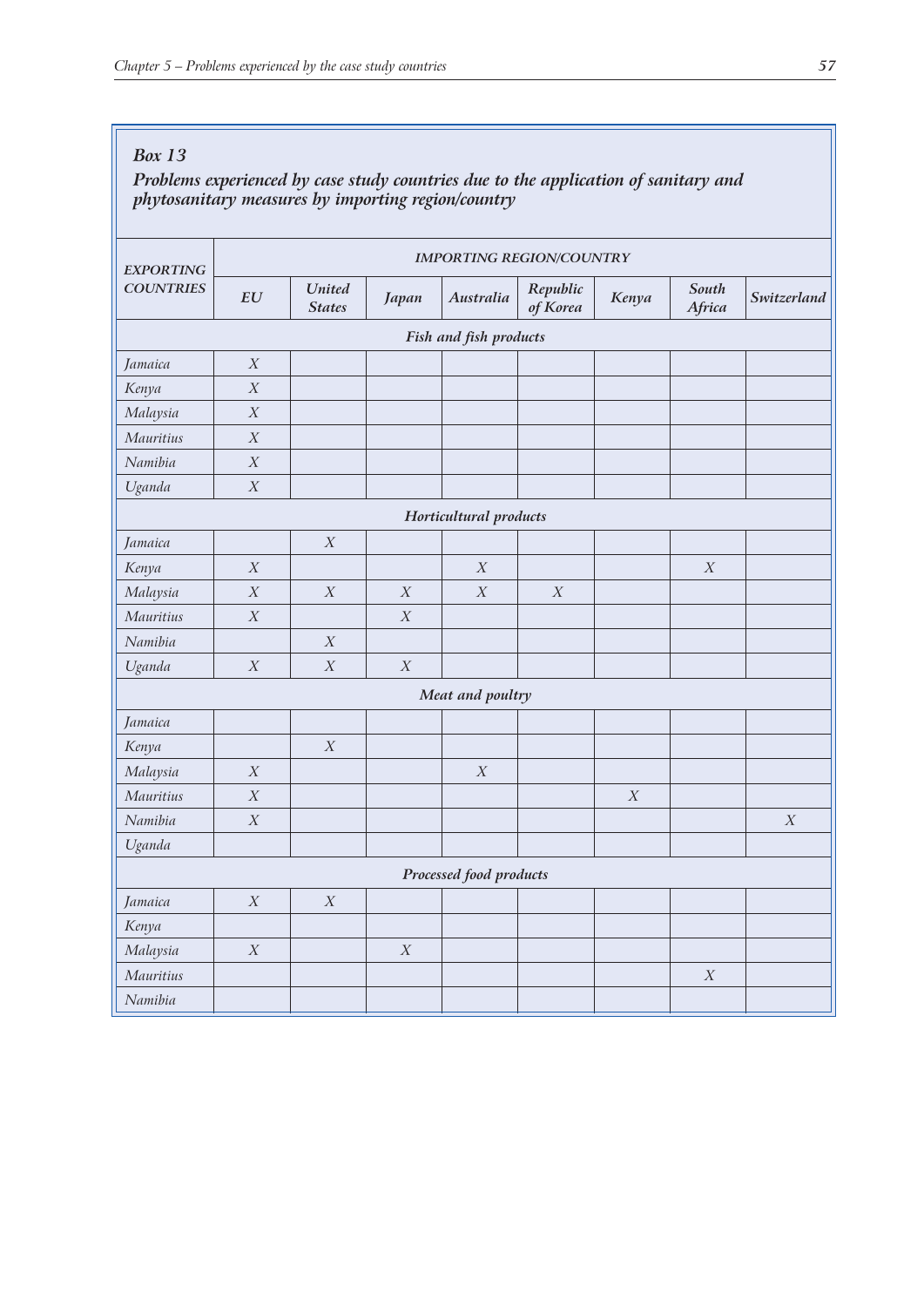# **Water treatment, fumigation and other requirements for control of pests or diseases**

Legislation in some countries requires that a country wishing to export fresh fruits and vegetables to them must obtain prior approval from the appropriate authorities, before it can commence exports. Such approval is granted if the authorities are satisfied that the fruits are free from diseases and pests not existing in the importing country. Jamaica, for instance, has not been able to get approval for its exports of mangoes as the United States considers that West Indian and Caribbean fruit flies are present in the fruit. The United States may allow imports if mangoes are subject to hot water treatment. No such facility, however, exists at present in Jamaica.

A number of other countries – Australia, Japan and the Republic of Korea included – also exercise strict control over imports of fresh fruits, vegetables and flowers to prevent entry of exotic plant pests and diseases. Imports of such products are prohibited unless prior approval is obtained or a specific treatment given to the produce before export. Australia, for instance, requires glyphosate devitalization of flower shipments before entry into the country.

# **Problems posed by Maximum Residue Limits (MRLs)**

The case studies reveal that countries are facing problems in complying with the rules adopted by importing countries limiting the maximum levels of pesticides and other residues (MRLs) in fresh fruits and vegetables. Developing countries often find it difficult to comply with these requirements, as many of them do not have legislation requiring prior approval of fertilizers and pesticides that are marketed in the country. This results in fertilizers and pesticides that are prohibited from use in importing countries being used in production of crops intended for export. Farmers are also often influenced into making excessive use of pesticides, in order to ensure that exports of fresh fruits and vegetables are not banned by importing countries because of the presence of pests and diseases.

Of particular concern in this regard is the decision by the EU to set import tolerances for pesticide residues for as many as 100 chemical ingredients to zero (i.e. the level of detection) as from July 2003. Exporters of fresh fruits and vegetables from a number of developing countries are apprehensive that complying with these requirements may pose them serious problems. There would be also increasing demands on laboratories in developing countries for analysis of the residues, to ensure before exporting that tolerance levels are met. In a number of countries such laboratory facilities do not exist or are inadequate.

# **Inspection of processing facilities by inspectors from importing countries**

Imports of fish and fish products and of meat and meat products are allowed by some developed countries only if they are produced and processed at facilities that have sanitary conditions equivalent to those prescribed for processing of such products in their territories. These countries further undertake inspections, to assess the extent to which exporting countries comply with these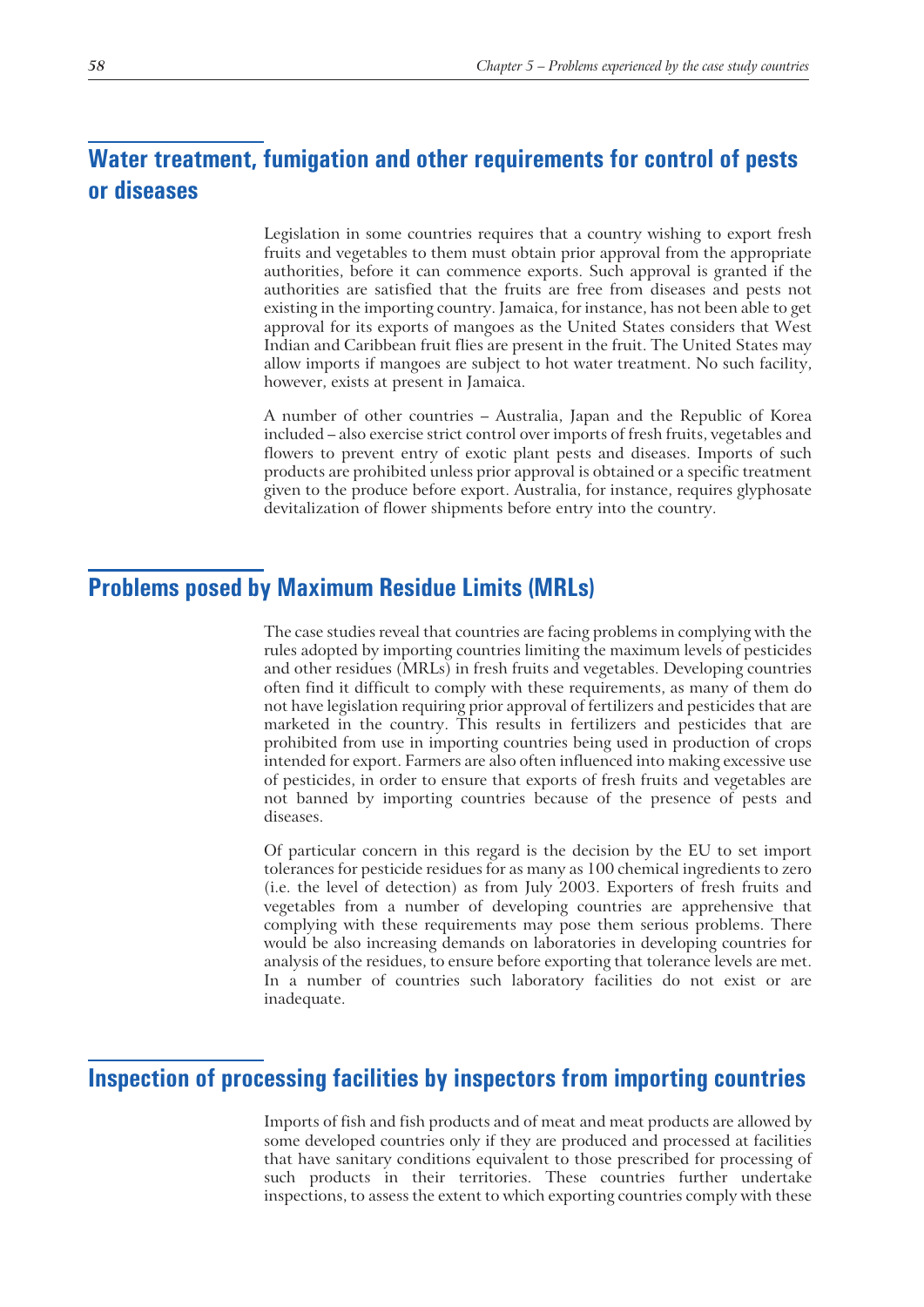requirements, by sending their national inspectors. The costs of such inspection are to be met by the exporting firms. Such requirements are considered necessary by the importing countries, in order to ensure that imported products meet cleanliness and other hygiene standards that they apply to their domestic producers. In practice, however, they pose serious problems of compliance for exporting firms from developing countries, particularly as the requirements prescribed by the regulations or measures in the importing countries are different from those applicable in the exporting country.

#### **Fish and fish products**

The case studies contain detailed information on the problems encountered by Jamaica, Kenya and Uganda in exporting fish and fish products to the European Union as a result of the application of such measures. Fish processing units from Jamaica, for instance, have pointed out that they experience considerable difficulties in complying with the requirements of the EU directives regarding water control, pest and vermin control, and other general conditions regarding maintenance practices, as they are different from the standards applied in Jamaica. Uganda's fish exports to the EU were stopped in 1998 because of the presence of cholera and standards that were assessed as not meeting EU requirements. The relevant EU directive is the prime norm for Uganda's fish exporters, and exports of fish have resumed since compliance with the EU directive was re-established. Exporting units from Kenya are facing difficulties in complying with the requirements in the EU directives because of the limited storage facilities for fish and fish products at places where fish is harvested, and inadequate laboratory facilities for ensuring that the requirements imposed by the directives are fully met.

#### **Ackee**

Because of the presence of hypoglycin (a toxin present in unripe ackee), since October 1999 the Jamaican authorities have been required to implement a system of prior approval and regulation of ackee processors wanting to export ackee to the United States.

### **Meat and meat products**

The inability of abattoirs in Mauritius to meet the standards prescribed by the EU is preventing them from exporting venison and chicken to Reunion, an island country which is part of France and so a member of the EU. Norway requires meat imported from Namibia to be tested in abattoirs and factories in Namibia and again after importation into Norway.

#### **Cheese and cheese products**

Processing facilities in Jamaica have not been able to get approval for export to the EU of cheese produced from curds imported from New Zealand.

### **Registration and prior clearance requirements**

Registration and prior clearance requirements, which are applied by some countries, could also pose difficulties for exporters by adding to costs. The United States, for instance, requires exporters of packaged food products to file with the United States Food and Drug Administration full details of their production process before they are permitted access to the United States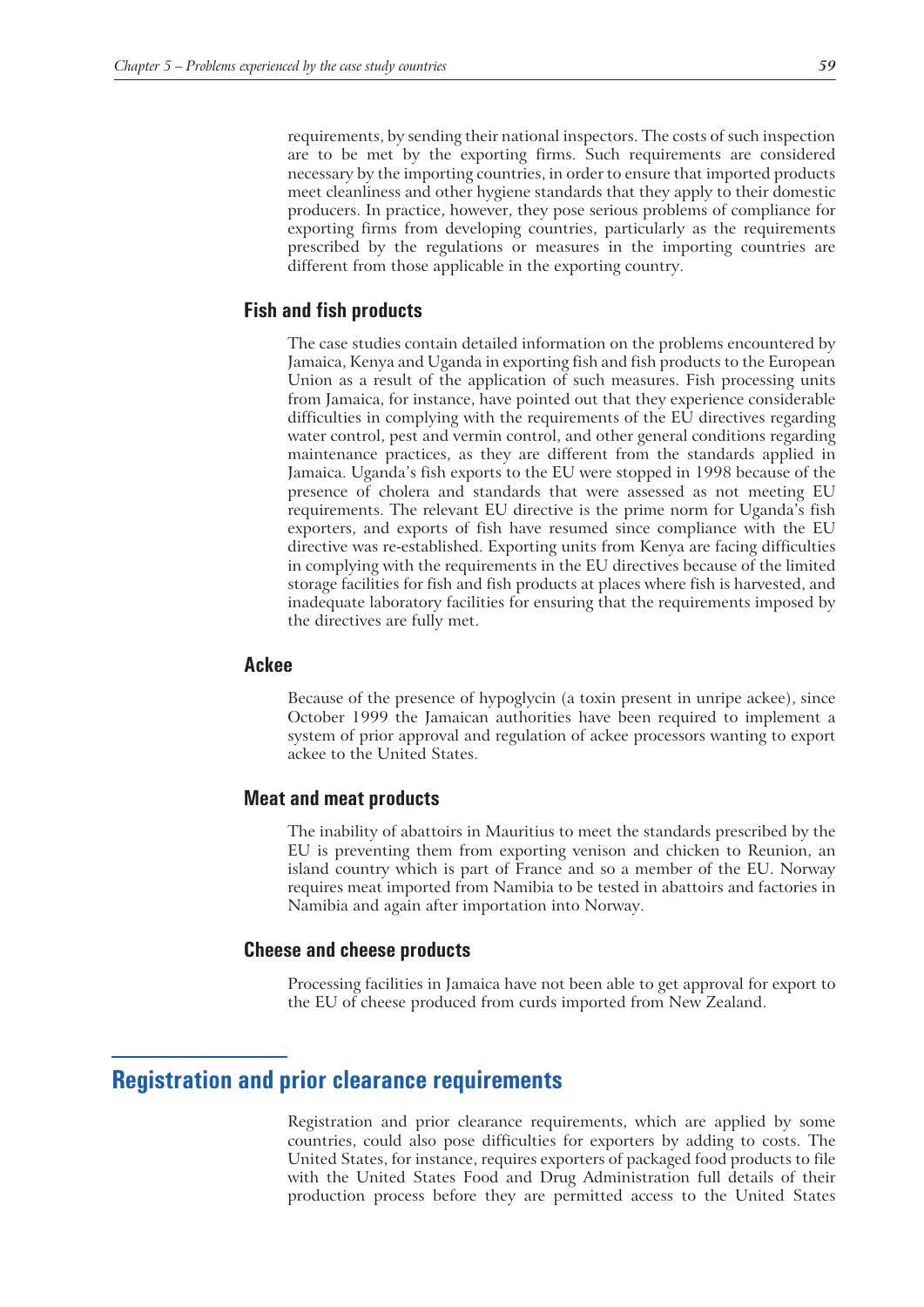market. Furthermore, producers of low-acid and acidified canned food are required to obtain prior approval of their product and production process. A significant number of product consignments from Jamaica has been barred from entering the United States market, as importers have not been able to produce the required documentation.

Ironically, measures taken by importing countries to facilitate imports could also act as barriers to trade, if the cost of such measures is, in the long run passed on to exporters. A case in point is the decision by the United States to post officers from the Phytosanitary Unit of its Agriculture Department as resident officers in Jamaica for 'pre-clearance of fresh fruits and vegetables'. This facilitates the speedy clearance of goods through United States Customs without further inspections after importation. In the initial period, the cost of the pre-clearance programme was met by USAID under its assistance programme. Following the termination of this assistance, the Jamaican Government is now meeting the cost of the programme (including the salaries of the United States officials) by imposing a 'per box' levy on all products exported. Though the pre-clearance system ensures that imported goods are cleared by United States Customs without delay on their arrival in the country and that there are no rejections, the service results in additional costs to exporters.

### **Application of standards that are higher than the international standards**

The case studies show that some of the problems faced by developing countries arise from the application by developed countries, in their sanitary and phytosanitary measures, of standards that are higher than the international standards. In some cases, these sanitary and phytosanitary measures impose additional obligations which are not stipulated in the international standards.

An example is that of Japanese legislation, which does not permit the use of some food additives that are considered safe by international standards. Furthermore, the approval of food additives is highly product-specific; benzoic acid is approved for use in soy sauce but not in curry sauce.

Examples in the case studies of requirements which are additional to those specified in the international standards are the requirements of the EU and the United States for prior inspection and approval of abattoirs where meat is produced, and the EU requirements for inspection and approval of fish and fish processing units by its inspectors or by the local competent authority.

The case studies also refer to complaints by exporters in some of the case study countries that the sanitary and phytosanitary measures are often applied to imported products more rigorously than they are applied to domestically produced products. Such cases may arise where imported products are considered to present more risk from a health safety point of view than domestic products.

### **Problems encountered in trade with other developing countries**

From the information available in the case studies, it would appear that developing countries are also encountering problems as a result of the application of sanitary and phytosanitary measures by other developing countries. The case study of Mauritius refers to the ban by Kenya on imports of 'day-old chicks' from the country because of concern about the disease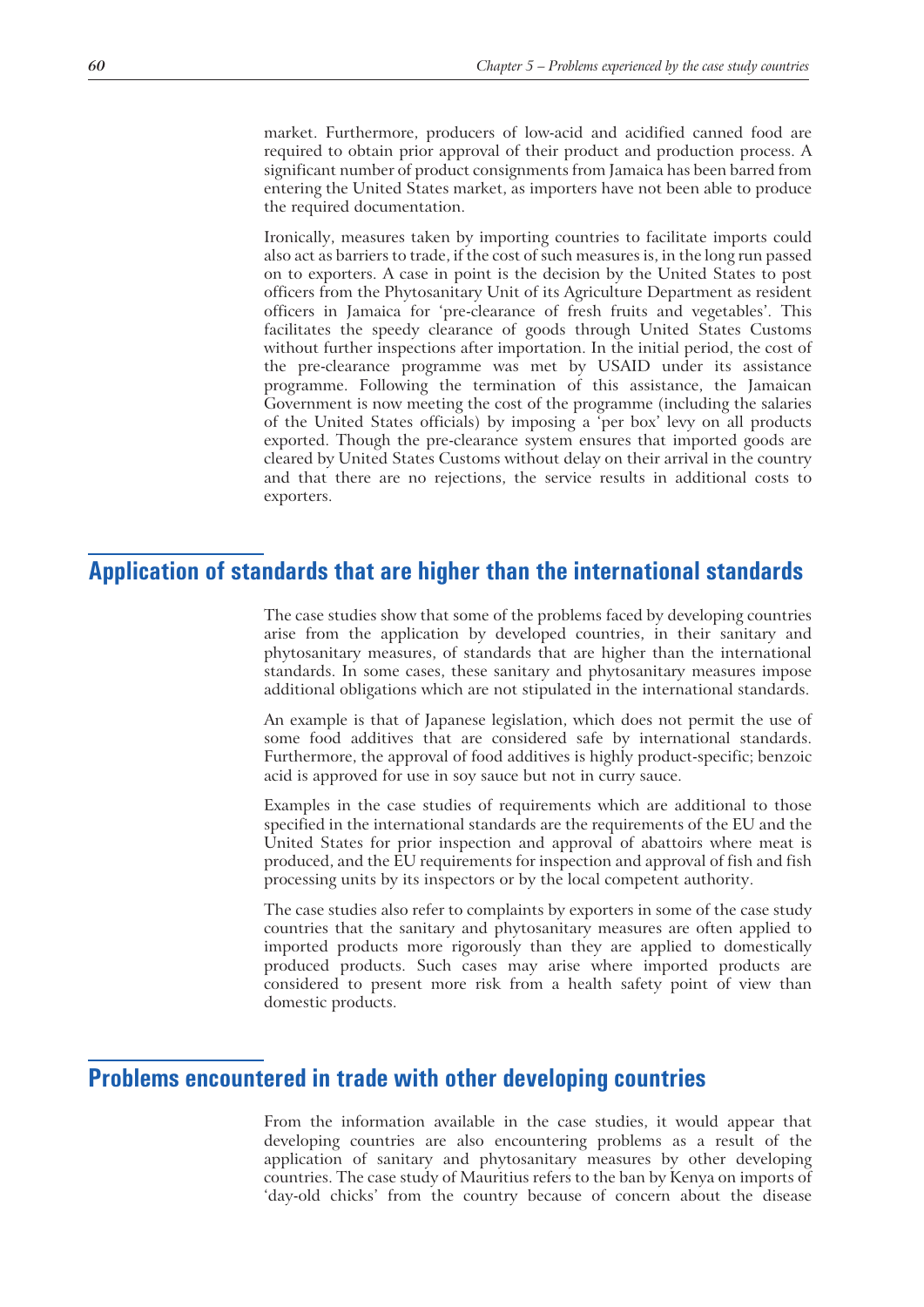*Avian encephalomyelitis*. According to Mauritius documentation, the ban was imposed without testing of the imported products or an assessment of the risk the disease presented to human health. The ban was, however, subsequently removed. Mauritius has also encountered problems in complying with South Africa's food safety requirements for canned tuna fish, as inspection and test certificates issued by Mauritian authorities are not acceptable to the South African authorities. ITC organized a mission in February 2002 to inspect the local company to see if it could meet the food standards of the South African Bureau of Standards and to assist in negotiating a technical agreement between the South African Bureau of Standards and the corresponding regulatory authority in Mauritius. The short-term outcome was that canned tuna would be accepted in South Africa subject to the condition that each consignment be inspected. In the longer term the Department of Veterinary Services of Mauritius would have to be accredited as an inspection body and the food laboratory of the Mauritius Standards Bureau would have to be accredited as a testing laboratory.

Trade among developing countries constitutes a high proportion of international trade today. A number of these countries are now taking action for further promotion and development of trade, by forming regional economic groupings and gradually reducing tariffs on imports from countries in the region.

As tariffs applicable to imports from countries in the region fall, the exporters from these countries may find that the technical regulations and the sanitary and phytosanitary measures adopted by developing countries to which they export, constitute one of the major barriers to trade. In practice, it may be difficult for exporting and importing countries to resolve problems that may arise on the basis of the provisions of the Agreement on TBT, because in a large number of developing countries, a high percentage of the technical regulations applied are not based on international standards (see chapter 6). In relation to sanitary and phytosanitary measures, even though Codex standards appear to have been adopted, their enforcement at domestic level is generally lax. If an exporting country complains that a measure not based on an international standard is causing an unnecessary barrier to its trade, the country maintaining the measure must, under the rules of the Agreement on SPS, justify its application on the basis of risk assessment. Most of the developing countries maintaining such measures do not have at present the scientific personnel and laboratory facilities that are required for undertaking such risk assessment. Undertaking such assessment involves large financial outlay; most developing countries would not be able to find the resources required for this purpose.

Moreover, practical problems of the type faced by Mauritius in its trade with South Africa are likely to be faced by a number of other developing countries, as in many of these countries the institutional framework needed for accreditation of authorities responsible for inspection and of laboratories responsible for testing is yet to be developed. In this situation, importing developing countries would be reluctant to rely on the inspections and tests carried out in the exporting countries to meet the requirements of their technical regulations and sanitary and phytosanitary measures. As a result, many of them may require that products certified by authorities which are not properly accredited must undergo further inspections and tests after importation.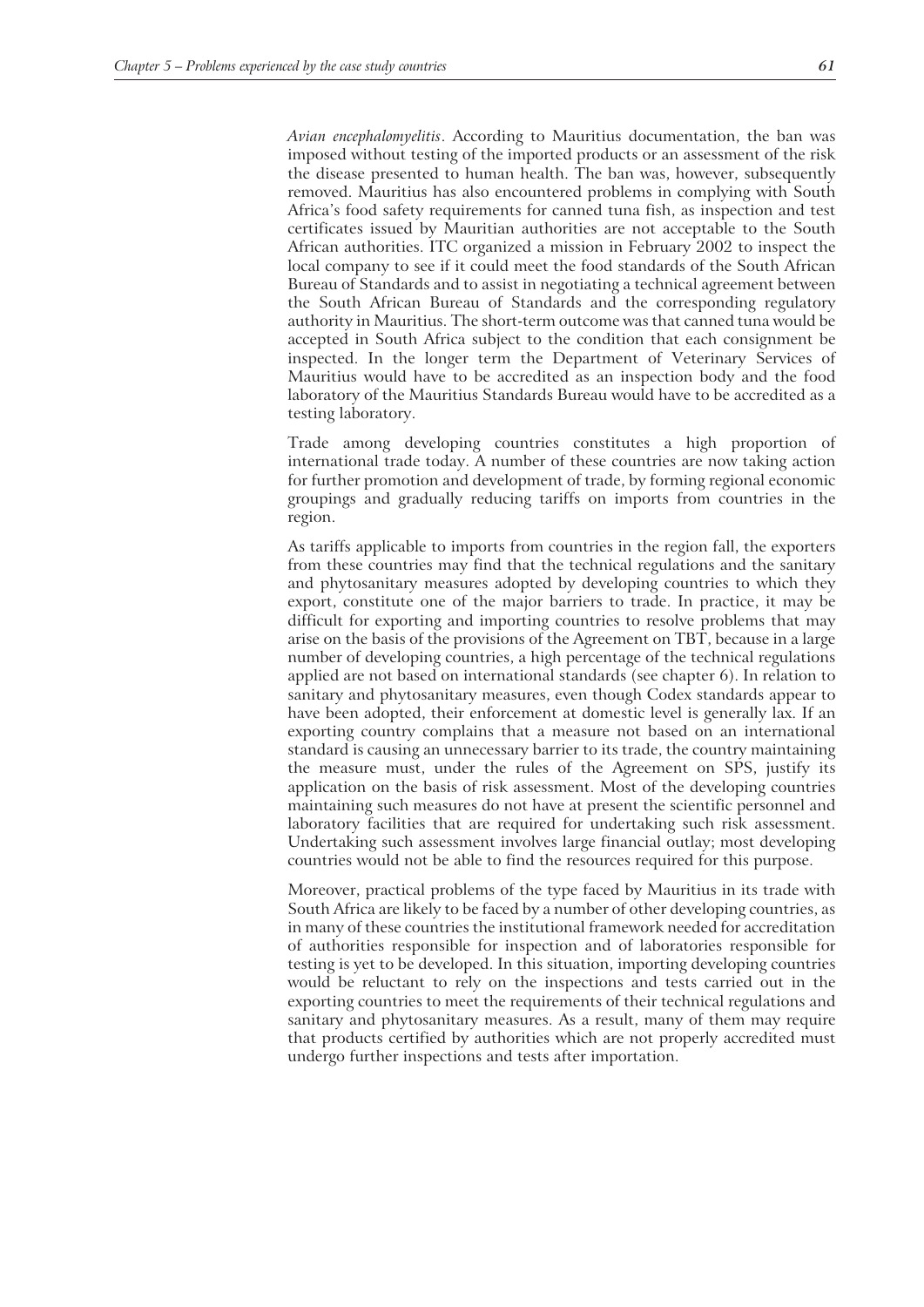### **CHAPTER 6**

# **Progress made in adopting administrative arrangements for the implementation of the Agreements on TBT and SPS and in abiding by their obligations**

### **General**

*The previous chapter provided an overview of the difficulties faced by the case study countries in complying with the technical regulations and sanitary and phytosanitary measures that are applied by countries to which their present exports are directed. This chapter assesses:*

- *How far the case study countries have been able to build up the institutional and legal framework that is required for the implementation of the Agreements on TBT and SPS;*
- *Progress made in implementing the provisions relating to the establishment of enquiry points and those imposing obligations to notify to the WTO Secretariat products in respect of which new technical regulations and sanitary and phytosanitary measures not based on international standards are being adopted;*
- *Progress made in accordance with the objectives of the two Agreements in achieving alignment of national standards to international standards and in basing technical regulations and sanitary and phytosanitary measures on international standards; and*
- *Progress made in developing systems for accreditation of laboratories and inspection bodies responsible for conformity assessment.*

*This is followed by an assessment of the extent to which the capacities required for the application of technical regulations and for the enforcement of sanitary and phytosanitary measures at customs borders have been fully developed.*

# **Administrative arrangements for the implementation of the Agreements on TBT and SPS**

In all six countries covered by the case studies, the ministry handling WTO-related work is also responsible for coordinating work relating to the implementation of the Agreements on TBT and SPS. The Agreement on TBT further calls on members to encourage their national standard-setting bodies to accept the 'Code of Good Practice for the Preparation, Adoption and Application of Standards'. The Code urges standardization bodies to base the standards that they formulate, to the maximum extent possible, on international standards. The standardization bodies in the six case study countries have accepted the Code.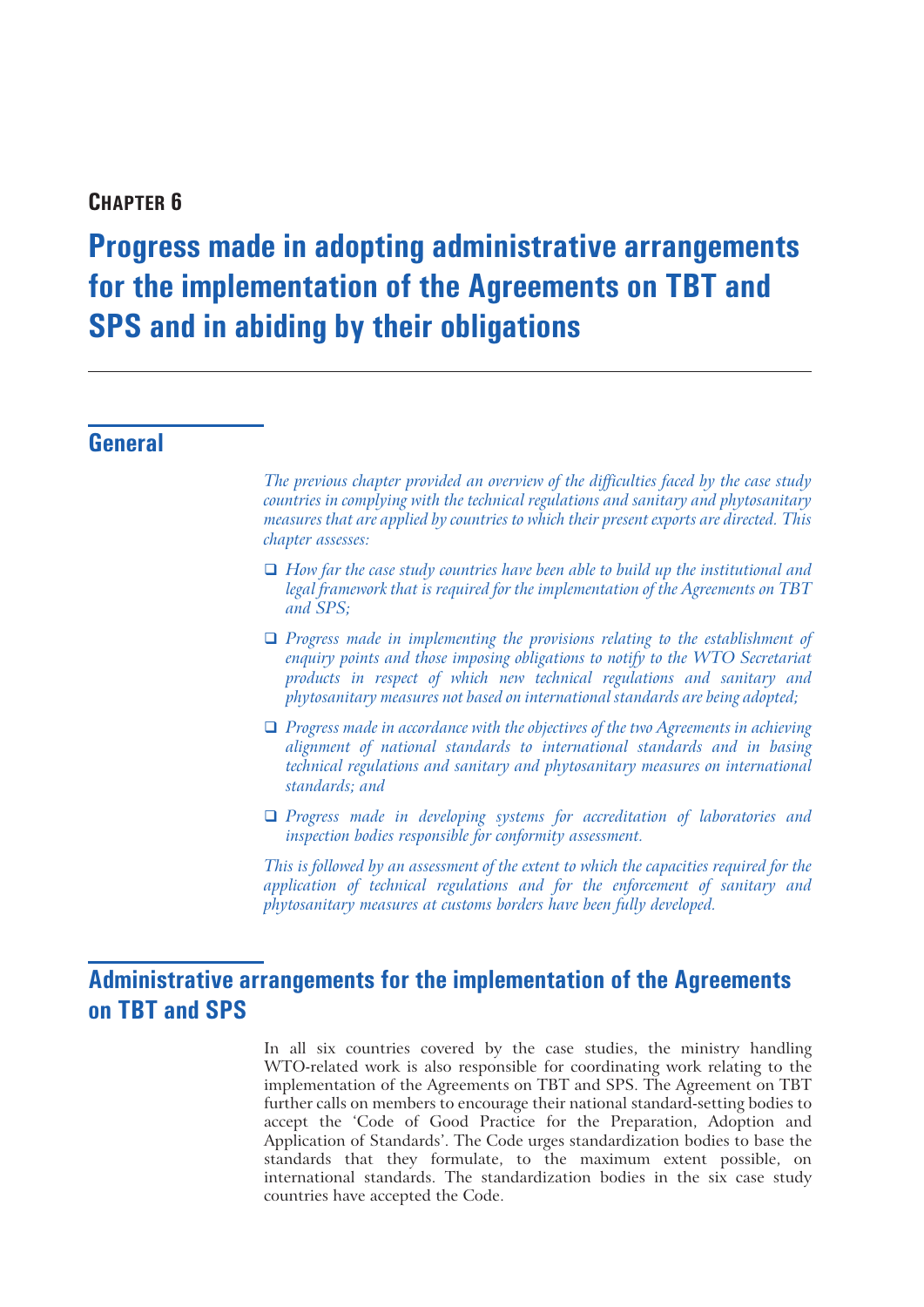The approach adopted by the focal ministry in each country for coordination of work relating to the Agreements on TBT and SPS, however, shows some variations. In Kenya, Malaysia, Mauritius and Uganda the responsibility for coordinating work among different ministries and other interested stakeholders (e.g. regulatory authorities, industry and trade associations, chambers of commerce and consumer associations) is with a committee established by the ministry that serves as a focal point for all WTO work. This committee is generally responsible for overseeing the implementation of all WTO Agreements. However, in some countries, such as Malaysia and Mauritius, there are specific committees for SPS and/or TBT. The case study for Jamaica mentions that it was acknowledged that there was a certain amount of overlap and fragmentation with respect to the responsibility of the various authorities and a proposal for a coordinating committee has been floated. In the case of Namibia, no formal institutional arrangements for coordination of work among different ministries in WTO-related areas, either on an overall basis or in relation to the two Agreements, appear to have been established. The country has further informed the WTO Secretariat that all TBT-related standardization and quality assurance work in Namibia is handled by the South African Bureau of Standards.

The consultants did not have time to assess how far the institutional mechanisms that have been established are effective in securing the involvement of all stakeholders in evolving policies to be followed in the discussions at international level on trade-related standardization issues. The general impression is that, except in the case of Malaysia, there is a considerable need for improvement in the coordination of work among different ministries. In the area of sanitary and phytosanitary measures, for instance, in a number of these countries, the responsibility for work is often fragmented among the ministries of health and agriculture and the departments responsible for animal husbandry and veterinary control. It is also important to note, in this context, that while an appropriate institutional framework is essential, the level and effectiveness of coordination depends largely on the willingness of officials from different ministries to share responsibilities. If such willingness does not exist, efforts made in improving and strengthening of the institutional mechanism do not produce the desired results.

A related issue is the effectiveness of non-governmental participation in these coordination meetings. Even though the representatives of trade and industry participate in the meetings that are arranged, their contribution to the discussions is often limited, because of a lack of awareness on their part either of the objectives and rules of the two Agreements or of the important role that international standards play in facilitating international trade.

### **Transparency obligations**

In order to ensure the transparency of technical regulations and sanitary and phytosanitary measures that are being applied or are under preparation, the two Agreements impose on member countries obligations to:

- $\Box$  Establish enquiry points; and
- Notify to the WTO Secretariat products for which new regulations or measures8 are being formulated immediately after the regulations or measures are published at national level in draft form.
- If they are not based on international standards and may have a significant effect on trade.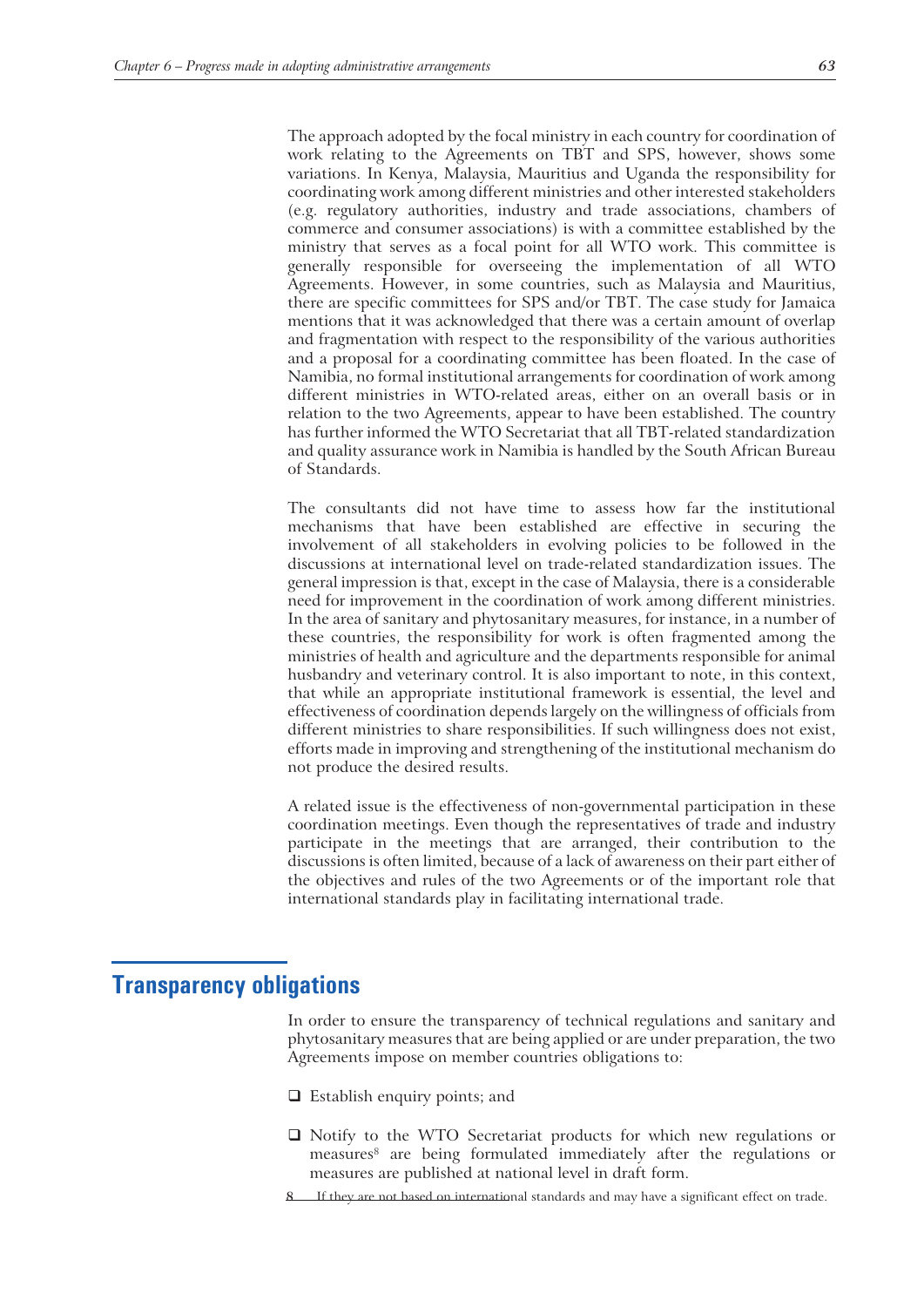#### **Enquiry points**

The Agreement on TBT calls on countries to establish an enquiry point from which interested member countries can obtain information on technical regulations, conformity assessment procedures, national and regional standards and bilateral arrangements for mutual recognition of conformity assessment. The Agreement on SPS imposes a similar obligation in respect of sanitary and phytosanitary measures.

Box 14 lists the agencies that have been designated as enquiry points in the six case study countries. The Agreement on TBT lays down that each member country should ensure that there is one enquiry point; however, for legal or administrative reasons, more than one enquiry point can be established. The Agreement on SPS requires that each member should ensure that there is one enquiry point. In the case of technical regulations, all the case study countries have established one enquiry point as required by the Agreement; in the case of sanitary and phytosanitary measures, some of them have established three separate enquiry points – e.g. in Kenya, the Director of Agriculture in the Ministry of Agriculture and Rural Development has been designated as the enquiry point for information on plant health matters, the Director of Veterinary Services in the Ministry of Agriculture and Rural Development for information on veterinary matters, and the Director of Medical Services in the Ministry of Health for information on human health matters.

The enquiry points in some of the case study countries appear to be working reasonably well, and are able to meet promptly and effectively the requests for information from interested exporters and importers as well as to respond to the questions received from other governments.

In some countries, such as Namibia, financial constraints appear to inhibit governments from allocating the full budgetary resources required for effective operation of the enquiry points.

#### **Notification obligations**

#### *Requirement for notification of proposed technical regulations or sanitary and phytosanitary measures*

The Agreements on TBT and SPS require countries to send notifications to the WTO Secretariat of products for which they propose to adopt technical regulations, sanitary and phytosanitary measures, and procedures for conformity assessment, in all cases where they are not based on international standards and may have a significant effect on trade. Such notification is to be made as soon as the drafts are published for comments, and at least two months before their application on a mandatory basis. The purpose of the notification system is to bring the drafts to the attention of other member countries, and through them their industry and business associations, and to provide an opportunity to comment on them. This is to ensure that the product specifications applied and the process and production methods used in other member countries are adequately taken into account by the notifying country in adopting final regulations or measures.

As soon as it receives notifications, the WTO Secretariat transmits them to the member countries. These are circulated to relevant government departments which are in turn expected to transmit them to the industry and business associations in the country and solicit their comments. The two Agreements put obligations on countries formulating such regulations to take into account the comments received within the stipulated time of two months. Where urgent problems of safety, health, national protection or national security arise for a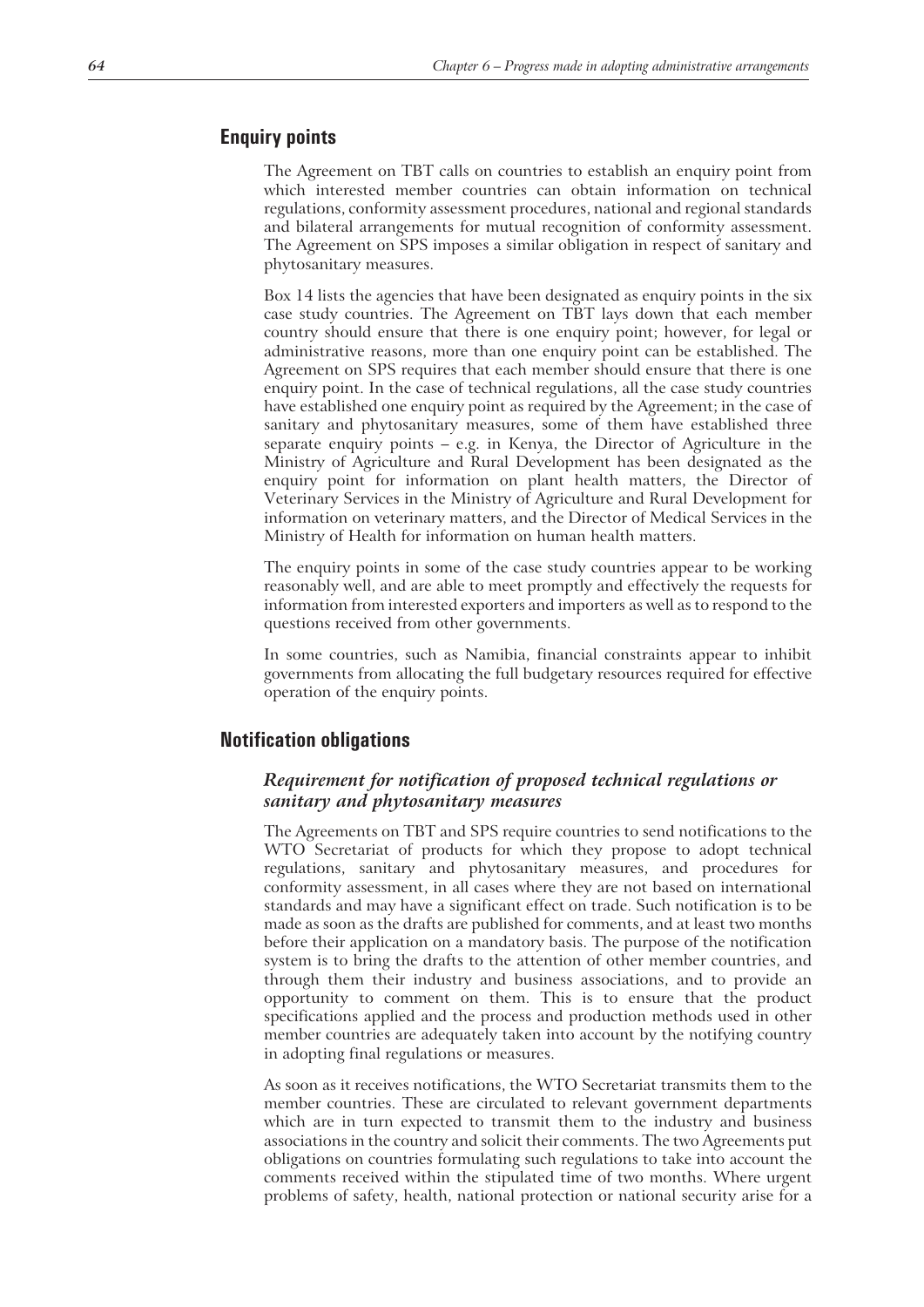| Country          | Agreement on TBT                                                      | <b>Agreement on SPS</b>                                                                                                           |
|------------------|-----------------------------------------------------------------------|-----------------------------------------------------------------------------------------------------------------------------------|
| Jamaica          | Jamaica Bureau of Standards.                                          | Plant Quarantine/Plant Inspection Unit, Ministry of Agriculture.                                                                  |
| Kenya            | Kenya Bureau of Standards.                                            | Director of Medical Services, Ministry of Health (human health).                                                                  |
|                  |                                                                       | Director of Agriculture, Ministry of Agriculture and Rural<br>Development (plant health).                                         |
|                  |                                                                       | Director of Veterinary Services, Ministry of Agriculture and Rural<br>Development (animal health).                                |
| Malaysia         | Standards and Industrial<br>Research Institute of Malaysia<br>Berhad. | Department of Agriculture, Ministry of Agriculture (plant<br><i>products</i> ).                                                   |
|                  |                                                                       | Food Quality Control Department, Ministry of Health (food<br>safety).                                                             |
|                  |                                                                       | Department of Veterinary Services, Ministry of Agriculture<br>(animals and animal products).                                      |
| <i>Mauritius</i> | Mauritius Standards Bureau.                                           | Division of Plant Pathology and Quarantine, Ministry of<br>Agriculture.                                                           |
| Namihia          | Namibian Standards<br>Information and Quality Office.                 | Directorate of Planning, Ministry of Agriculture, Water and<br>Rural Development (general issues).                                |
|                  |                                                                       | Chief Veterinary Office, Ministry of Agriculture, Water and<br>Rural Development (zoosanitary issues).                            |
|                  |                                                                       | Directorate of Extension and Engineering, Ministry of Agriculture,<br>Water and Rural Development (phytosanitary and CAC issues). |
| Uganda           | Uganda National Bureau of<br><i>Standards</i>                         | Uganda National Bureau of Standards.                                                                                              |
|                  |                                                                       | Plant Protection Area, Ministry of Agriculture, Animal Industry<br>and Fisheries (phytosanitary matters).                         |
|                  |                                                                       | Animal Health Area, Ministry of Agriculture, Animal Industry<br>and Fisheries (zoosanitary issues).                               |

### *Box 14 Agencies designated as enquiry points*

WTO Member, the two-month period can be shortened. Notifications received by the WTO Secretariat can also be downloaded from the WTO website – the National Enquiry Point of Kenya follows this procedure.

The experience of the case study countries with regard to the notification systems is described below. This is followed by an overview of the extent to which the provisions relating to notification are being implemented by developing countries when adopting new technical regulations or sanitary and phytosanitary measures.

#### *Circulation of notifications received from WTO*

The situation regarding the circulation of notifications received from WTO to industry and business associations differs from country to country.

There is an established and functional system for circulation of TBT notifications in Malaysia, Kenya and Jamaica, whereas TBT notifications are not circulated to stakeholders in Mauritius, Namibia and Uganda. Notifications from WTO about sanitary and phytosanitary measures are circulated to relevant stakeholders in Jamaica, Kenya, Malaysia, and Mauritius whereas they are not circulated in Namibia and Uganda.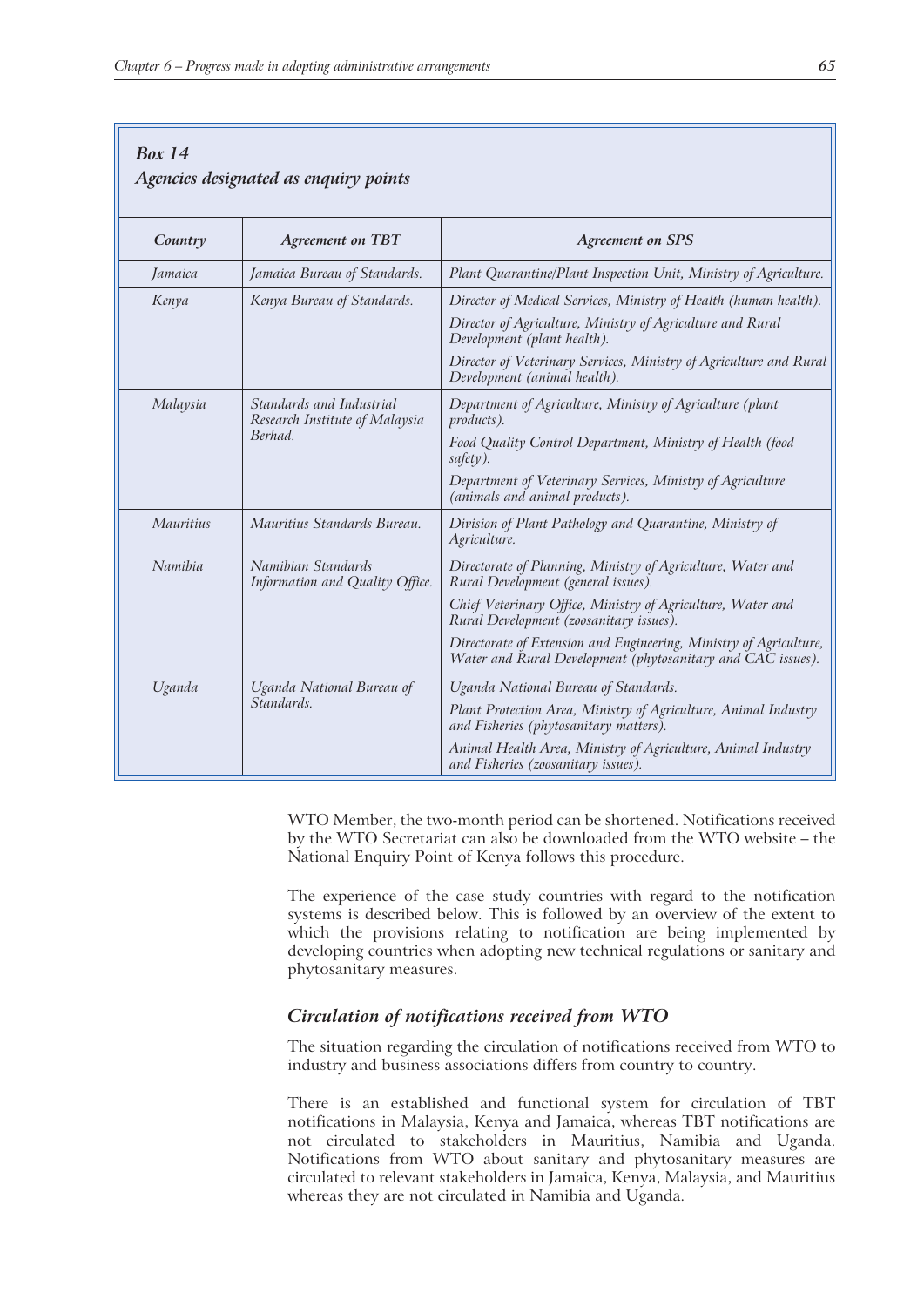#### *Box 15*

*Authorities responsible for making notifications to WTO under the Agreements on TBT and SPS*

| Country                 | Designated authority                                                    | Number of<br>notifications* |  |  |
|-------------------------|-------------------------------------------------------------------------|-----------------------------|--|--|
| <b>Agreement on TBT</b> |                                                                         |                             |  |  |
| Jamaica                 | Ministry of Foreign Affairs and Foreign Trade.                          | 30                          |  |  |
| Kenya                   | Director of External Trade, Ministry of Commerce<br>and Industry.       |                             |  |  |
| Malaysia                | Standards and Industrial Research Institute of<br>Malaysia.             | 165                         |  |  |
| <i>Mauritius</i>        | Ministry of Industry and International Trade.                           |                             |  |  |
| Namihia                 | No clear procedure for domestic notifications.                          |                             |  |  |
| Uganda                  | Ministry of Tourism, Trade and Industry.                                |                             |  |  |
|                         | <b>Agreement on SPS</b>                                                 |                             |  |  |
| <i>Iamaica</i>          | Plant Quarantine/Produce Inspector, Ministry of<br>Agriculture.         | 5(3)                        |  |  |
| Kenya                   | Department of External Trade, Ministry of<br>Commerce and Industry.     | 2(I)                        |  |  |
| Malaysia                | Department of Veterinary Services, Ministry of<br>Agriculture.          | 11(6)                       |  |  |
| <b>Mauritius</b>        | Division of Plant Pathology and Quarantine,<br>Ministry of Agriculture. | 9(5)                        |  |  |
| Namihia                 | Ministry of Trade and Industry.                                         |                             |  |  |
|                         |                                                                         |                             |  |  |

In a number of cases, countries have not been able to take advantage of the notification procedures to comment on the drafts of technical regulations or sanitary and phytosanitary measures. This could be attributed to two factors. First, with the increasing attention being paid in most countries, particularly developed countries, to protecting consumer interests and to food safety, the number of notifications circulated by WTO for comments is on the increase. Second, because of resource constraints and lack of expertise, it is difficult to sort out the notifications and circulate them to interested parties.

#### *Notifications by the case study countries*

All case study countries have designated authorities that are responsible for notifying to WTO the products for which technical regulations or sanitary and phytosanitary measures not based on international standards are being adopted. The authorities are listed in box 15. In the case of sanitary and phytosanitary measures, these authorities are also responsible for notifying to WTO any emergency measures taken to restrict or prohibit imports.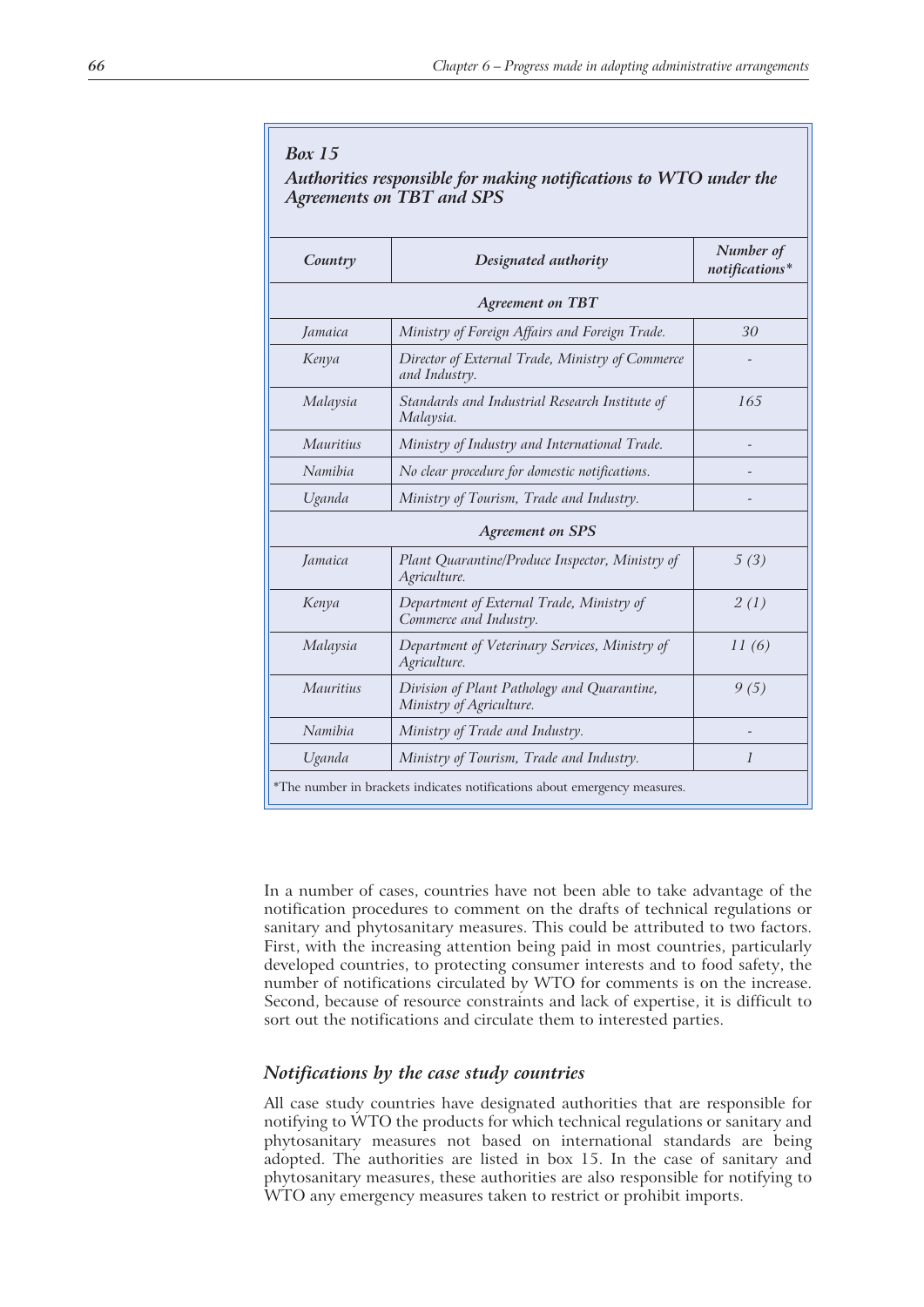Many of the case study countries appear to have established procedures requiring ministries and regulatory authorities to transmit the draft regulations or measures to the designated authorities, so that they can be transmitted by them to the WTO Secretariat for circulation to all member countries. Out of the six countries, four have made no notifications in the area of technical regulations, even though they appear to have adopted mandatory standards that are not based on international standards. More notifications have been made in the area of sanitary and phytosanitary measures; the majority of these are emergency measures to restrict or prohibit imports.

In accordance with article 15.2 of the Agreement on TBT, WTO Members should inform the WTO Committee on TBT about measures taken to ensure the implementation and administration of the Agreement. All the case study countries except Kenya have done this.

# **Progress made in aligning national standards to international standards and basing technical regulations or sanitary and phytosanitary measures on international standards**

One of the aims of the Agreements on TBT and SPS is to ensure that technical regulations or sanitary and phytosanitary measures formulated and applied by countries do not constitute barriers to trade, by aligning the regulations and measures to international standards. The question which arises is how far developing countries have been able to align their national standards to international standards.

#### **Alignment of national standards to international standards**

#### *Industrial products*

A recent study9 by ISO on the problems faced 'by the standardization bodies and other stakeholders from developing countries' found that in 70 per cent of the countries less than 50 per cent of the national standards were identical to international standards. In the remaining countries covered by the study, the percentage was significantly lower.

What are the reasons for the lack of progress in aligning national standards to international standards?

According to the study, the main reason for the reluctance of these countries to pursue work on the alignment of their national standards to international standards is that they have not been able to participate in the work on formulating the relevant international standards. They therefore remain unsure of the extent to which the international standards are suitable for use by their industries. The study mentions other reasons for such reluctance, such as lack of funds at the level of national standard-setting bodies and in industry, lack of awareness of the need for such alignment, and lack of expertise in standardization.

These findings are further confirmed by the case studies. A few of the international standards are also considered unsuitable for adoption because of

**<sup>9</sup>** Participation of developing countries in international standardization: Background paper presented to ISO General Assembly Workshop, Stockholm, 24 September 2002 (page 21).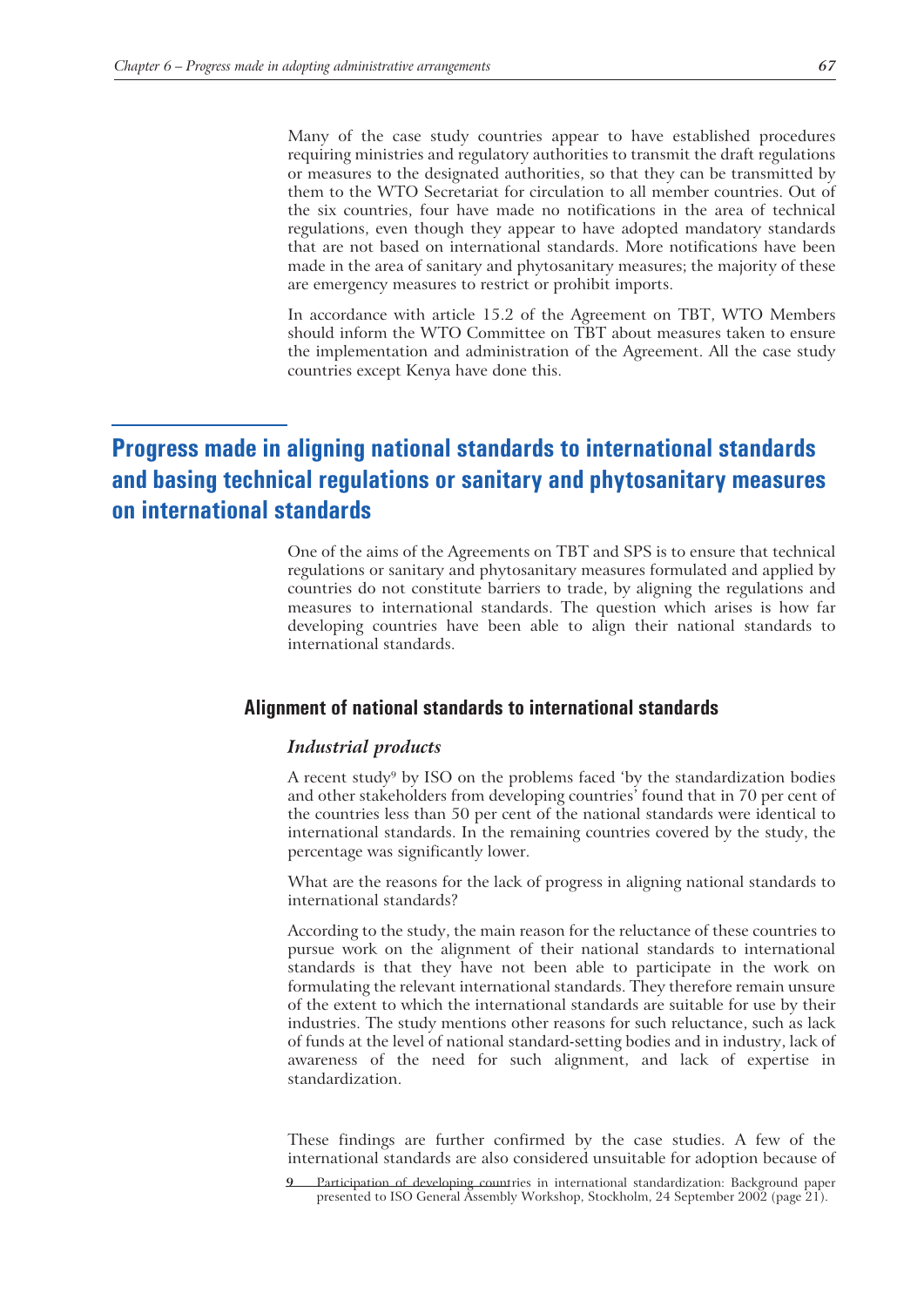climatic conditions: the required environmental criteria specified for testing are suitable only for temperate zone countries and not for countries in the tropical region, where temperatures remain high.

#### *Agricultural products*

The ISO study covers broadly the standards prepared by ISO, which apply largely to industrial products. The situation in relation to the standards applied to agricultural products appears to be different. In most of the case study countries, national standards, both voluntary and mandatory, applied to food products appear to be based on Codex standards.

### **Use of international standards in technical regulations and sanitary and phytosanitary measures**

#### *Technical regulations*

A related question that arises is how far the technical regulations or sanitary and phytosanitary measures adopted by developing countries are based on international standards. In 61 per cent of the countries covered by the ISO study referred to earlier, more than half of the technical regulations were not based on international standards. What is further revealing is that, in 59 per cent of the countries in the study, more than half of the technical regulations were not even based on national standards. The study attributes the latter situation to the lack of cooperation between standardizing bodies and the ministries and agencies responsible for formulating technical regulations.

#### *Sanitary and phytosanitary measures*

On the whole, there appears to be greater recognition of the need to use international standards as a basis for sanitary and phytosanitary measures. For example, Malaysia and Mauritius, which are substantial importers of food and have a well-developed food control system, use all relevant Codex standards as the basis for the standards prescribed in their national legislation. On the other hand, Namibia, which is also a substantial food importer, does not appear to have a well-developed food control system, except for control of meat products to ensure freedom from foot and mouth disease. Namibia still relies on South African standards.

Similarly, OIE standards and codes provide the basis for national standards for animal health in all case study countries. For practical reasons, however, several of the countries find it difficult to maintain effective animal health regimes.

The situation with respect to plant health standards appears somewhat different. To date, the norms established by IPPC have tended to relate to definitions and concepts, methods and methodology, and administrative procedures rather than to control of specific pest risks. In part, this reflects the fact that IPPC did not perform the role of establishing international standards until the mid-1990s and is still in the early stages of its standard-setting programme. However, it also reflects the fact that pest and disease problems differ markedly between countries.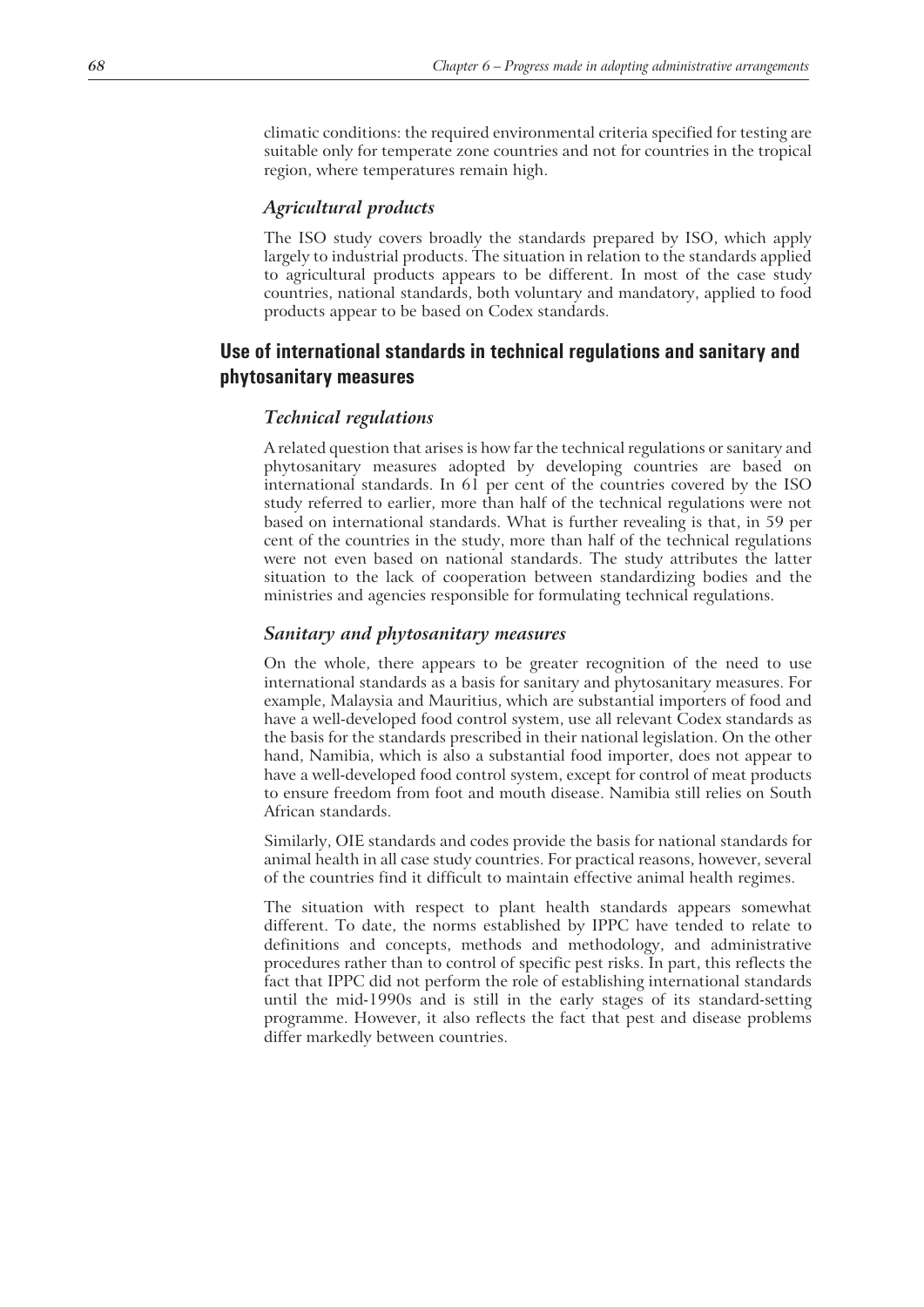## **Progress made in accreditation of laboratories, inspection bodies and certification bodies**

For a number of products, importing countries do not consider manufacturers' declarations of conformity sufficient, and require imported products to be accompanied by a certificate of conformity assessment issued by a properly accredited laboratory, inspection body or certification body. Though most of the case study countries appear to have laboratories and inspection bodies that carry out tests and inspections in order to assess conformity, only Malaysia has effective systems for their accreditation by a recognized national accreditation body: SIRIM QAS provides inspection services and audits on behalf of foreign certification bodies and purchasers. There are several arrangements, at certification body and accreditation body level, between organizations in Malaysia and those in other countries. If the situation in the other case studies is taken as illustrative of the situation in many of the other developing countries, it appears that most of them will need assistance to establish national accreditation bodies or to have their conformity assessment bodies accredited by a foreign accreditation body or by a regional accreditation body.10

## **Capacities for ensuring that imported goods conform to regulations and measures**

All the case study countries appear to have established mechanisms at their customs borders to ensure that imported products meet the standards prescribed in their technical regulations and sanitary and phytosanitary measures. Their effectiveness in preventing imports of goods that do not meet prescribed standards or are sub-standard depends, however, on the efficiency with which customs and other administrative departments apply the border control measures, and the availability of laboratory facilities and trained personnel to undertake inspections and carry out tests.

From this perspective, as regards sanitary and phytosanitary measures, Malaysia appears to have an effective system for control at the border. Mauritius requires that no new food product should be sold in the country unless prior approval is obtained. Kenyan regulations require all imported products for which Kenyan standards do not exist to conform to the standards prevailing in the exporting country.

The case studies suggest, however, that the capacities for ensuring that imported products meet requirements prescribed by SPS measures need considerable strengthening and improvement in a number of countries.

**10** Currently there is no operational regional accreditation body.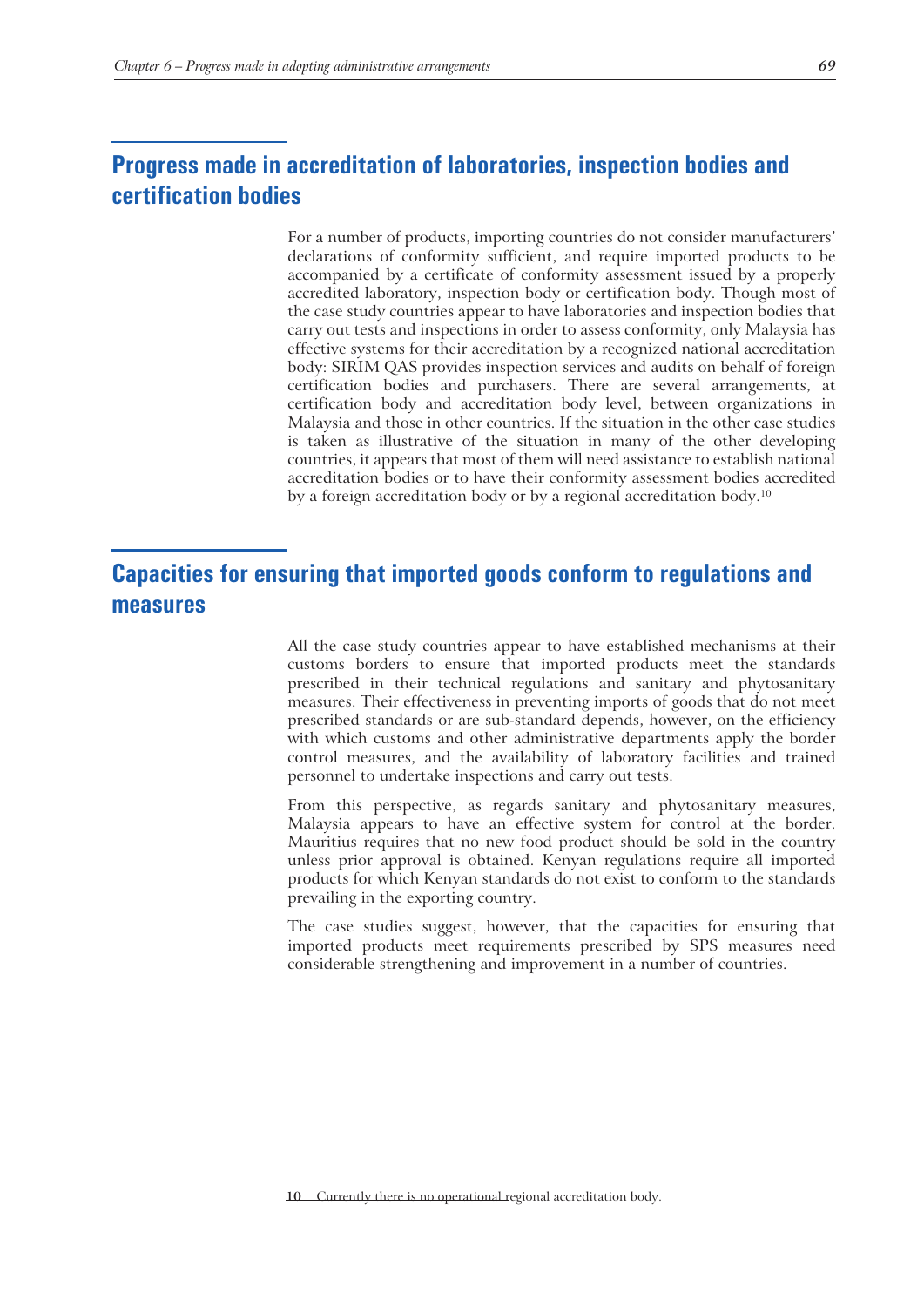### **CHAPTER 7**

# **Technical assistance: identified needs and suggested delivery mechanism**

### **Recommendations and observations in the joint report of the consultants**

The consultants, who had worked separately on the case studies, also submitted a joint report giving their views on the strengths and weaknesses of existing technical assistance programmes and on how these programmes could be strengthened and oriented to make them more responsive to the needs of developing countries, taking into account the stage reached by them in standardization development. Appendix I<sup>11</sup> contains extracts from the report covering these issues. In considering the nature and type of assistance that could be provided in the area of technical regulations and sanitary and phytosanitary measures, it is necessary to bear in mind some of the observations made and views expressed by the consultants in their joint report. Important among these are the following:

- Though considerable financial resources were being devoted by donor countries for providing assistance in the area of technical regulations and sanitary and phytosanitary measures, either directly under their bilateral assistance programmes or by making funds available to international standard-setting organizations and other international organizations, the amount devoted fell far short of the total requirements for assistance by developing countries. As an illustration, the consultants pointed out that in one of the case study countries 'technical assistance amounting to US\$ 6 million was agreed upon by donors, but eventually only US\$ 3 million was provided'. Moreover, in respect of the amount actually allocated, there was a time lag between the approval and its delivery. Because of this, the consultants observed that there was a sense of frustration in certain case study countries, and a view was developing that their problems were not being taking seriously.
- Assistance required in the area of technical regulations and sanitary and phytosanitary measures was of a highly technical nature. The agencies in developed countries responsible for providing assistance on a bilateral basis did not always have the capacity to evaluate proposals for assistance. The result was that in many cases the assistance provided did not reflect the needs and priorities of the recipient countries.
- $\Box$  In many cases, training was being provided on the application of technical regulations and the enforcement of sanitary and phytosanitary measures, without countries being provided with the financial resources to establish laboratory facilities and acquire testing equipment. In other cases, sophisticated laboratory equipment was provided, even though the recipient
	- **11** For details see pp. 83–95.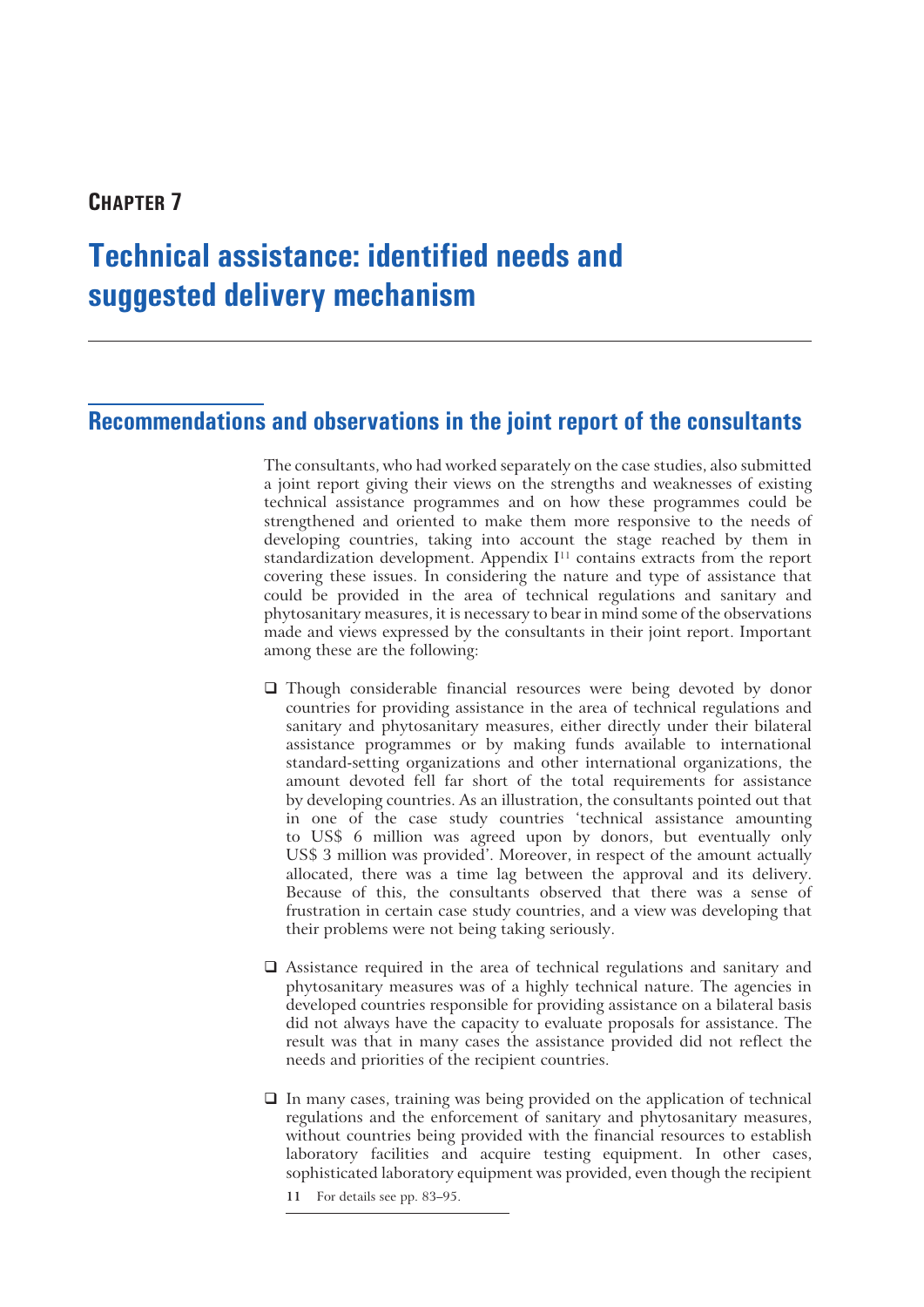country did not have the skilled human resources to make use of it. Technical assistance related to training has not always been effective.

- As many of the projects for capacity building did not always insist on a contribution from the recipient countries, there was often a lack of commitment on the part of the governments of the aid-receiving countries to support and continue the work after the initial infrastructure was established with aid money.
- □ There was also a need for greater coordination among donor countries, and between donor countries and international organizations (both standardization and others), in providing technical assistance to developing countries.

In this context, it is important to note that major steps towards establishing coordination in providing assistance in the field of standardization, particularly in the area of food safety, plant and animal health and other areas covered by sanitary and phytosanitary measures, have been taken by WTO, the World Bank, FAO, WHO and OIE. These organizations have established a trust fund to administer the Standards and Development Facility, which will, *inter alia*, assist developing countries in the development or improvement of national food safety, animal and plant health systems.

# **Specific areas in which technical assistance is needed**

#### **General**

The specific areas in which technical assistance is needed include:

- $\Box$  Improving the participation of developing countries in standardization activities at international and regional levels, particularly in the work at technical level on formulation of draft standards for products of export interest to them;
- Creating greater awareness among industry and trade associations of the need to take a more active interest in standardization activities at both national and international level;
- On request, helping developing countries to meet the requirements of technical regulations and sanitary and phytosanitary measures applicable in their export markets;
- Assisting interested developing countries to establish systems for alerting exporters to forthcoming changes in technical regulations or sanitary and phytosanitary measures; and
- On request, helping developing countries to establish bodies, at national or regional level, for accreditation of conformity assessment bodies, or to access the services of foreign accreditation bodies.

In developing technical assistance programmes in each of the above areas, it is necessary to ensure that the assistance provided:

 $\Box$  Takes into account the fact that the technical assistance needs of developing countries vary considerably from country to country, according to the stage reached by them in the development of their standardization infrastructure. Consequently the assistance provided has to be tailored according to the needs of individual countries.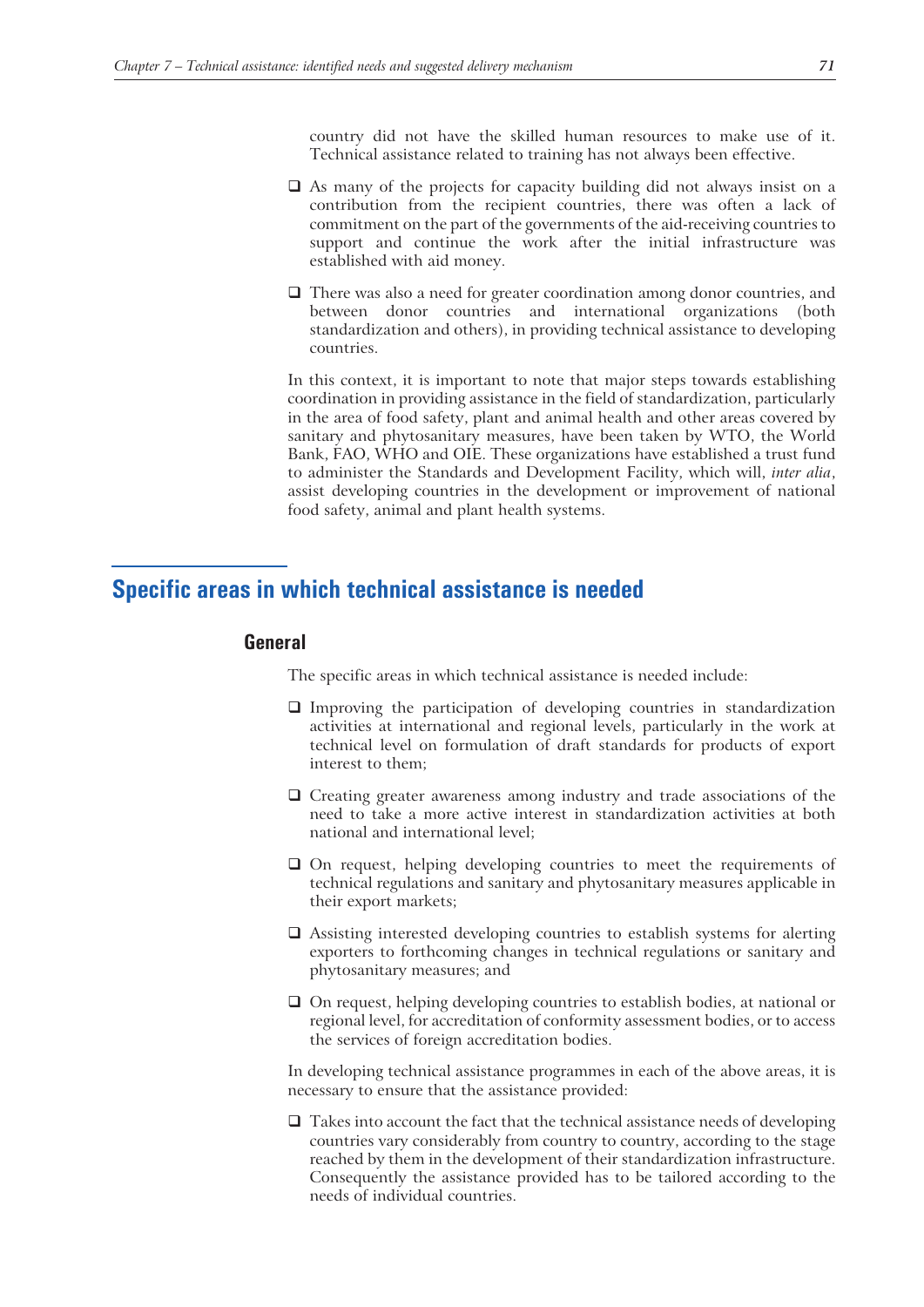$\Box$  Is transparent and does not result in duplication of the assistance provided by donor countries under their bilateral assistance programmes or by international standard-setting organizations and other international organizations.

### **Assistance aimed at improving the participation of developing countries in standardization activities at international level**

The analysis in the case studies has clearly brought out that the major problem encountered by developing countries, particularly those considered as less advanced (on the basis of the stage reached by them in the development of the standardization and conformity assessment infrastructure), is lack of human resources. Most of them do not have personnel available in the national standard-setting bodies, or in the ministries and government departments that are responsible for participation in international or regional standardization activities, with knowledge and expertise in the specific scientific fields related to the products for which standards are being formulated.

Several mechanisms for improving the participation of developing countries in international standardization activities have been adopted by international standard-setting organizations themselves, and others are being considered. Box 16 summarizes their strengths and weaknesses.

It will be noticed that, although all of these mechanisms are steps in the right direction, they are mainly directed to facilitating attendance at meetings by covering travel costs or to overcoming problems caused by financial constraints. With the exception of two mechanisms discussed later, their direct contribution to assisting developing countries to overcome the basic problem of lack of technical expertise is at best marginal.

For instance, the right to comment by e-mail would benefit only countries with the required expertise available in the field to which the standard relates, but who are constrained from taking an active interest in the work at international or regional level because of the lack of financial resources to meet travel and other expenditures. Its usefulness for countries that do not have such expertise, which is generally the case for most of the countries in the case studies, would be extremely limited. There are even risks that the lack of expertise might result in a country making comments or providing support to proposals for modifications suggested by other countries that were not necessarily in the interest of its own industries.

Likewise, proposals for developing countries to co-host with a developed country the secretariat of a technical committee, or co-chair it, could lead to its improved participation in the work on formulation of standards if it had the required expertise and the facilities needed at national level to carry out the supporting analysis and research. Consequently, the adoption of any such proposal would provide an advantage only to those few developing countries that have expertise in the field but are constrained from offering host facilities because of lack of financial resources.

From this and the analysis in box 16, it would appear that only two mechanisms appear to have potential for assisting developing countries in overcoming to some extent the problems that they encounter as a result of the lack of expertise. These are technical workshops prior to technical committee meetings, and mentoring and twinning arrangements, both of which are described below.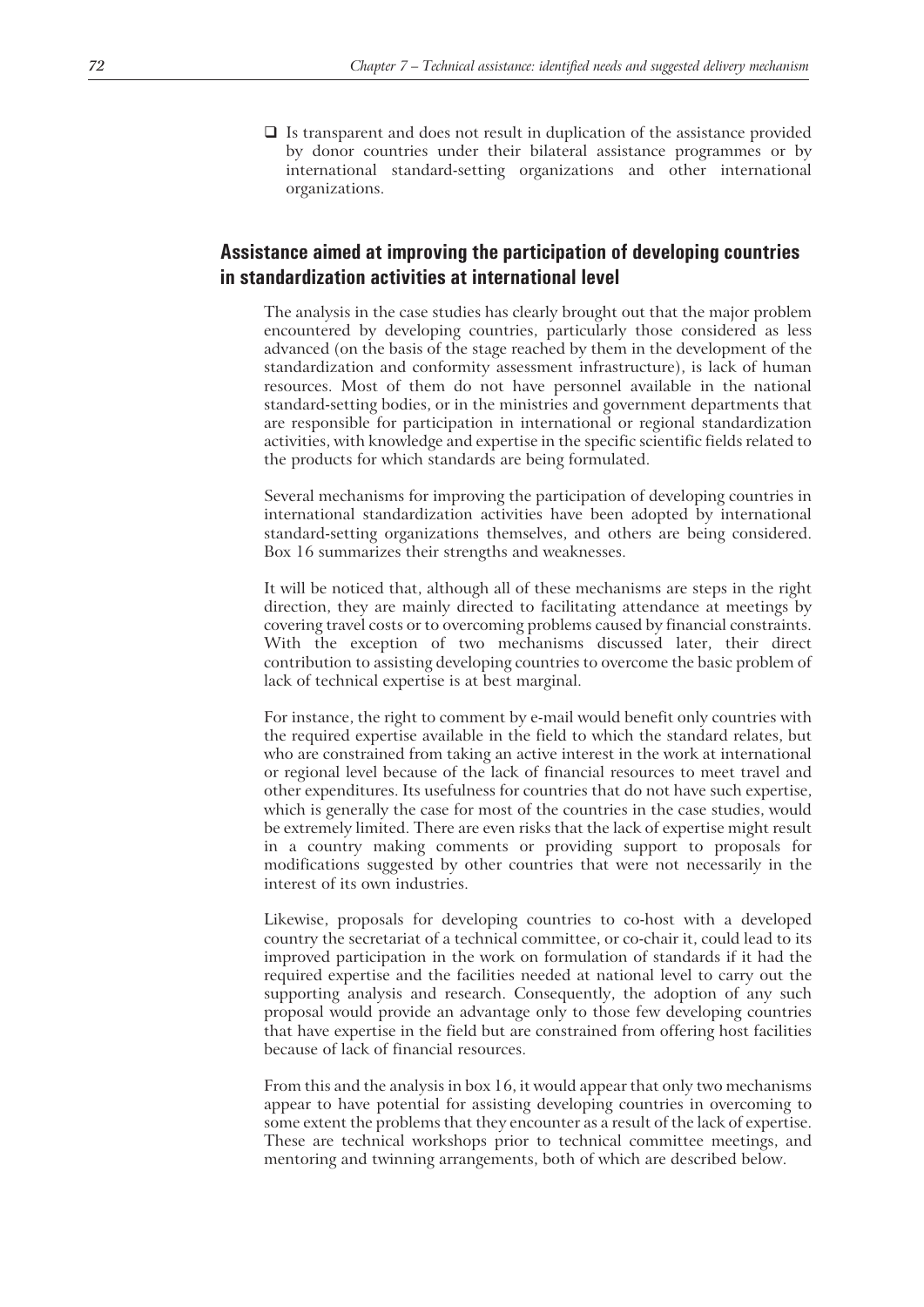#### *Box 16*

#### *Strengths and weaknesses of the mechanisms under consideration in international standardization and other organizations for improving developing country participation in the standard-setting process*

| Mechanism                                                                                                                                                                                                                                              | Strengths and weaknesses                                                                                                                                                                                                                                                                                                                                                                                                                                                                                             |
|--------------------------------------------------------------------------------------------------------------------------------------------------------------------------------------------------------------------------------------------------------|----------------------------------------------------------------------------------------------------------------------------------------------------------------------------------------------------------------------------------------------------------------------------------------------------------------------------------------------------------------------------------------------------------------------------------------------------------------------------------------------------------------------|
| • Financial assistance to attend meetings:<br>- Payment of special allowance by<br>organization;<br>- Sponsorship by developed countries.                                                                                                              | Strength<br>• Creating awareness of the work done by the organization.<br>Weaknesses<br>• Does not address problems arising from lack of technical/scientific experience<br>of officials attending the technical level meetings of technical committees.<br>• Donor countries may expect support from sponsored developing countries to<br>their proposals for changes and modifications to the draft standards.                                                                                                     |
| • Submission of comments<br>draft<br>on<br>standards by e-mail.<br>• Reform of voting procedures to include<br>postal/electronic voting.                                                                                                               | Strength<br>• Enables countries to participate in work at technical level without incurring<br>expenditure on travel.<br>Weakness<br>• Not useful if the officials commenting do not have the expertise required for<br>making comments.                                                                                                                                                                                                                                                                             |
| • More equitable sharing of right to host<br>secretariat of technical committees between<br>developed and developing countries.<br>• Having developing countries act as co-hosts<br>of secretariats of technical committees and<br>as co-chairpersons. | <b>Strength</b><br>• Create greater interest on the part of developing countries in participating in<br>technical level meetings.<br>Weakness<br>• Financial costs may inhibit countries from offering host facilities for<br>secretariat or acting as co-hosts.                                                                                                                                                                                                                                                     |
| • Holding workshops prior to the meetings of<br>technical committees.                                                                                                                                                                                  | <b>Strengths</b><br>• Facilitates attendance at technical committee meetings.<br>• Improves understanding of the standard and of the proposals made for<br>changes and modifications.<br><b>Weakness</b><br>• Does not address the problems arising from the lack of technical/scientific<br>experience of officials attending the technical level meetings.                                                                                                                                                         |
| • Mentoring and twinning arrangements.                                                                                                                                                                                                                 | <b>Strengths</b><br>• Addresses the problems arising from the lack of technical/scientific experience<br>of officials attending technical level meetings.<br>• Ensures that assistance provided is needs-based.<br>Weakness<br>• The effectiveness of the assistance provided is influenced greatly by the<br>willingness of the mentoring countries to provide assistance.<br>Sources: Spencer Henson et al, Review of Developing Country Needs and Involvement in International Standards-Setting Bodies, February |

#### *Workshops prior to meetings of technical committees*

First is the mechanism of holding technical assistance workshops for officials from developing countries for three to four days prior to the meetings of the technical committees. This improves the participants' understanding of issues under discussion in the relevant technical committees. It also facilitates attendance at meetings of the committees, as travel costs for coming to the workshop are met from technical assistance funds.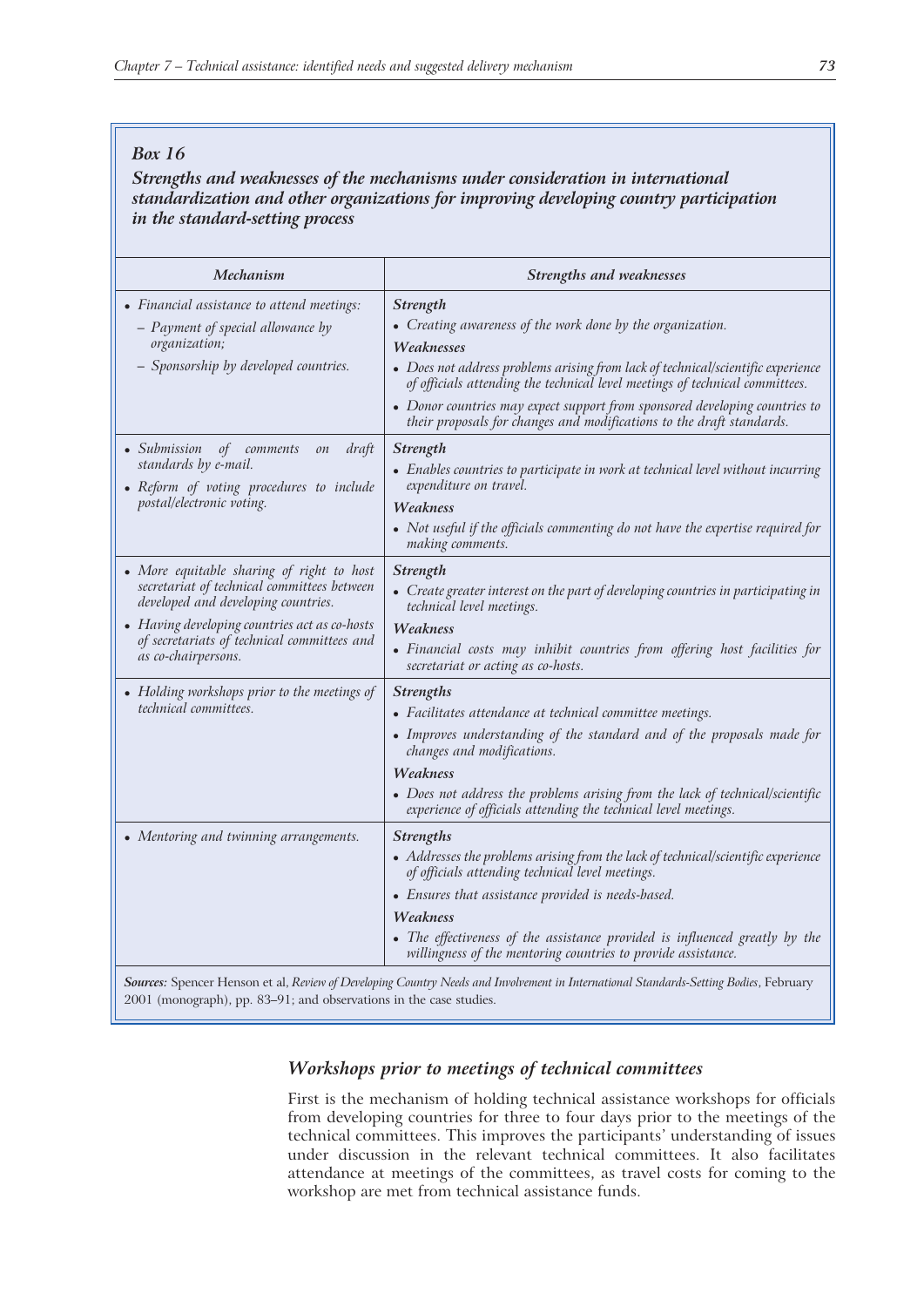Broadly speaking, the responsibility for arranging workshops prior to the meetings of technical committees would rest with the international standard-setting organizations responsible for the formulation of standards.

#### *Mentoring and twinning arrangements: their objectives and purpose*

The second mechanism, which could contribute significantly to alleviating the problems faced by developing countries because of the lack of expertise, aims at encouraging them to enter into what have come to be known as 'mentoring and twinning arrangements'. The initiative could be taken both by the international standard-setting organizations and by other international organizations.

The dictionary meaning of the term 'mentor' is 'experienced and trusted adviser'. 'Twinning' is a process by which similar materials or bodies are brought together. The term 'mentoring and twinning arrangement' is therefore applied to an arrangement under which a country with the technical capacity to provide assistance in particular fields agrees to provide assistance to a country or countries that are in need of it.

The international organizations play the role of coordinator and catalyst, by bringing together countries that can act as 'mentors' and provide advice and 'twinning' them with countries that need assistance. The actual areas of assistance, and the terms and conditions on which it will be provided, are left to be negotiated on a bilateral basis or a plurilateral basis between the interested mentor country and the country or countries wishing to obtain assistance.

The main advantages of the arrangements are twofold. First, the assistance provided is, from the point of view of countries receiving it, needs-based. Second, countries have an opportunity to shop around and select the mentor country that is best equipped to provide the type of assistance they need.

#### *Need to establish a forum to encourage countries to enter into mentoring and twinning arrangements, where feasible, on a South-South basis*

A forum for negotiating mentoring and twinning arrangements, where feasible, on a South-South basis, should be established for the following reasons:

- $\Box$  First, the establishment of a mechanism for mentoring and twinning arrangements would further highlight the need to take practical measures to ensure improved participation of developing countries in international standardization activities, in order to ensure that the standards adopted do not pose problems of compliance for them and that adoption by the trading partners of developing countries does not result in the creation of unnecessary barriers to trade.
- $\Box$  Second, although the primary focus of the mechanism would be on the provision of assistance needed to improve participation in international standardization activities, the framework established could also be used to provide assistance on other trade-related aspects of standardization and conformity assessment work. The areas in which mentor countries could provide such assistance include:
	- Assistance in formulating technical regulations and sanitary and phytosanitary measures and enforcing them;
	- Assistance in establishing accreditation bodies responsible for accreditation of laboratories and other conformity assessment bodies;
	- Practical training of officials from twinning countries in the standardization area in which they need such assistance, by seconding them to work in the standardization institutions in the mentoring countries;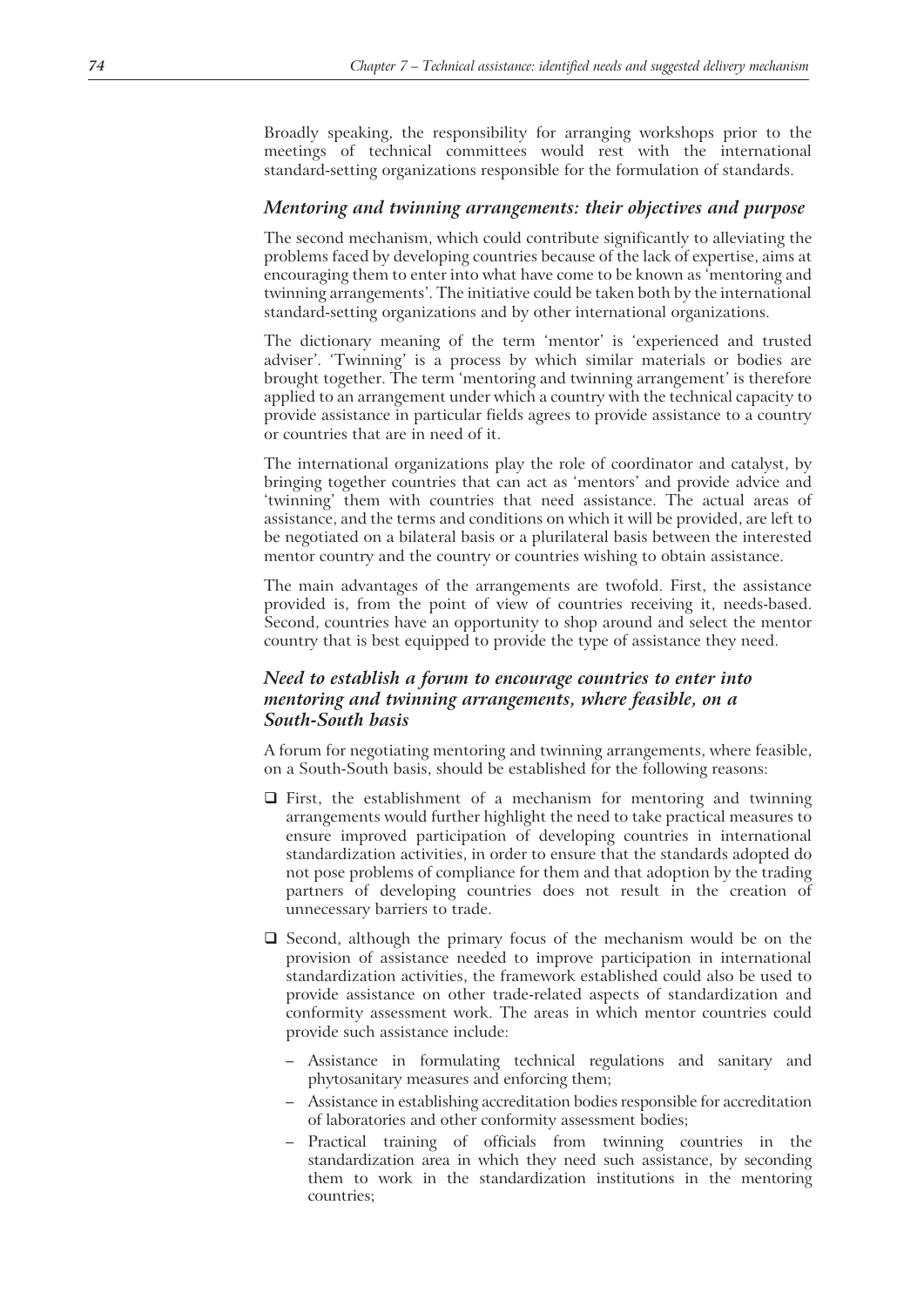- 
- Making available to requesting countries services of technical personnel with expertise in the scientific field of the standards under formulation; and
- Assistance in complying with technical regulations and sanitary and phytosanitary measures applied to imported products by the mentoring countries.
- $\Box$  Third there is increasing recognition that the policy approaches adopted by developed countries in the technical level discussions on formulation of standards are greatly influenced by their industries. This has resulted in international standards in a number of product areas being developed on the basis of standards used by manufacturers and producers from developed countries.

Although the technological divide between the developed countries in the North and the developing countries of the South is gradually narrowing, there are still wide differences in the processes and production methods used in manufacturing in these two groups of countries. This also results in characteristics of products produced in developing countries, particularly of simple manufactured products, being different from similar products produced in developed countries. In the area of food products, there are often major differences between the national regulations in developing countries and those applicable in developed countries in regard to the additives and colouring ingredients that may be used, and in the permissible maximum residue levels (MRLs). National standards used also vary from country to country because of differences in climatic and environmental conditions. If these differences are to be adequately reflected in the technical work at international level on standards formulation so that the international standards adopted are not based only on the standards applied in developed countries, it is necessary to ensure that the assistance provided under the mentoring and twinning arrangements is extended to requesting countries, wherever possible, by developing countries with the necessary expertise and technical competence.

In this context it is important to note that in their joint report the consultants emphasized the need to put greater reliance on South-South cooperation in providing assistance to improve participation of developing countries in the work on formulation of international standards, as well as providing assistance in other trade-related standardization areas. In particular, they observed that 'it is vital for developing countries to learn from one another, rather than looking to developed countries for finding solutions to their problems'. This is echoed in the report of the workshop on technical assistance and special and differential treatment organized by the TBT Committee in July 2000 (for details see box 7, page 42–43) on the actions that could be taken to meet the technical assistance needs of developing countries.

#### *Main features of the framework to be established for facilitation of mentoring and twinning arrangements*

The effectiveness of the mechanism in meeting the technical assistance needs of developing countries would greatly depend on how far the framework established was conducive to and effective in facilitating bilateral or plurilateral negotiations among participating countries for mentoring and twinning arrangements. Some suggestions regarding the principles and guidelines on which the mechanism could be based are made below.

- The programme under the mechanism would be implemented on a pilot basis.
- $\Box$  The implementing agency would be responsible for: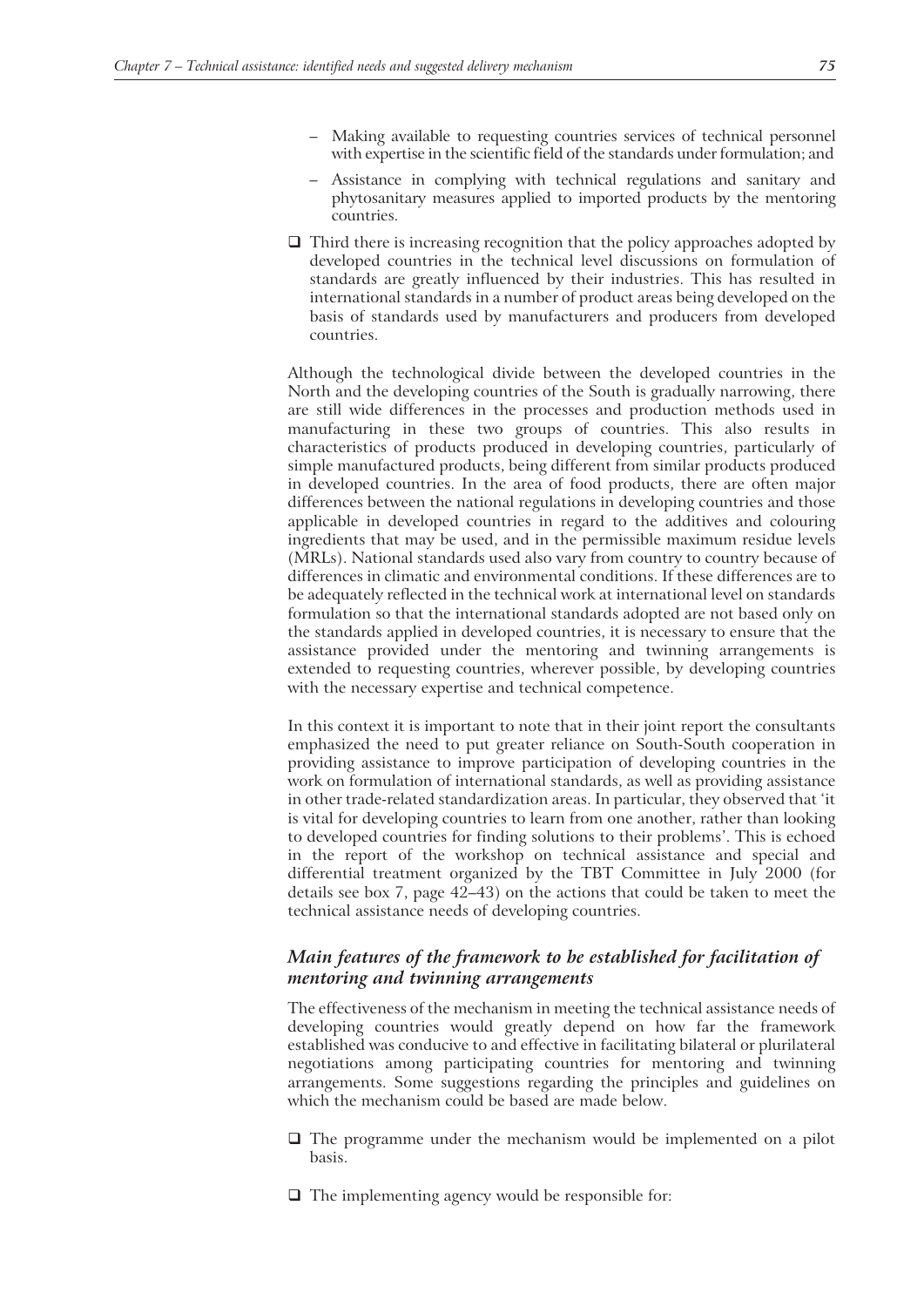- Providing facilities for exchange of information on trade-related aspects of standardization and for consultations on problems and issues of interest and concern to the participating countries through its networks;
- Assisting institutions or agencies from the participating countries, engaged in work at national level in the subject area, in building up information technology infrastructures needed for exchange of information through its networks; and
- Assisting and encouraging participating countries to enter into formal and informal mentoring and twinning arrangements on bilateral and plurilateral basis.

Participation in the programme would be open initially to a limited number of interested countries. It is recognized that the programme would be viable only if a sufficient number of countries, with the technical capacities to act as mentors and willing to provide advice and assistance, agreed to join it.

The programme would be implemented in two stages. In the first stage, emphasis would be placed on providing assistance to developing countries to improve their participation in the technical level discussions in international standard-setting organizations on formulation of standards on a selected limited number of products identified as being of export interest to those developing countries and on which work on standardization is being undertaken, or is likely to be undertaken, in one of the seven international standard-setting organizations.

In the second stage, the programme would be broadened to include the possibility of extending, through mentoring and twinning arrangements, assistance to other priority areas identified by the case studies (e.g. for the establishment of national accreditation bodies, and for practical training through the secondment of officials).

The arrangement of the programme in two stages has been suggested, firstly, to make it more manageable. Secondly and perhaps more importantly, it is felt that countries would have more interest in acting as mentors to other countries to improve their participation in standardization activities as this could enable them to build up common positions in the technical discussions and negotiations on the formulation of draft standards.

#### *Techniques and modalities for promoting dialogue between mentors and twinning countries*

The effectiveness of the programme would greatly depend on the modalities used for bringing together, and promoting dialogue and exchange of views among, countries that can provide assistance and those interested in entering into twinning arrangements with them. Box 17 contains a broad outline of the preliminary information that would be required.

When the mentoring and twinning mechanism is broadened in the second stage to cover other areas identified by the case studies, modalities would have to be pursued on the basis of the experience of the operation of the first stage, assuming that there is both interest and willingness on the part of mentor countries to broaden the scope of the arrangement to other areas and on the part of twinning countries to receive such assistance.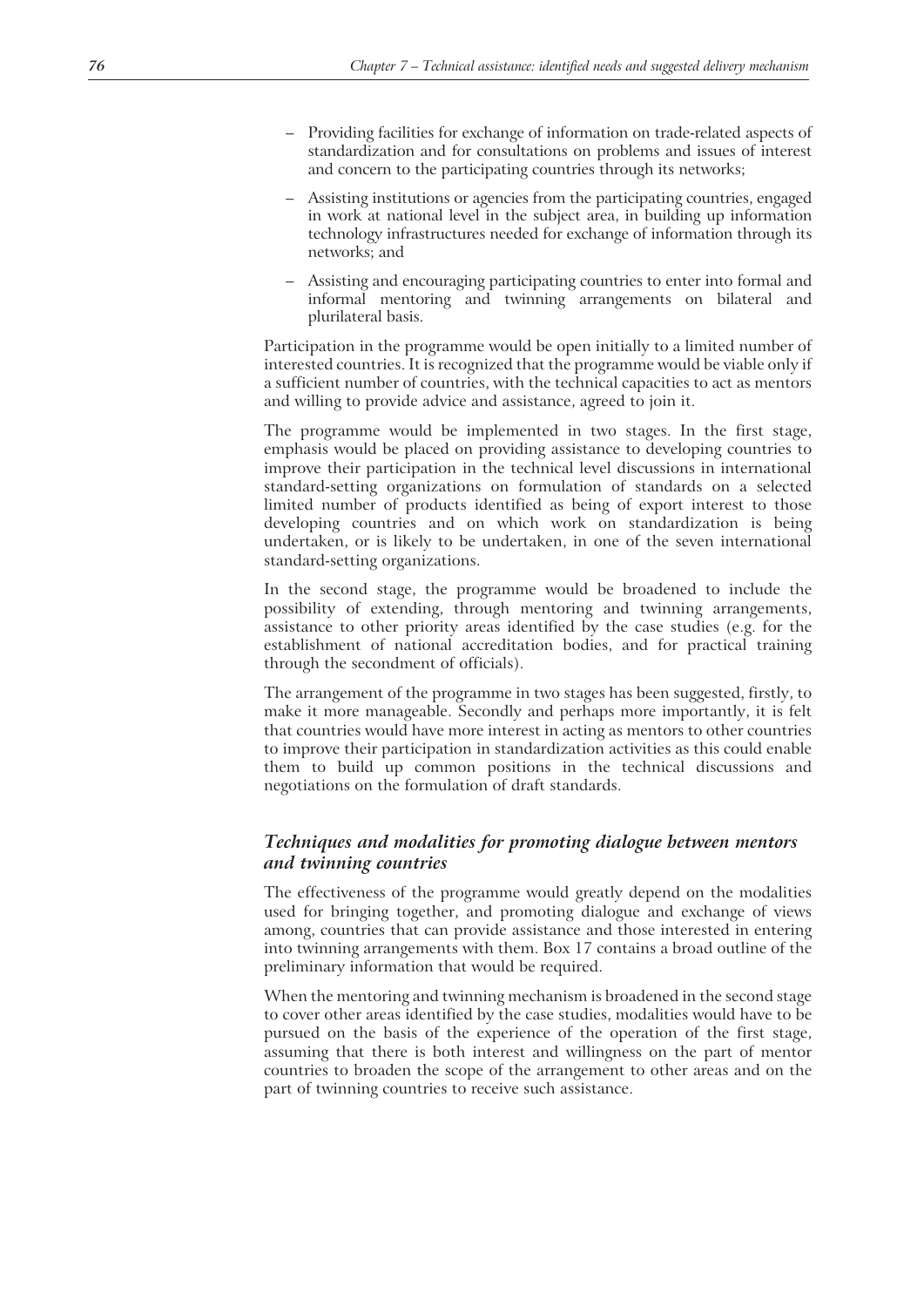#### *Box 17*

#### *Basic information needed for promoting dialogue between countries who could act as mentors and those needing assistance*

#### *Information to be obtained from mentors*

- *The names of the organizations responsible for participation in the technical level discussions (e.g. national standard-setting body, ministry or government department) in respect of each of the products in the priority list selected for coverage under mentoring and twinning arrangements.*
- *Whether the concerned organizations are participating in the work at technical level on the formulation of international standards for those products.*
- *If so, whether the government would be willing to allow those organizations to cooperate with countries participating in the programme and interested in entering into twinning arrangements by sharing with them:*
	- *Technical and other background papers prepared by them in the subject area;*
	- *Comments or proposals for modifications to the draft standards that they have made; and*
	- *The approach they propose to adopt in future discussions at technical level on the formulation of draft standards.*
	- *Whether they would be willing to provide, if requested, advice on the possible approach that the requesting country could adopt in the technical level discussions.*

*Information to be provided by countries wishing to enter into twinning arrangements with mentors*

- *Whether they are participating in the technical level discussions on formulation of standards on any of the products listed.*
- *What resources they are able to devote to the work.*
- *Which products they would be interested in entering into mentoring and twinning arrangements for.*

### **Creating greater awareness among industry and trade associations of the need to take more active interest in standardization activities at national and international level**

The case studies have shown that there is a general lack of awareness on the part of trade and business associations, as well as consumer associations, in most of the developing countries of the important role that international standards play in facilitating trade. This often results in their not taking an active interest in undertaking the analytical work and background research necessary for advising the national standard-setting bodies, ministries or other agencies that are responsible for participating in international standardization activities.

This situation is markedly different to that prevailing in most developed countries. In these countries, the views of industry greatly influence the attitudes and approaches taken by the national standard-setting bodies or government departments when participating in the discussions at technical level on the formulation of draft standards and on their adoption as international standards. A few developing countries where the standardization infrastructure is well developed have also now adopted effective mechanisms for soliciting the views of industry on draft international standards. Industry is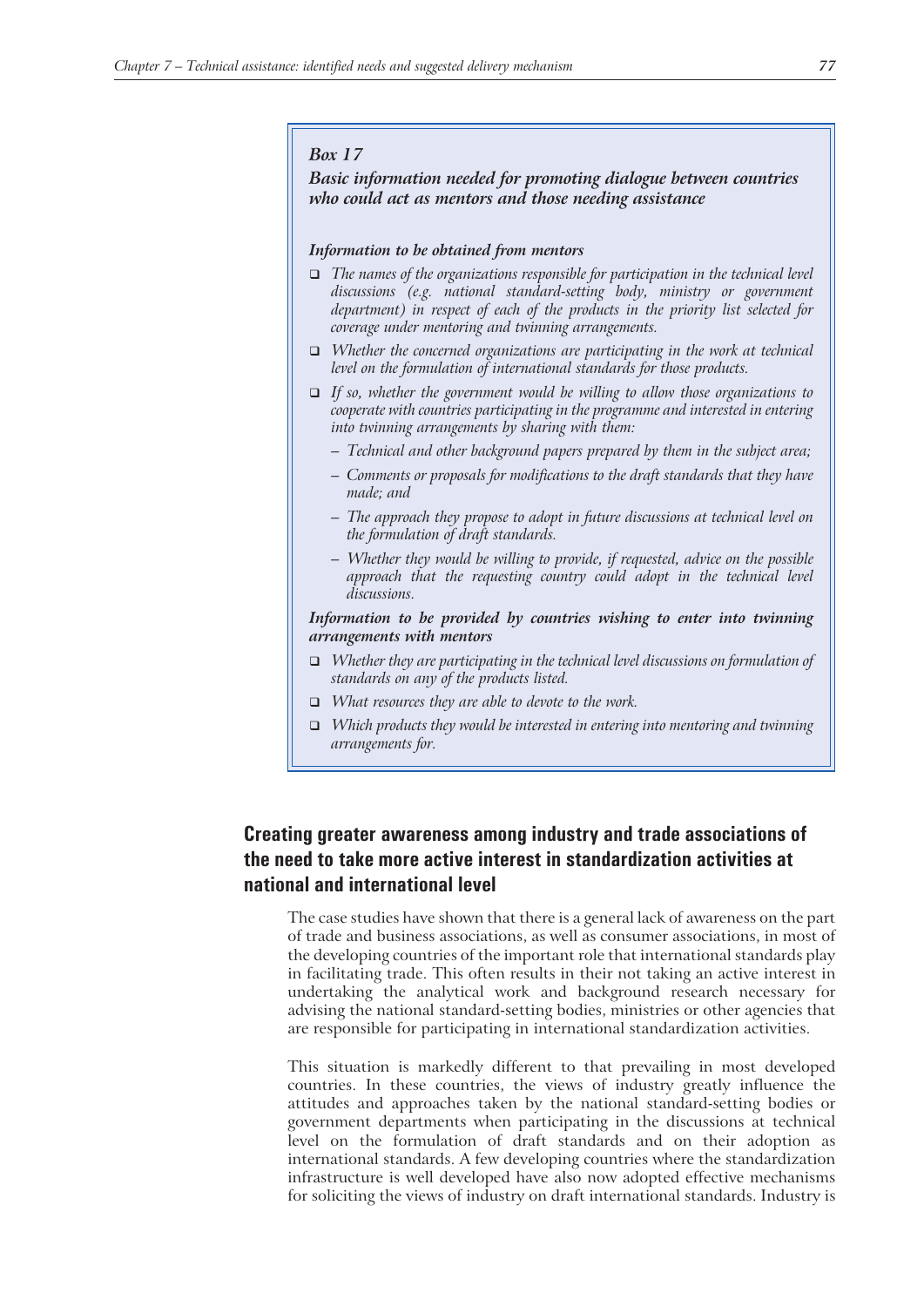also responding by devoting resources to undertaking the necessary analysis and research to ensure that national standards and methods used in production are taken into account in the approach adopted for participation in the discussions at international level.

Information packages should be developed to explain the procedures adopted for formulation and development of international standards and how the support provided by the industry and business associations, through analysis and research undertaken by them, could ensure that international standards remain responsive to their national requirements for quality and safety and ensure that adoption of these standards by trading partners does not constitute unnecessary barriers to trade. Workshops should be organized to provide guidance to participating countries on the appropriate mechanisms for consultations at national level between governments, on the one hand, and industry and business associations and consumer associations, on the other hand, on the trade-related standardization issues under discussion at national, regional and international levels.

### **Assistance to developing countries in meeting the requirements of technical regulations and of sanitary and phytosanitary measures applied in their export markets**

#### *Provision of practical assistance*

The Agreement on TBT calls on member countries to provide technical assistance to developing countries if they are experiencing problems in complying with technical regulations and conformity assessment procedures (article 11.3). A similar obligation to extend technical assistance is imposed by the Agreement on SPS, particularly in cases where the sanitary and phytosanitary requirements result in exporting countries having to make substantial investments in order to comply with them (article 9). The case studies illustrate the assistance that is being provided, notably by the EU and the United States, in fulfilment of these provisions.

Proposals to make the obligation to provide such assistance more binding are under consideration in the WTO discussions and negotiations on strengthening the provisions relating to technical assistance in the WTO Agreements.

Consideration should be given to adopting a multilateral programme to complement the assistance that is being provided on a bilateral basis, to help on request exporting developing countries that have encountered problems in complying with technical regulations and sanitary and phytosanitary measures applied by countries to which they export.

#### *Preparation of brochures explaining technical regulations and sanitary and phytosanitary measures applicable to certain products*

In addition, it may be desirable to publish brochures explaining in simple language the sanitary and phytosanitary measures applied in selected imported markets for certain products such as fresh fruits and vegetables, fish and fish products, and meat and meat products. The case studies indicate that, in a large number of cases, the problems encountered by exporters in relation to these and other agricultural products arise from a lack of knowledge of the requirements which have to be fulfilled in order to ensure that the products will be permitted entry by the importing country. Exporters also face problems because requirements vary from one importing market to another. For instance, while some countries require prior inspection of processing plants, others do not. For certain food products, while some importing countries require approval and registration by the food control authorities, others do not.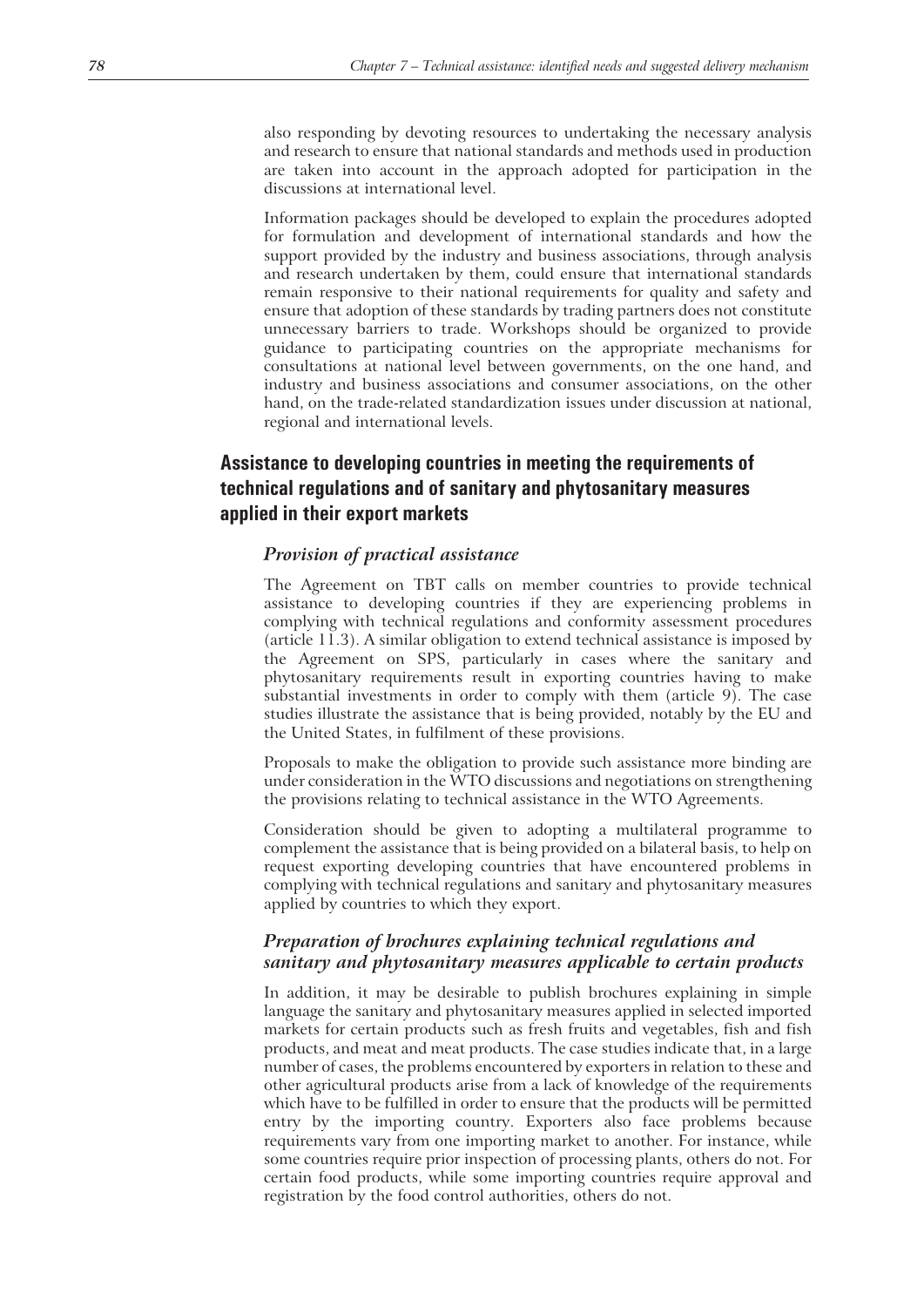### **Assistance to interested developing countries for establishing systems to alert exporters to changes in technical regulations or sanitary and phytosanitary measures**

With the increasing concern about food safety and the need to protect consumer interests, the number of new technical regulations and sanitary and phytosanitary measures that are being adopted in both developed and developing countries is on the increase. These concerns are also making countries lay down, particularly in their sanitary and phytosanitary measures, standards that are higher than the international standards. As noted earlier, the Agreement on SPS permits countries to adopt sanitary and phytosanitary measures that are higher than international standards if there is a scientific justification and it is established that a higher level of protection is appropriate. The Agreement on TBT also permits standards that differ from international standards in certain defined situations.

Both the Agreements, however, impose obligations on countries adopting regulations or measures that deviate from international standards to notify the products covered by them to the WTO Secretariat if they may have a significant effect on trade. Immediately on receipt these notifications are transmitted by the WTO Secretariat to the member countries for onward transmission to industry and business associations and are posted on the WTO website. As explained previously, the purpose of the notification procedure is to provide an opportunity for interested governments to comment on the draft regulations, so that the characteristics of products produced in their countries are adequately taken into account in adopting the final regulation.

The case studies have shown that many developing countries have not been able to make adequate use of this right to comment on the draft regulations. This is because the government departments responsible for further processing such notifications simply do not circulate them to the industry and trade associations.

Although the main purpose of the notifications is to enable outside countries to comment on the drafts, they also serve the purpose of warning exporting countries that new regulations or measures are being adopted, or existing ones are being modified. Compliance with regulations often requires exporting companies to change or modify their production processes and methods of production or to change product composition by withdrawing ingredients that are not allowed to be used. Such modifications and changes take time; they also often require investment. That is why the Agreement on SPS calls on countries introducing new sanitary and phytosanitary measures 'to allow longer timeframes for compliance for products of export interest to developing countries' with a view to giving them sufficient time to take steps to meet the requirements (article 10). The Agreement on TBT calls on countries to provide differential and more favourable treatment to developing country members through the provisions of article 12 as well as through the relevant provisions of other Articles in the Agreement.

Against this background it may be desirable to consider whether exporters should be helped to prepare themselves for meeting the requirements of new technical regulations or sanitary and phytosanitary measures in countries to which they export. Some efforts in this direction have been made by WTO. It has introduced a system under which a developing country can request that notifications relating to the products it has identified as being of export interest to it are transmitted to designated persons. Such pre-selection could help countries in two ways. Firstly, it may facilitate the process of examination of draft technical regulations and sanitary and phytosanitary measures. Secondly,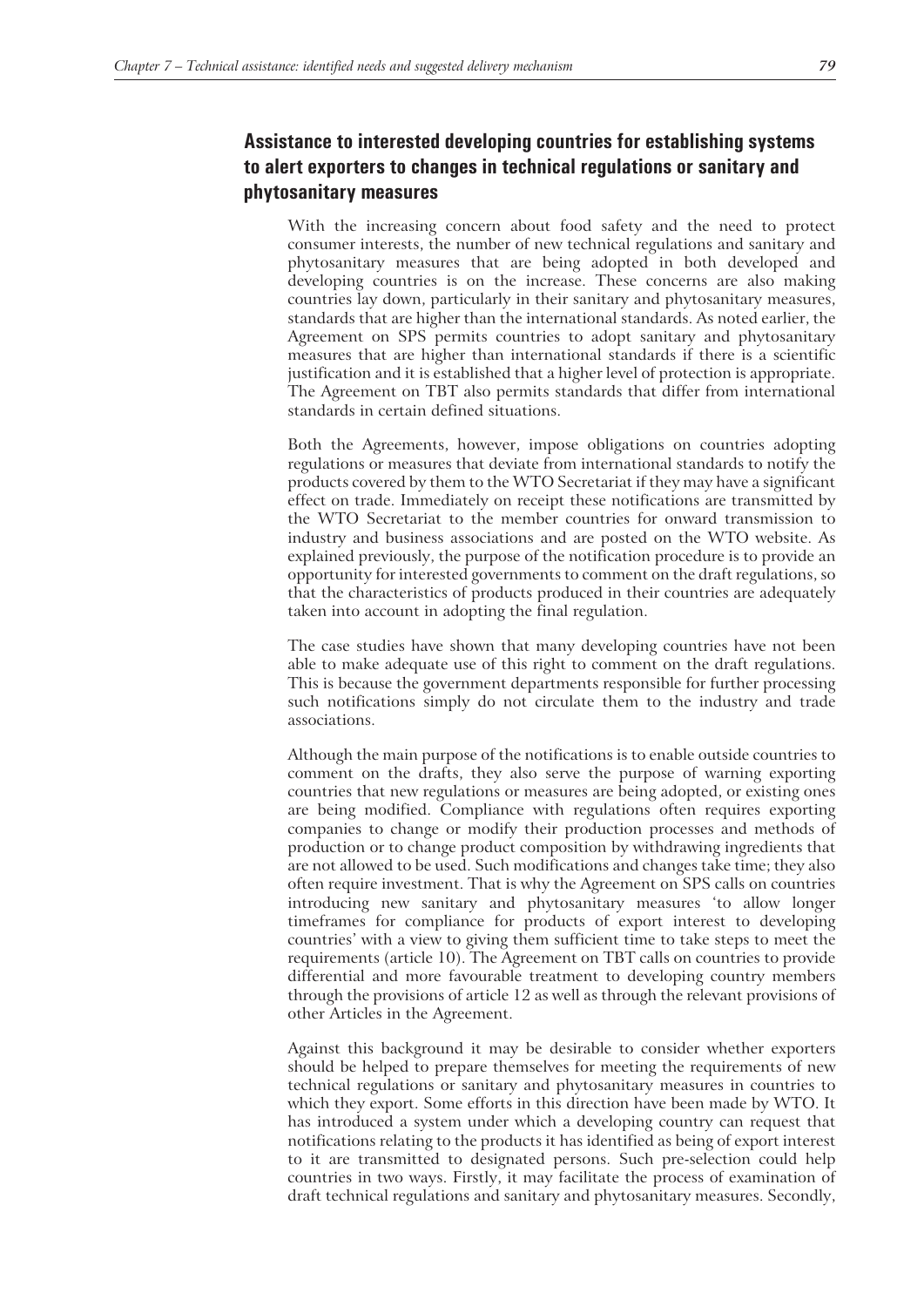it also acts as an early warning system for the government and for the industry and business associations to whom the notifications are circulated of the need to prepare themselves for the new requirements.

In this context it is important to note that some of the countries that have made progress in developing viable standards infrastructures have established at the national level systems for alerting exporters when new technical regulations or sanitary and phytosanitary measures are being adopted by countries to which they export.

The enquiry point for TBT and SPS in Canada, for instance, has developed a system that automatically enters notifications received from WTO into an online database coded by subject areas, using the International Classification of Standards system. Canadian companies interested in receiving notification information select the areas of interest to them, to ensure that they receive only relevant notifications. In Brazil, the enquiry point for TBT has developed a tool called *Alerta Exportador* which enables exporters to receive daily, by e-mail and without any associated cost, information on new WTO notifications on technical regulations and conformity assessment procedures, according to a predefined profile.

There is need for a 'model tool for alerting exporters' of the changes in requirements that are likely to occur as a result of the adoption of new technical regulations or sanitary and phytosanitary measures and conformity assessment systems, by using WTO notifications.

### **Assistance for the establishment of accreditation bodies at national and regional level**

National accreditation bodies, which are authorized to accredit testing, inspection and certification bodies after evaluating their technical competence, do not exist in most of the case study countries or are not recognized at international level. In relation to imported products for which importing countries require conformity assessments there is reluctance to accept certificates issued by laboratories, inspection bodies or certification bodies that are not accredited. This often results in the imported products having to undergo further tests and inspections on importation.

A number of countries therefore need technical assistance to establish a government-recognized professional body to accredit laboratories and other conformity assessment bodies, after evaluation and site inspections undertaken in accordance with the guidelines adopted by the relevant international organizations. For some countries, it may be desirable and appropriate to establish such bodies at a regional level, or make arrangements for accreditation of conformity assessment bodies by a foreign accreditation body.

### **Concluding observations**

Considerable emphasis has been placed on the mechanism of 'mentoring and twinning arrangements', particularly for providing assistance to improve the participation of developing countries in the work at technical level in international standardization activities. The role of the implementing agency in work in this area would therefore be confined to providing a forum for dialogue and exchange of information for countries that as mentors could provide technical assistance and those interested in entering twinning arrangements with them in order to obtain such assistance and advice. The primary responsibility for providing assistance would belong to a few countries that would be offering to act as mentors.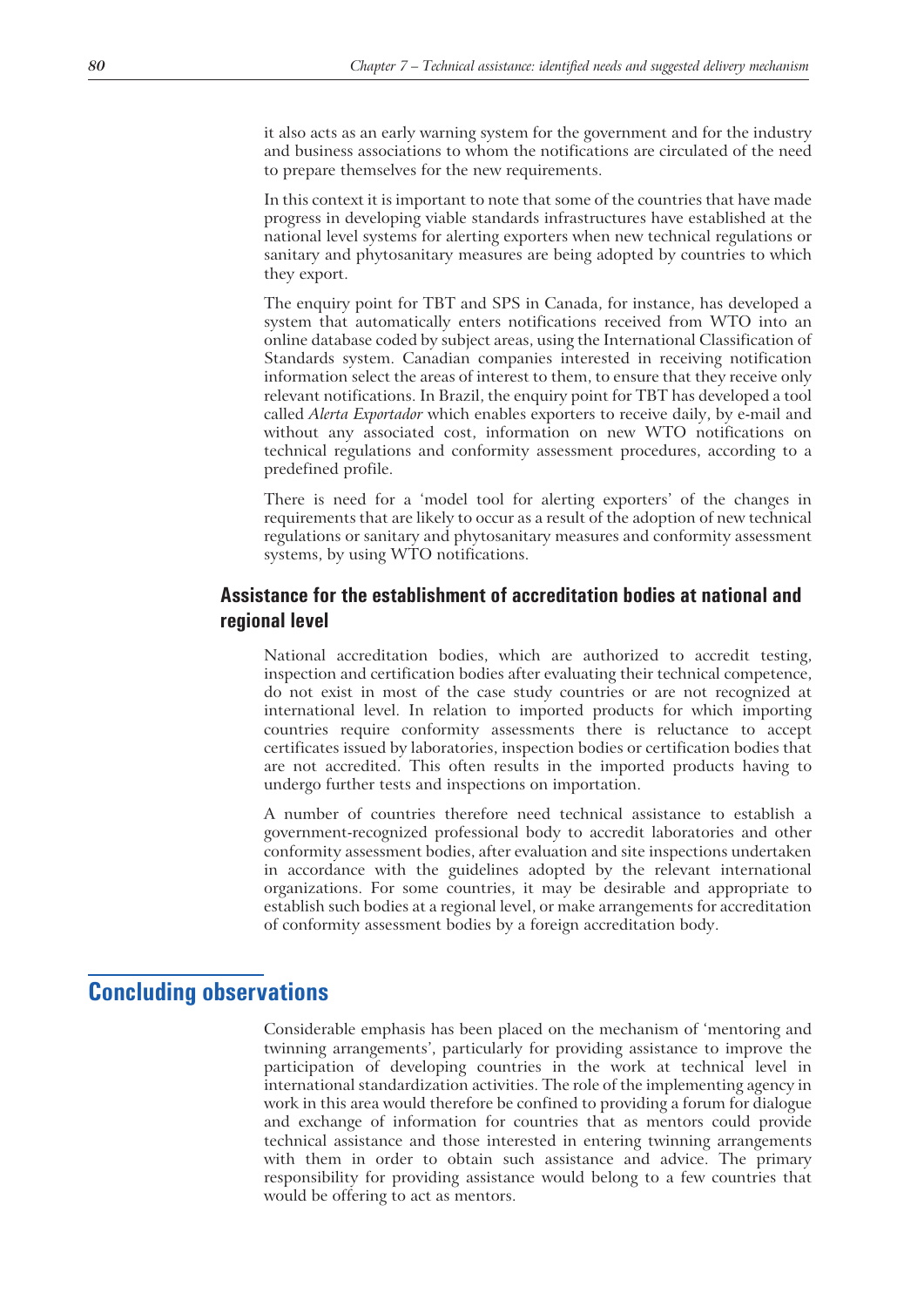The extent to which the mechanism of mentoring and twinning arrangements would be effective in meeting the needs of developing countries for technical assistance to improve participation in international standardization activities and in other areas identified in this publication, would depend in the main on two factors.

First, is the existence of political will on the part of the governments of countries having technical capacities to provide assistance directly to countries needing such assistance by entering with them mentoring and twinning arrangements. In this context, it is important to keep in mind that in some of these countries national standard-setting and other bodies engaged in standardization work have a degree of autonomy.

The second related factor is the availability of financial resources to cover the cost of the technical assistance provided. Countries would be more willing to act as mentors if they were assured that adequate funds from multilateral institutions or from donor countries would be available over a reasonably long period of time to meet the costs and fees related to the provision of such assistance.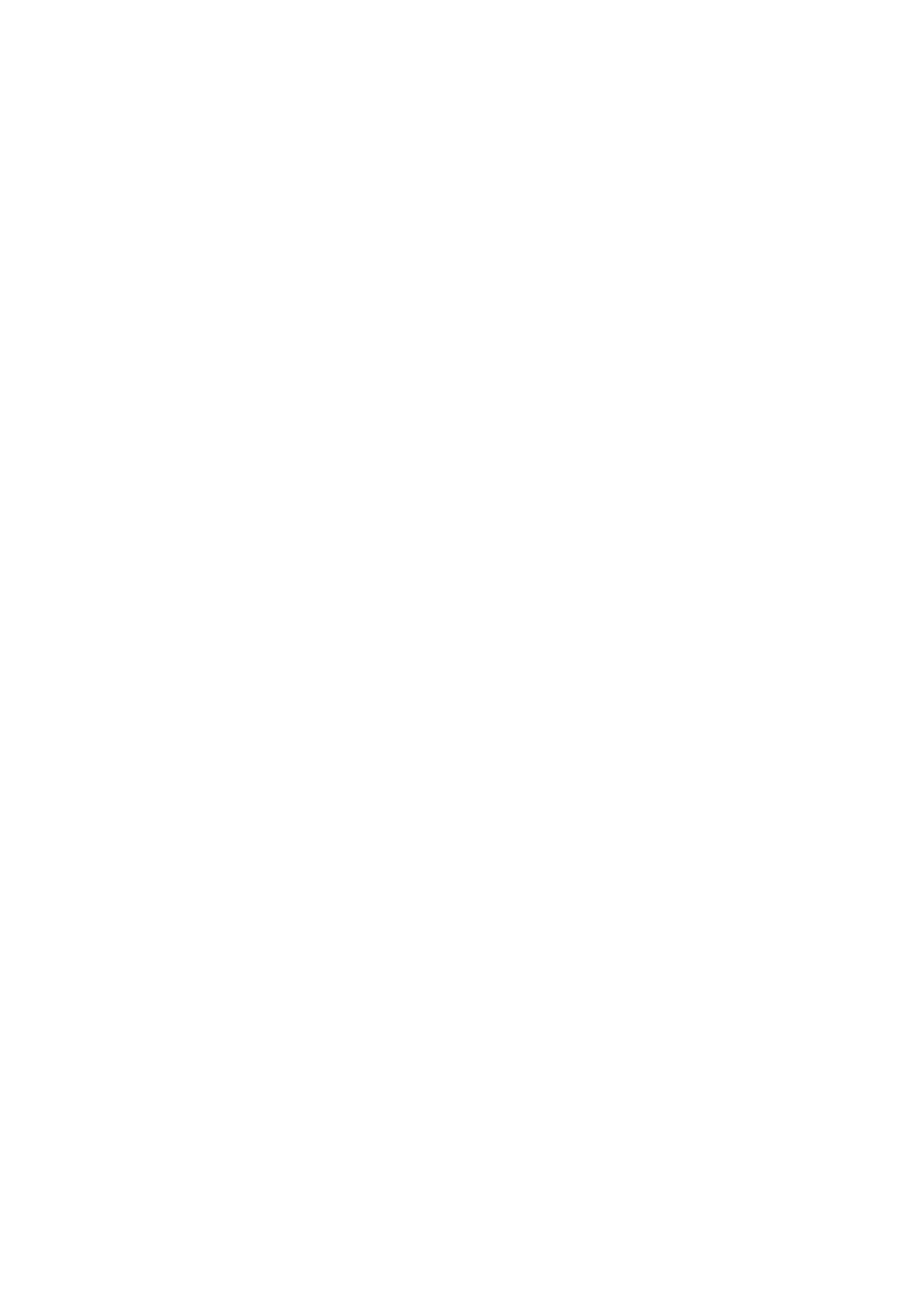### **APPENDIX I**

# **Extracts from general comments about technical assistance made by the six consultants based on the twelve case studies**

**Some observations concerning implementation of WTO obligations in relation to the development and use of international standards**

### **General observations and study limitations**

There were three teams of consultants, each comprising an SPS expert and a TBT expert. Each team visited two of the case study countries for a period of between one and two weeks. A significant part of this time was taken up by the collection of background information on relevant trade patterns, administrative arrangements and responsibilities for SPS and TBT measures, participation in international standard-setting organizations, key policy initiatives and so forth. The relevant government agencies and private sector organizations cooperated actively to support the work of the consultants. Even so, the teams could not be expected in the time available to develop a detailed understanding of every aspect of each country's SPS or TBT regime.

As anticipated, the case studies revealed substantial differences between the countries examined in terms of most of the parameters under consideration. Although there are risks in attempting to draw generalizations from the studies, some common themes emerged. They are reflected in the discussion that follows.

#### **Observations concerning implementation of SPS obligations**

The difficulties for developing countries are in three broad areas:

- Developing countries' human and financial resources are extremely limited by comparison with the resources required to meet their obligations and to take full advantage of their rights under the Agreement on SPS. These constraints also limit the ability of developing countries to participate effectively in the setting of international standards. Consequently, questions are raised about the extent to which international standards take proper account of the needs and special circumstances of developing countries. This issue is particularly salient in view of the status given to international standards within the Agreements on TBT and, in particular, SPS.
- There is a propensity for some developed countries to set conditions for access above prevailing international standards, and to vary their requirements over time, in such a way as to increase the difficulty for developing countries of meeting market access conditions. Some developed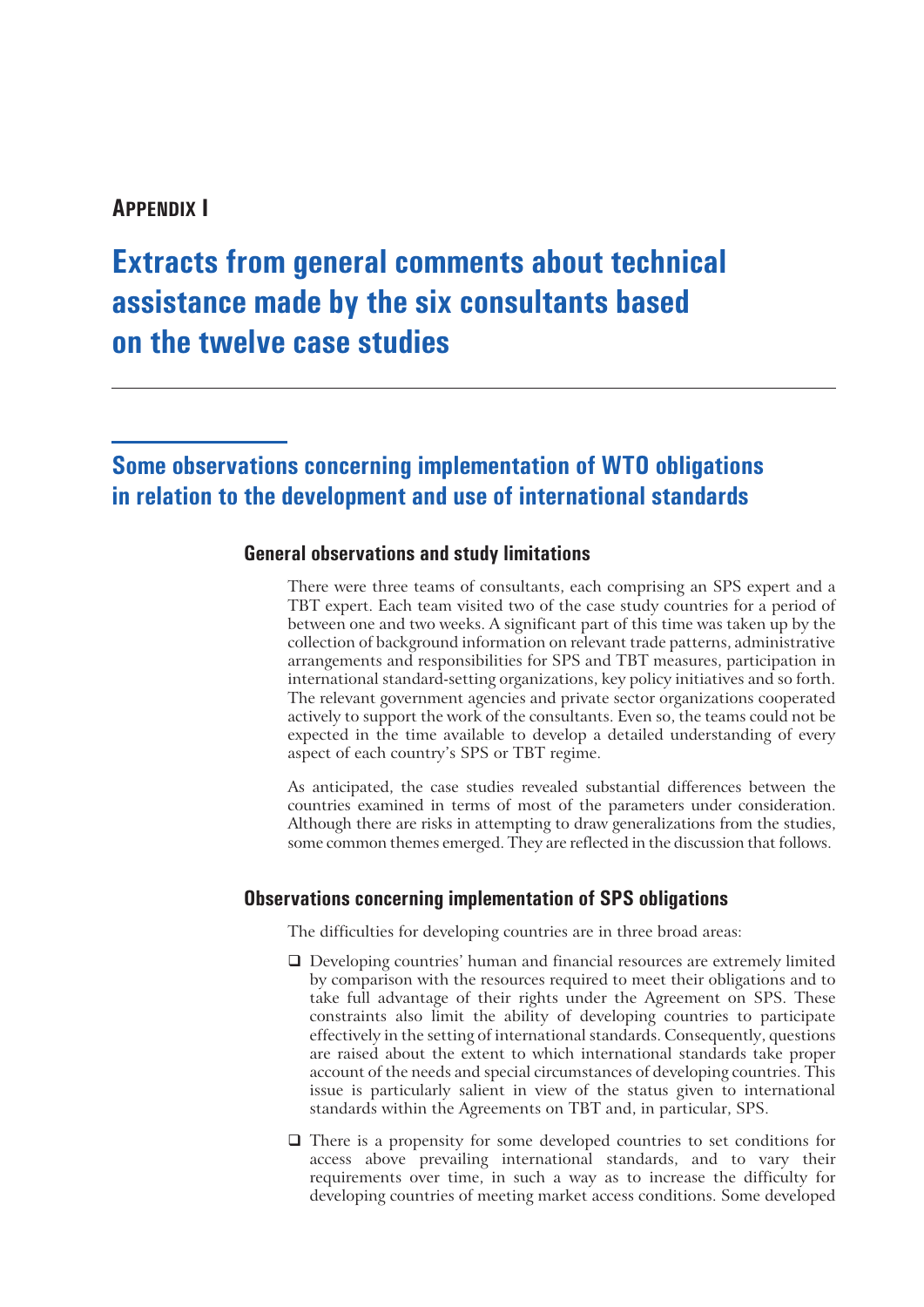countries may impose conditions on imports from developing countries that are more stringent than those applied domestically, e.g. if greater food safety risks are associated with imports.

 $\Box$  Administrative structures and legislative systems in developing countries can impose further constraints on their ability to comply with SPS and TBT measures in developed countries.

Predictably the extent to which the case study countries apply international standards as the basis of their sanitary and phytosanitary measures varies widely, reflecting among other things the level and composition of economic activity and the pattern of trade. For example Mauritius, which is a substantial importer of food and has a well-developed food control system, uses all relevant Codex standards as the basis for its own standards. On the other hand Namibia, also a substantial food importer, does not appear to have a well-developed food control system and still relies on South Africa's standards.

Overall, Codex standards appear to be well accepted and are widely used to the extent that national standards are in place; there was little evidence of the use of regional standards or the development and adoption of national standards significantly different from a corresponding international norm. Similarly, OIE standards and codes are typically the basis of national standards for animal health, although in several of the case study countries it is very difficult to maintain effective animal health regimes. The situation with respect to plant health standards is somewhat different. To date, the norms established by IPPC have tended to relate to definitions and concepts, methods and methodology, and administrative procedures rather than to control of specific pest risks. In part, this reflects the fact that IPPC did not perform the role of establishing international standards until the mid-1990s and is still in the early stages of its standard-setting programme. However, it also reflects the fact that pest and disease problems differ markedly between countries.

One important international phytosanitary measure, especially from the perspective of obligations under the Agreement on SPS, is that dealing with appropriate pest risk analysis. Consultations within the case study countries suggested that this is an area where developing countries have particular difficulty in following the international norm. Namibia and Uganda were not signatories to the 1979 International Plant Protection Convention, although they are expected to sign the latest Convention in the near future.

Concerning participation in the relevant international standard-setting organizations, most of the case study countries (with the exception of Malaysia) found it difficult to engage in an effective way at the technical level where standards are developed. Typically, countries are able to be represented when the plenary bodies meet, especially in OIE, which provides some assistance to meet the subsistence costs of delegates. However, the ability of five of the six case study countries to be influential in these organizations is limited by a number of factors including the lack of depth in their scientific resources, financial resource limitations and the difficulty of maintaining continuity of participation. In turn, their knowledge and experience of the procedures of these organizations tends to be limited and, as a consequence, their influence is limited even when they are able to attend meetings.

In contrast, the case studies showed that countries do maintain effective sanitary and phytosanitary regimes in relation to some of the most immediate and important health risks – for example the exclusion of sugar cane pests from Mauritius and Namibia's continuing freedom from foot and mouth disease – while not being able to exert effective control over other risks – for example the uncontrolled import of foods (other than meat) into Namibia, and the movement of animals, plants and their products across the borders of Kenya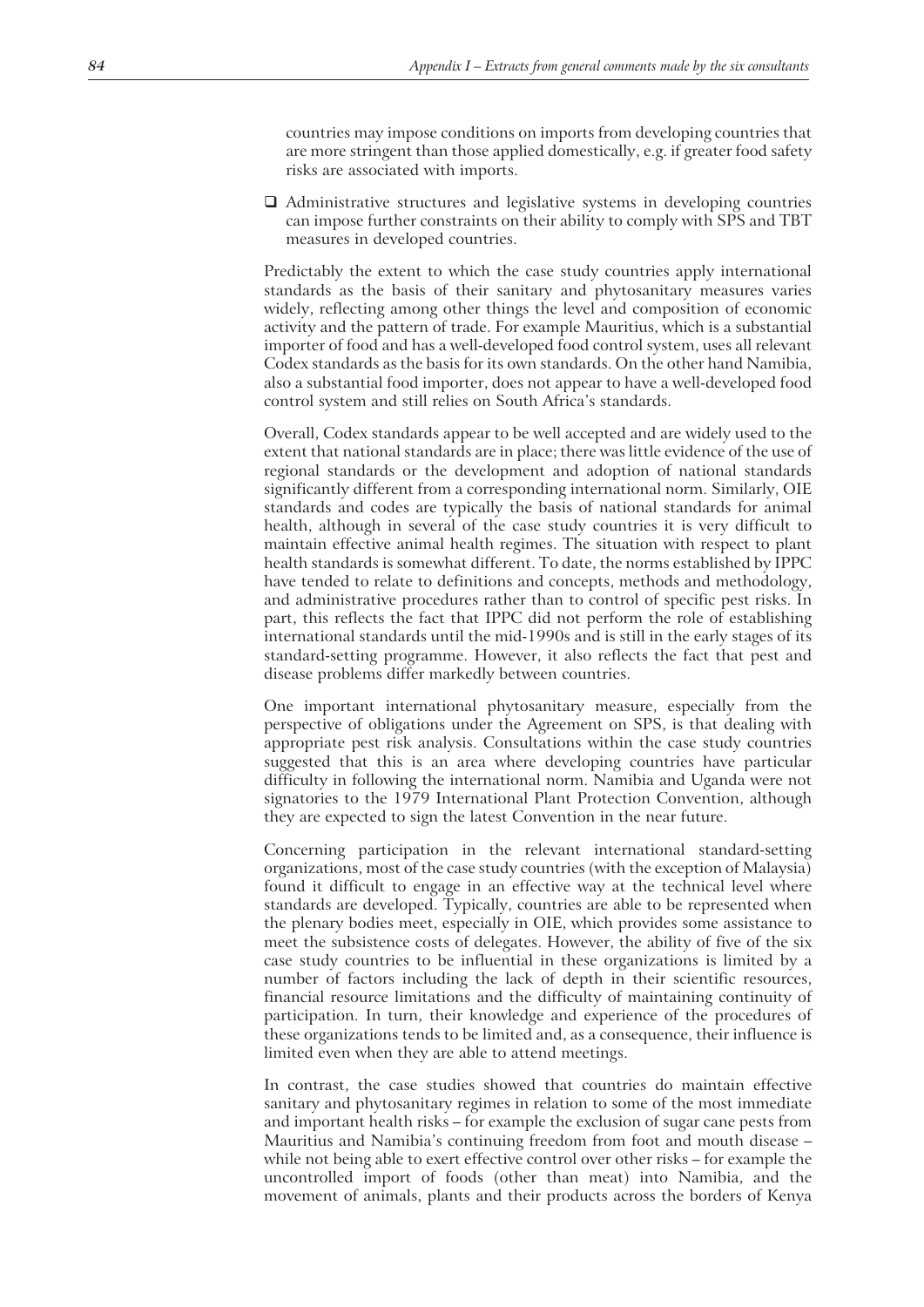and Uganda. Furthermore, there is evidence that, when SPS or TBT requirements threaten their economic interests, the case study countries are willing and able to take action. In Jamaica, for example, the Government has taken decisive action to address problems with exports to the United States relating to pesticide residues in callaloo and yam, and insect pests on hot peppers. The Jamaican Government has entered into bilateral negotiations with United States authorities and established national task forces to identify and implement the required action at national level.

All of the case study countries encounter sanitary or phytosanitary barriers to their exports. Although their authorities and the producer representative bodies note that it may be difficult to conform with the international norms when they are applied by developed importing countries (as sanctioned by the Agreement on SPS), the greater problem for them is often the imposition by importing countries of requirements that are stricter than the relevant international norm – as in the case of EU requirements concerning meat-processing plants. In very few cases had these concerns been raised through the SPS Committee. Rather, to the extent that any action had been taken, this had been pursued on a bilateral basis with the country concerned. Although there were examples of this strategy being successful, there was a general frustration about the time taken for countries to respond and/or attend to the issue and (if pertinent) for the offending measures to be revised.

In general, the basic institutions required by the Agreement on SPS to meet transparency obligations are in place in the case study countries, with one or two exceptions. Systems for dissemination of information from the SPS enquiry and notification points to stakeholders within the public and private sectors in the case study countries are, however, often ineffective. Likewise, administrative structures that aim to identify the problems faced by exporters are generally lacking and/or are overly bureaucratic. Attendance at meetings of the SPS Committee is sporadic for most of these countries.

#### **Observations concerning implementation of TBT obligations**

It became evident that not all developing countries are able to comply with TBT obligations.

Participation in the preparation of international standards by international standard-setting organizations is infrequent. The most common constraint seemed to be insufficient funds, and the unavailability of experts to represent the country. Since most of the countries are net importers and offer few manufactured products for export, relevance of the standards under discussion to the country's needs for export was also mentioned. In contrast, however, meetings at higher level where decisions are made on policy matters are well attended and pose few problems.

The countries that were included in this study appear to have varying degrees of success with the structures that were established to comply with the requirements of the Agreement on TBT; some were poorly organized and in some areas they may not have been functioning at all. The national enquiry points may, for example, have been established, but they were not fully functional yet. Personnel, training and equipment constraints were the main reasons provided.

In most countries it was observed that industry (including small and medium-sized enterprises), commerce, and some government circles were generally not well informed or aware of the Agreement on TBT and its implications. Information was not disseminated successfully, mostly as a result of some of the structures referred to previously not being fully functional at this stage.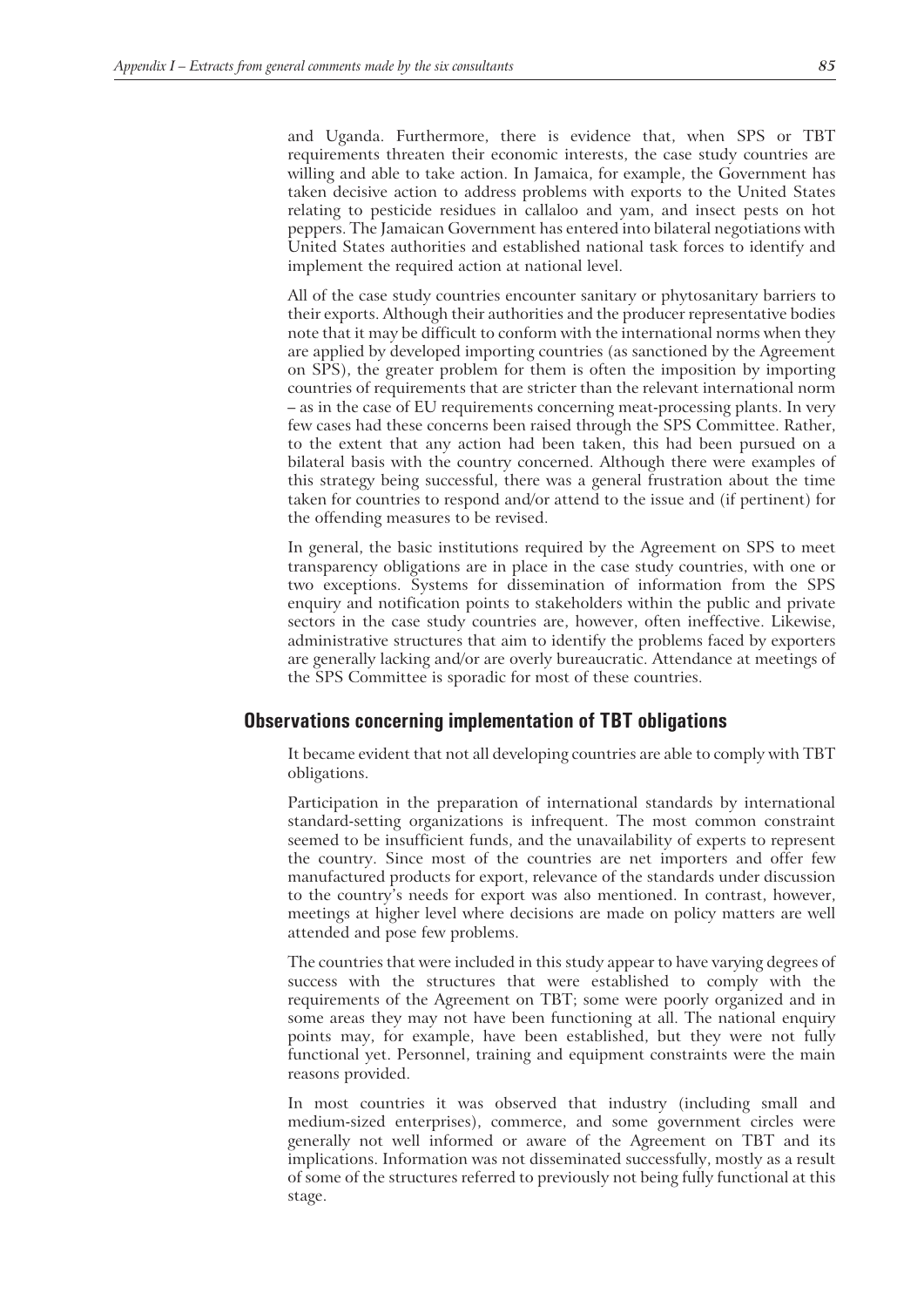Conformity assessment structures and procedures were often limited by lack of equipment, or poorly maintained equipment. Laboratory accreditation was not regarded as a high priority in some of the countries. Laboratory equipment needs constant maintenance, repair and calibration. In the countries visited no such facilities are available and equipment has to be shipped overseas at great expense for servicing. This is also one of the reasons provided for the inability of laboratories to achieve accreditation.

It was observed that various aid providing organizations donated equipment or provided training, but this was carried out in an uncoordinated manner, which often resulted in equipment not being utilized, or in services being duplicated.

# **General considerations concerning needs for technical assistance in this area**

While technical assistance requirements are frequently highly country-specific, the case studies did identify a number of general issues concerning needs for technical assistance.

### **Technical assistance needs are specific to circumstances of each country and cannot be defined simply as the gap between developed and developing countries**

Developing countries have reached various stages in implementing the Agreements on SPS and TBT. Some countries have a very low level of development in terms of structures for handling SPS and TBT issues for their exports; some countries have rudimentary structures that do not operate very well; while other countries have structures that work, in some cases as well as in developed countries, but need additional capacity in a few specific areas.

Not all developing countries are at the same level of industrial development, and needs for technical assistance vary accordingly. It is important therefore that specific needs of each country be identified, evaluated and quantified in terms of resources needed, relevance to the resolution of the problems, and cost of technical assistance. Furthermore, there are clear differences between the needs and priorities of food-importing and food-exporting countries.

In a number of cases the problems with SPS and TBT measures faced by developing countries relate to products that are insignificant in terms of world trade. Consequently, it is unlikely that international standards will be developed, at least in the near future, to establish norms that can be applied to trade. Exports of traditional vegetables from Jamaica (for example callaloo, yam and ackee) provide a good example.

Technical assistance should not duplicate capacities existing in developed countries but should aim at solving a defined problem by developing capacities that are tailor-made to the needs of the country depending on the type of the problem at hand and the export products of importance to the country. In so doing, consideration may be given to including products that a country has been trying to export but has been unable to because of SPS or TBT requirements of importing countries.

In many cases, the task of undertaking the preliminary identification of needs has to be done by the developing countries themselves.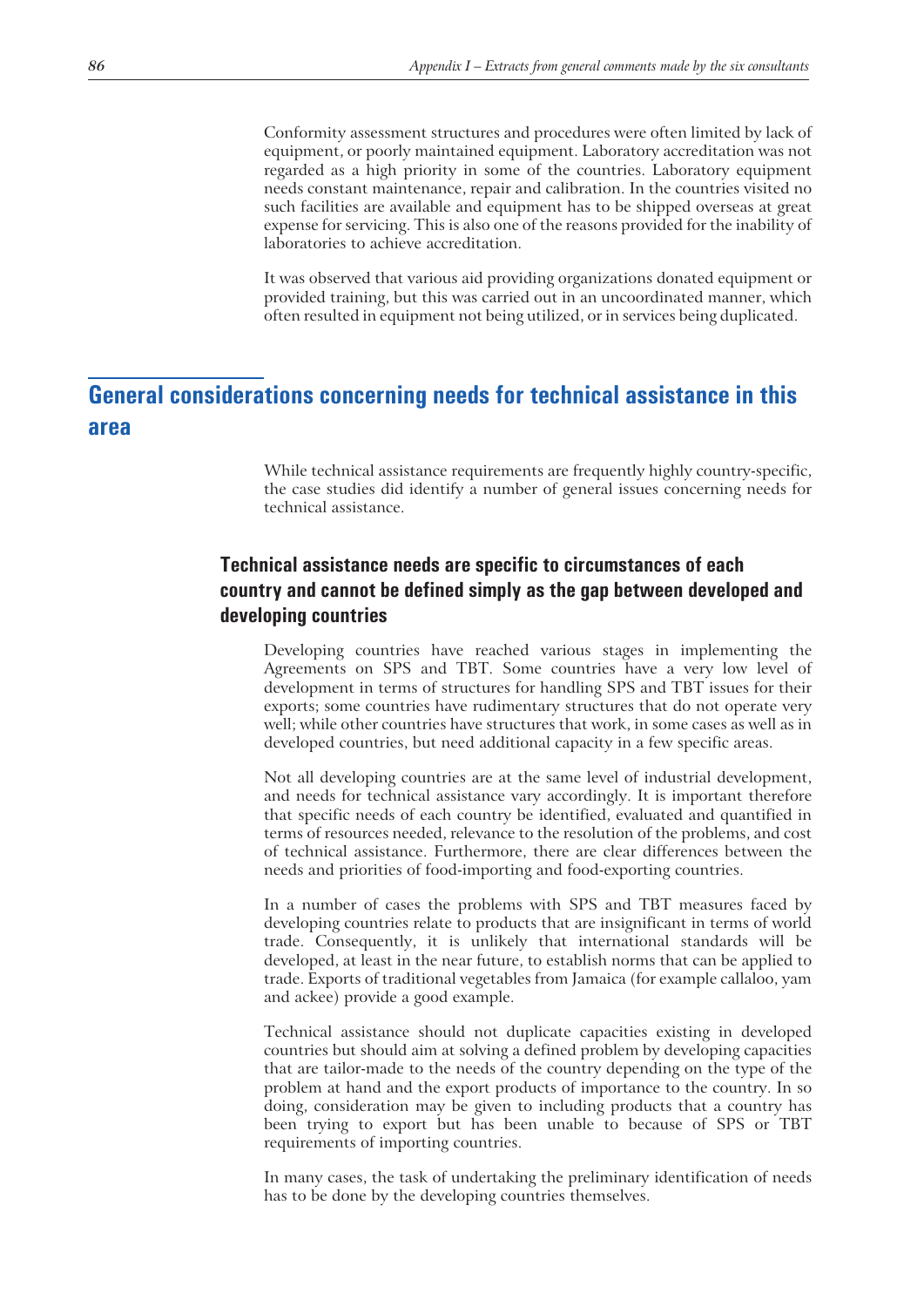### **The amount of technical assistance available in this field is likely to be greatly exceeded by the aggregate value of worthwhile projects**

Developing an infrastructure for handling SPS and TBT issues requires substantial resources. Developing countries entered the new era of the SPS and TBT regimes in 1995 with a substantial deficit in terms of their technical capacity in relation to standards and conformity assessment compared to developed countries. (Even for developed countries it is difficult to fully implement all of the obligations under the two Agreements, especially in areas such as risk assessment as the basis of sanitary and phytosanitary measures.) Moreover, technical requirements of importing countries tend over time to become more demanding and more complex, putting commensurately greater demands on the conformity assessment and other capacities of exporting countries. Improvements in knowledge and analytical techniques that are available in developed countries give rise to new perceptions of risk and an expectation that the same knowledge and techniques will be employed in exporting countries. For these and other reasons the level of technical assistance needed is likely to exceed the level of resources available. In one of the countries visited, technical assistance amounting to US\$ 6 million had been agreed upon by donors, but eventually only US\$ 3 million was provided. Furthermore, the approval and eventual delivery of technical assistance can take a considerable period of time. In some of the case study countries this had caused frustration and a view that their problems were not being taken seriously.

### **Available technical assistance should be targeted to the most cost effective uses and waste should be reduced or avoided**

Technical assistance should be targeted to areas where there is the greatest need and the return from investment of resources will be highest. An appropriate balance will need to be maintained between meeting immediate needs and longer-term capacity building. Existing structures should be carefully evaluated before technical assistance is given for the development of new ones; strengthening existing structures may be the most cost-effective solution. Consideration must be given to the mandate of the existing structure and whether this mandate could be legally expanded.

To avoid waste, existing and previous technical assistance offered should be made known and evaluated before new assistance is given. Thus, new technical assistance should aim as complementing ongoing or previous assistance.

### **Apparent fragmentation of previous technical assistance should be addressed**

It is apparent that in many cases previous technical assistance given to some developing countries, in the areas of SPS and TBT in particular, was fragmented. This has led to gaps in the development of competencies. In some cases too little assistance was given in comparison to the identified need. In other cases, reasonable assistance was given by two or more agencies at different times to address the same issues, thus duplicating efforts without any additional benefits to the country concerned.

There is thus a need for an integrated approach and coordination in the provision of technical assistance to avoid duplication. The SPS Committee\* has an important role to play in this respect. Indeed, it has recently made efforts to gather information on technical assistance that has been provided and encouraged the use of a standard typology to enable more effective

**<sup>\*</sup>** This applies to the TBT Committee as well.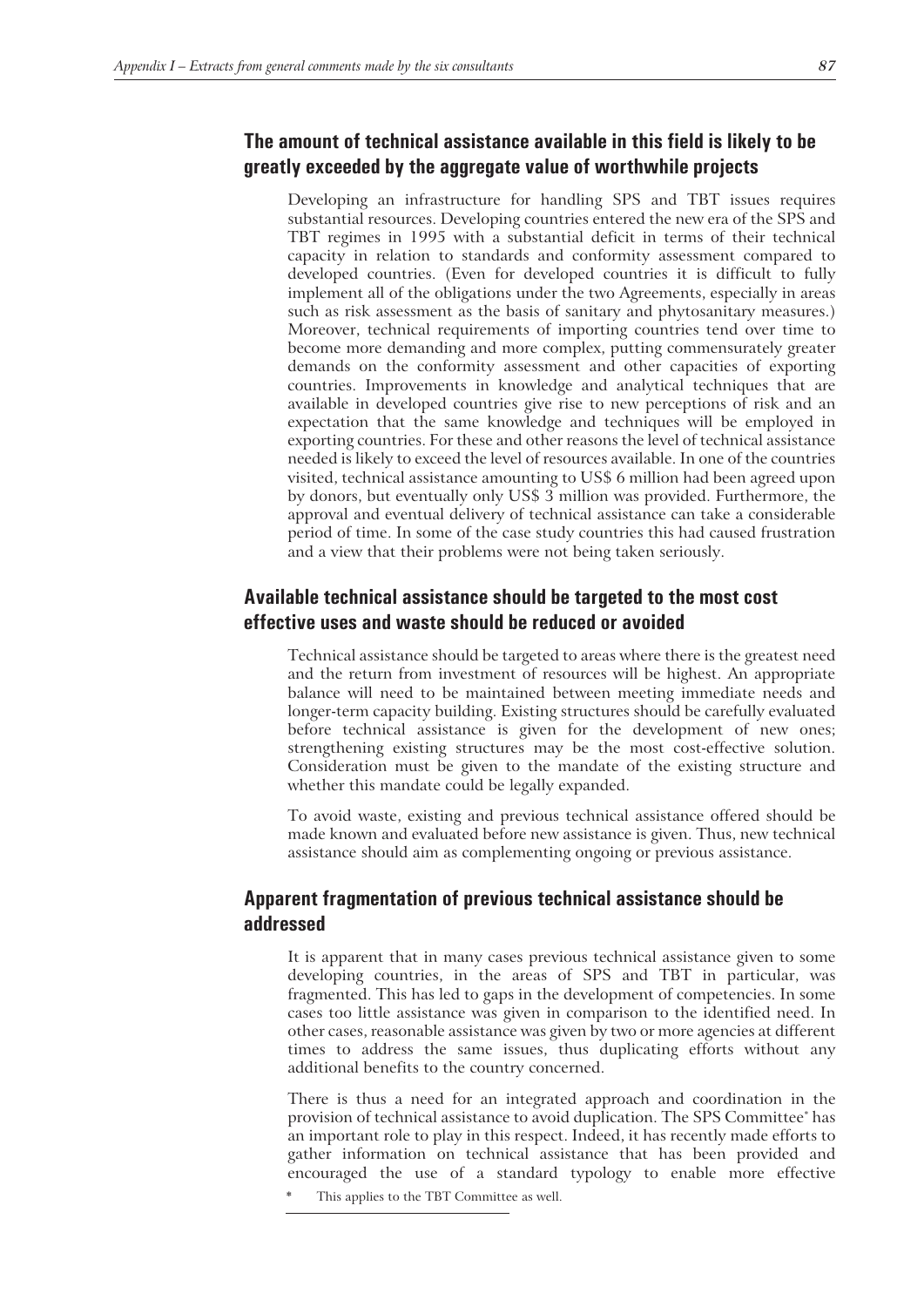management of technical assistance. Furthermore, Members have been encouraged to put forward their technical assistance needs at meetings of the SPS Committee. The response to such requests is then highlighted and can be discussed.

#### **Planning and prioritizing technical assistance**

The case studies collectively indicate that there are differences in the extent of the development assistance needs between the countries visited. Nevertheless, collectively, and particularly having regard to those needs being common to many developing countries, very substantial long-term technical assistance requirements exist. Without targeted technical assistance based on a sound strategy, and in-country commitment to support the efforts made, it is highly unlikely that developing countries will be able to extract benefits from the existence of the Agreements on TBT and SPS.

Much of the assistance provided by development assistance agencies over many years in areas that underpin SPS activities, such as animal and plant health, has been based on a fragmented approach and as such has not been sustainable. At times, duplicative funding of projects with quite similar goals has occurred. For example, project funding provided by German Technical Cooperation through the SADC Secretariat for the SADC SPS/Food Safety Conference of November 2000 facilitated the preparation of country papers that covered issues similar to those of this study, at least in respect of Namibia and Mauritius. Furthermore, USAID is currently funding a project that aims to enhance the SPS capacity of SADC member countries. Additionally, the World Bank has flagged the intention of funding a not dissimilar study involving several of the African countries covered by this study.\*

There are significant potential savings to be made from improved coordination arrangements in respect of SPS and TBT related development assistance:

- $\Box$  Development assistance in the areas covered by this study is necessarily technical in nature. However, many development assistance agencies do not have the technical capacity to appropriately evaluate proposals for assistance. Additionally there is no focal point where development assistance agencies can obtain advice.
- $\Box$  The effectiveness of development assistance related to training has not been maximized. As an example, in the Pacific and in African countries a range of agencies has provided considerable training relating to pest risk analysis. However, for many countries providing this training can be compared to training a carpenter but that carpenter then having no tools (equipment) or timber (resources) to actually work with.
- There appears to have been an unwillingness of development assistance agencies to ensure that technical assistance in the form of capacity-building projects is matched by complementary effort on the part of the recipient country; for example, key coordinating ministries such as Finance/Treasury and the Public Service Commission are not 'locked in' during the project design phase. Accordingly there is little commitment to provide the ongoing support that is essential for sustainable progress in capacity-building projects.
- Very rarely is a capacity-building project terminated when it becomes obvious that sustainable gains will not be realized.
- Some countries appear to be more concerned to maximize development assistance rather than the effectiveness of that assistance.
- **\*** Results are available in *Standards & Global Trade: A Voice for Africa*, published by the World Bank in 2003.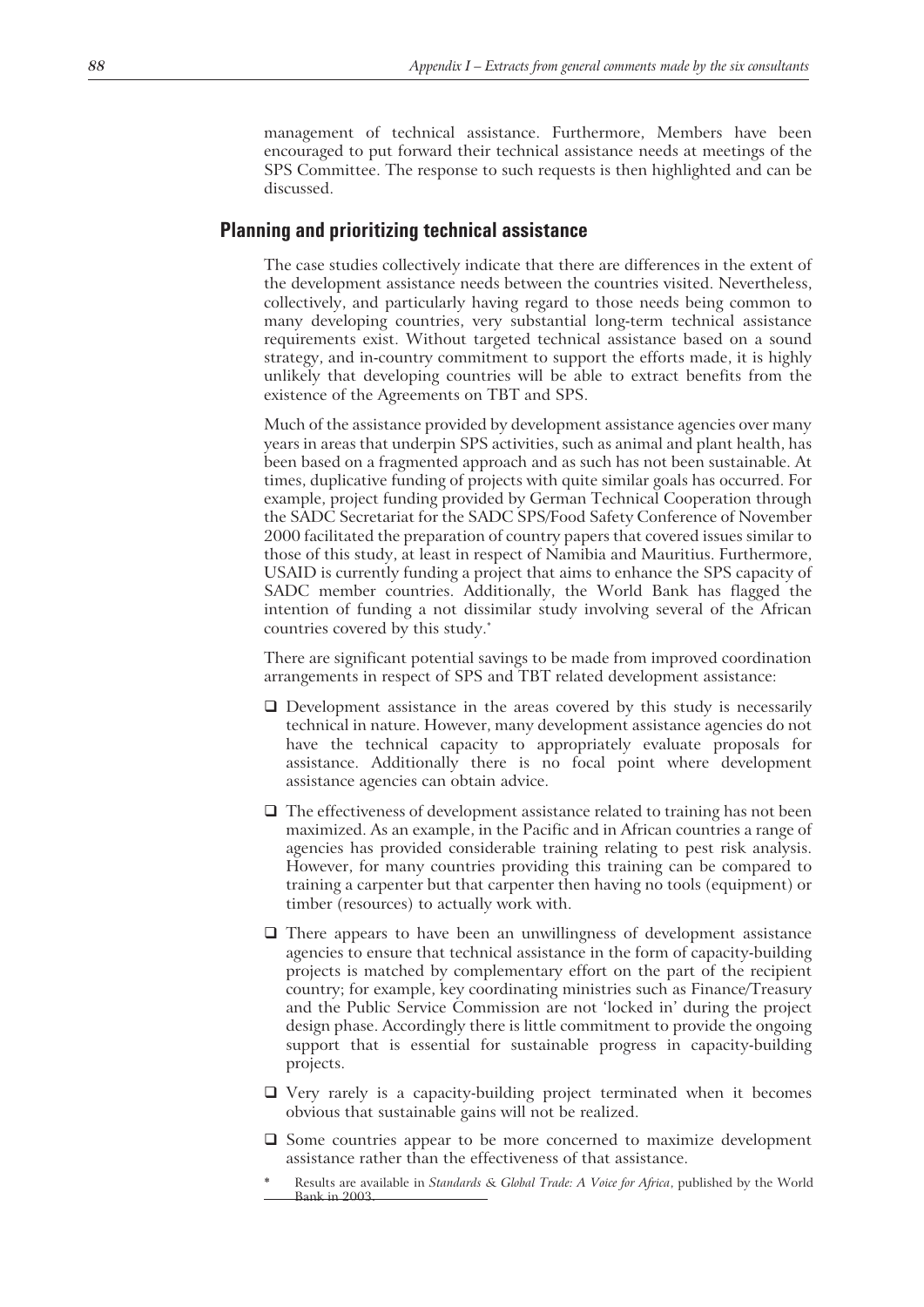One of the most significant problems has been the lack of effective prioritizing and planning mechanisms within developing countries. As a result, technical assistance has not been directed towards the areas of greatest need. Technical assistance priorities need to be linked to specific (soundly based) trade initiatives of the private sector. A simple planning framework is needed that builds in national priorities and operates on the basis of performance-reporting linked to targets and milestones for both the country and the organization responsible for project implementation.

In many cases technical assistance has been built on to an in-country base that cannot sustain the improvements planned. For example sophisticated laboratory equipment may have been provided even though the recipient country does not have the means or is unwilling to commit to provide the skilled human resources to operate it, essential maintenance, consumables and so forth. Indeed, it is possible for excess capacity to be developed that is beyond the needs of developing country exporters. Not only does this waste scarce technical assistance, but it can tie developing countries into longer-term resource demands to maintain this capacity. This underlines the need for technical assistance to be 'appropriate' and problem-focused.

In the areas of SPS and TBT a sound approach given the technical nature of the assistance will involve a focal point where:

- $\Box$  Advice can be obtained on the SPS/TBT needs of particular countries having regard to the assessed or known stage of development of the country.
- $\Box$  Advice can be obtained in relation to complementary work in that country or region (perhaps by a regional organization) which may influence the specific nature of technical assistance.
- $\Box$  The work programmes of international organizations such as CAC and OIE, and regional plant protection organizations are considered in relation to the planned development assistance.

It may be the case that at times technical assistance should be directed towards building regional capacity as distinct from national capacity. For example:

- $\Box$  Laboratory capacity capable of non-routine (i.e. reference) testing may be better provided at a regional laboratory. It may not, however, be practical when it comes to routine testing where results may be required within a relatively short space of time. A case in point is Namibia, where exporters commented about the time taken to get results for metal residues in fish from the testing facility used in South Africa. The exporters felt that a local facility was needed to enable results to be obtained more quickly.
- $\square$  Record-keeping activities including the ability to access previous scientific studies and pest and disease information could be managed by a regional organization. With the countries of Africa having many land borders, over time pest and diseases present in one country tend also to be present in neighbouring countries. Consequently scientific studies relevant to a specific pest or disease in one country are likely to be of interest to other countries in the region.
- If developing countries want to challenge specific measures applied over and above international standards by some importing countries, a regional approach may be much more effective than effort by an individual exporting country.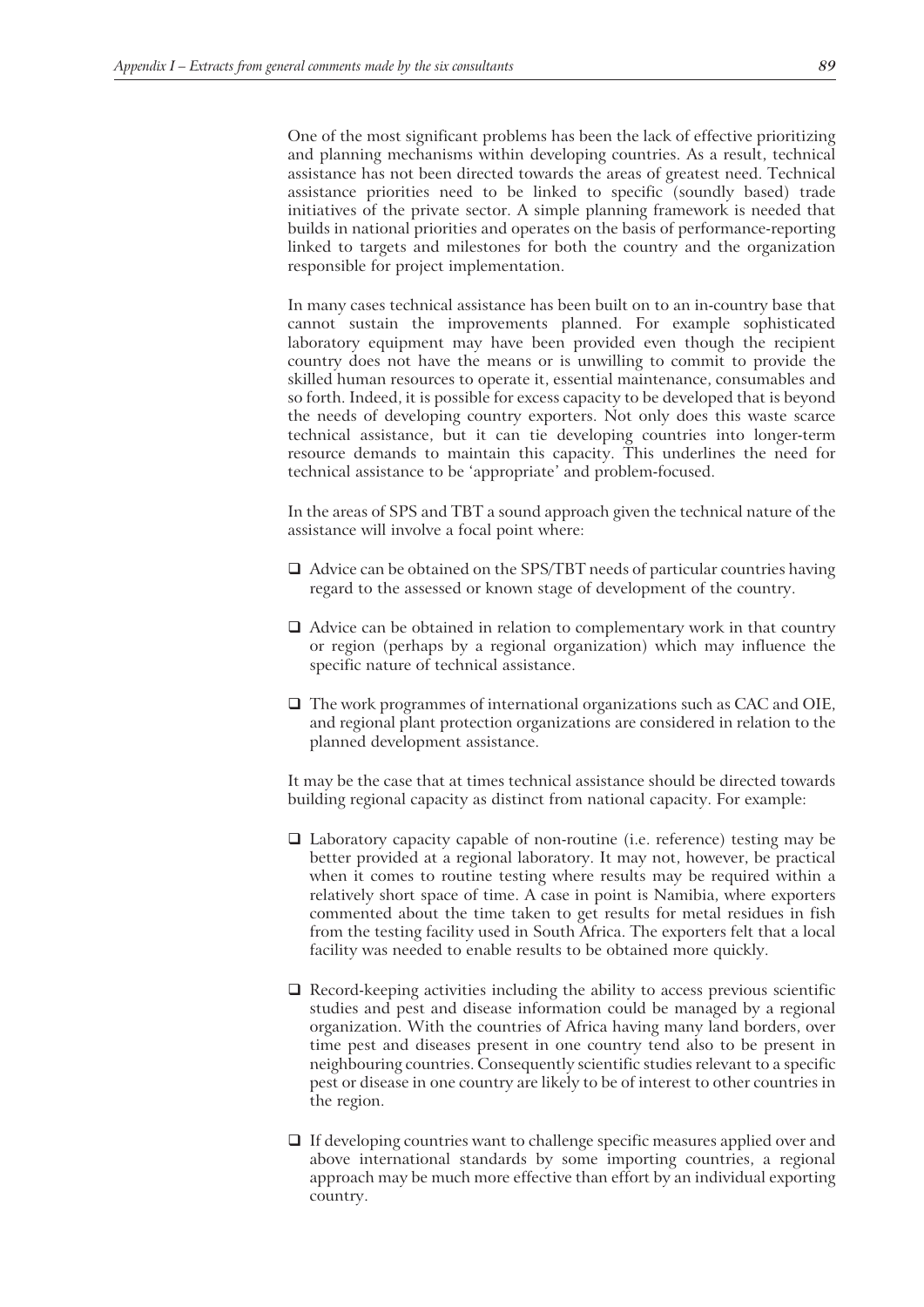## **Examples of appropriate technical assistance and ideas for further research**

#### **Specific product technical assistance**

Specific product technical assistance is detailed in the individual country reports of the consultants. There is a need to target some at least of the technical assistance towards facilitating the achievement of specific export objectives via minimization or elimination of technical barriers to trade in a timely way. What is needed for each country is the development of an export market access strategy in which particular sanitary and phytosanitary barriers are targeted on the basis of industry views about the highest priorities. This would be followed by an assessment of what barriers are actually capable of being overcome; then each high priority barrier would be tackled by means of a progressive approach involving appropriate technical development (for example compilation of a pest risk assessment or establishing an effective treatment regime) and then step-by-step representations on a bilateral basis leading on to WTO dispute settlement if necessary.

From the perspective of donors the issue is then how to support this integrated approach by injecting assistance where it is most needed in a targeted way over time. A typical situation might be where a country has domestic and perhaps regional markets for a certain product and is looking to access the more lucrative EU, United States or Japanese markets. If there is the prospect of building up a profitable export trade into these markets for the product then what are the technical barriers and what needs to be done to overcome them? Donors can assist in a programmed way that complements national industry and government efforts.

#### **Capacity-building technical assistance**

Long-term technical assistance is needed in the form of regional investment in scientific and technical infrastructure, including laboratory facilities, research facilities, attachments for staff and access to scientific and technical journals and books. Because this is envisaged as long-term assistance it is vitally important that these efforts be coordinated and carefully attuned to developing country priorities and their capacity to sustain improvements. Effort should be concentrated on tradeable products that have the best chance of making a significant contribution to national economic welfare over the longer term.

#### *The development and maintenance of an SPS capacity database*

This could involve developing a questionnaire for completion by developing countries. This questionnaire would be designed to be completed by the country, as distinct from a visiting consultant, with countries being advised that their response will be indicative of their interest. Certain initiatives have been taken to develop a questionnaire for assessing SPS capacity. The Inter-American Institute for Cooperation on Agriculture (IICA) has developed a measurement instrument and applied it to assess SPS capacity among its 34 member countries. The instrument is now being refined in the light of these preliminary results. The IPPC Secretariat has collaborated in the development of a questionnaire for self-assessment of plant protection capacity. This has been successfully applied to a number of developing countries. Furthermore, the SPS Secretariat has been developing a generic questionnaire for assessing SPS capacity that will be distributed among members.

Building this capacity may also involve maintaining a central database, updated on the basis of annual country-supplied information, which provides a picture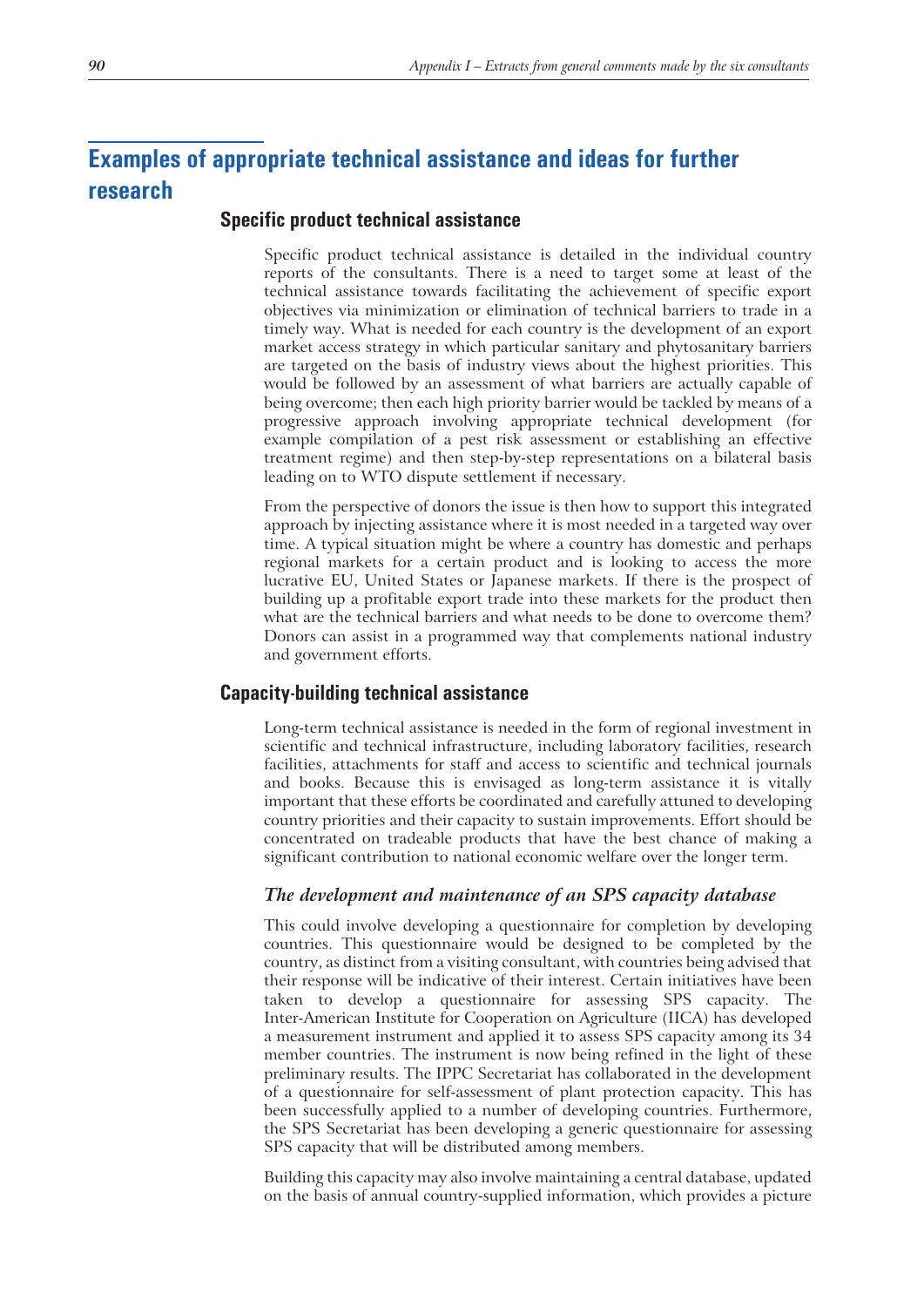of the current capacity of the country and SPS/TBT development assistance received during the year. This information should be supplemented by an assessment of the sustainability of development assistance provided so far. That is, has the country been able to maintain and build on previous development assistance efforts?

Following development of this questionnaire, consideration should be given to identifying developing countries that have the capacity to help other developing countries in the region.

#### *Developing a model framework to assist countries in determining their SPS/TBT development assistance priorities*

In addition to helping to prioritize access requests, which is discussed above, there is a need to provide advice on how administrative structures in developing countries can be best organized so as to maximize their ability to extract benefits from the Agreement on SPS, noting that functions such as research and extension must be closely integrated into their market access efforts in the SPS area where resources are limited. Key issues include the need to avoid over-fragmentation of governmental responsibilities for SPS and TBT measures, as well as trade issues more generally, for administrative structures to be transparent, and for all stakeholders to be actively involved in the development of national strategies to address SPS and TBT issues. The case studies provide many examples of both good and bad practice in this respect that provide valuable insights for developing countries more generally. Indeed, it is vital for developing countries to learn from one another, rather than looking to developed countries (which do not face the same resource constraints) for possible solutions to their problems.

#### *The importance of tertiary education*

There is a need to better inform tertiary education institutions in developing countries of SPS and TBT trade-related aspects of post-graduate studies relating to trade and food and agricultural sciences. In many developing countries agriculture and food, and the related sciences, are not seen as attractive careers. Placing more emphasis on the direct relationship between international trade and the agricultural and food sciences in the context of the Agreements on SPS and TBT will make post-graduate study in these areas both more relevant and more attractive to potential students.

#### *Establishment and strengthening of WTO TBT/SPS notification and enquiry points*

Technical assistance is required to facilitate improvement of computing and communications infrastructure, including access to e-mail and the Internet, to enable developing countries to participate in electronic forums for discussion and use electronic modes of voting, remote meetings and access to information sources relevant to international standard-setting. Technical assistance should also be provided to adapt for this use facilities already available in commercial software packages (for example MSN Net Meeting), all this being another way to get around the request for funds to attend meetings, which can only be supported in the short term. Technical assistance in this area should cover both provision of equipment and training of personnel.

In relation to web-based material, an enormous amount of information, both raw and processed for easy digestion, can be obtained at very little cost from the websites of international organizations. Even if Internet access in developing countries is expensive by comparison with developed countries, the absolute costs of access are still very low for all.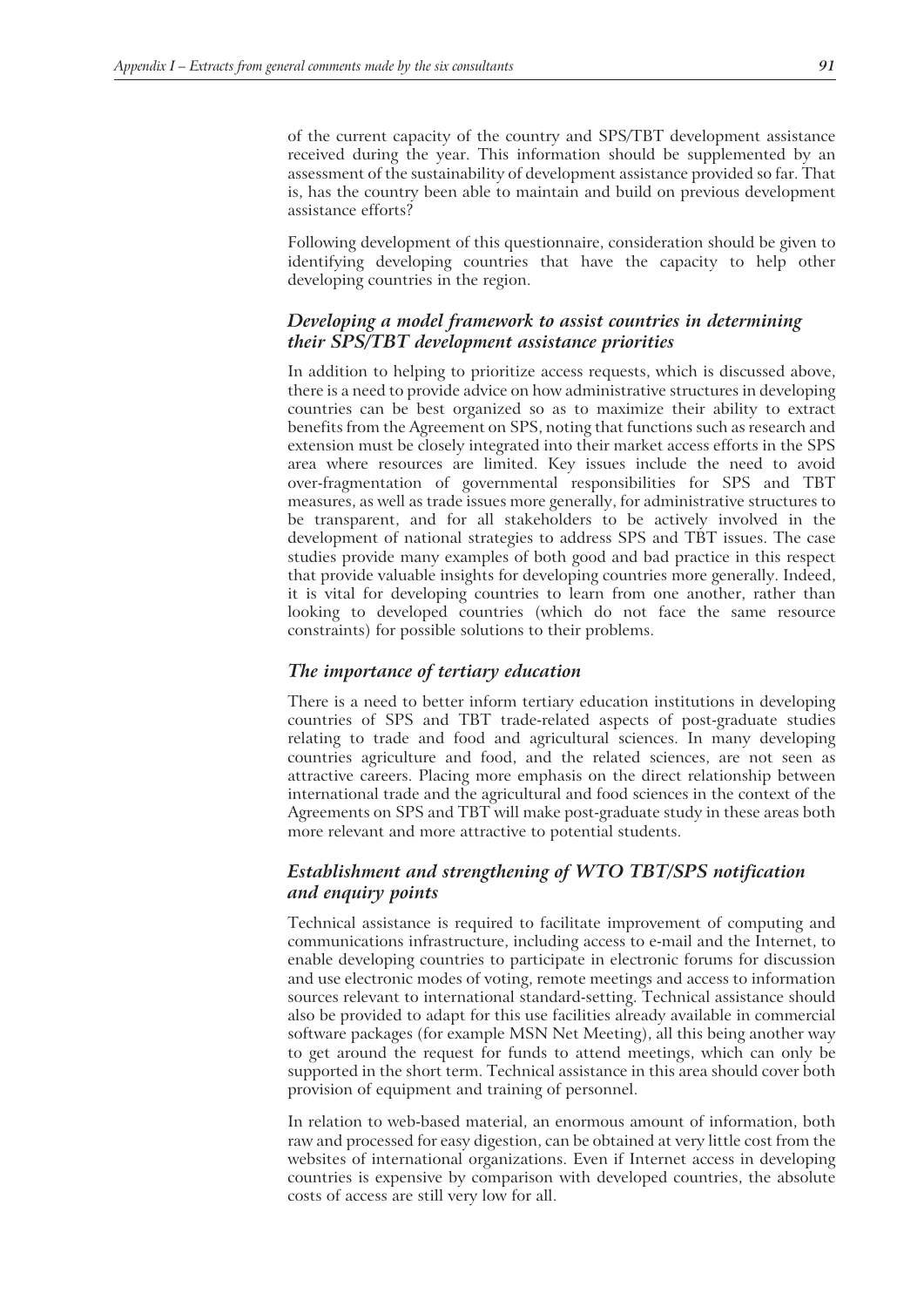In the course of their investigations the consultants saw little evidence that this resource was being even partially exploited. At the same time it was apparent that the extent of knowledge among most stakeholders about the structure, functions and programmes of the ISSOs and WTO is quite low. It may be that the reason the resource is under-utilized is that there is a lack of interest, which in turn reflects a sense on the part of stakeholders that the activities in question are not relevant to them. If this is the case, there is some merit in directing technical assistance towards trying to make people appreciate what is readily already available to them.

#### *Encouraging the provision of tangible technical assistance under article 9 of the Agreement on SPS\**

The countries visited have received some technical assistance under article 9; typically this assistance has involved capacity building through training workshops. However, having regard to the scarcity of human and financial resources in developing countries, if they are to be assisted to extract real benefits from the SPS provisions, for example by increasing their exports of agricultural products, specific tangible technical assistance is required. In the case of plant products this might take the form of bringing together the necessary information that will support a pest risk analysis request. It will be important that technical assistance of this type reflects a sound prioritizing approach for the requesting country. Also important will be a long-term commitment from the country to provide the resources needed to support the continued export of the particular product. A problem worthy of particular consideration is how to establish and then maintain over time a proper articulation of technical assistance with national expenditure programmes targeted towards SPS and TBT issues.

As discussed above, the SPS Committee has a valuable role to play in monitoring provision of technical assistance to ensure that assistance is well targeted and to minimize the risk of repetition or overlap of different initiatives. There is evidence that the SPS Committee is beginning to perform this function, although it is clear that many donors are reluctant to relinquish any control over the technical assistance they provide.

#### *Reviewing the modus operandi of international organizations*

At present the standard-setting functions of international organizations to a large extent represent the views of developed countries, as it is those countries that have the capacity to make a substantive scientific input. It is difficult to envisage a situation where all developing countries have the scientific capacity to effectively influence standards development within these organizations. Yet it is important that the views of developing countries are considered, as otherwise the development of standards will mean that these countries fall further and further behind in terms of their capacity to extract trade benefits from international standards.

There is a need for international standard-setting organizations to review their administrative structures and procedures to minimize potential constraints to developing country participation. Key issues might include the location of meetings, provisions for voting by post or through e-mail, and procedures for allocating administrative responsibilities. It is evident that many of the major international standard-setting organizations are taking these issues seriously and attempting to find effective ways through which developing country participation might be enhanced. However, it is evident that much more still needs to be done.

**<sup>\*</sup>** Also applicable under Article 11 of the TBT Agreement.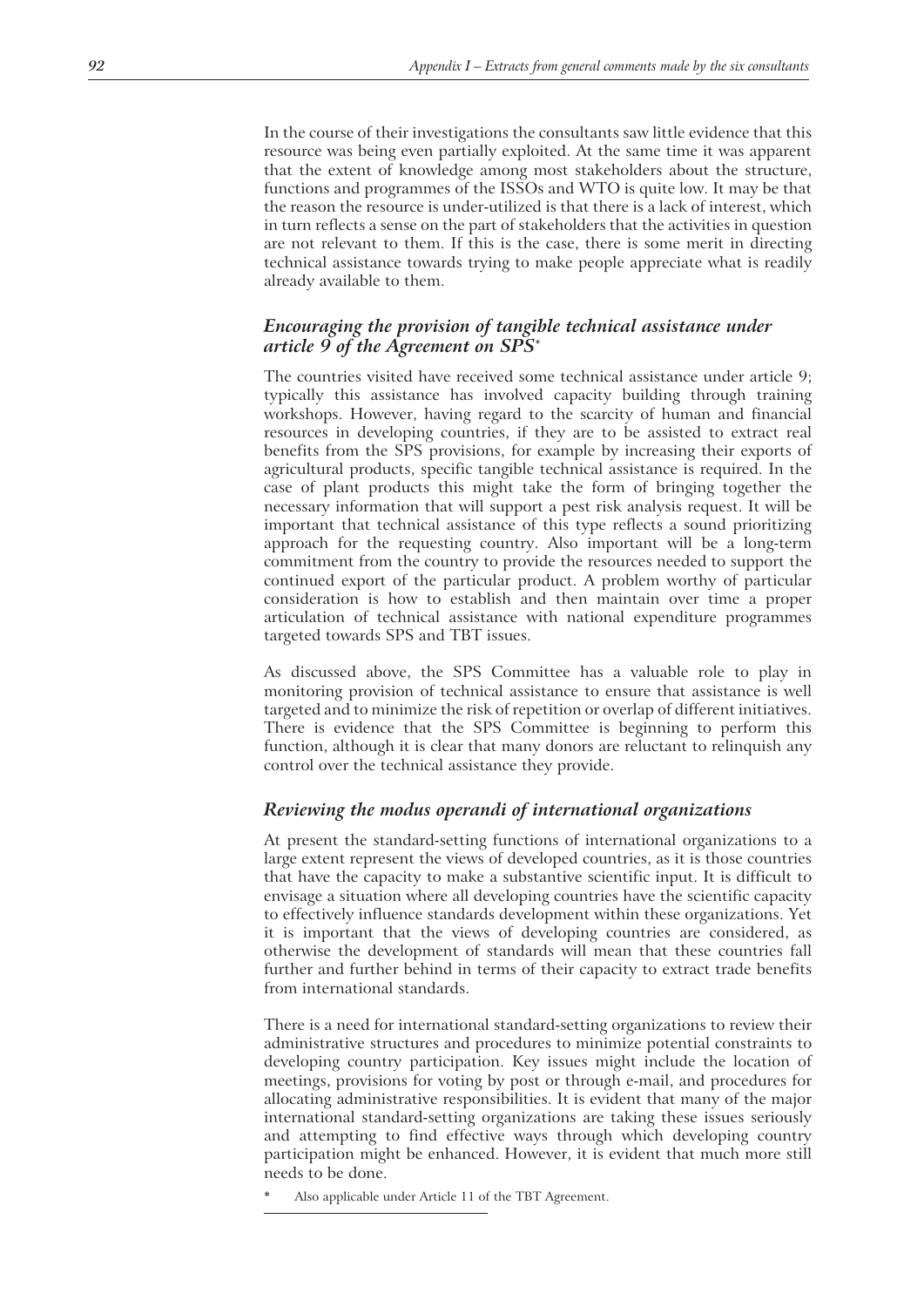The establishment of specific regional technical capacity, to service a group of developing countries, could be considered. This capacity would provide a focus for the views of the developing countries serviced and would provide mentoring capacity for the development of in-country capacity.

### **Strengthening regional capacity, including the establishment of regional laboratories or regional laboratory maintenance centres**

Strengthening regional capacity is likely to be beneficial in a number of areas:

 Laboratory facilities. There is a need for technical assistance in the development of regional laboratories and/or regional centres for the maintenance of laboratory equipment. This is in recognition of the fact that to counteract technical barriers imposed on exports of the developing countries it is often necessary to test these products, which of course requires that the equipment be functioning properly and the laboratory assessed as satisfying the related conformity assessment standards. It is suggested that this would be more likely to be sustainable as a regional project rather than a national one. It should be pointed out that it is envisaged that this technical assistance may have to take the form of persuading the manufacturers of analytical equipment to assist in the setting up of joint repair facilities in the region (rather than having the equipment sent back to their individual facilities for repair or servicing).

In relation to laboratory capacity, tissue culture may also represent an area where regional capacity is likely to be much more sustainable than specific national capacity. However, it is important to recognize that there may be practical difficulties in relation to regional laboratories used for conformity assessment, as the time taken to transport samples to a laboratory may cause difficulties for the acceptability of results. As a general principle, regional laboratories are likely to be more useful in research situations than in conformity assessment.

 Technical advice. Providing regional capacity able to coordinate and deliver input for countries of a region is likely to increase the extent of the input of developing countries to standards development. Building national capacity in these areas is not likely to be cost-effective or sustainable in the medium to long term.

Options for pursuing this strengthening of regional capacity include strengthening organizations such as SADC; ideally the strengthening would occur in an organization that is able to service all countries of a region. Alternatively, appropriately resourced offices of the key international organizations could be established in the regions. This could be done more cost-effectively by siting the office within a national standard-setting body and stocking it with equipment that would facilitate access to the headquarters of the organization. Careful consideration would need to be given to the type and number of personnel proposed so as to ensure the cost-effective use of the expertise.

### **Mentoring and training of trainers in WTO SPS/TBT issues as well as technical areas such as HACCP and pest risk analysis**

Technical assistance is needed to make the population, particularly including stakeholders, of the developing countries more aware of the importance and relevance of the WTO rules on technical barriers to trade (SPS or TBT) so as to encourage the ready development of national positions on issues sent to the country for comment. From our observations the level of understanding is somewhat superficial amongst important stakeholders when in reality the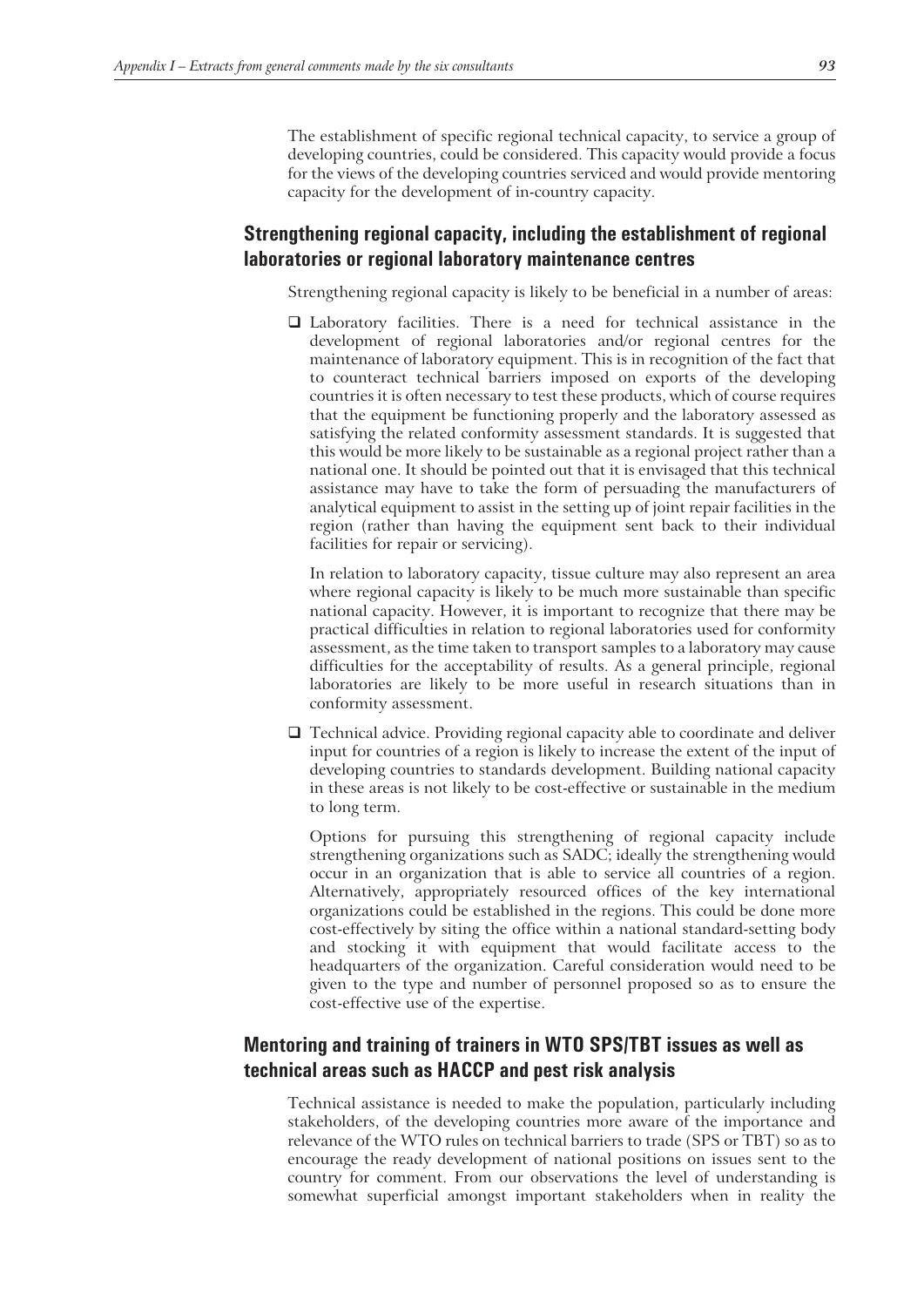WTO Agreements are extremely important to the economic prospects of many developing countries and well-informed national opinion is the necessary basis for national commitment to use WTO rights intelligently and effectively. To raise the level of understanding will require careful consideration of the most cost-effective approaches; the optimal mix will probably include training of several key people in other countries or at WTO, national training courses for opinion leaders and policy-makers, printed material for distribution to identified target groups such as growers, and so forth. Training is also required to help industry to become HACCP compliant, so that market access can be facilitated where HACCP requirements exist. It is considered important that these should be train-the-trainer type programmes, so that they may eventually replace the dependence on external trainers and become sustainable over time. Training should be substantially oriented towards private sector participants.

It is possible to develop mentoring arrangements and, if the country has reasonable Internet capacity, to largely operate them via e-mail. The establishment of regional mentoring arrangements in developed countries is likely to enhance knowledge of the needs and capacity of developing countries to build on development assistance efforts. The Pacific Pest Net is an example of a regionally based e-mail mentoring service that assists small Pacific countries with specific pest and disease information and advice.

#### **Increasing practical transparency under the Agreements on SPS and TBT**

Increasing the capacity of developing countries is important, but some developed countries constantly impose high and complex requirements, so in effect the developing countries can never catch up.

Given the impact of the development of 'new issue' standards on developing countries, it will be important to create a mechanism to conduct a rigorous assessment of the impact of these standards on developing countries.

A number of the developing countries visited expressed concern that they were asked to implement standards from certain developed countries that were higher than international standards. Additionally they did not believe that the particular standards were being enforced on a national basis to the degree that they were enforced for countries wishing to access the particular market.

It would be appropriate to consider the development of a mechanism that logically attaches to the transparency provisions of the Agreements on SPS and TBT. This mechanism would allow for an independent assessment (when requested) of whether a developed country's enforcement activities are equivalent to those being required of exporting countries.

Considering a wider application of the provisions relating to the consistency of sanitary and phytosanitary measures in developed countries where higher than international standards are regularly used is also likely to be of benefit to developing countries.

#### **The establishment of a trust fund**

The establishment of a trust fund directed towards providing specific technical assistance to developing countries could be usefully researched. In part this may be used to overcome the (political) reluctance of some countries towards providing technical assistance of a nature that would lead to increased imports from developing countries. Both CAC and IPPC have explored the possibility of establishing a trust fund aimed at enhancing participation in their standard-setting procedures. Furthermore, FAO has established trust funds in some areas aimed at the provision of technical assistance relating to agricultural and food products.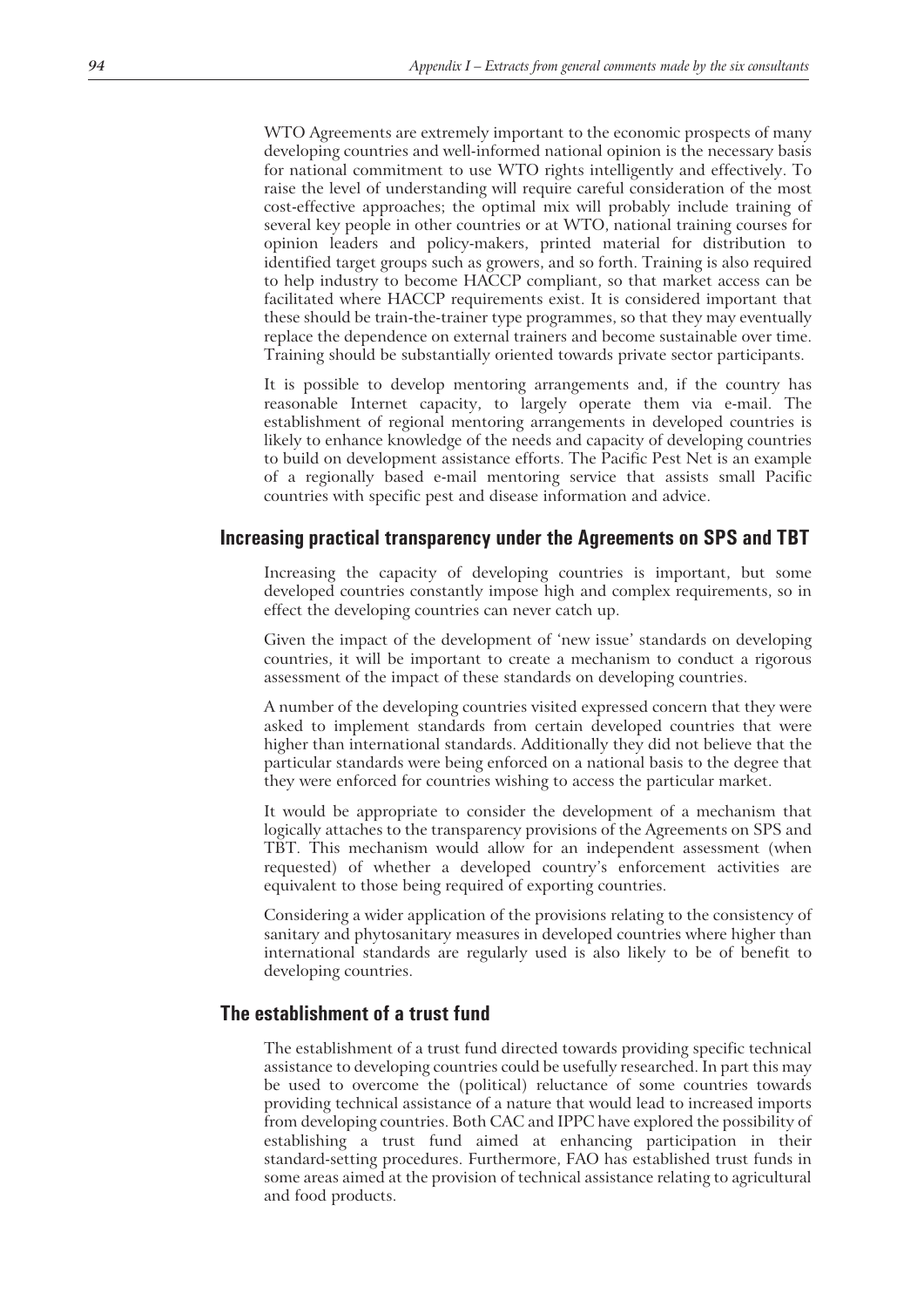# **Dispute settlement mechanisms**

The WTO Dispute Settlement Understanding adopted as one of the outcomes of the Uruguay Round appears to be quite effective. All of the significant complaints about SPS issues that have entered the formal procedures have been resolved in favour of the complaining Member(s). There have been no formal disputes heard by a dispute settlement panel on a TBT issue.

However, it is very expensive for both complaining and defending parties to have a dispute resolved through the WTO dispute settlement mechanism unless the matter is settled at an early stage. Proceedings involving panels are largely beyond the capacity of small developing countries to support individually. A review of this mechanism in terms of the ability of developing countries to utilize the provisions effectively will assist developing countries, a number of which hold concerns in relation to SPS standards and barriers but have no capacity to effectively pursue their concerns.

The recent establishment of the Advisory Centre for WTO Law is a very positive initiative that addresses, in part, the problems that developing countries face in pursuing a complaint through the WTO's dispute settlement mechanism. However, it is imperative that developing countries demonstrate the value of this initiative by becoming members.

# **Regional workshops**

A logical first step would be to hold a series of regional workshops to discuss how best to develop the themes presented by this study. These workshops for SPS issues\* should be attended by:

- ITC, WTO SPS Secretariat, OIE, IPPC and CAC representatives.
- $\Box$  Key development assistance agencies active in the region, including FAO.
- $\Box$  Government officials from countries in each region.
- $\Box$  Key stakeholders from countries in the region representing agricultural producers, food industry, exporters, consumers and other elements of civil society.

At these workshops, developing countries should be encouraged to share experiences and learn from the initiatives taken by comparable countries in seeking solutions to their problems. This final point is a key conclusion of the study – in developing effective strategies to address their SPS and TBT issues, developing countries can learn better from other developing countries that face similar conditions and resource constraints than from developed countries.

**<sup>\*</sup>** Similar workshops can be organized for TBT issues and should be attended by representatives of the relevant bodies/structures.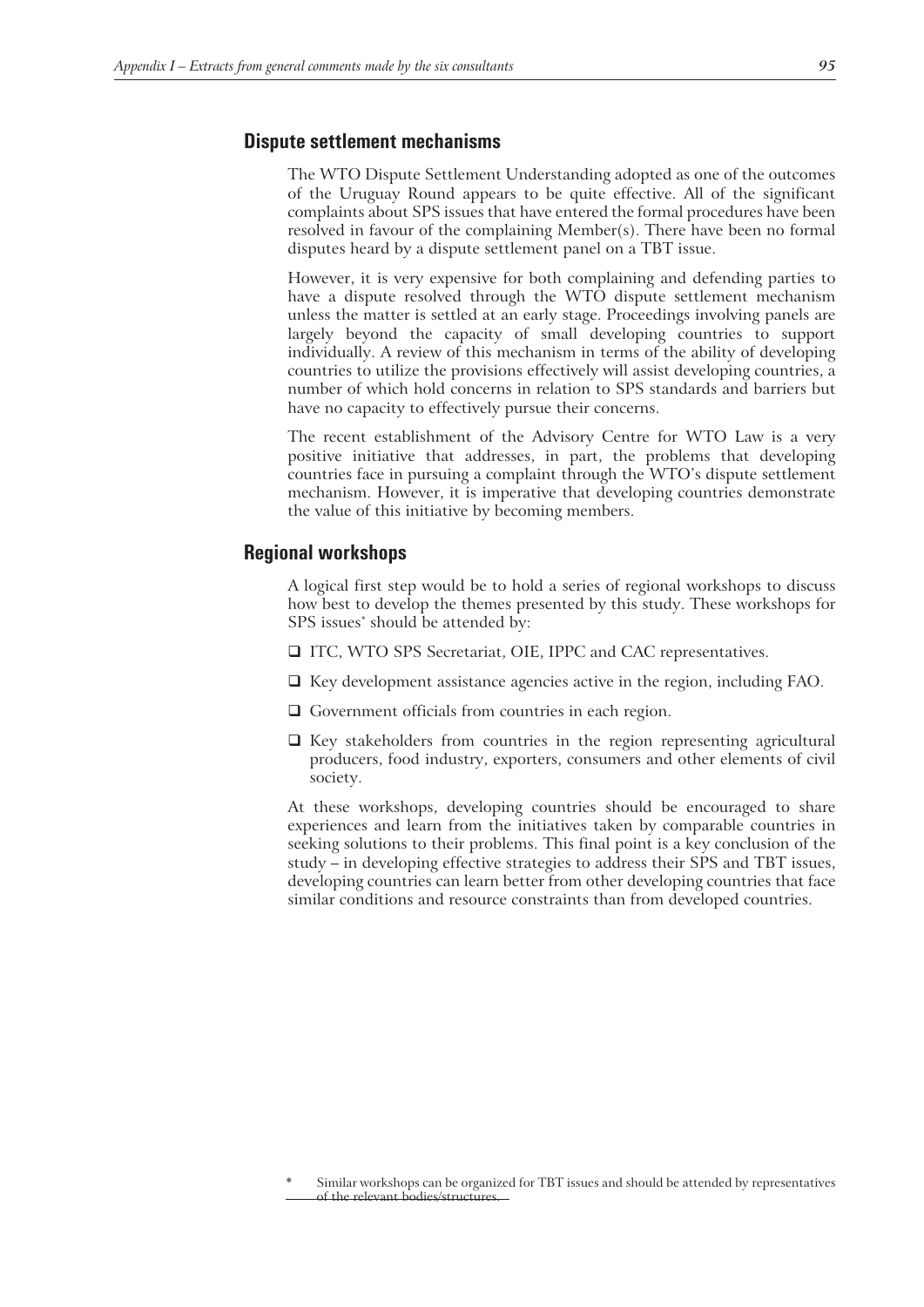# **APPENDIX II**

# **Agreement on Technical Barriers to Trade**

#### *Members,*

*Having regard* to the Uruguay Round of Multilateral Trade Negotiations;

*Desiring* to further the objectives of GATT 1994;

*Recognizing* the important contribution that international standards and conformity assessment systems can make in this regard by improving efficiency of production and facilitating the conduct of international trade;

*Desiring* therefore to encourage the development of such international standards and conformity assessment systems;

*Desiring* however to ensure that technical regulations and standards, including packaging, marking and labelling requirements, and procedures for assessment of conformity with technical regulations and standards do not create unnecessary obstacles to international trade;

*Recognizing* that no country should be prevented from taking measures necessary to ensure the quality of its exports, or for the protection of human, animal or plant life or health, of the environment, or for the prevention of deceptive practices, at the levels it considers appropriate, subject to the requirement that they are not applied in a manner which would constitute a means of arbitrary or unjustifiable discrimination between countries where the same conditions prevail or a disguised restriction on international trade, and are otherwise in accordance with the provisions of this Agreement;

*Recognizing* that no country should be prevented from taking measures necessary for the protection of its essential security interest;

*Recognizing* the contribution which international standardization can make to the transfer of technology from developed to developing countries;

*Recognizing* that developing countries may encounter special difficulties in the formulation and application of technical regulations and standards and procedures for assessment of conformity with technical regulations and standards, and desiring to assist them in their endeavours in this regard;

Hereby *agree* as follows:

# *Article 1*

# *General Provisions*

1.1 General terms for standardization and procedures for assessment of conformity shall normally have the meaning given to them by definitions adopted within the United Nations system and by international standardizing bodies taking into account their context and in the light of the object and purpose of this Agreement.

1.2 However, for the purposes of this Agreement the meaning of the terms given in Annex 1 applies.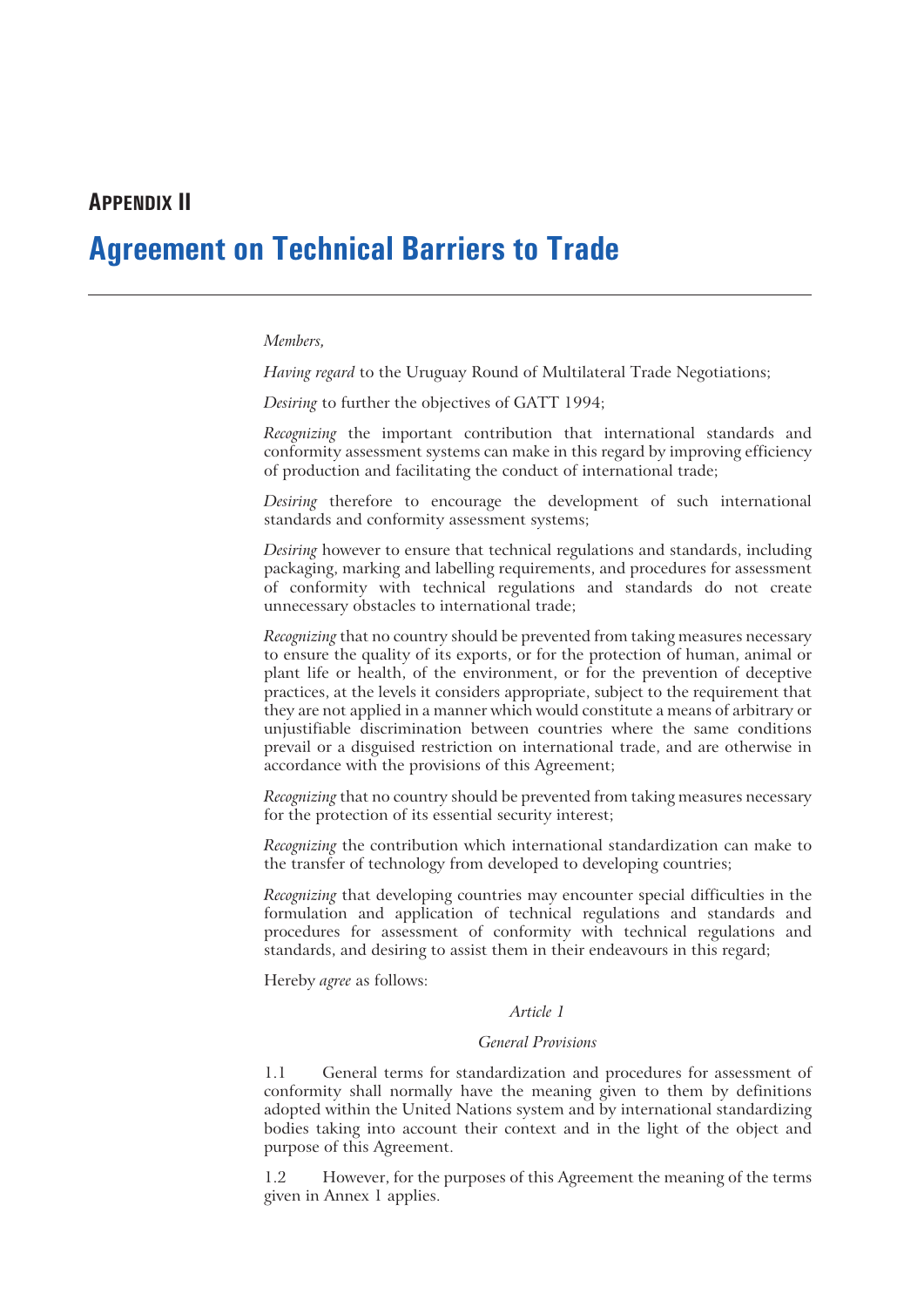1.3 All products, including industrial and agricultural products, shall be subject to the provisions of this Agreement.

1.4 Purchasing specifications prepared by governmental bodies for production or consumption requirements of governmental bodies are not subject to the provisions of this Agreement but are addressed in the Agreement on Government Procurement, according to its coverage.

1.5 The provisions of this Agreement do not apply to sanitary and phytosanitary measures as defined in Annex A of the Agreement on the Application of Sanitary and Phytosanitary Measures.

1.6 All references in this Agreement to technical regulations, standards and conformity assessment procedures shall be construed to include any amendments thereto and any additions to the rules or the product coverage thereof, except amendments and additions of an insignificant nature.

# TECHNICAL REGULATIONS AND STANDARDS

#### *Article 2*

# *Preparation, Adoption and Application of Technical Regulations by Central Government Bodies*

With respect to their central government bodies:

2.1 Members shall ensure that in respect of technical regulations, products imported from the territory of any Member shall be accorded treatment no less favourable than that accorded to like products of national origin and to like products originating in any other country.

2.2 Members shall ensure that technical regulations are not prepared, adopted or applied with a view to or with the effect of creating unnecessary obstacles to international trade. For this purpose, technical regulations shall not be more trade-restrictive than necessary to fulfil a legitimate objective, taking account of the risks non-fulfilment would create. Such legitimate objectives are, *inter alia:* national security requirements; the prevention of deceptive practices; protection of human health or safety, animal or plant life or health, or the environment. In assessing such risks, relevant elements of consideration are, *inter alia:* available scientific and technical information, related processing technology or intended end-uses of products.

2.3 Technical regulations shall not be maintained if the circumstances or objectives giving rise to their adoption no longer exist or if the changed circumstances or objectives can be addressed in a less trade-restrictive manner.

2.4 Where technical regulations are required and relevant international standards exist or their completion is imminent, Members shall use them, or the relevant parts of them, as a basis for their technical regulations except when such international standards or relevant parts would be an ineffective or inappropriate means for the fulfilment of the legitimate objectives pursued, for instance because of fundamental climatic or geographical factors or fundamental technological problems.

2.5 A Member preparing, adopting or applying a technical regulation which may have a significant effect on trade of other Members shall, upon the request of another Member, explain the justification for that technical regulation in terms of the provisions of paragraphs 2 to 4. Whenever a technical regulation is prepared, adopted or applied for one of the legitimate objectives explicitly mentioned in paragraph 2, and is in accordance with relevant international standards, it shall be rebuttably presumed not to create an unnecessary obstacle to international trade.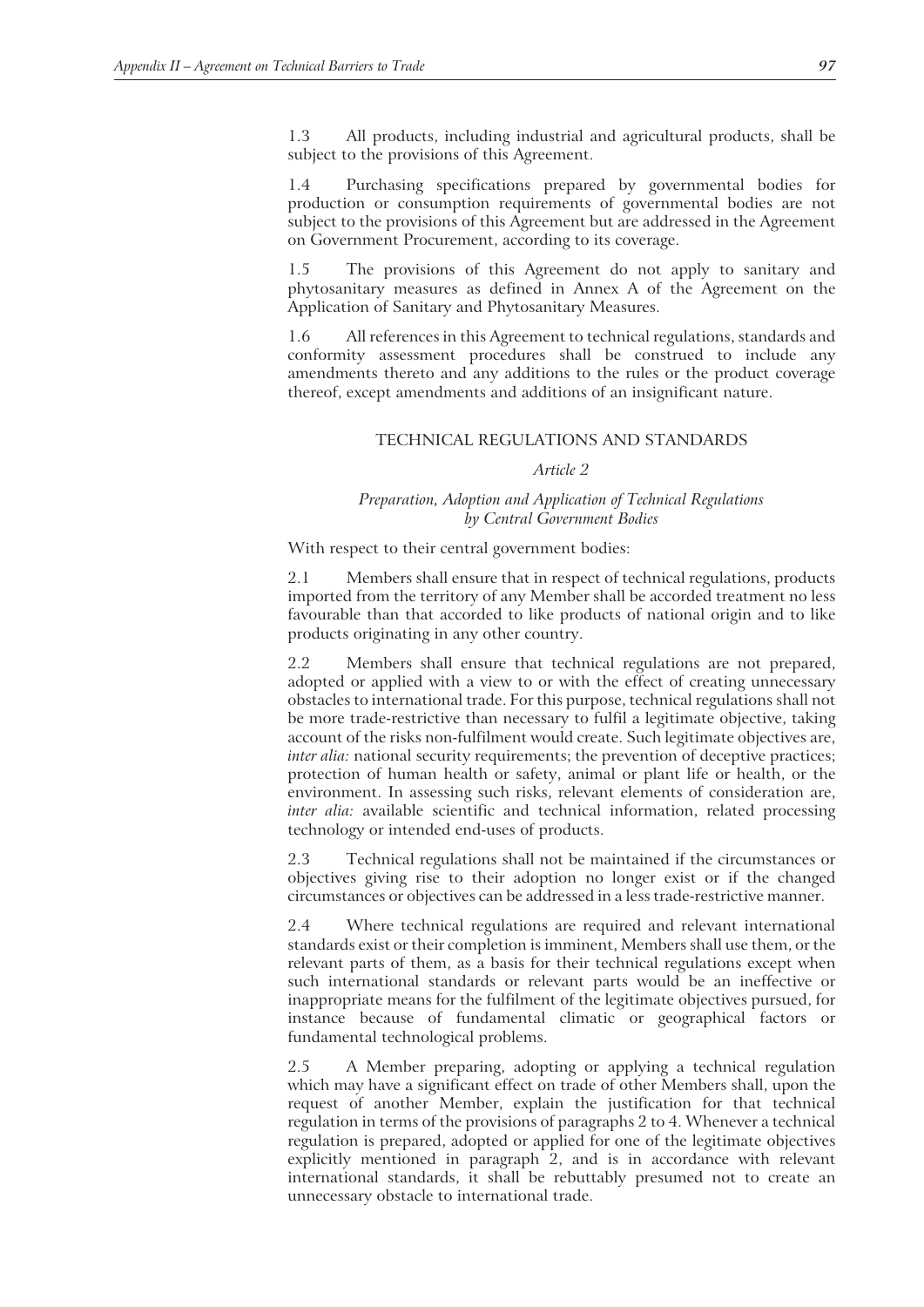2.6 With a view to harmonizing technical regulations on as wide a basis as possible, Members shall play a full part, within the limits of their resources, in the preparation by appropriate international standardizing bodies of international standards for products for which they either have adopted, or expect to adopt, technical regulations.

2.7 Members shall give positive consideration to accepting as equivalent technical regulations of other Members, even if these regulations differ from their own, provided they are satisfied that these regulations adequately fulfil the objectives of their own regulations.

2.8 Wherever appropriate, Members shall specify technical regulations based on product requirements in terms of performance rather than design or descriptive characteristics.

2.9 Whenever a relevant international standard does not exist or the technical content of a proposed technical regulation is not in accordance with the technical content of relevant international standards, and if the technical regulation may have a significant effect on trade of other Members, Members shall:

> 2.9.1 publish a notice in a publication at an early appropriate stage, in such a manner as to enable interested parties in other Members to become acquainted with it, that they propose to introduce a particular technical regulation;

> 2.9.2 notify other Members through the Secretariat of the products to be covered by the proposed technical regulation, together with a brief indication of its objective and rationale. Such notifications shall take place at an early appropriate stage, when amendments can still be introduced and comments taken into account;

> 2.9.3 upon request, provide to other Members particulars or copies of the proposed technical regulation and, whenever possible, identify the parts which in substance deviate from relevant international standards;

> 2.9.4 without discrimination, allow reasonable time for other Members to make comments in writing, discuss these comments upon request, and take these written comments and the results of these discussions into account.

2.10 Subject to the provisions in the lead-in to paragraph 9, where urgent problems of safety, health, environmental protection or national security arise or threaten to arise for a Member, that Member may omit such of the steps enumerated in paragraph 9 as it finds necessary, provided that the Member, upon adoption of a technical regulation, shall:

> 2.10.1 notify immediately other Members through the Secretariat of the particular technical regulation and the products covered, with a brief indication of the objective and the rationale of the technical regulation, including the nature of the urgent problems;

> 2.10.2 upon request, provide other Members with copies of the technical regulation;

> 2.10.3 without discrimination, allow other Members to present their comments in writing, discuss these comments upon request, and take these written comments and the results of these discussions into account.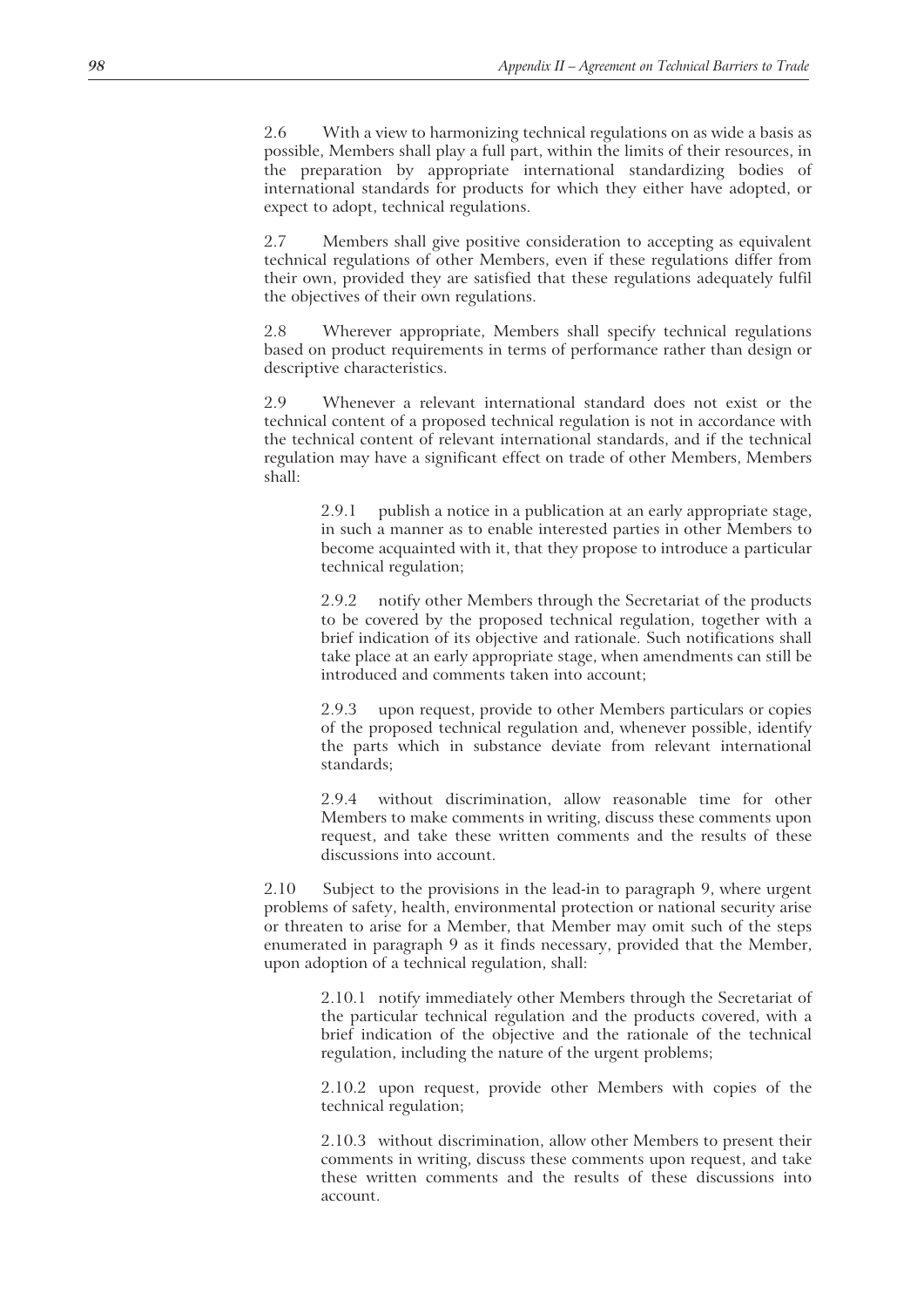2.11 Members shall ensure that all technical regulations which have been adopted are published promptly or otherwise made available in such a manner as to enable interested parties in other Members to become acquainted with them.

2.12 Except in those urgent circumstances referred to in paragraph 10, Members shall allow a reasonable interval between the publication of technical regulations and their entry into force in order to allow time for producers in exporting Members, and particularly in developing country Members, to adapt their products or methods of production to the requirements of the importing Member.

#### *Article 3*

# *Preparation, Adoption and Application of Technical Regulations by Local Government Bodies and Non-Governmental Bodies*

With respect to their local government and non-governmental bodies within their territories:

3.1 Members shall take such reasonable measures as may be available to them to ensure compliance by such bodies with the provisions of Article 2, with the exception of the obligation to notify as referred to in paragraphs 9.2 and 10.1 of Article 2.

3.2 Members shall ensure that the technical regulations of local governments on the level directly below that of the central government in Members are notified in accordance with the provisions of paragraphs 9.2 and 10.1 of Article 2, noting that notification shall not be required for technical regulations the technical content of which is substantially the same as that of previously notified technical regulations of central government bodies of the Member concerned.

3.3 Members may require contact with other Members, including the notifications, provision of information, comments and discussions referred to in paragraphs 9 and 10 of Article 2, to take place through the central government.

3.4 Members shall not take measures which require or encourage local government bodies or non-governmental bodies within their territories to act in a manner inconsistent with the provisions of Article 2.

3.5 Members are fully responsible under this Agreement for the observance of all provisions of Article 2. Members shall formulate and implement positive measures and mechanisms in support of the observance of the provisions of Article 2 by other than central government bodies.

#### *Article 4*

#### *Preparation, Adoption and Application of Standards*

4.1 Members shall ensure that their central government standardizing bodies accept and comply with the Code of Good Practice for the Preparation, Adoption and Application of Standards in Annex 3 to this Agreement (referred to in this Agreement as the 'Code of Good Practice'). They shall take such reasonable measures as may be available to them to ensure that local government and non-governmental standardizing bodies within their territories, as well as regional standardizing bodies of which they or one or more bodies within their territories are members, accept and comply with this Code of Good Practice. In addition, Members shall not take measures which have the effect of, directly or indirectly, requiring or encouraging such standardizing bodies to act in a manner inconsistent with the Code of Good Practice. The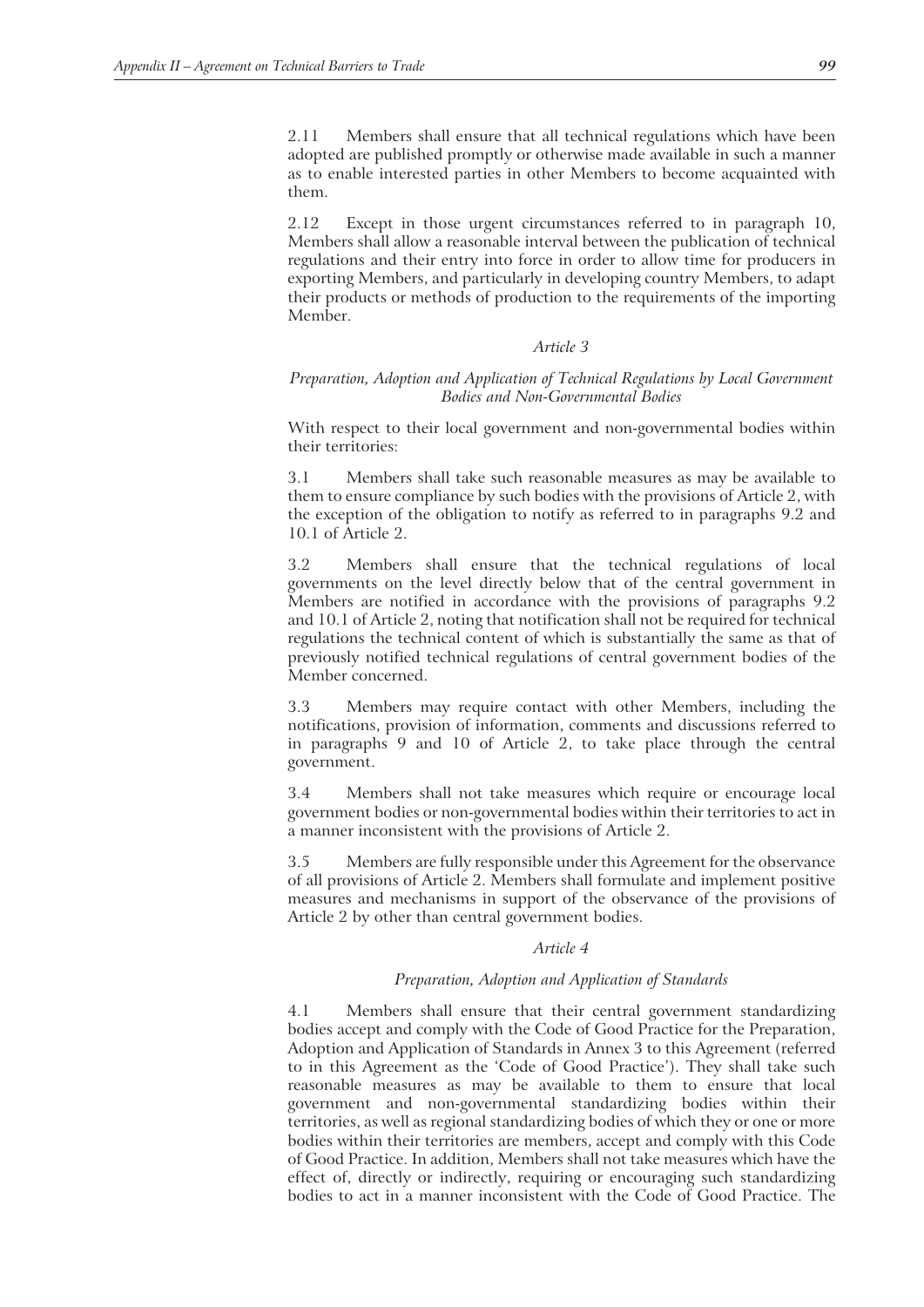obligations of Members with respect to compliance of standardizing bodies with the provisions of the Code of Good Practice shall apply irrespective of whether or not a standardizing body has accepted the Code of Good Practice.

4.2 Standardizing bodies that have accepted and are complying with the Code of Good Practice shall be acknowledged by the Members as complying with the principles of this Agreement.

#### CONFORMITY WITH TECHNICAL REGULATIONS AND STANDARDS

#### *Article 5*

# *Procedures for Assessment of Conformity by Central Government Bodies*

5.1 Members shall ensure that, in cases where a positive assurance of conformity with technical regulations or standards is required, their central government bodies apply the following provisions to products originating in the territories of other Members:

> 5.1.1 conformity assessment procedures are prepared, adopted and applied so as to grant access for suppliers of like products originating in the territories of other Members under conditions no less favourable than those accorded to suppliers of like products of national origin or originating in any other country, in a comparable situation; access entails suppliers' right to an assessment of conformity under the rules of the procedure, including, when foreseen by this procedure, the possibility to have conformity assessment activities undertaken at the site of facilities and to receive the mark of the system;

> 5.1.2 conformity assessment procedures are not prepared, adopted or applied with a view to or with the effect of creating unnecessary obstacles to international trade. This means, *inter alia*, that conformity assessment procedures shall not be more strict or be applied more strictly than is necessary to give the importing Member adequate confidence that products conform with the applicable technical regulations or standards, taking account of the risks non-conformity would create.

5.2 When implementing the provisions of paragraph 1, Members shall ensure that:

> 5.2.1 conformity assessment procedures are undertaken and completed as expeditiously as possible and in a no less favourable order for products originating in the territories of other Members than for like domestic products;

> 5.2.2 the standard processing period of each conformity assessment procedure is published or that the anticipated processing period is communicated to the applicant upon request; when receiving an application, the competent body promptly examines the completeness of the documentation and informs the applicant in a precise and complete manner of all deficiencies; the competent body transmits as soon as possible the results of the assessment in a precise and complete manner to the applicant so that corrective action may be taken if necessary; even when the application has deficiencies, the competent body proceeds as far as practicable with the conformity assessment if the applicant so requests; and that, upon request, the applicant is informed of the stage of the procedure, with any delay being explained;

> 5.2.3 information requirements are limited to what is necessary to assess conformity and determine fees;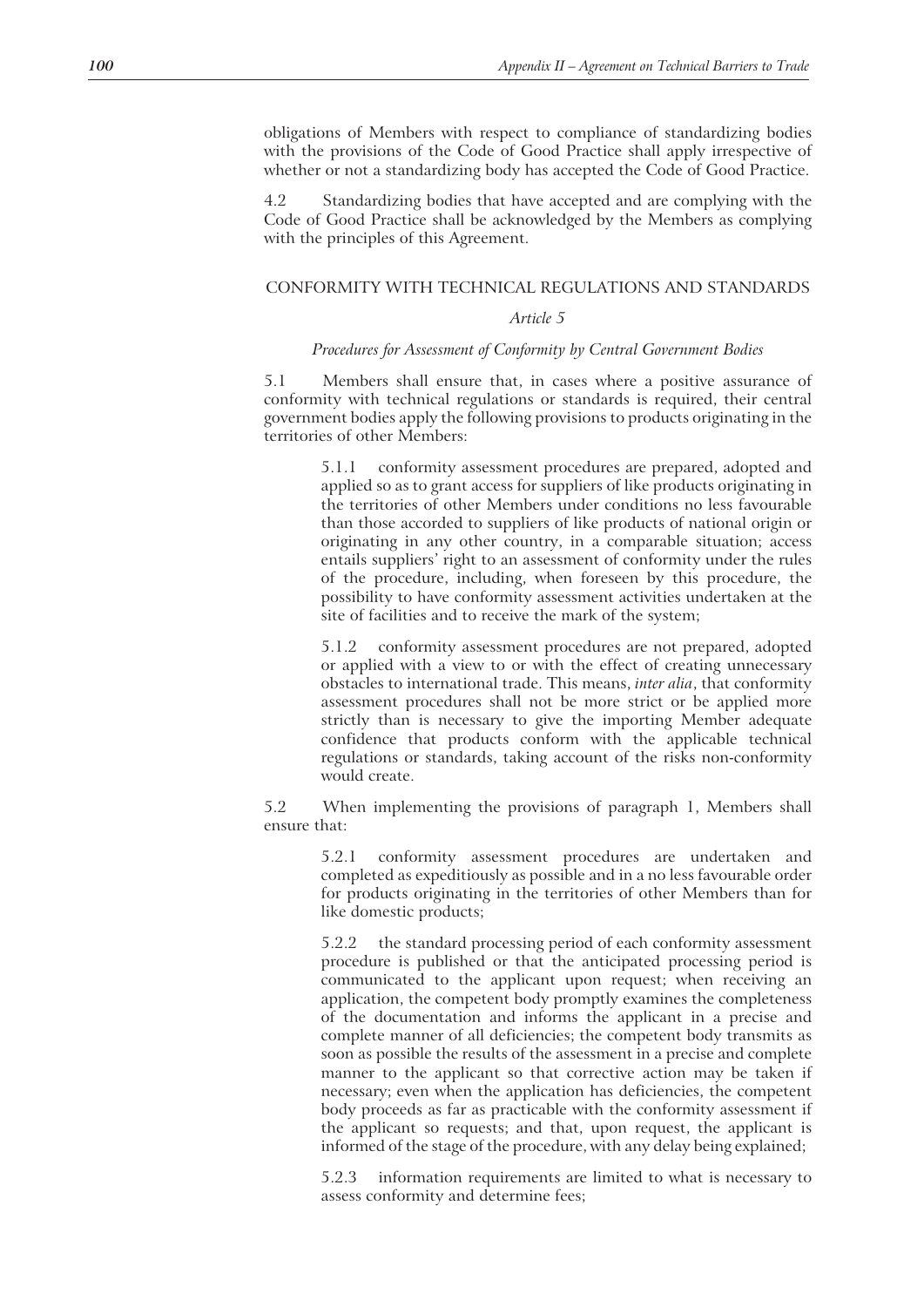5.2.4 the confidentiality of information about products originating in the territories of other Members arising from or supplied in connection with such conformity assessment procedures is respected in the same way as for domestic products and in such a manner that legitimate commercial interests are protected;

5.2.5 any fees imposed for assessing the conformity of products originating in the territories of other Members are equitable in relation to any fees chargeable for assessing the conformity of like products of national origin or originating in any other country, taking into account communication, transportation and other costs arising from differences between location of facilities of the applicant and the conformity assessment body;

5.2.6 the siting of facilities used in conformity assessment procedures and the selection of samples are not such as to cause unnecessary inconvenience to applicants or their agents;

5.2.7 whenever specifications of a product are changed subsequent to the determination of its conformity to the applicable technical regulations or standards, the conformity assessment procedure for the modified product is limited to what is necessary to determine whether adequate confidence exists that the product still meets the technical regulations or standards concerned;

5.2.8 a procedure exists to review complaints concerning the operation of a conformity assessment procedure and to take corrective action when a complaint is justified.

5.3 Nothing in paragraphs 1 and 2 shall prevent Members from carrying out reasonable spot checks within their territories.

5.4 In cases where a positive assurance is required that products conform with technical regulations or standards, and relevant guides or recommendations issued by international standardizing bodies exist or their completion is imminent, Members shall ensure that central government bodies use them, or the relevant parts of them, as a basis for their conformity assessment procedures, except where, as duly explained upon request, such guides or recommendations or relevant parts are inappropriate for the Members concerned, for, *inter alia*, such reasons as: national security requirements; the prevention of deceptive practices; protection of human health or safety, animal or plant life or health, or the environment; fundamental climatic or other geographical factors; fundamental technological or infrastructural problems.

5.5 With a view to harmonizing conformity assessment procedures on as wide a basis as possible, Members shall play a full part, within the limits of their resources, in the preparation by appropriate international standardizing bodies of guides and recommendations for conformity assessment procedures.

5.6 Whenever a relevant guide or recommendation issued by an international standardizing body does not exist or the technical content of a proposed conformity assessment procedure is not in accordance with relevant guides and recommendations issued by international standardizing bodies, and if the conformity assessment procedure may have a significant effect on trade of other Members, Members shall:

> 5.6.1 publish a notice in a publication at an early appropriate stage, in such a manner as to enable interested parties in other Members to become acquainted with it, that they propose to introduce a particular conformity assessment procedure;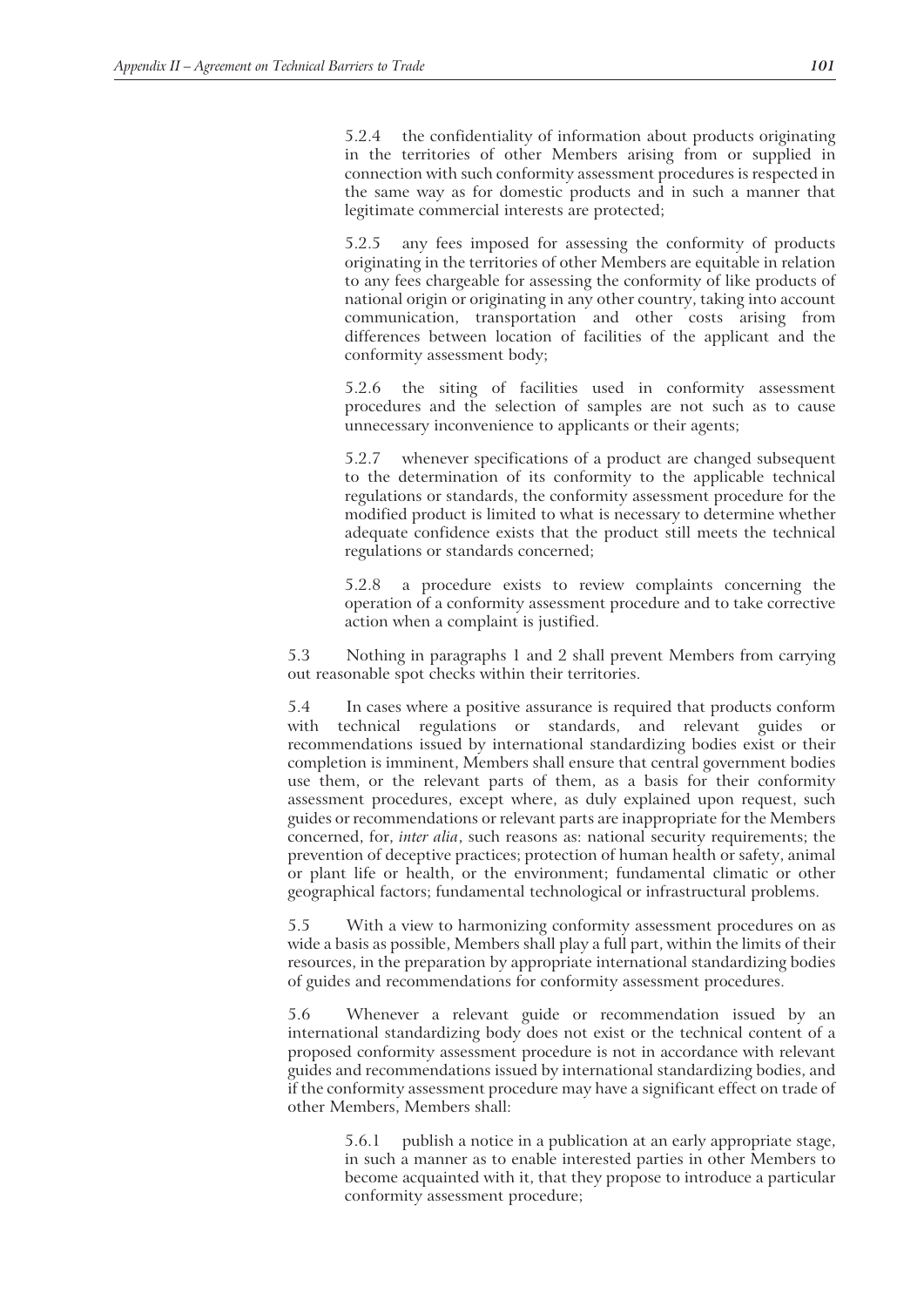5.6.2 notify other Members through the Secretariat of the products to be covered by the proposed conformity assessment procedure, together with a brief indication of its objective and rationale. Such notifications shall take place at an early appropriate stage, when amendments can still be introduced and comments taken into account;

5.6.3 upon request, provide to other Members particulars or copies of the proposed procedure and, whenever possible, identify the parts which in substance deviate from relevant guides or recommendations issued by international standardizing bodies;

5.6.4 without discrimination, allow reasonable time for other Members to make comments in writing, discuss these comments upon request, and take these written comments and the results of these discussions into account.

5.7 Subject to the provisions in the lead-in to paragraph 6, where urgent problems of safety, health, environmental protection or national security arise or threaten to arise for a Member, that Member may omit such of the steps enumerated in paragraph 6 as it finds necessary, provided that the Member, upon adoption of the procedure, shall:

5.7.1 notify immediately other Members through the Secretariat of the particular procedure and the products covered, with a brief indication of the objective and the rationale of the procedure, including the nature of the urgent problems;

5.7.2 upon request, provide other Members with copies of the rules of the procedure;

5.7.3 without discrimination, allow other Members to present their comments in writing, discuss these comments upon request, and take these written comments and the results of these discussions into account.

5.8 Members shall ensure that all conformity assessment procedures which have been adopted are published promptly or otherwise made available in such a manner as to enable interested parties in other Members to become acquainted with them.

5.9 Except in those urgent circumstances referred to in paragraph 7, Members shall allow a reasonable interval between the publication of requirements concerning conformity assessment procedures and their entry into force in order to allow time for producers in exporting Members, and particularly in developing country Members, to adapt their products or methods of production to the requirements of the importing Member.

#### *Article 6*

# *Recognition of Conformity Assessment by Central Government Bodies*

With respect to their central government bodies:

6.1 Without prejudice to the provisions of paragraphs 3 and 4, Members shall ensure, whenever possible, that results of conformity assessment procedures in other Members are accepted, even when those procedures differ from their own, provided they are satisfied that those procedures offer an assurance of conformity with applicable technical regulations or standards equivalent to their own procedures. It is recognized that prior consultations may be necessary in order to arrive at a mutually satisfactory understanding regarding, in particular: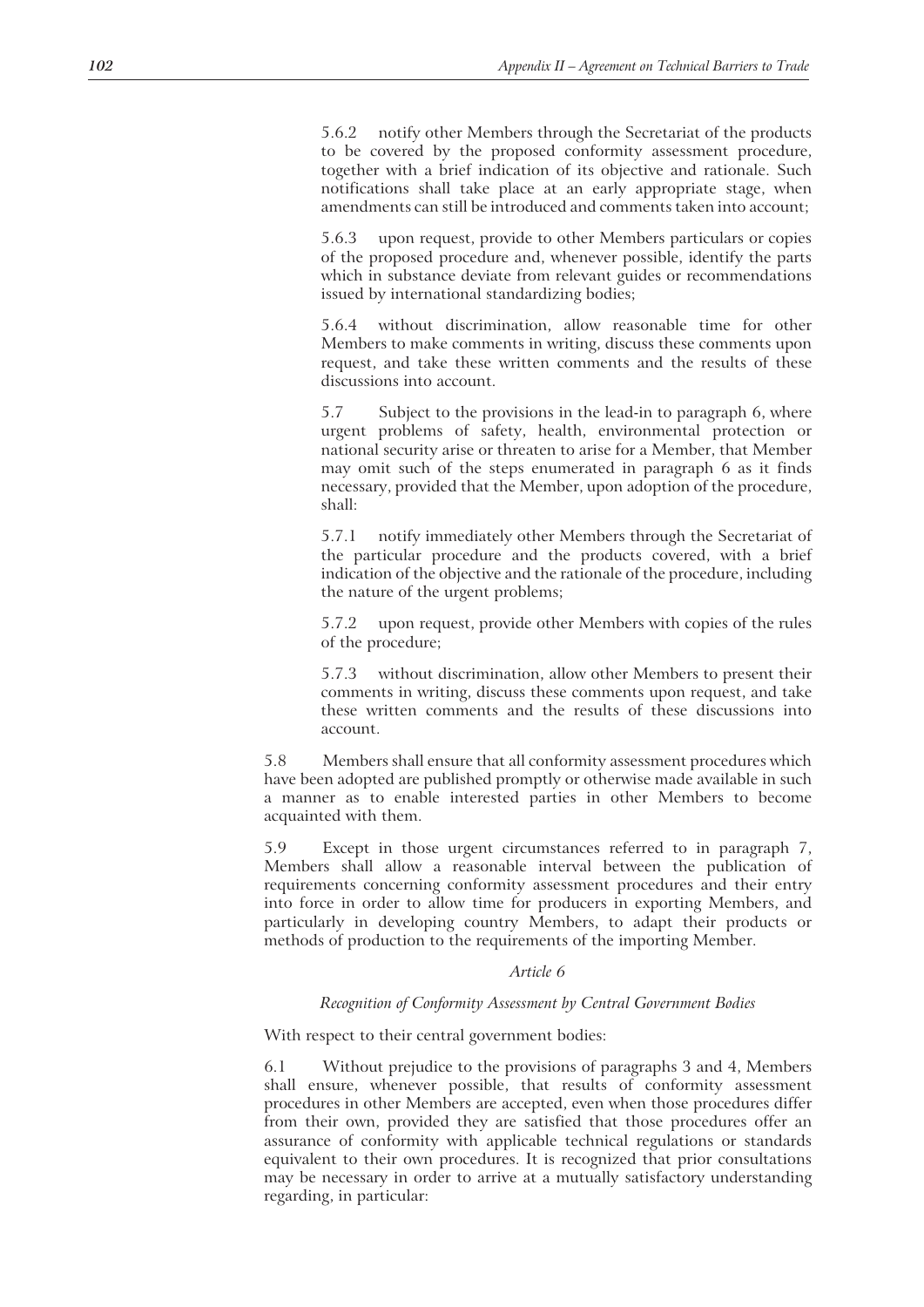6.1.1 adequate and enduring technical competence of the relevant conformity assessment bodies in the exporting Member, so that confidence in the continued reliability of their conformity assessment results can exist; in this regard, verified compliance, for instance through accreditation, with relevant guides or recommendations issued by international standardizing bodies shall be taken into account as an indication of adequate technical competence;

6.1.2 limitation of the acceptance of conformity assessment results to those produced by designated bodies in the exporting Member.

6.2 Members shall ensure that their conformity assessment procedures permit, as far as practicable, the implementation of the provisions in paragraph 1.

6.3 Members are encouraged, at the request of other Members, to be willing to enter into negotiations for the conclusion of agreements for the mutual recognition of results of each other's conformity assessment procedures. Members may require that such agreements fulfil the criteria of paragraph 1 and give mutual satisfaction regarding their potential for facilitating trade in the products concerned.

6.4 Members are encouraged to permit participation of conformity assessment bodies located in the territories of other Members in their conformity assessment procedures under conditions no less favourable than those accorded to bodies located within their territory or the territory of any other country.

# *Article 7*

#### *Procedures for Assessment of Conformity by Local Government Bodies*

With respect to their local government bodies within their territories:

7.1 Members shall take such reasonable measures as may be available to them to ensure compliance by such bodies with the provisions of Articles 5 and 6, with the exception of the obligation to notify as referred to in paragraphs 6.2 and 7.1 of Article 5.

7.2 Members shall ensure that the conformity assessment procedures of local governments on the level directly below that of the central government in Members are notified in accordance with the provisions of paragraphs 6.2 and 7.1 of Article 5, noting that notifications shall not be required for conformity assessment procedures the technical content of which is substantially the same as that of previously notified conformity assessment procedures of central government bodies of the Members concerned.

7.3 Members may require contact with other Members, including the notifications, provision of information, comments and discussions referred to in paragraphs 6 and 7 of Article 5, to take place through the central government.

7.4 Members shall not take measures which require or encourage local government bodies within their territories to act in a manner inconsistent with the provisions of Articles 5 and 6.

7.5 Members are fully responsible under this Agreement for the observance of all provisions of Articles 5 and 6. Members shall formulate and implement positive measures and mechanisms in support of the observance of the provisions of Articles 5 and 6 by other than central government bodies.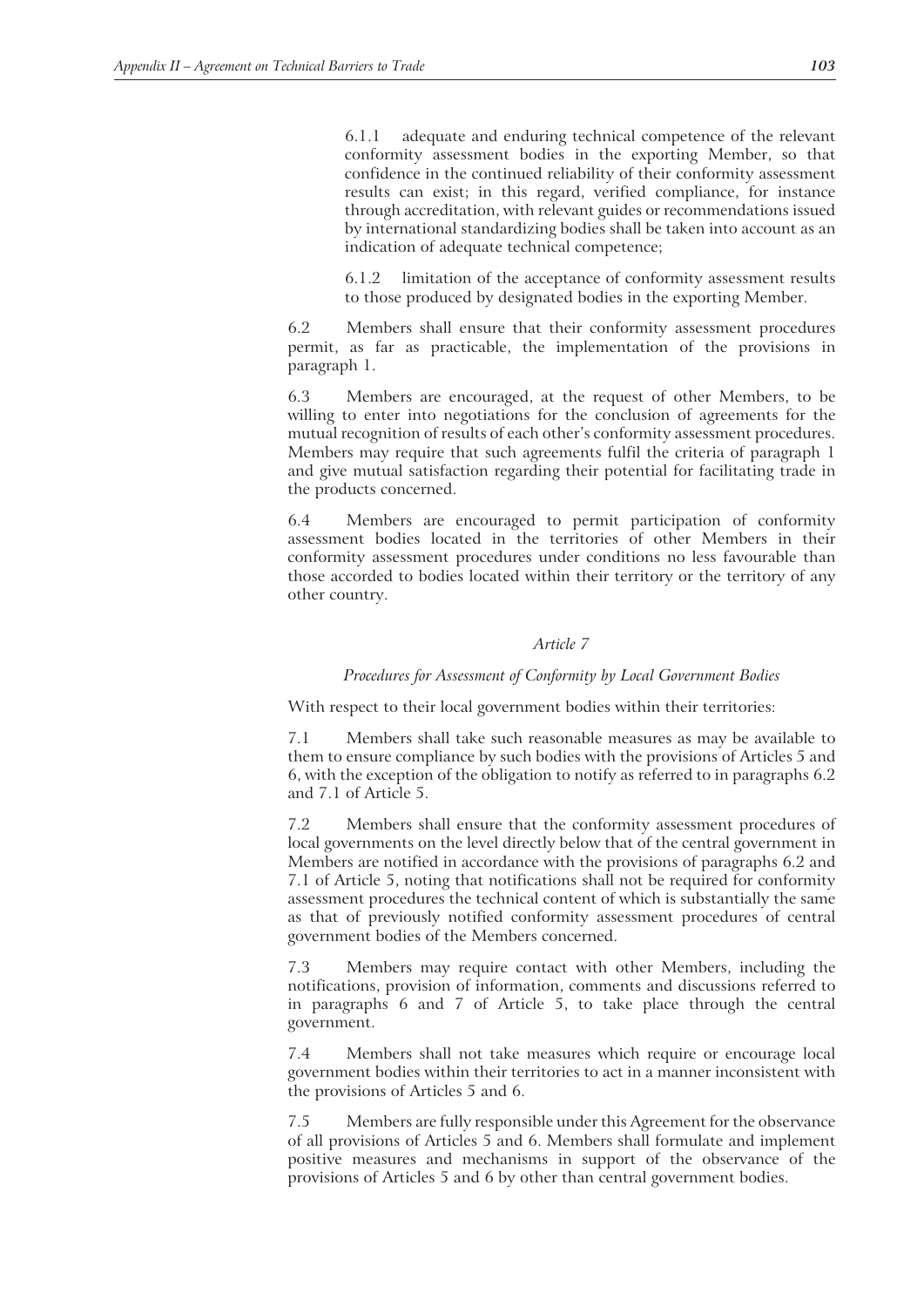#### *Article 8*

#### *Procedures for Assessment of Conformity by Non-Governmental Bodies*

8.1 Members shall take such reasonable measures as may be available to them to ensure that non-governmental bodies within their territories which operate conformity assessment procedures comply with the provisions of Articles 5 and 6, with the exception of the obligation to notify proposed conformity assessment procedures. In addition, Members shall not take measures which have the effect of, directly or indirectly, requiring or encouraging such bodies to act in a manner inconsistent with the provisions of Articles 5 and 6.

8.2 Members shall ensure that their central government bodies rely on conformity assessment procedures operated by non-governmental bodies only if these latter bodies comply with the provisions of Articles 5 and 6, with the exception of the obligation to notify proposed conformity assessment procedures.

#### *Article 9*

#### *International and Regional Systems*

9.1 Where a positive assurance of conformity with a technical regulation or standard is required, Members shall, wherever practicable, formulate and adopt international systems for conformity assessment and become members thereof or participate therein.

9.2 Members shall take such reasonable measures as may be available to them to ensure that international and regional systems for conformity assessment in which relevant bodies within their territories are members or participants comply with the provisions of Articles 5 and 6. In addition, Members shall not take any measures which have the effect of, directly or indirectly, requiring or encouraging such systems to act in a manner inconsistent with any of the provisions of Articles 5 and 6.

9.3 Members shall ensure that their central government bodies rely on international or regional conformity assessment systems only to the extent that these systems comply with the provisions of Articles 5 and 6, as applicable.

# INFORMATION AND ASSISTANCE

#### *Article 10*

#### *Information About Technical Regulations, Standards and Conformity Assessment Procedures*

10.1 Each Member shall ensure that an enquiry point exists which is able to answer all reasonable enquiries from other Members and interested parties in other Members as well as to provide the relevant documents regarding:

> 10.1.1 any technical regulations adopted or proposed within its territory by central or local government bodies, by non-governmental bodies which have legal power to enforce a technical regulation, or by regional standardizing bodies of which such bodies are members or participants;

> 10.1.2 any standards adopted or proposed within its territory by central or local government bodies, or by regional standardizing bodies of which such bodies are members or participants;

> 10.1.3 any conformity assessment procedures, or proposed conformity assessment procedures, which are operated within its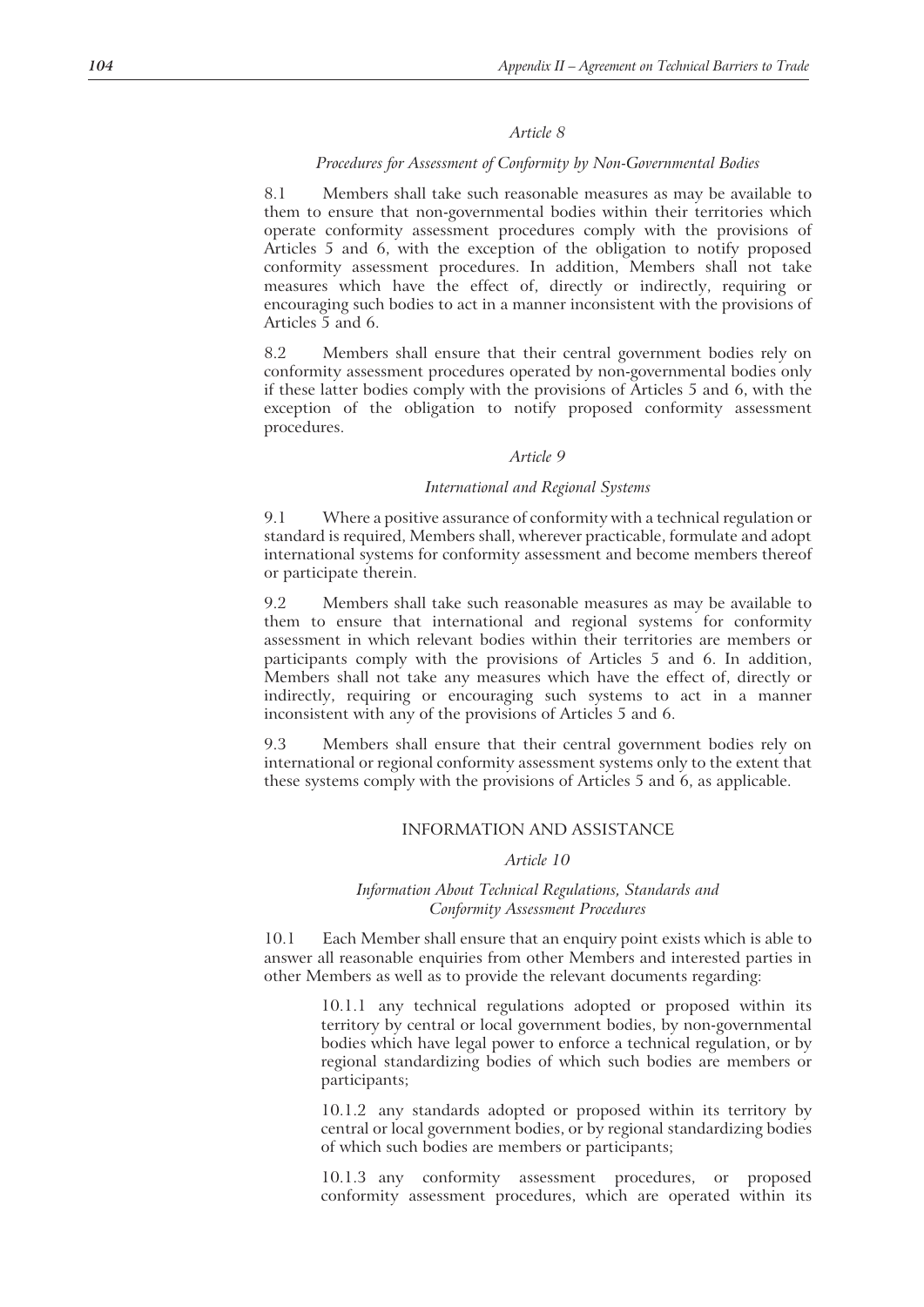territory by central or local government bodies, or by non-governmental bodies which have legal power to enforce a technical regulation, or by regional bodies of which such bodies are members or participants;

10.1.4 the membership and participation of the Member, or of relevant central or local government bodies within its territory, in international and regional standardizing bodies and conformity assessment systems, as well as in bilateral and multilateral arrangements within the scope of this Agreement; it shall also be able to provide reasonable information on the provisions of such systems and arrangements;

10.1.5 the location of notices published pursuant to this Agreement, or the provision of information as to where such information can be obtained; and

10.1.6 the location of the enquiry points mentioned in paragraph 3.

10.2 If, however, for legal or administrative reasons more than one enquiry point is established by a Member, that Member shall provide to the other Members complete and unambiguous information on the scope of responsibility of each of these enquiry points. In addition, that Member shall ensure that any enquiries addressed to an incorrect enquiry point shall promptly be conveyed to the correct enquiry point.

10.3 Each Member shall take such reasonable measures as may be available to it to ensure that one or more enquiry points exist which are able to answer all reasonable enquiries from other Members and interested parties in other Members as well as to provide the relevant documents or information as to where they can be obtained regarding:

> 10.3.1 any standards adopted or proposed within its territory by non-governmental standardizing bodies, or by regional standardizing bodies of which such bodies are members or participants; and

> 10.3.2 any conformity assessment procedures, or proposed conformity assessment procedures, which are operated within its territory by non-governmental bodies, or by regional bodies of which such bodies are members or participants;

> 10.3.3 the membership and participation of relevant non-governmental bodies within its territory in international and regional standardizing bodies and conformity assessment systems, as well as in bilateral and multilateral arrangements within the scope of this Agreement; they shall also be able to provide reasonable information on the provisions of such systems and arrangements.

10.4 Members shall take such reasonable measures as may be available to them to ensure that where copies of documents are requested by other Members or by interested parties in other Members, in accordance with the provisions of this Agreement, they are supplied at an equitable price (if any) which shall, apart from the real cost of delivery, be the same for the nationals\* of the Member concerned or of any other Member.

10.5 Developed country Members shall, if requested by other Members, provide, in English, French or Spanish, translations of the documents covered by a specific notification or, in case of voluminous documents, of summaries of such documents.

**<sup>\*</sup>** 'Nationals' here shall be deemed, in the case of a separate customs territory Member of the WTO, to mean persons, natural or legal, who are domiciled or who have a real and effective industrial or commercial establishment in that customs territory.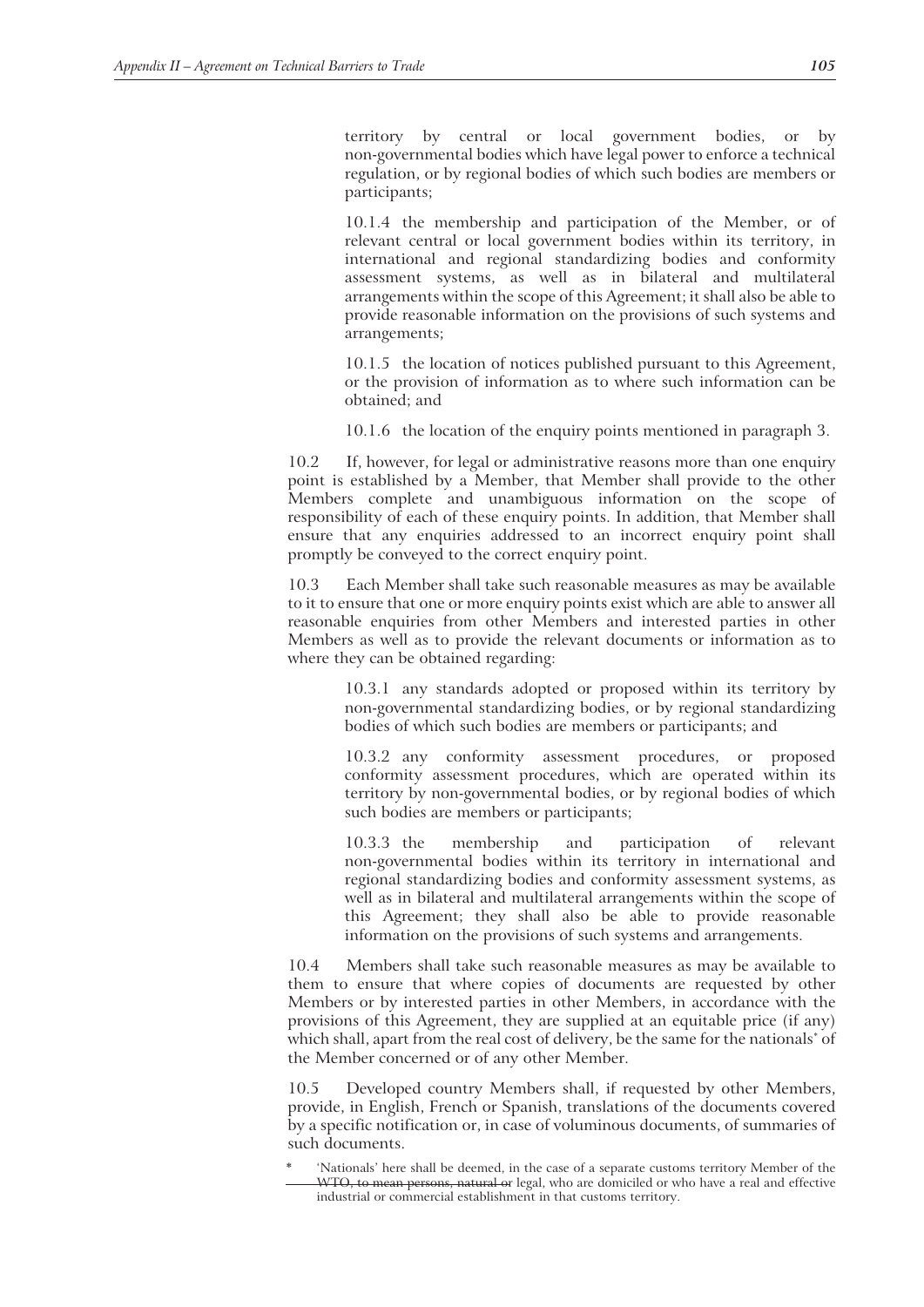10.6 The Secretariat shall, when it receives notifications in accordance with the provisions of this Agreement, circulate copies of the notifications to all Members and interested international standardizing and conformity assessment bodies, and draw the attention of developing country Members to any notifications relating to products of particular interest to them.

10.7 Whenever a Member has reached an agreement with any other country or countries on issues related to technical regulations, standards or conformity assessment procedures which may have a significant effect on trade, at least one Member party to the agreement shall notify other Members through the Secretariat of the products to be covered by the agreement and include a brief description of the agreement. Members concerned are encouraged to enter, upon request, into consultations with other Members for the purposes of concluding similar agreements or of arranging for their participation in such agreements.

10.8 Nothing in this Agreement shall be construed as requiring:

10.8.1 the publication of texts other than in the language of the Member;

10.8.2 the provision of particulars or copies of drafts other than in the language of the Member except as stated in paragraph 5; or

10.8.3 Members to furnish any information, the disclosure of which they consider contrary to their essential security interests.

10.9 Notifications to the Secretariat shall be in English, French or Spanish.

10.10 Members shall designate a single central government authority that is responsible for the implementation on the national level of the provisions concerning notification procedures under this Agreement except those included in Annex 3.

10.11 If, however, for legal or administrative reasons the responsibility for notification procedures is divided among two or more central government authorities, the Member concerned shall provide to the other Members complete and unambiguous information on the scope of responsibility of each of these authorities.

# *Article 11*

# *Technical Assistance to Other Members*

11.1 Members shall, if requested, advise other Members, especially the developing country Members, on the preparation of technical regulations.

11.2 Members shall, if requested, advise other Members, especially the developing country Members, and shall grant them technical assistance on mutually agreed terms and conditions regarding the establishment of national standardizing bodies, and participation in the international standardizing bodies, and shall encourage their national standardizing bodies to do likewise.

11.3 Members shall, if requested, take such reasonable measures as may be available to them to arrange for the regulatory bodies within their territories to advise other Members, especially the developing country Members, and shall grant them technical assistance on mutually agreed terms and conditions regarding:

> 11.3.1 the establishment of regulatory bodies, or bodies for the assessment of conformity with technical regulations; and

> 11.3.2 the methods by which their technical regulations can best be met.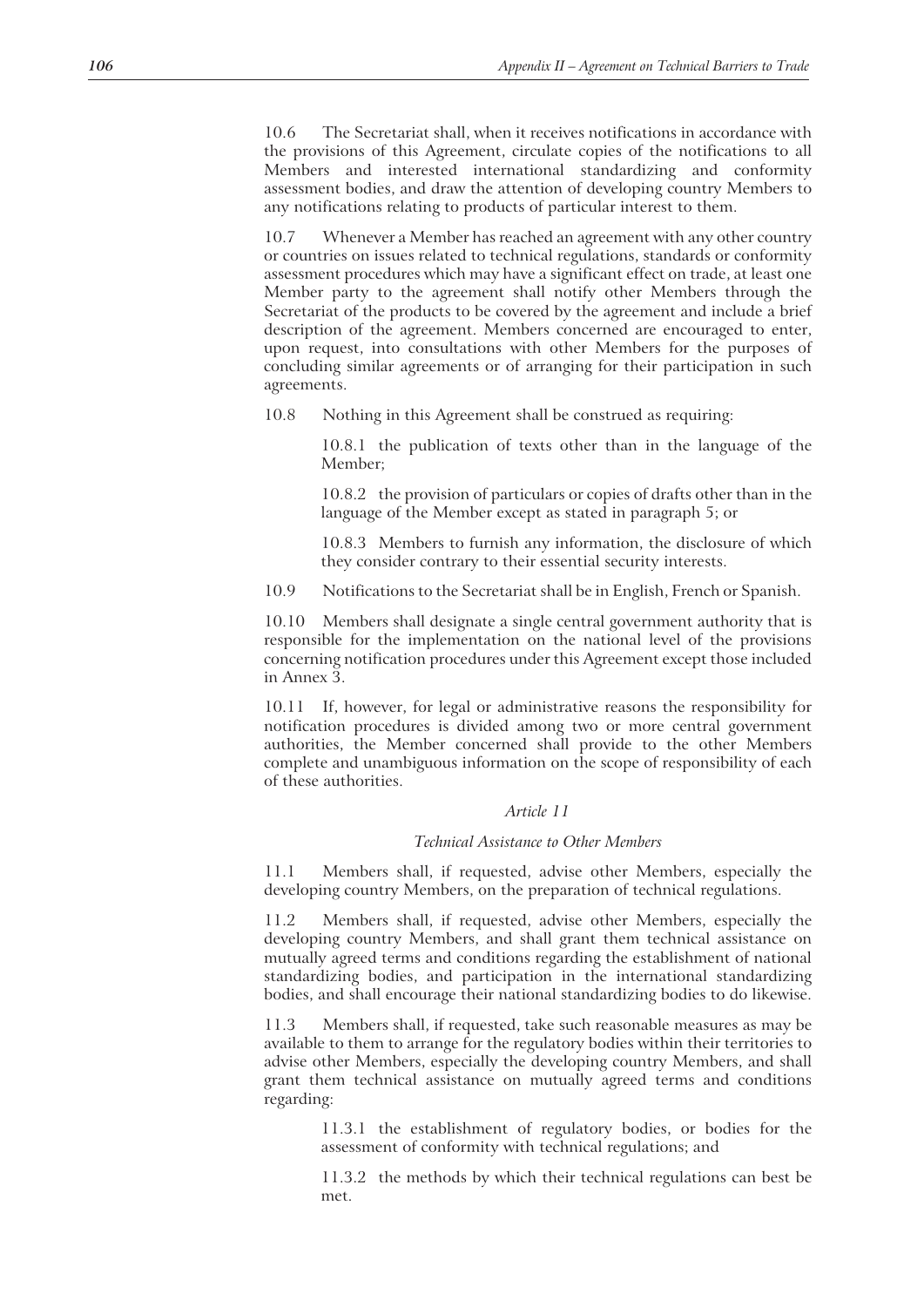11.4 Members shall, if requested, take such reasonable measures as may be available to them to arrange for advice to be given to other Members, especially the developing country Members, and shall grant them technical assistance on mutually agreed terms and conditions regarding the establishment of bodies for the assessment of conformity with standards adopted within the territory of the requesting Member.

11.5 Members shall, if requested, advise other Members, especially the developing country Members, and shall grant them technical assistance on mutually agreed terms and conditions regarding the steps that should be taken by their producers if they wish to have access to systems for conformity assessment operated by governmental or non-governmental bodies within the territory of the Member receiving the request.

11.6 Members which are members or participants of international or regional systems for conformity assessment shall, if requested, advise other Members, especially the developing country Members, and shall grant them technical assistance on mutually agreed terms and conditions regarding the establishment of the institutions and legal framework which would enable them to fulfil the obligations of membership or participation in such systems.

11.7 Members shall, if so requested, encourage bodies within their territories which are members or participants of international or regional systems for conformity assessment to advise other Members, especially the developing country Members, and should consider requests for technical assistance from them regarding the establishment of the institutions which would enable the relevant bodies within their territories to fulfil the obligations of membership or participation.

11.8 In providing advice and technical assistance to other Members in terms of paragraphs 1 to 7, Members shall give priority to the needs of the least-developed country Members.

#### *Article 12*

#### *Special and Differential Treatment of Developing Country Members*

Members shall provide differential and more favourable treatment to developing country Members to this Agreement, through the following provisions as well as through the relevant provisions of other Articles of this Agreement.

12.2 Members shall give particular attention to the provisions of this Agreement concerning developing country Members' rights and obligations and shall take into account the special development, financial and trade needs of developing country Members in the implementation of this Agreement, both nationally and in the operation of this Agreement's institutional arrangements.

12.3 Members shall, in the preparation and application of technical regulations, standards and conformity assessment procedures, take account of the special development, financial and trade needs of developing country Members, with a view to ensuring that such technical regulations, standards and conformity assessment procedures do not create unnecessary obstacles to exports from developing country Members.

12.4 Members recognize that, although international standards, guides or recommendations may exist, in their particular technological and socio-economic conditions, developing country Members adopt certain technical regulations, standards or conformity assessment procedures aimed at preserving indigenous technology and production methods and processes compatible with their development needs. Members therefore recognize that developing country Members should not be expected to use international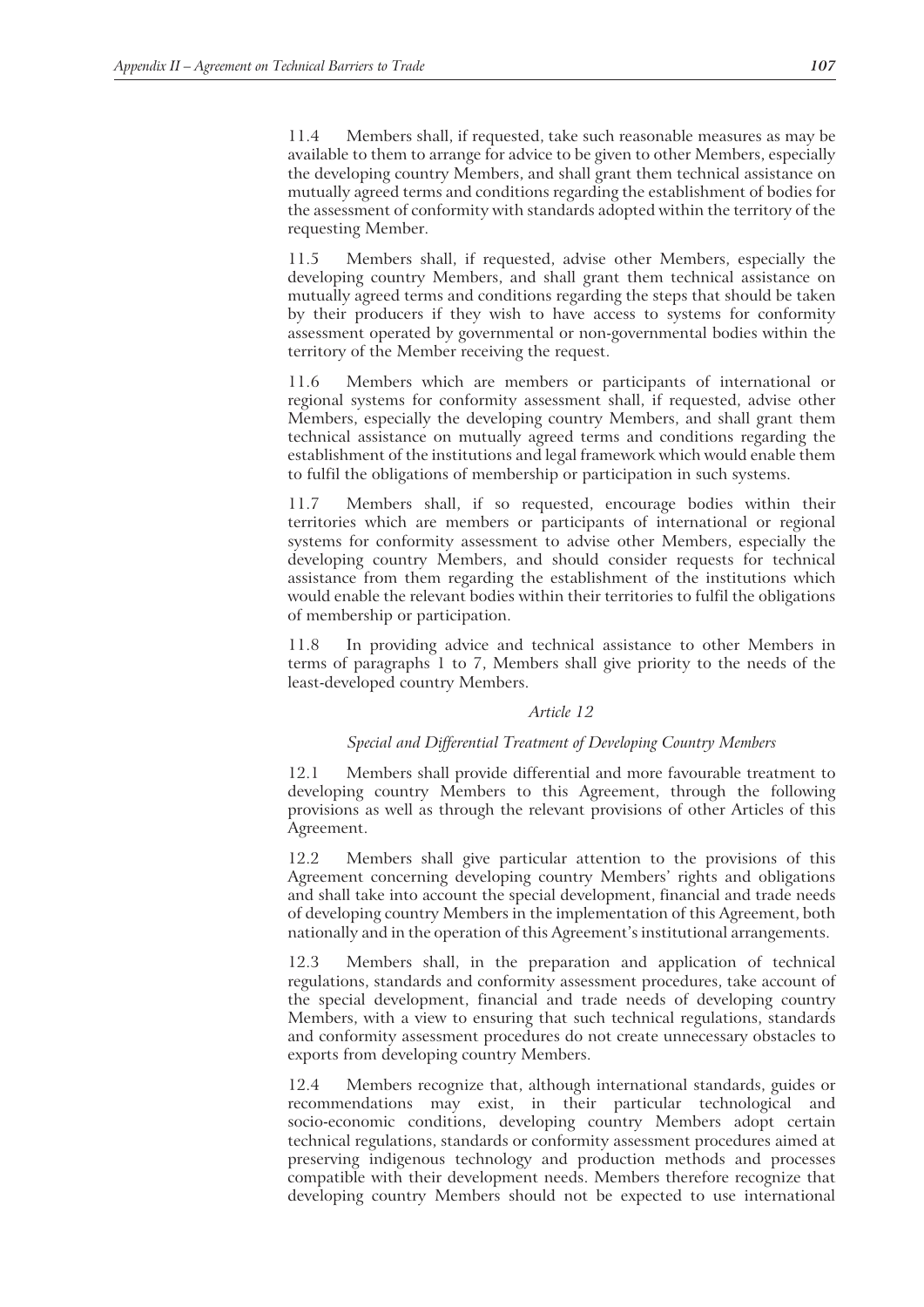standards as a basis for their technical regulations or standards, including test methods, which are not appropriate to their development, financial and trade needs.

12.5 Members shall take such reasonable measures as may be available to them to ensure that international standardizing bodies and international systems for conformity assessment are organized and operated in a way which facilitates active and representative participation of relevant bodies in all Members, taking into account the special problems of developing country Members.

12.6 Members shall take such reasonable measures as may be available to them to ensure that international standardizing bodies, upon request of developing country Members, examine the possibility of, and, if practicable, prepare international standards concerning products of special interest to developing country Members.

12.7 Members shall, in accordance with the provisions of Article 11, provide technical assistance to developing country Members to ensure that the preparation and application of technical regulations, standards and conformity assessment procedures do not create unnecessary obstacles to the expansion and diversification of exports from developing country Members. In determining the terms and conditions of the technical assistance, account shall be taken of the stage of development of the requesting Members and in particular of the least-developed country Members.

12.8 It is recognized that developing country Members may face special problems, including institutional and infrastructural problems, in the field of preparation and application of technical regulations, standards and conformity assessment procedures. It is further recognized that the special development and trade needs of developing country Members, as well as their stage of technological development, may hinder their ability to discharge fully their obligations under this Agreement. Members, therefore, shall take this fact fully into account. Accordingly, with a view to ensuring that developing country Members are able to comply with this Agreement, the Committee on Technical Barriers to Trade provided for in Article 13 (referred to in this Agreement as the 'Committee') is enabled to grant, upon request, specified, time-limited exceptions in whole or in part from obligations under this Agreement. When considering such requests the Committee shall take into account the special problems, in the field of preparation and application of technical regulations, standards and conformity assessment procedures, and the special development and trade needs of the developing country Member, as well as its stage of technological development, which may hinder its ability to discharge fully its obligations under this Agreement. The Committee shall, in particular, take into account the special problems of the least-developed country Members.

12.9 During consultations, developed country Members shall bear in mind the special difficulties experienced by developing country Members in formulating and implementing standards and technical regulations and conformity assessment procedures, and in their desire to assist developing country Members with their efforts in this direction, developed country Members shall take account of the special needs of the former in regard to financing, trade and development.

12.10 The Committee shall examine periodically the special and differential treatment, as laid down in this Agreement, granted to developing country Members on national and international levels.

INSTITUTIONS, CONSULTATION AND DISPUTE SETTLEMENT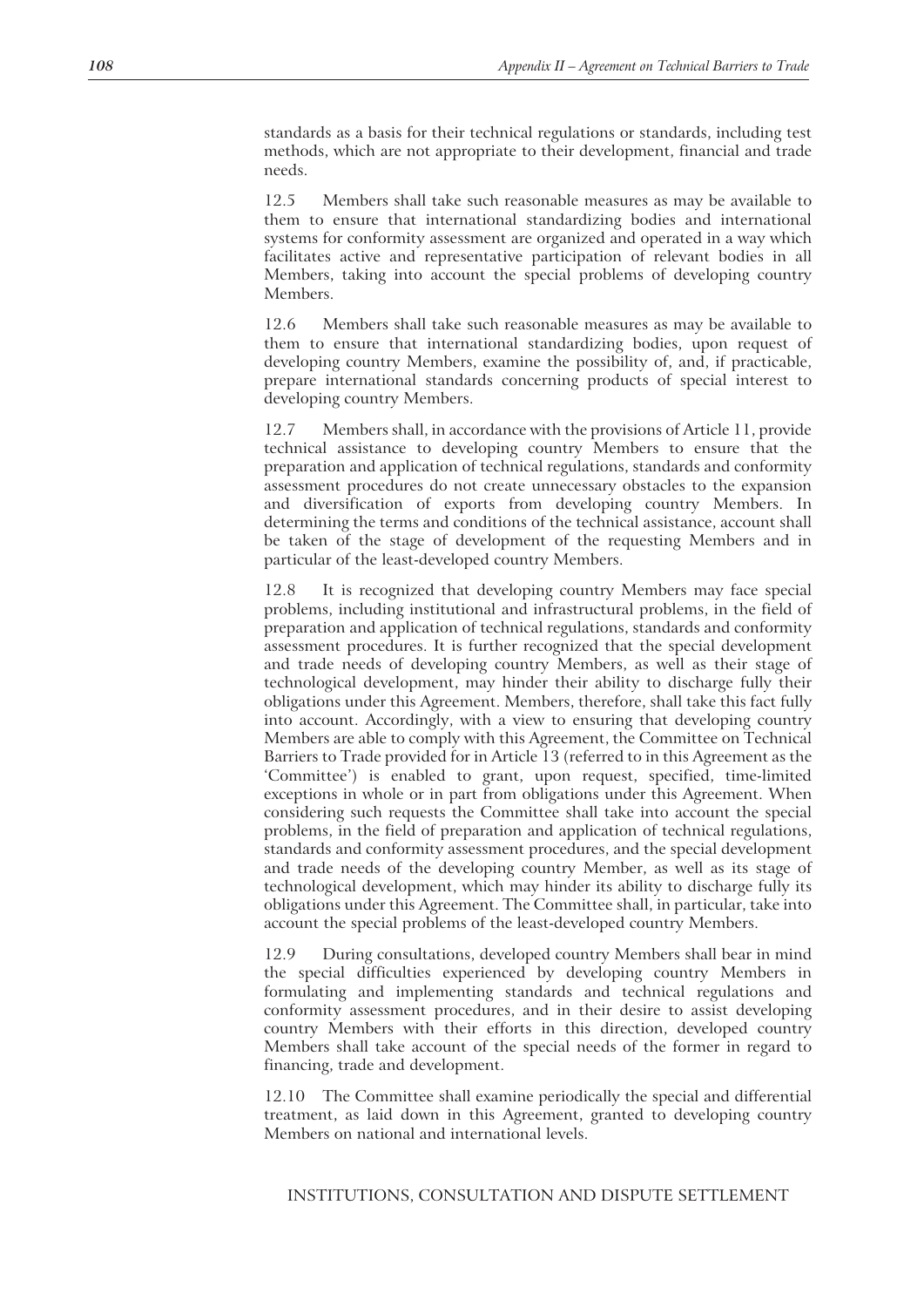# *Article 13*

# *The Committee on Technical Barriers to Trade*

13.1 A Committee on Technical Barriers to Trade is hereby established, and shall be composed of representatives from each of the Members. The Committee shall elect its own Chairman and shall meet as necessary, but no less than once a year, for the purpose of affording Members the opportunity of consulting on any matters relating to the operation of this Agreement or the furtherance of its objectives, and shall carry out such responsibilities as assigned to it under this Agreement or by the Members.

13.2 The Committee shall establish working parties or other bodies as may be appropriate, which shall carry out such responsibilities as may be assigned to them by the Committee in accordance with the relevant provisions of this Agreement.

13.3 It is understood that unnecessary duplication should be avoided between the work under this Agreement and that of governments in other technical bodies. The Committee shall examine this problem with a view to minimizing such duplication.

#### *Article 14*

#### *Consultation and Dispute Settlement*

14.1 Consultations and the settlement of disputes with respect to any matter affecting the operation of this Agreement shall take place under the auspices of the Dispute Settlement Body and shall follow, *mutatis mutandis*, the provisions of Articles XXII and XXIII of GATT 1994, as elaborated and applied by the Dispute Settlement Understanding.

14.2 At the request of a party to a dispute, or at its own initiative, a panel may establish a technical expert group to assist in questions of a technical nature, requiring detailed consideration by experts.

14.3 Technical expert groups shall be governed by the procedures of Annex 2.

14.4 The dispute settlement provisions set out above can be invoked in cases where a Member considers that another Member has not achieved satisfactory results under Articles 3, 4, 7, 8 and 9 and its trade interests are significantly affected. In this respect, such results shall be equivalent to those as if the body in question were a Member.

#### FINAL PROVISIONS

# *Article 15*

# *Final Provisions*

# *Reservations*

15.1 Reservations may not be entered in respect of any of the provisions of this Agreement without the consent of the other Members.

#### *Review*

15.2 Each Member shall, promptly after the date on which the WTO Agreement enters into force for it, inform the Committee of measures in existence or taken to ensure the implementation and administration of this Agreement. Any changes of such measures thereafter shall also be notified to the Committee.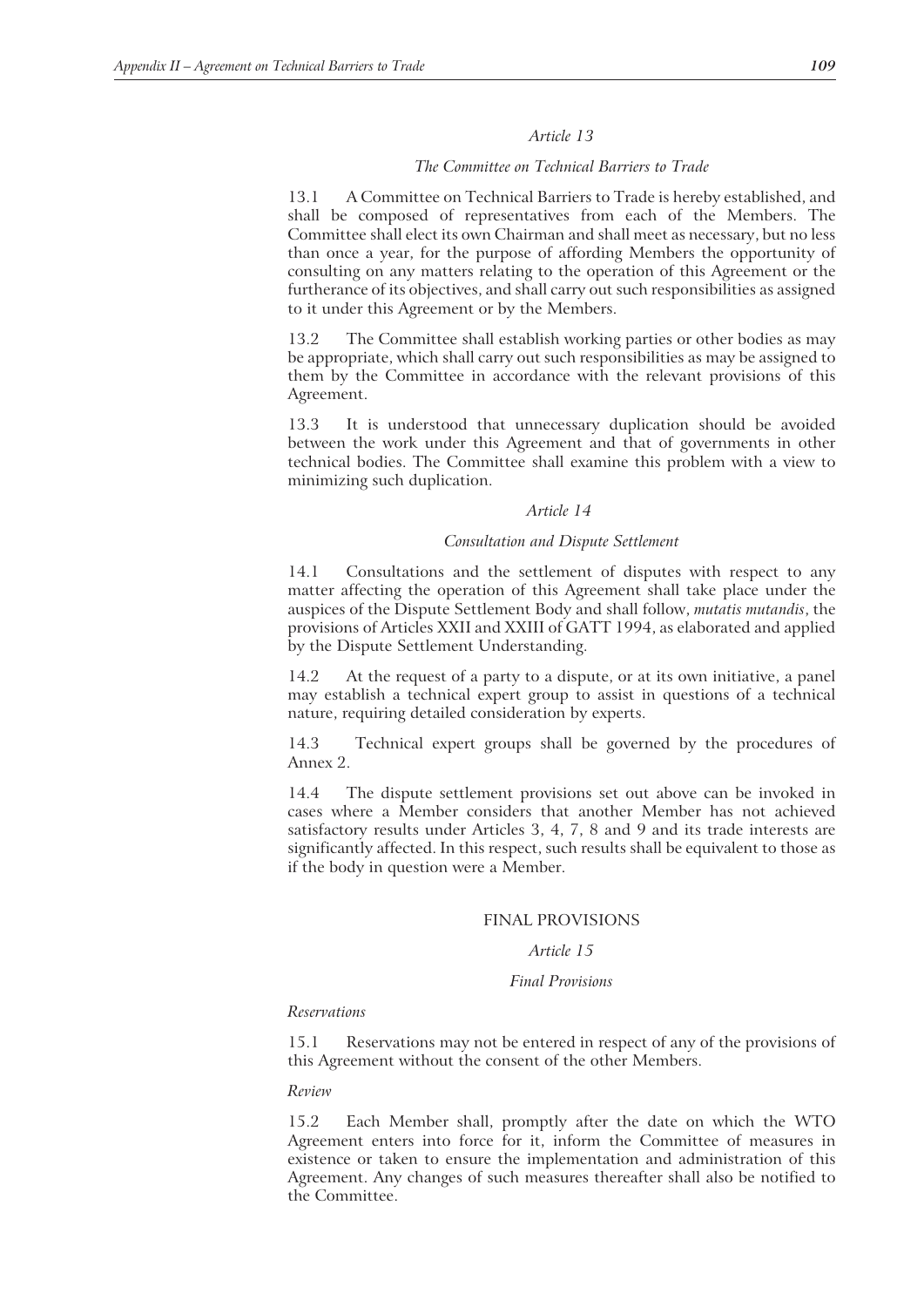15.3 The Committee shall review annually the implementation and operation of this Agreement taking into account the objectives thereof.

15.4 Not later than the end of the third year from the date of entry into force of the WTO Agreement and at the end of each three-year period thereafter, the Committee shall review the operation and implementation of this Agreement, including the provisions relating to transparency, with a view to recommending an adjustment of the rights and obligations of this Agreement where necessary to ensure mutual economic advantage and balance of rights and obligations, without prejudice to the provisions of Article 12. Having regard, *inter alia,* to the experience gained in the implementation of the Agreement, the Committee shall, where appropriate, submit proposals for amendments to the text of this Agreement to the Council for Trade in Goods.

#### *Annexes*

15.5 The annexes to this Agreement constitute an integral part thereof.

# ANNEX 1

# TERMS AND THEIR DEFINITIONS FOR THE PURPOSE OF THIS AGREEMENT

The terms presented in the sixth edition of the ISO/IEC Guide 2: 1991, General Terms and Their Definitions Concerning Standardization and Related Activities, shall, when used in this Agreement, have the same meaning as given in the definitions in the said Guide taking into account that services are excluded from the coverage of this Agreement.

For the purpose of this Agreement, however, the following definitions shall apply:

#### 1. *Technical regulation*

Document which lays down product characteristics or their related processes and production methods, including the applicable administrative provisions, with which compliance is mandatory. It may also include or deal exclusively with terminology, symbols, packaging, marking or labelling requirements as they apply to a product, process or production method.

# *Explanatory note*

The definition in ISO/IEC Guide 2 is not self-contained, but based on the so-called 'building block' system.

#### 2. *Standard*

Document approved by a recognized body, that provides, for common and repeated use, rules, guidelines or characteristics for products or related processes and production methods, with which compliance is not mandatory. It may also include or deal exclusively with terminology, symbols, packaging, marking or labelling requirements as they apply to a product, process or production method.

#### *Explanatory note*

The terms as defined in ISO/IEC Guide 2 cover products, processes and services. This Agreement deals only with technical regulations, standards and conformity assessment procedures related to products or processes and production methods. Standards as defined by ISO/IEC Guide 2 may be mandatory or voluntary. For the purpose of this Agreement standards are defined as voluntary and technical regulations as mandatory documents.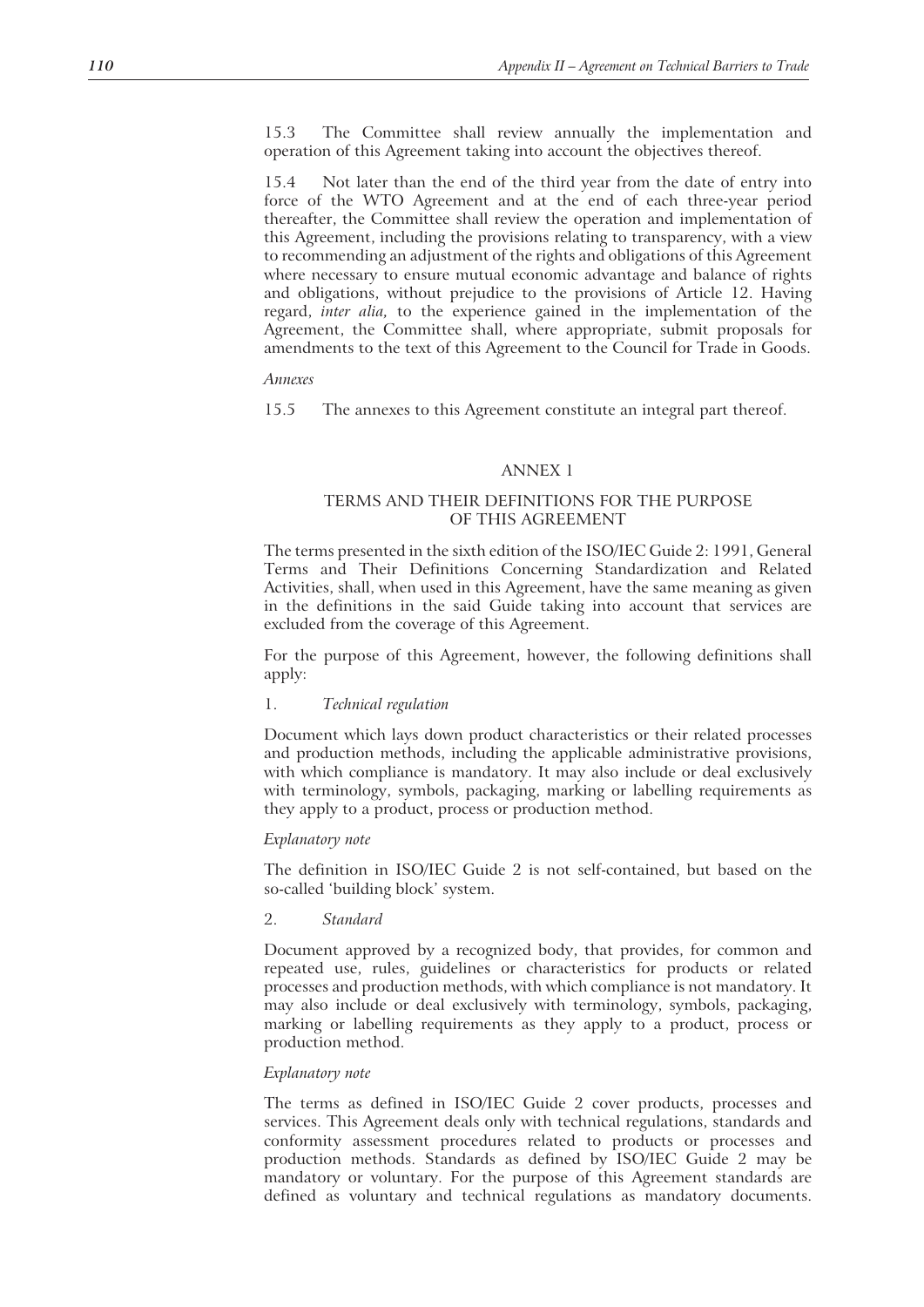Standards prepared by the international standardization community are based on consensus. This Agreement covers also documents that are not based on consensus.

#### 3. *Conformity assessment procedures*

Any procedure used, directly or indirectly, to determine that relevant requirements in technical regulations or standards are fulfilled.

#### *Explanatory note*

Conformity assessment procedures include, *inter alia*, procedures for sampling, testing and inspection; evaluation, verification and assurance of conformity; registration, accreditation and approval as well as their combinations.

#### 4. *International body or system*

Body or system whose membership is open to the relevant bodies of at least all Members.

# 5. *Regional body or system*

Body or system whose membership is open to the relevant bodies of only some of the Members.

#### 6. *Central government body*

Central government, its ministries and departments or any body subject to the control of the central government in respect of the activity in question.

#### *Explanatory note*:

In the case of the European Communities the provisions governing central government bodies apply. However, regional bodies or conformity assessment systems may be established within the European Communities, and in such cases would be subject to the provisions of this Agreement on regional bodies or conformity assessment systems.

#### 7. *Local government body*

Government other than a central government (e.g. states, provinces, Länder, cantons, municipalities, etc.), its ministries or departments or any body subject to the control of such a government in respect of the activity in question.

#### 8. *Non-governmental body*

Body other than a central government body or a local government body, including a non-governmental body which has legal power to enforce a technical regulation.

#### ANNEX 2

## TECHNICAL EXPERT GROUPS

The following procedures shall apply to technical expert groups established in accordance with the provisions of Article 14.

1. Technical expert groups are under the panel's authority. Their terms of reference and detailed working procedures shall be decided by the panel, and they shall report to the panel.

2. Participation in technical expert groups shall be restricted to persons of professional standing and experience in the field in question.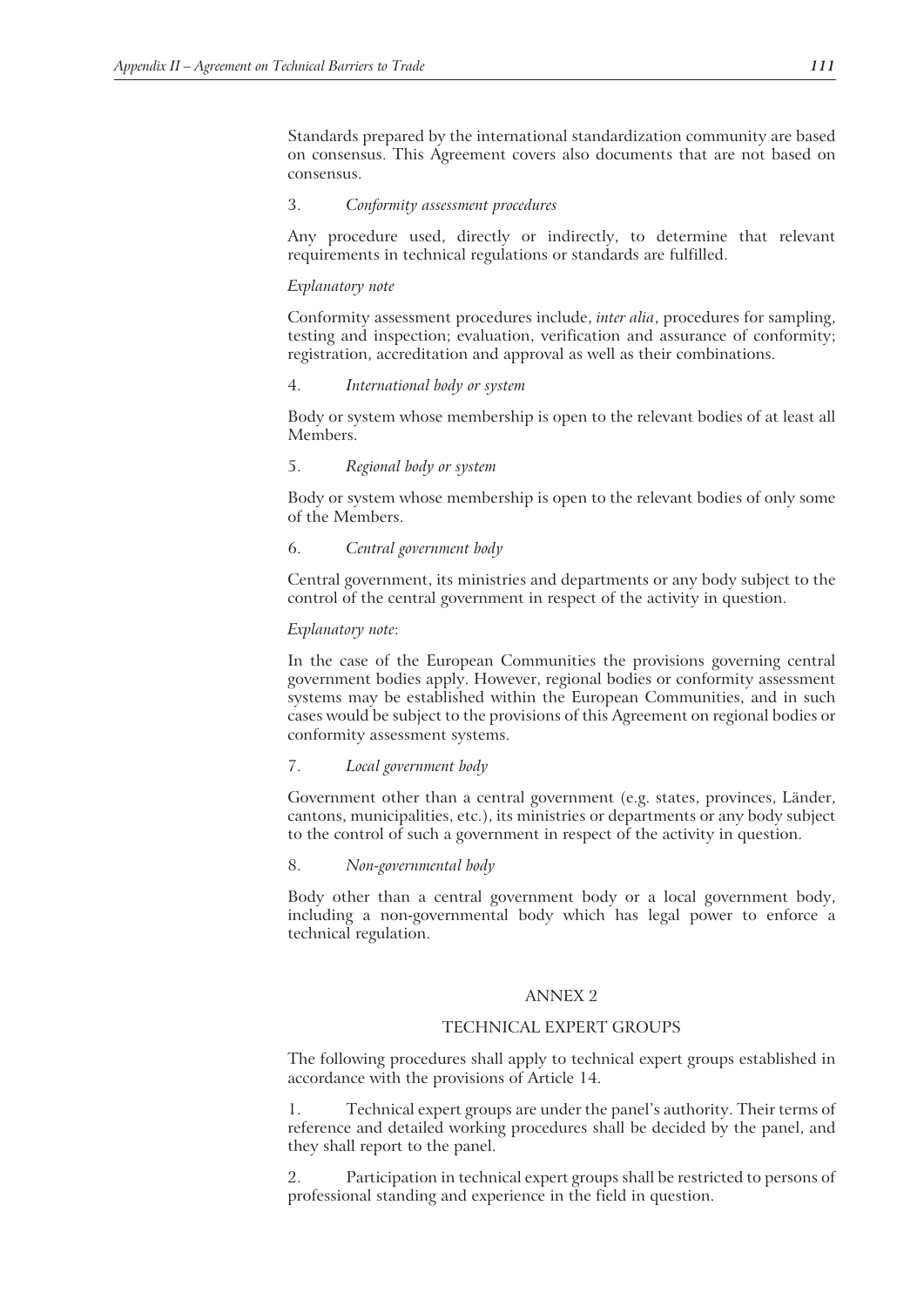3. Citizens of parties to the dispute shall not serve on a technical expert group without the joint agreement of the parties to the dispute, except in exceptional circumstances when the panel considers that the need for specialized scientific expertise cannot be fulfilled otherwise. Government officials of parties to the dispute shall not serve on a technical expert group. Members of technical expert groups shall serve in their individual capacities and not as government representatives, nor as representatives of any organization. Governments or organizations shall therefore not give them instructions with regard to matters before a technical expert group.

4. Technical expert groups may consult and seek information and technical advice from any source they deem appropriate. Before a technical expert group seeks such information or advice from a source within the jurisdiction of a Member, it shall inform the government of that Member. Any Member shall respond promptly and fully to any request by a technical expert group for such information as the technical expert group considers necessary and appropriate.

5. The parties to a dispute shall have access to all relevant information provided to a technical expert group, unless it is of a confidential nature. Confidential information provided to the technical expert group shall not be released without formal authorization from the government, organization or person providing the information. Where such information is requested from the technical expert group but release of such information by the technical expert group is not authorized, a non-confidential summary of the information will be provided by the government, organization or person supplying the information.

6. The technical expert group shall submit a draft report to the Members concerned with a view to obtaining their comments, and taking them into account, as appropriate, in the final report, which shall also be circulated to the Members concerned when it is submitted to the panel.

#### ANNEX 3

# CODE OF GOOD PRACTICE FOR THE PREPARATION, ADOPTION AND APPLICATION OF STANDARDS

#### *General Provisions*

A. For the purposes of this Code the definitions in Annex 1 of this Agreement shall apply.

B. This Code is open to acceptance by any standardizing body within the territory of a Member of the WTO, whether a central government body, a local government body, or a non-governmental body; to any governmental regional standardizing body one or more members of which are Members of the WTO; and to any non-governmental regional standardizing body one or more members of which are situated within the territory of a Member of the WTO (referred to in this Code collectively as 'standardizing bodies' and individually as 'the standardizing body').

C. Standardizing bodies that have accepted or withdrawn from this Code shall notify this fact to the ISO/IEC Information Centre in Geneva. The notification shall include the name and address of the body concerned and the scope of its current and expected standardization activities. The notification may be sent either directly to the ISO/IEC Information Centre, or through the national member body of ISO/IEC or, preferably, through the relevant national member or international affiliate of ISONET, as appropriate.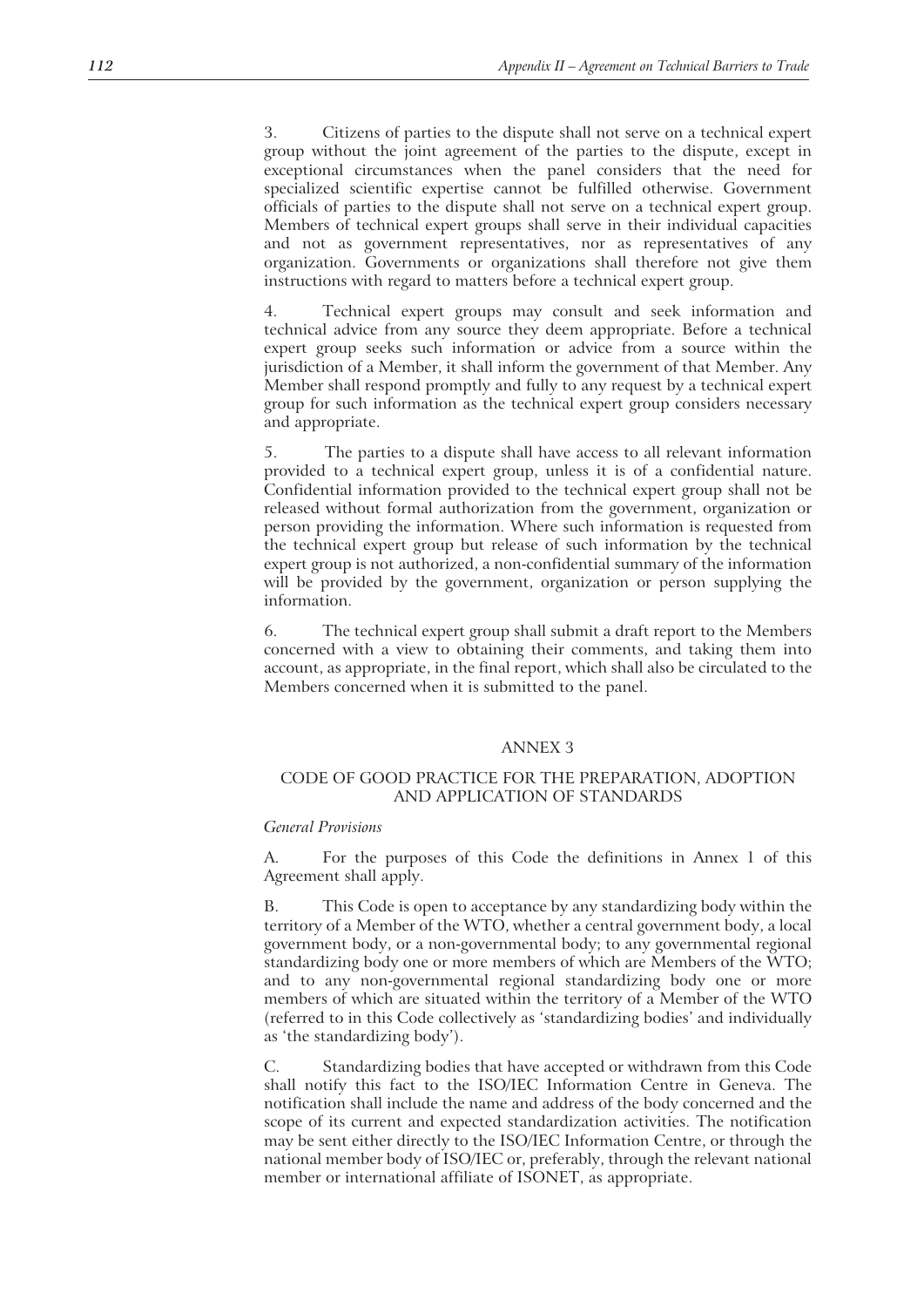# SUBSTANTIVE PROVISIONS

D. In respect of standards, the standardizing body shall accord treatment to products originating in the territory of any other Member of the WTO no less favourable than that accorded to like products of national origin and to like products originating in any other country.

E. The standardizing body shall ensure that standards are not prepared, adopted or applied with a view to, or with the effect of, creating unnecessary obstacles to international trade.

F. Where international standards exist or their completion is imminent, the standardizing body shall use them, or the relevant parts of them, as a basis for the standards it develops, except where such international standards or relevant parts would be ineffective or inappropriate, for instance, because of an insufficient level of protection or fundamental climatic or geographical factors or fundamental technological problems.

G. With a view to harmonizing standards on as wide a basis as possible, the standardizing body shall, in an appropriate way, play a full part, within the limits of its resources, in the preparation by relevant international standardizing bodies of international standards regarding subject matter for which it either has adopted, or expects to adopt, standards. For standardizing bodies within the territory of a Member, participation in a particular international standardization activity shall, whenever possible, take place through one delegation representing all standardizing bodies in the territory that have adopted, or expect to adopt, standards for the subject matter to which the international standardization activity relates.

H. The standardizing body within the territory of a Member shall make every effort to avoid duplication of, or overlap with, the work of other standardizing bodies in the national territory or with the work of relevant international or regional standardizing bodies. They shall also make every effort to achieve a national consensus on the standards they develop. Likewise the regional standardizing body shall make every effort to avoid duplication of, or overlap with, the work of relevant international standardizing bodies.

I. Wherever appropriate, the standardizing body shall specify standards based on product requirements in terms of performance rather than design or descriptive characteristics.

J. At least once every six months, the standardizing body shall publish a work programme containing its name and address, the standards it is currently preparing and the standards which it has adopted in the preceding period. A standard is under preparation from the moment a decision has been taken to develop a standard until that standard has been adopted. The titles of specific draft standards shall, upon request, be provided in English, French or Spanish. A notice of the existence of the work programme shall be published in a national or, as the case may be, regional publication of standardization activities.

The work programme shall for each standard indicate, in accordance with any ISONET rules, the classification relevant to the subject matter, the stage attained in the standard's development, and the references of any international standards taken as a basis. No later than at the time of publication of its work programme, the standardizing body shall notify the existence thereof to the ISO/IEC Information Centre in Geneva.

The notification shall contain the name and address of the standardizing body, the name and issue of the publication in which the work programme is published, the period to which the work programme applies, its price (if any),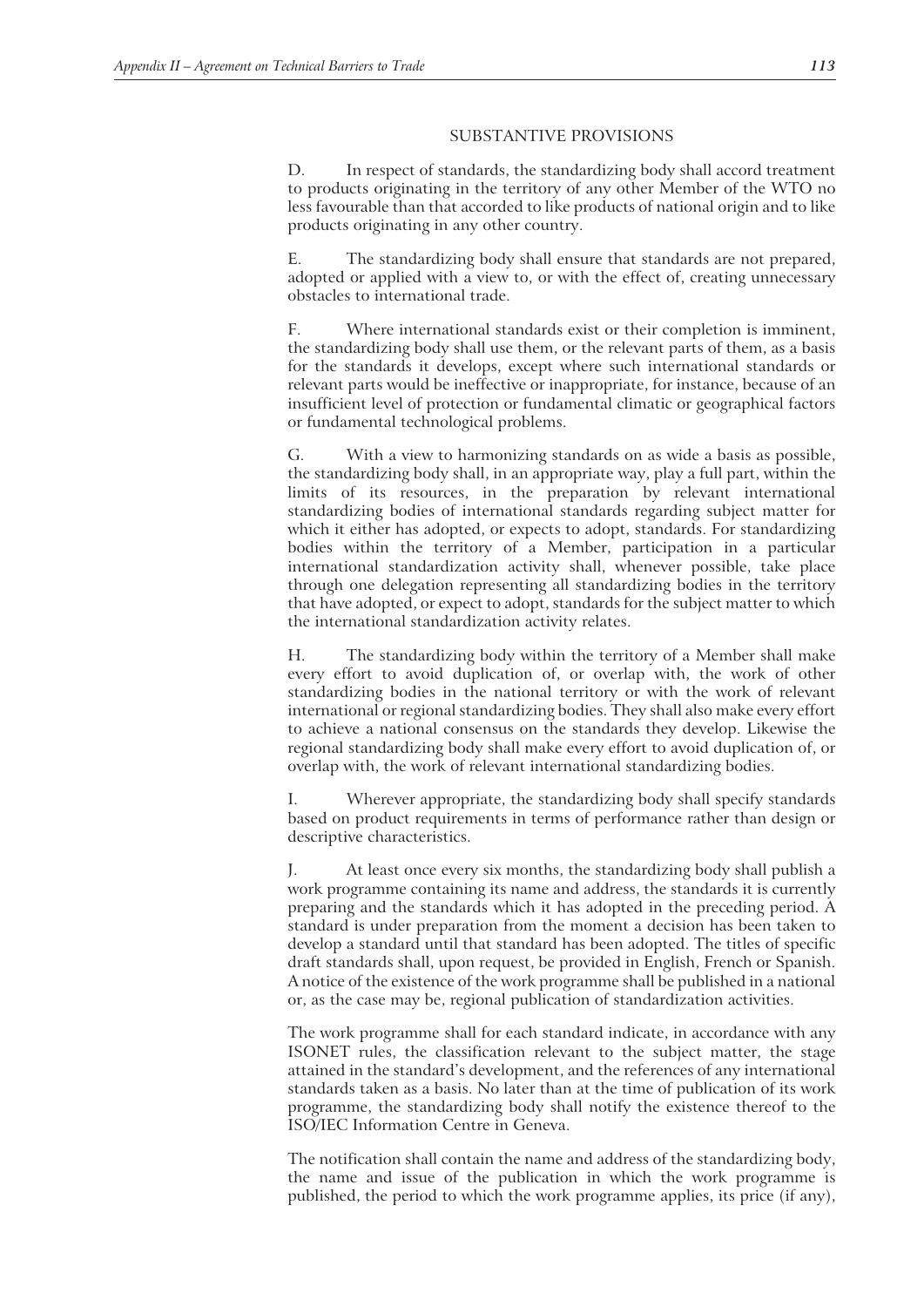and how and where it can be obtained. The notification may be sent directly to the ISO/IEC Information Centre, or, preferably, through the relevant national member or international affiliate of ISONET, as appropriate.

K. The national member of ISO/IEC shall make every effort to become a member of ISONET or to appoint another body to become a member as well as to acquire the most advanced membership type possible for the ISONET member. Other standardizing bodies shall make every effort to associate themselves with the ISONET member.

L. Before adopting a standard, the standardizing body shall allow a period of at least 60 days for the submission of comments on the draft standard by interested parties within the territory of a Member of the WTO. This period may, however, be shortened in cases where urgent problems of safety, health or environment arise or threaten to arise. No later than at the start of the comment period, the standardizing body shall publish a notice announcing the period for commenting in the publication referred to in paragraph J. Such notification shall include, as far as practicable, whether the draft standard deviates from relevant international standards.

M. On the request of any interested party within the territory of a Member of the WTO, the standardizing body shall promptly provide, or arrange to provide, a copy of a draft standard which it has submitted for comments. Any fees charged for this service shall, apart from the real cost of delivery, be the same for foreign and domestic parties.

N. The standardizing body shall take into account, in the further processing of the standard, the comments received during the period for commenting. Comments received through standardizing bodies that have accepted this Code of Good Practice shall, if so requested, be replied to as promptly as possible. The reply shall include an explanation why a deviation from relevant international standards is necessary.

O. Once the standard has been adopted, it shall be promptly published.

P. On the request of any interested party within the territory of a Member of the WTO, the standardizing body shall promptly provide, or arrange to provide, a copy of its most recent work programme or of a standard which it produced. Any fees charged for this service shall, apart from the real cost of delivery, be the same for foreign and domestic parties.

Q. The standardizing body shall afford sympathetic consideration to, and adequate opportunity for, consultation regarding representations with respect to the operation of this Code presented by standardizing bodies that have accepted this Code of Good Practice. It shall make an objective effort to solve any complaints.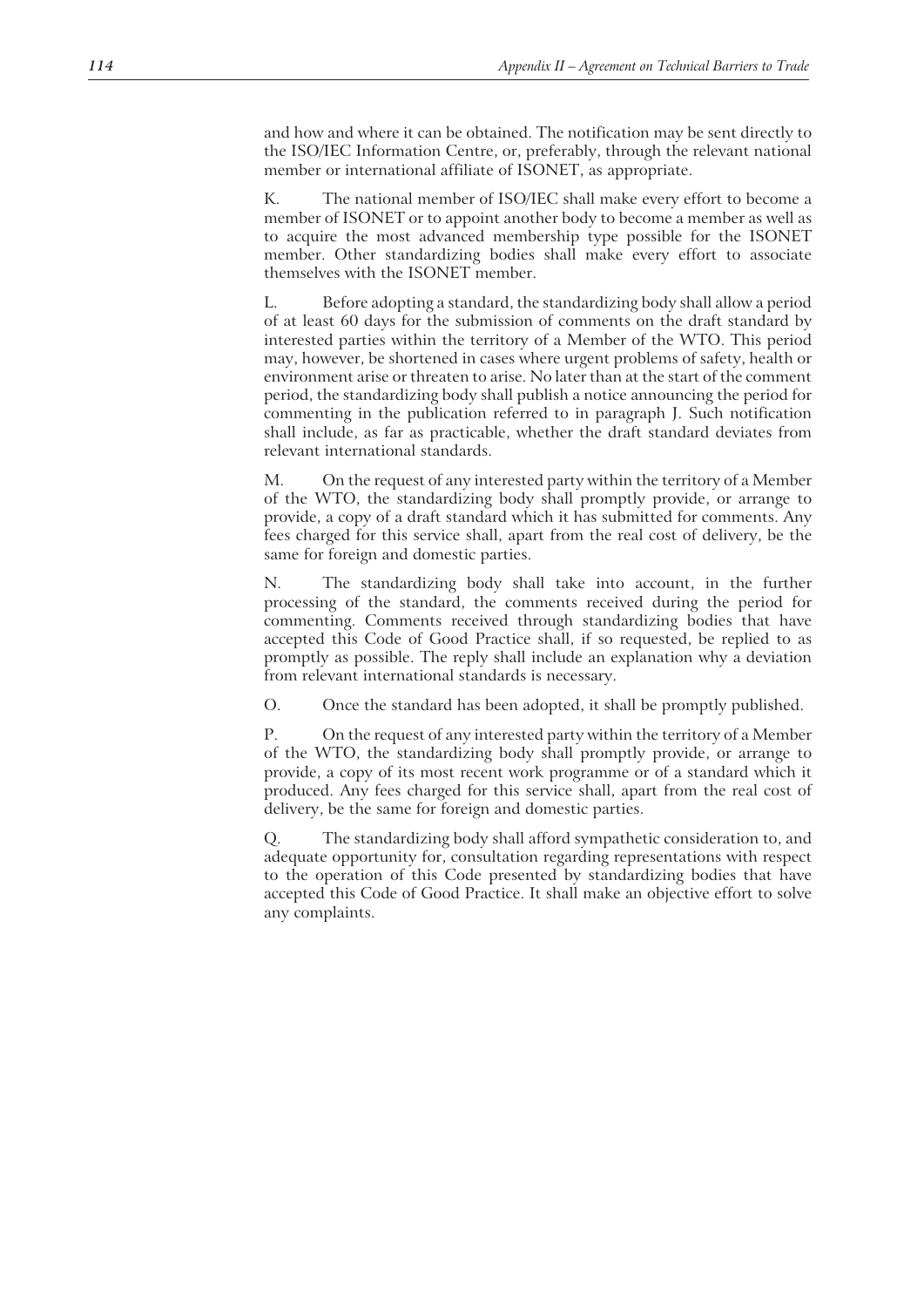# **APPENDIX III**

# **Agreement on the Application of Sanitary and Phytosanitary Measures**

# *Members*,

*Reaffirming* that no Member should be prevented from adopting or enforcing measures necessary to protect human, animal or plant life or health, subject to the requirement that these measures are not applied in a manner which would constitute a means of arbitrary or unjustifiable discrimination between Members where the same conditions prevail or a disguised restriction on international trade;

*Desiring* to improve the human health, animal health and phytosanitary situation in all Members;

*Noting* that sanitary and phytosanitary measures are often applied on the basis of bilateral agreements or protocols;

*Desiring* the establishment of a multilateral framework of rules and disciplines to guide the development, adoption and enforcement of sanitary and phytosanitary measures in order to minimize their negative effects on trade;

*Recognizing* the important contribution that international standards, guidelines and recommendations can make in this regard;

*Desiring* to further the use of harmonized sanitary and phytosanitary measures between Members, on the basis of international standards, guidelines and recommendations developed by the relevant international organizations, including the Codex Alimentarius Commission, the International Office of Epizootics, and the relevant international and regional organizations operating within the framework of the International Plant Protection Convention, without requiring Members to change their appropriate level of protection of human, animal or plant life or health;

*Recognizing* that developing country Members may encounter special difficulties in complying with the sanitary or phytosanitary measures of importing Members, and as a consequence in access to markets, and also in the formulation and application of sanitary or phytosanitary measures in their own territories, and desiring to assist them in their endeavours in this regard;

*Desiring* therefore to elaborate rules for the application of the provisions of GATT 1994 which relate to the use of sanitary or phytosanitary measures, in particular the provisions of Article XX(b);

*Hereby agree* as follows: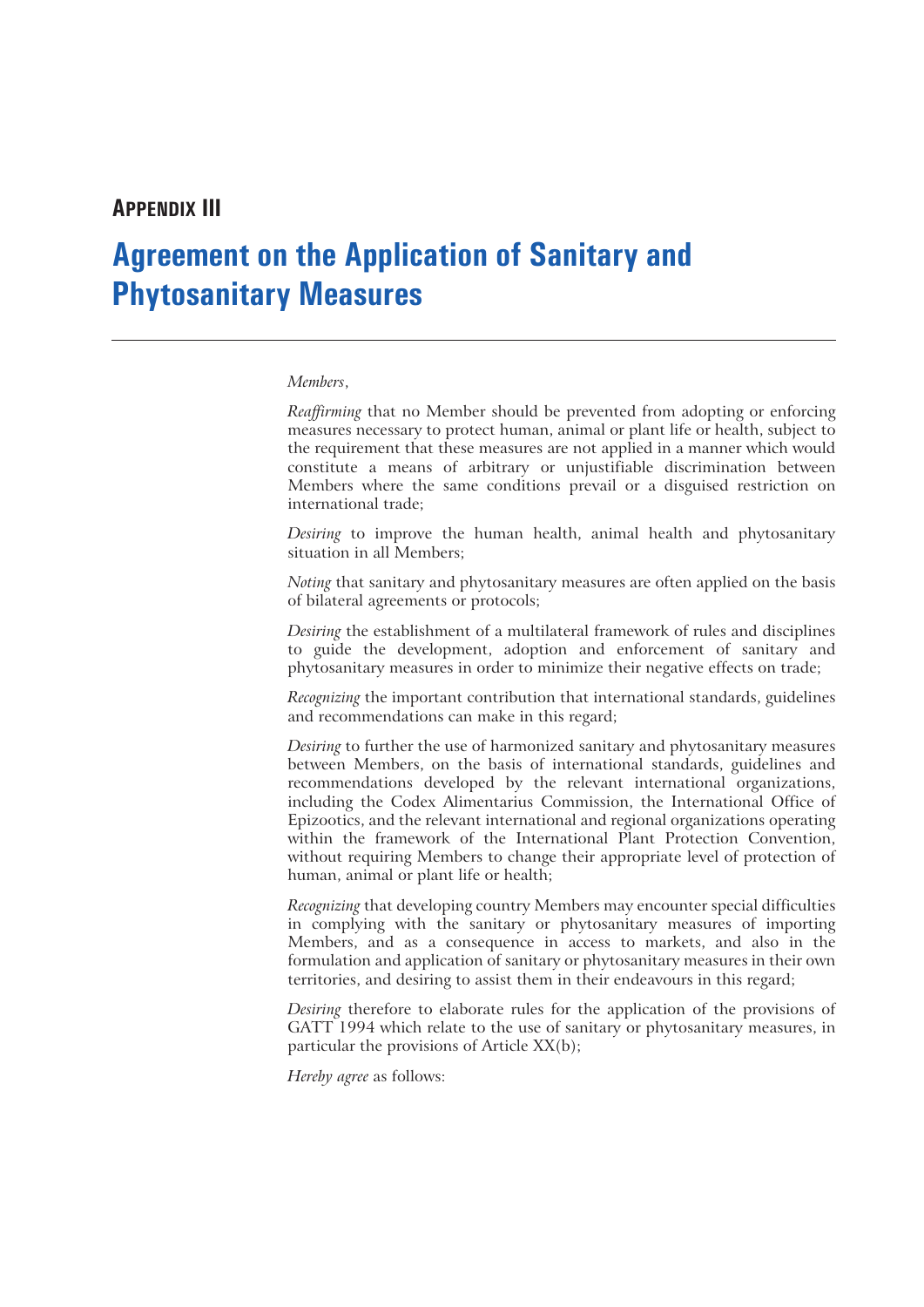# *Article 1*

# *General Provisions*

1. This Agreement applies to all sanitary and phytosanitary measures which may, directly or indirectly, affect international trade. Such measures shall be developed and applied in accordance with the provisions of this Agreement.

2. For the purposes of this Agreement, the definitions provided in Annex A shall apply.

3. The annexes are an integral part of this Agreement.

4. Nothing in this Agreement shall affect the rights of Members under the Agreement on Technical Barriers to Trade with respect to measures not within the scope of this Agreement.

#### *Article 2*

#### *Basic Rights and Obligations*

1. Members have the right to take sanitary and phytosanitary measures necessary for the protection of human, animal or plant life or health, provided that such measures are not inconsistent with the provisions of this Agreement.

2. Members shall ensure that any sanitary or phytosanitary measure is applied only to the extent necessary to protect human, animal or plant life or health, is based on scientific principles and is not maintained without sufficient scientific evidence, except as provided for in paragraph 7 of Article 5.

3. Members shall ensure that their sanitary and phytosanitary measures do not arbitrarily or unjustifiably discriminate between Members where identical or similar conditions prevail, including between their own territory and that of other Members. Sanitary and phytosanitary measures shall not be applied in a manner which would constitute a disguised restriction on international trade.

4. Sanitary or phytosanitary measures which conform to the relevant provisions of this Agreement shall be presumed to be in accordance with the obligations of the Members under the provisions of GATT 1994 which relate to the use of sanitary or phytosanitary measures, in particular the provisions of Article XX(b).

# *Article 3*

#### *Harmonization*

1. To harmonize sanitary and phytosanitary measures on as wide a basis as possible, Members shall base their sanitary or phytosanitary measures on international standards, guidelines or recommendations, where they exist, except as otherwise provided for in this Agreement, and in particular in paragraph 3.

2. Sanitary or phytosanitary measures which conform to international standards, guidelines or recommendations shall be deemed to be necessary to protect human, animal or plant life or health, and presumed to be consistent with the relevant provisions of this Agreement and of GATT 1994.

3. Members may introduce or maintain sanitary or phytosanitary measures which result in a higher level of sanitary or phytosanitary protection than would be achieved by measures based on the relevant international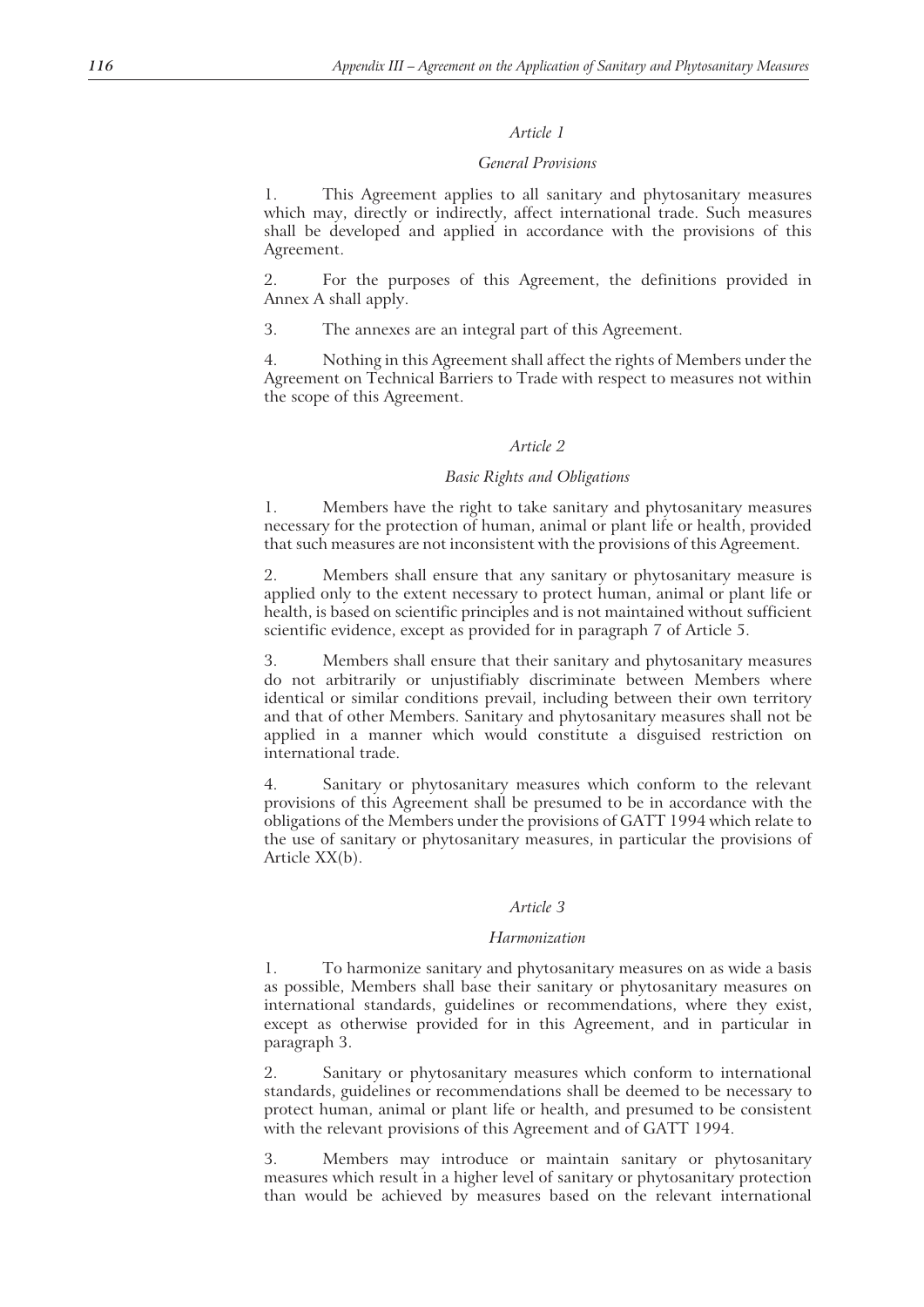standards, guidelines or recommendations, if there is a scientific justification, or as a consequence of the level of sanitary or phytosanitary protection a Member determines to be appropriate in accordance with the relevant provisions of paragraphs 1 through 8 of Article 5. Notwithstanding the above, all measures which result in a level of sanitary or phytosanitary protection different from that which would be achieved by measures based on international standards, guidelines or recommendations shall not be inconsistent with any other provision of this Agreement.

4. Members shall play a full part, within the limits of their resources, in the relevant international organizations and their subsidiary bodies, in particular the Codex Alimentarius Commission, the International Office of Epizootics, and the international and regional organizations operating within the framework of the International Plant Protection Convention, to promote within these organizations the development and periodic review of standards, guidelines and recommendations with respect to all aspects of sanitary and phytosanitary measures.

5. The Committee on Sanitary and Phytosanitary Measures provided for in paragraphs 1 and 4 of Article 12 (referred to in this Agreement as the 'Committee') shall develop a procedure to monitor the process of international harmonization and coordinate efforts in this regard with the relevant international organizations.

# *Article 4*

# *Equivalence*

1. Members shall accept the sanitary or phytosanitary measures of other Members as equivalent, even if these measures differ from their own or from those used by other Members trading in the same product, if the exporting Member objectively demonstrates to the importing Member that its measures achieve the importing Member's appropriate level of sanitary or phytosanitary protection. For this purpose, reasonable access shall be given, upon request, to the importing Member for inspection, testing and other relevant procedures.

2. Members shall, upon request, enter into consultations with the aim of achieving bilateral and multilateral agreements on recognition of the equivalence of specified sanitary or phytosanitary measures.

#### *Article 5*

# *Assessment of Risk and Determination of the Appropriate Level of Sanitary or Phytosanitary Protection*

1. Members shall ensure that their sanitary or phytosanitary measures are based on an assessment, as appropriate to the circumstances, of the risks to human, animal or plant life or health, taking into account risk assessment techniques developed by the relevant international organizations.

2. In the assessment of risks, Members shall take into account available scientific evidence; relevant processes and production methods; relevant inspection, sampling and testing methods; prevalence of specific diseases or pests; existence of pest- or disease-free areas; relevant ecological and environmental conditions; and quarantine or other treatment.

3. In assessing the risk to animal or plant life or health and determining the measure to be applied for achieving the appropriate level of sanitary or phytosanitary protection from such risk, Members shall take into account as relevant economic factors: the potential damage in terms of loss of production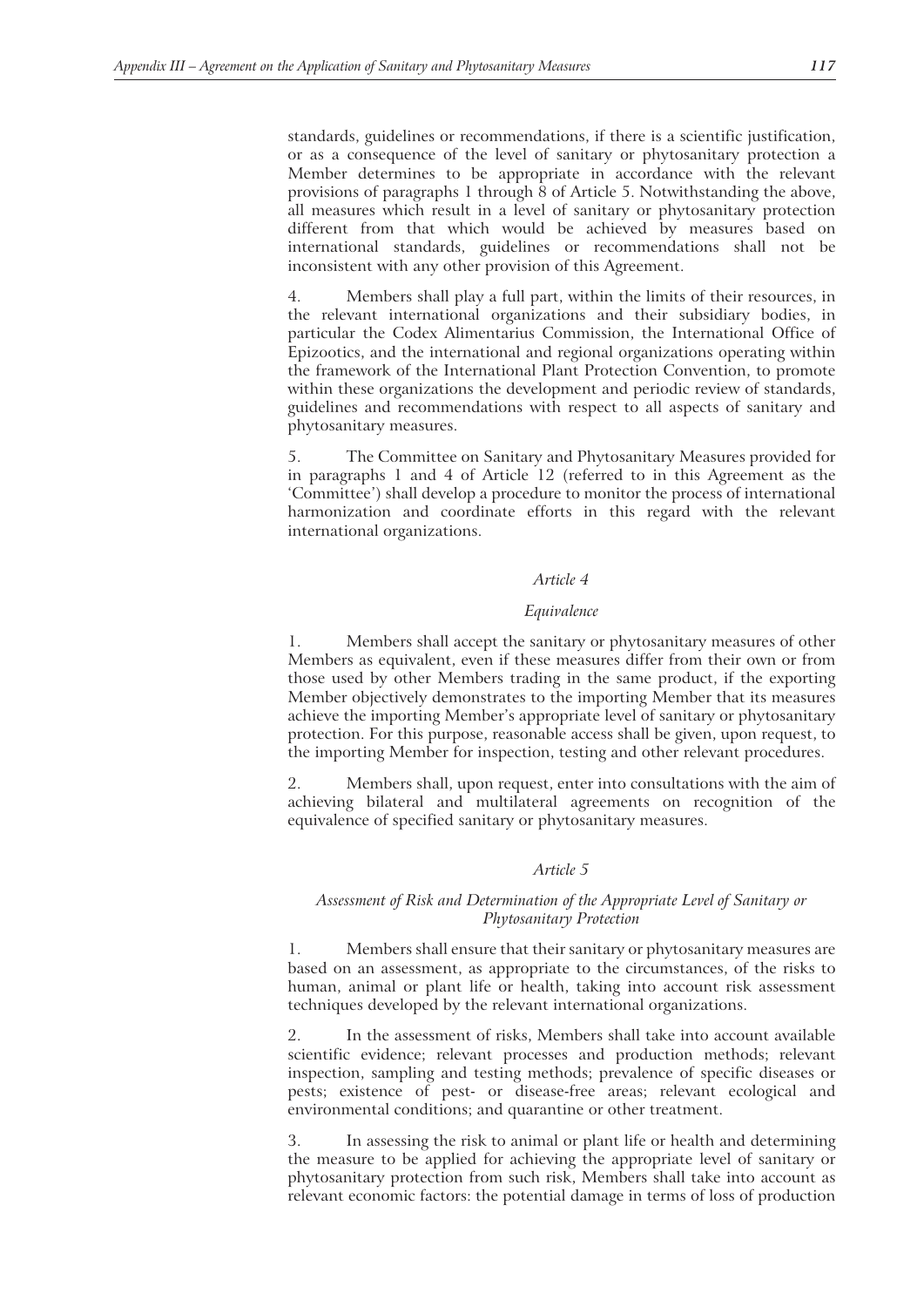or sales in the event of the entry, establishment or spread of a pest or disease; the costs of control or eradication in the territory of the importing Member; and the relative cost-effectiveness of alternative approaches to limiting risks.

Members should, when determining the appropriate level of sanitary or phytosanitary protection, take into account the objective of minimizing negative trade effects.

With the objective of achieving consistency in the application of the concept of appropriate level of sanitary or phytosanitary protection against risks to human life or health, or to animal and plant life or health, each Member shall avoid arbitrary or unjustifiable distinctions in the levels it considers to be appropriate in different situations, if such distinctions result in discrimination or a disguised restriction on international trade. Members shall cooperate in the Committee, in accordance with paragraphs 1, 2 and 3 of Article 12, to develop guidelines to further the practical implementation of this provision. In developing the guidelines, the Committee shall take into account all relevant factors, including the exceptional character of human health risks to which people voluntarily expose themselves.

6. Without prejudice to paragraph 2 of Article 3, when establishing or maintaining sanitary or phytosanitary measures to achieve the appropriate level of sanitary or phytosanitary protection, Members shall ensure that such measures are not more trade-restrictive than required to achieve their appropriate level of sanitary or phytosanitary protection, taking into account technical and economic feasibility.

7. In cases where relevant scientific evidence is insufficient, a Member may provisionally adopt sanitary or phytosanitary measures on the basis of available pertinent information, including that from the relevant international organizations as well as from sanitary or phytosanitary measures applied by other Members. In such circumstances, Members shall seek to obtain the additional information necessary for a more objective assessment of risk and review the sanitary or phytosanitary measure accordingly within a reasonable period of time.

When a Member has reason to believe that a specific sanitary or phytosanitary measure introduced or maintained by another Member is constraining, or has the potential to constrain, its exports and the measure is not based on the relevant international standards, guidelines or recommendations, or such standards, guidelines or recommendations do not exist, an explanation of the reasons for such sanitary or phytosanitary measure may be requested and shall be provided by the Member maintaining the measure.

#### *Article 6*

# *Adaptation to Regional Conditions, Including Pest- or Disease-Free Areas and Areas of Low Pest or Disease Prevalence*

1. Members shall ensure that their sanitary or phytosanitary measures are adapted to the sanitary or phytosanitary characteristics of the area - whether all of a country, part of a country, or all or parts of several countries - from which the product originated and to which the product is destined. In assessing the sanitary or phytosanitary characteristics of a region, Members shall take into account, *inter alia*, the level of prevalence of specific diseases or pests, the existence of eradication or control programmes, and appropriate criteria or guidelines which may be developed by the relevant international organizations.

2. Members shall, in particular, recognize the concepts of pest- or disease-free areas and areas of low pest or disease prevalence. Determination of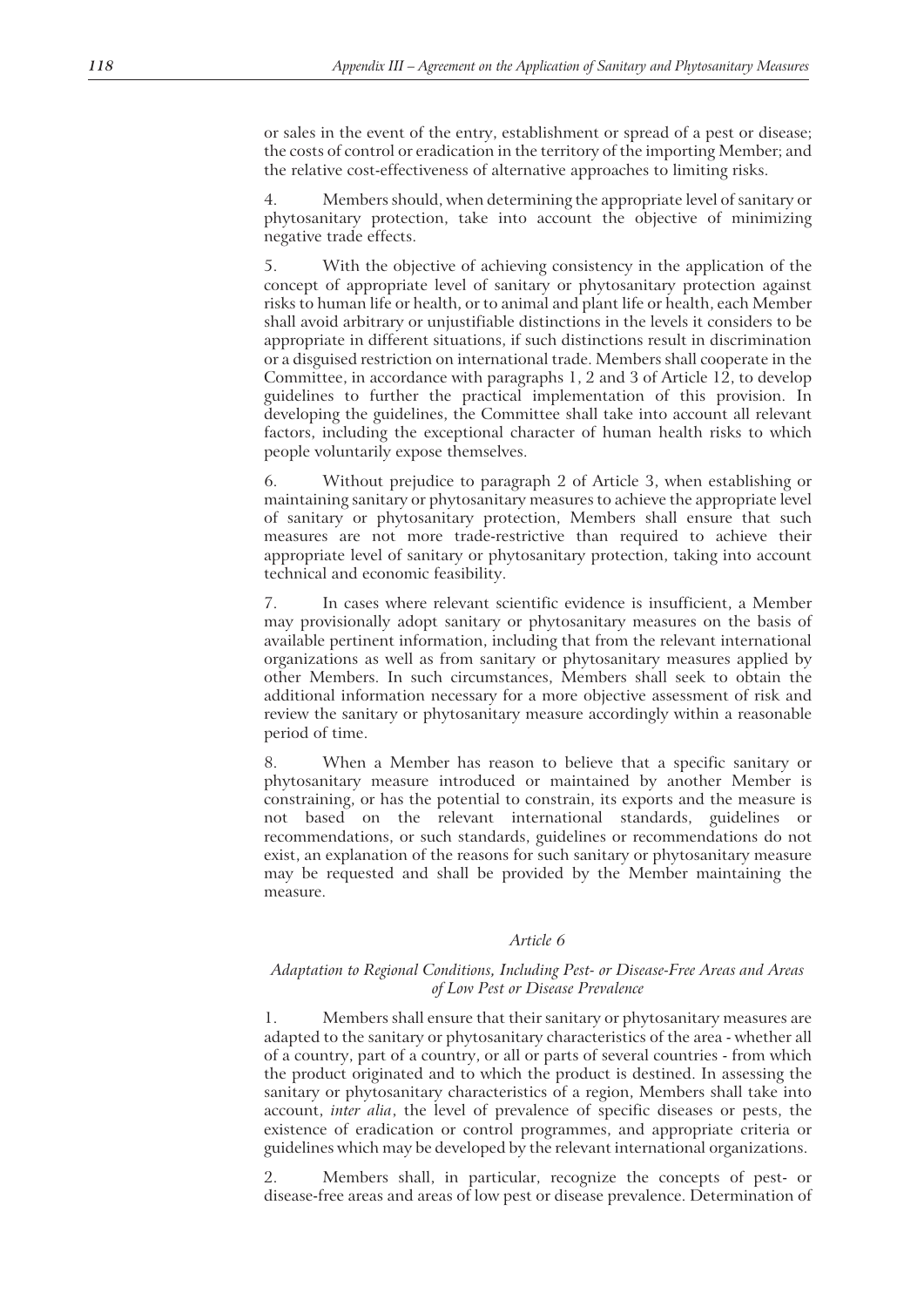such areas shall be based on factors such as geography, ecosystems, epidemiological surveillance, and the effectiveness of sanitary or phytosanitary controls.

3. Exporting Members claiming that areas within their territories are pestor disease-free areas or areas of low pest or disease prevalence shall provide the necessary evidence thereof in order to objectively demonstrate to the importing Member that such areas are, and are likely to remain, pest- or disease-free areas or areas of low pest or disease prevalence, respectively. For this purpose, reasonable access shall be given, upon request, to the importing Member for inspection, testing and other relevant procedures.

# *Article 7*

# *Transparency*

Members shall notify changes in their sanitary or phytosanitary measures and shall provide information on their sanitary or phytosanitary measures in accordance with the provisions of Annex B.

# *Article 8*

#### *Control, Inspection and Approval Procedures*

Members shall observe the provisions of Annex C in the operation of control, inspection and approval procedures, including national systems for approving the use of additives or for establishing tolerances for contaminants in foods, beverages or feedstuffs, and otherwise ensure that their procedures are not inconsistent with the provisions of this Agreement.

# *Article 9*

# *Technical Assistance*

1. Members agree to facilitate the provision of technical assistance to other Members, especially developing country Members, either bilaterally or through the appropriate international organizations. Such assistance may be, *inter alia*, in the areas of processing technologies, research and infrastructure, including in the establishment of national regulatory bodies, and may take the form of advice, credits, donations and grants, including for the purpose of seeking technical expertise, training and equipment to allow such countries to adjust to, and comply with, sanitary or phytosanitary measures necessary to achieve the appropriate level of sanitary or phytosanitary protection in their export markets.

2. Where substantial investments are required in order for an exporting developing country Member to fulfil the sanitary or phytosanitary requirements of an importing Member, the latter shall consider providing such technical assistance as will permit the developing country Member to maintain and expand its market access opportunities for the product involved.

#### *Article 10*

#### *Special and Differential Treatment*

1. In the preparation and application of sanitary or phytosanitary measures, Members shall take account of the special needs of developing country Members, and in particular of the least-developed country Members.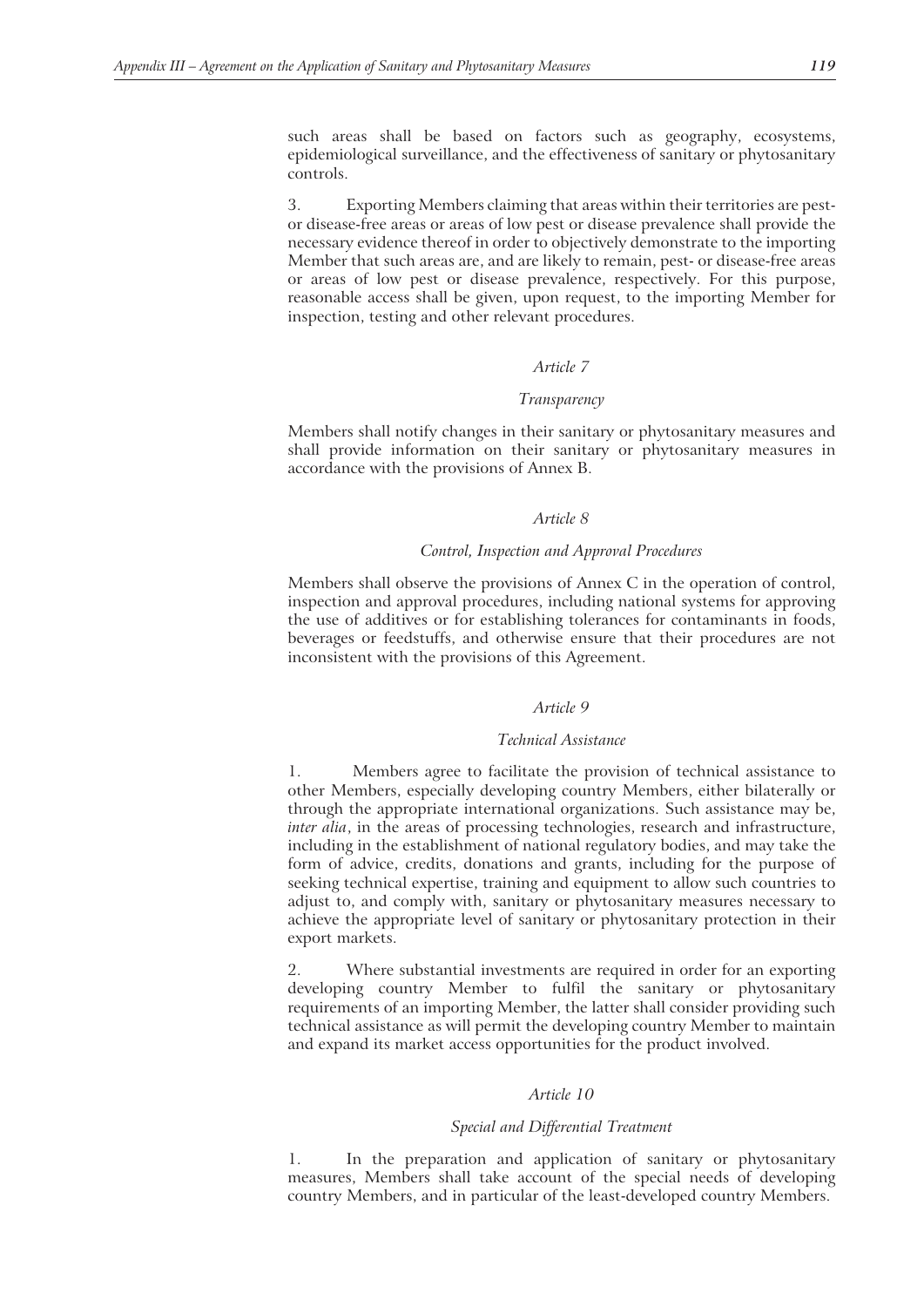2. Where the appropriate level of sanitary or phytosanitary protection allows scope for the phased introduction of new sanitary or phytosanitary measures, longer time-frames for compliance should be accorded on products of interest to developing country Members so as to maintain opportunities for their exports.

3. With a view to ensuring that developing country Members are able to comply with the provisions of this Agreement, the Committee is enabled to grant to such countries, upon request, specified, time-limited exceptions in whole or in part from obligations under this Agreement, taking into account their financial, trade and development needs.

4. Members should encourage and facilitate the active participation of developing country Members in the relevant international organizations.

#### *Article 11*

#### *Consultations and Dispute Settlement*

1. The provisions of Articles XXII and XXIII of GATT 1994 as elaborated and applied by the Dispute Settlement Understanding shall apply to consultations and the settlement of disputes under this Agreement, except as otherwise specifically provided herein.

2. In a dispute under this Agreement involving scientific or technical issues, a panel should seek advice from experts chosen by the panel in consultation with the parties to the dispute. To this end, the panel may, when it deems it appropriate, establish an advisory technical experts group, or consult the relevant international organizations, at the request of either party to the dispute or on its own initiative.

3. Nothing in this Agreement shall impair the rights of Members under other international agreements, including the right to resort to the good offices or dispute settlement mechanisms of other international organizations or established under any international agreement.

# *Article 12*

#### *Administration*

1. A Committee on Sanitary and Phytosanitary Measures is hereby established to provide a regular forum for consultations. It shall carry out the functions necessary to implement the provisions of this Agreement and the furtherance of its objectives, in particular with respect to harmonization. The Committee shall reach its decisions by consensus.

2. The Committee shall encourage and facilitate ad hoc consultations or negotiations among Members on specific sanitary or phytosanitary issues. The Committee shall encourage the use of international standards, guidelines or recommendations by all Members and, in this regard, shall sponsor technical consultation and study with the objective of increasing coordination and integration between international and national systems and approaches for approving the use of food additives or for establishing tolerances for contaminants in foods, beverages or feedstuffs.

3. The Committee shall maintain close contact with the relevant international organizations in the field of sanitary and phytosanitary protection, especially with the Codex Alimentarius Commission, the International Office of Epizootics, and the Secretariat of the International Plant Protection Convention, with the objective of securing the best available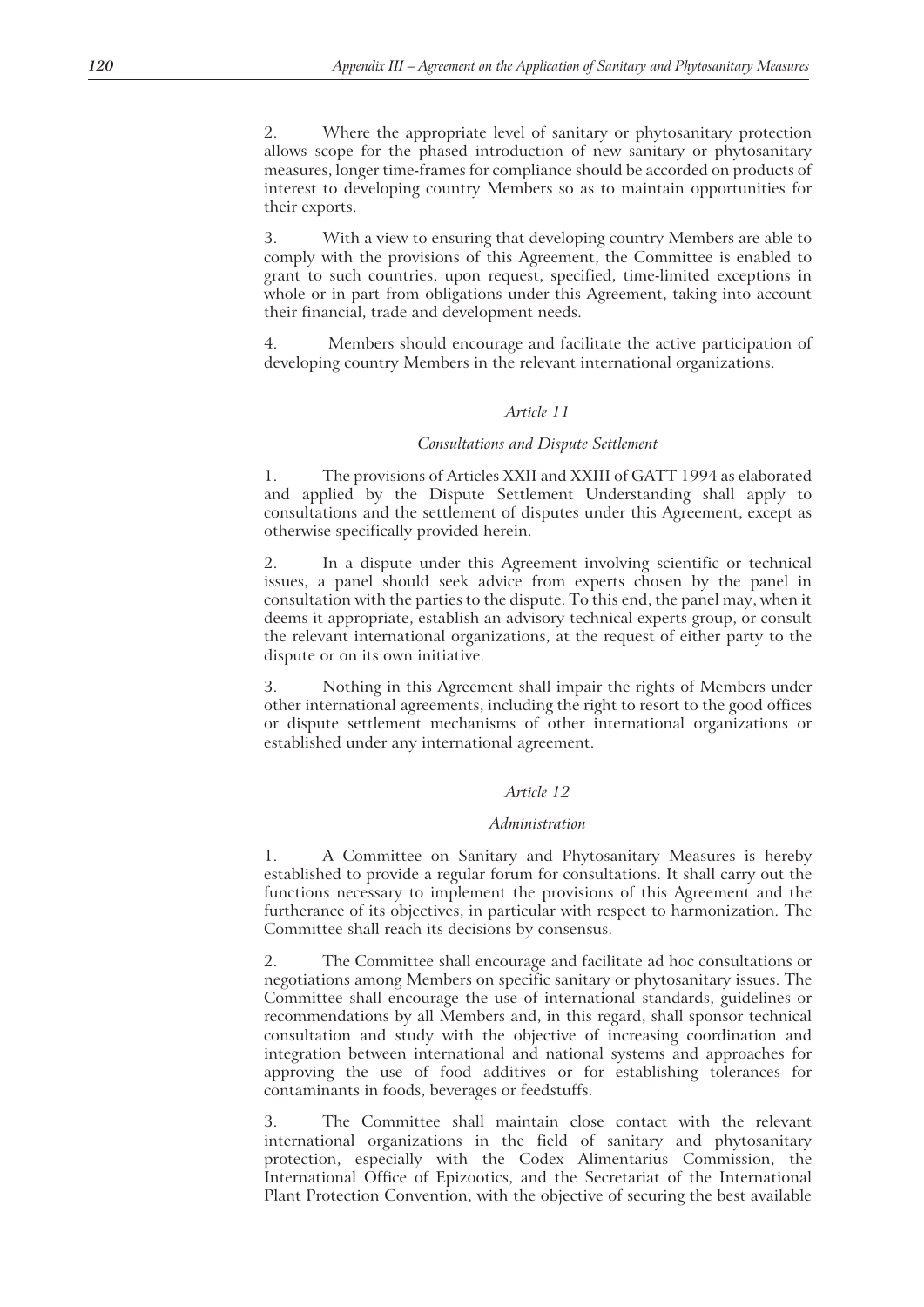4. The Committee shall develop a procedure to monitor the process of international harmonization and the use of international standards, guidelines or recommendations. For this purpose, the Committee should, in conjunction with the relevant international organizations, establish a list of international standards, guidelines or recommendations relating to sanitary or phytosanitary measures which the Committee determines to have a major trade impact. The list should include an indication by Members of those international standards, guidelines or recommendations which they apply as conditions for import or on the basis of which imported products conforming to these standards can enjoy access to their markets. For those cases in which a Member does not apply an international standard, guideline or recommendation as a condition for import, the Member should provide an indication of the reason therefor, and, in particular, whether it considers that the standard is not stringent enough to provide the appropriate level of sanitary or phytosanitary protection. If a Member revises its position, following its indication of the use of a standard, guideline or recommendation as a condition for import, it should provide an explanation for its change and so inform the Secretariat as well as the relevant international organizations, unless such notification and explanation is given according to the procedures of Annex B.

5. In order to avoid unnecessary duplication, the Committee may decide, as appropriate, to use the information generated by the procedures, particularly for notification, which are in operation in the relevant international organizations.

6. The Committee may, on the basis of an initiative from one of the Members, through appropriate channels invite the relevant international organizations or their subsidiary bodies to examine specific matters with respect to a particular standard, guideline or recommendation, including the basis of explanations for non-use given according to paragraph 4.

7. The Committee shall review the operation and implementation of this Agreement three years after the date of entry into force of the WTO Agreement, and thereafter as the need arises. Where appropriate, the Committee may submit to the Council for Trade in Goods proposals to amend the text of this Agreement having regard, *inter alia*, to the experience gained in its implementation.

#### *Article 13*

#### *Implementation*

Members are fully responsible under this Agreement for the observance of all obligations set forth herein. Members shall formulate and implement positive measures and mechanisms in support of the observance of the provisions of this Agreement by other than central government bodies. Members shall take such reasonable measures as may be available to them to ensure that non-governmental entities within their territories, as well as regional bodies in which relevant entities within their territories are members, comply with the relevant provisions of this Agreement. In addition, Members shall not take measures which have the effect of, directly or indirectly, requiring or encouraging such regional or non-governmental entities, or local governmental bodies, to act in a manner inconsistent with the provisions of this Agreement. Members shall ensure that they rely on the services of non-governmental entities for implementing sanitary or phytosanitary measures only if these entities comply with the provisions of this Agreement.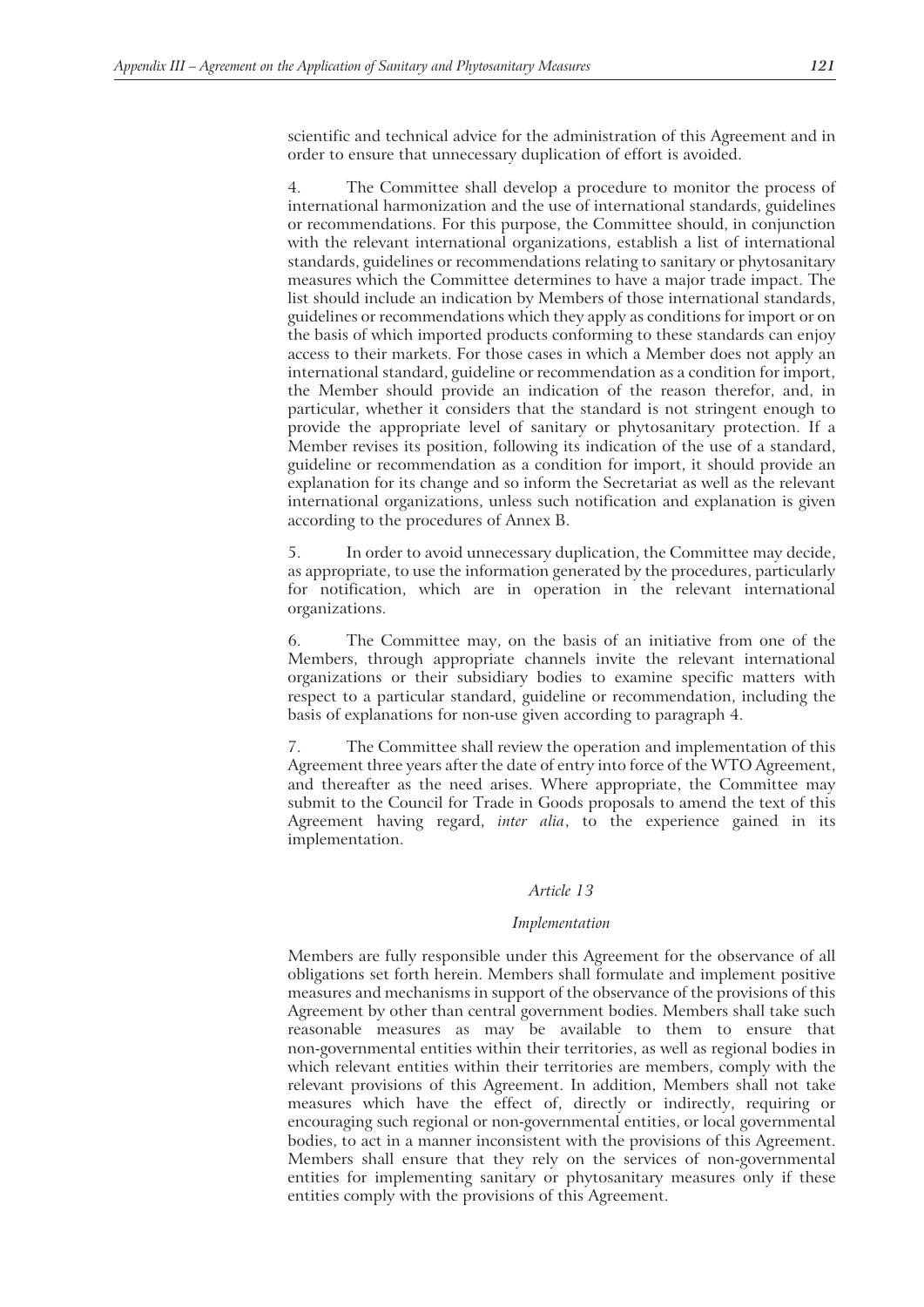#### *Article 14*

#### *Final Provisions*

The least-developed country Members may delay application of the provisions of this Agreement for a period of five years following the date of entry into force of the WTO Agreement with respect to their sanitary or phytosanitary measures affecting importation or imported products. Other developing country Members may delay application of the provisions of this Agreement, other than paragraph 8 of Article 5 and Article 7, for two years following the date of entry into force of the WTO Agreement with respect to their existing sanitary or phytosanitary measures affecting importation or imported products, where such application is prevented by a lack of technical expertise, technical infrastructure or resources.

# ANNEX A

#### DEFINITIONS

1. *Sanitary or phytosanitary measure* - Any measure applied:

(a) to protect animal or plant life or health within the territory of the Member from risks arising from the entry, establishment or spread of pests, diseases, disease-carrying organisms or disease-causing organisms;

(b) to protect human or animal life or health within the territory of the Member from risks arising from additives, contaminants, toxins or disease-causing organisms in foods, beverages or feedstuffs;

(c) to protect human life or health within the territory of the Member from risks arising from diseases carried by animals, plants or products thereof, or from the entry, establishment or spread of pests; or

(d) to prevent or limit other damage within the territory of the Member from the entry, establishment or spread of pests.

Sanitary or phytosanitary measures include all relevant laws, decrees, regulations, requirements and procedures including, *inter alia*, end product criteria; processes and production methods; testing, inspection, certification and approval procedures; quarantine treatments including relevant requirements associated with the transport of animals or plants, or with the materials necessary for their survival during transport; provisions on relevant statistical methods, sampling procedures and methods of risk assessment; and packaging and labelling requirements directly related to food safety.

2. *Harmonization* - The establishment, recognition and application of common sanitary and phytosanitary measures by different Members.

3. *International standards, guidelines and recommendations*

(a) for food safety, the standards, guidelines and recommendations established by the Codex Alimentarius Commission relating to food additives, veterinary drug and pesticide residues, contaminants, methods of analysis and sampling, and codes and guidelines of hygienic practice;

(b) for animal health and zoonoses, the standards, guidelines and recommendations developed under the auspices of the International Office of Epizootics;

(c) for plant health, the international standards, guidelines and recommendations developed under the auspices of the Secretariat of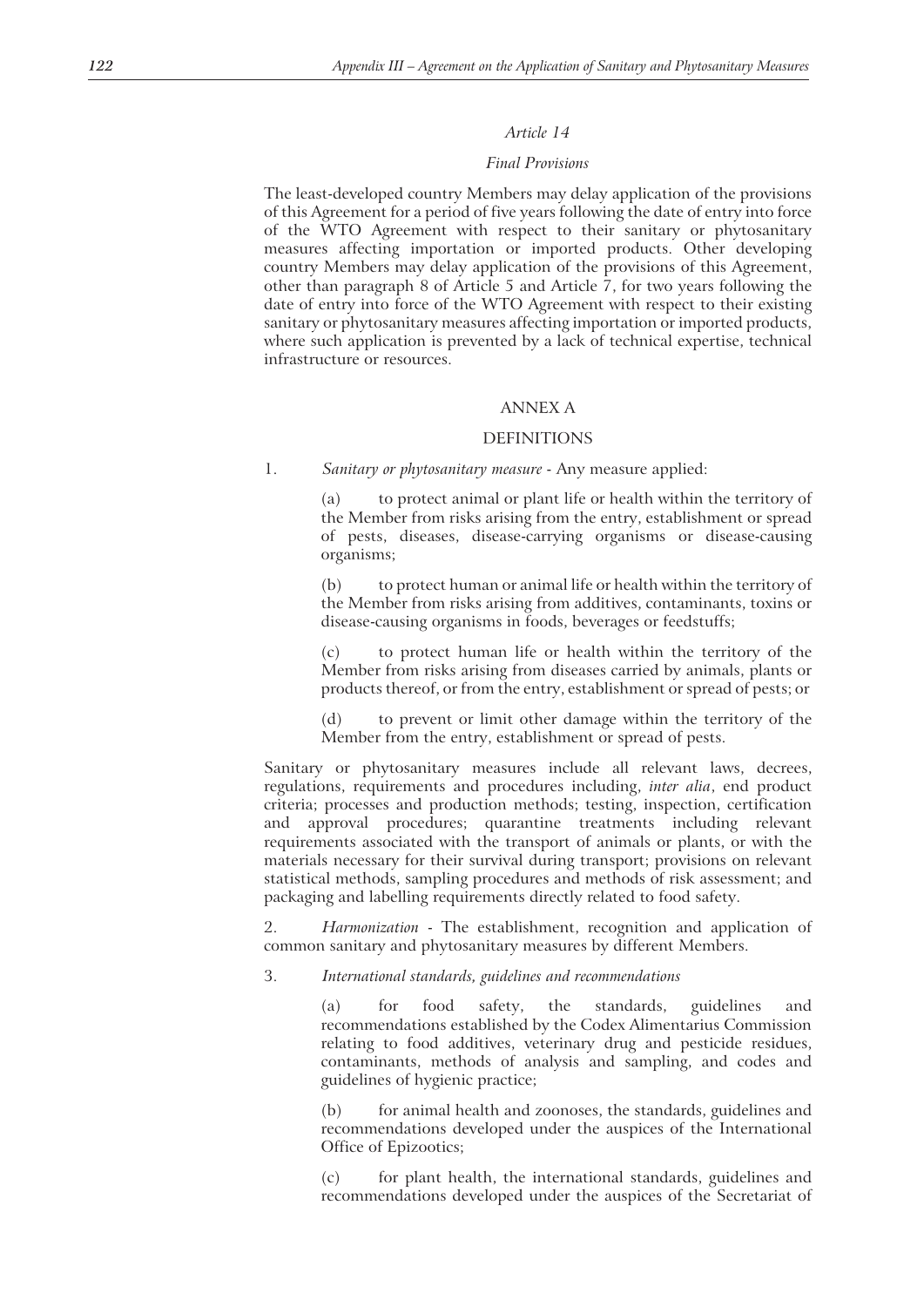the International Plant Protection Convention in cooperation with regional organizations operating within the framework of the International Plant Protection Convention; and

(d) for matters not covered by the above organizations, appropriate standards, guidelines and recommendations promulgated by other relevant international organizations open for membership to all Members, as identified by the Committee.

4. *Risk assessment* - The evaluation of the likelihood of entry, establishment or spread of a pest or disease within the territory of an importing Member according to the sanitary or phytosanitary measures which might be applied, and of the associated potential biological and economic consequences; or the evaluation of the potential for adverse effects on human or animal health arising from the presence of additives, contaminants, toxins or disease-causing organisms in food, beverages or feedstuffs.

5. *Appropriate level of sanitary or phytosanitary protection* - The level of protection deemed appropriate by the Member establishing a sanitary or phytosanitary measure to protect human, animal or plant life or health within its territory.

NOTE: Many Members otherwise refer to this concept as the 'acceptable level of risk'.

6. *Pest- or disease-free area* - An area, whether all of a country, part of a country, or all or parts of several countries, as identified by the competent authorities, in which a specific pest or disease does not occur.

NOTE: A pest- or disease-free area may surround, be surrounded by, or be adjacent to an area - whether within part of a country or in a geographic region which includes parts of or all of several countries -in which a specific pest or disease is known to occur but is subject to regional control measures such as the establishment of protection, surveillance and buffer zones which will confine or eradicate the pest or disease in question.

7. *Area of low pest or disease prevalence* - An area, whether all of a country, part of a country, or all or parts of several countries, as identified by the competent authorities, in which a specific pest or disease occurs at low levels and which is subject to effective surveillance, control or eradication measures.

# ANNEX B

# TRANSPARENCY OF SANITARY AND PHYTOSANITARY REGULATIONS

#### *Publication of regulations*

1. Members shall ensure that all sanitary and phytosanitary regulations which have been adopted are published promptly in such a manner as to enable interested Members to become acquainted with them.

2. Except in urgent circumstances, Members shall allow a reasonable interval between the publication of a sanitary or phytosanitary regulation and its entry into force in order to allow time for producers in exporting Members, and particularly in developing country Members, to adapt their products and methods of production to the requirements of the importing Member.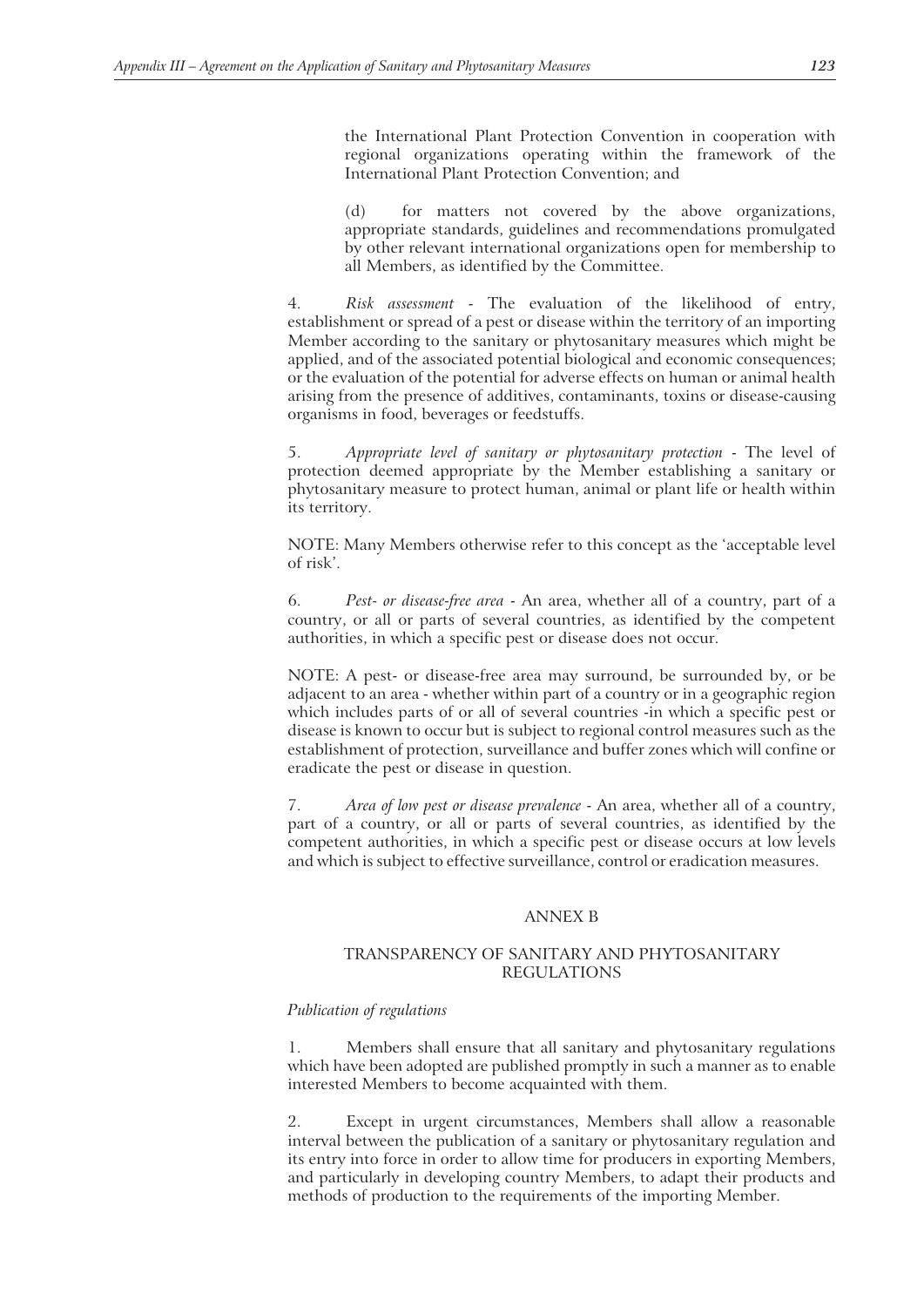#### *Enquiry points*

3. Each Member shall ensure that one enquiry point exists which is responsible for the provision of answers to all reasonable questions from interested Members as well as for the provision of relevant documents regarding:

> (a) any sanitary or phytosanitary regulations adopted or proposed within its territory;

> (b) any control and inspection procedures, production and quarantine treatment, pesticide tolerance and food additive approval procedures, which are operated within its territory;

> (c) risk assessment procedures, factors taken into consideration, as well as the determination of the appropriate level of sanitary or phytosanitary protection;

> (d) the membership and participation of the Member, or of relevant bodies within its territory, in international and regional sanitary and phytosanitary organizations and systems, as well as in bilateral and multilateral agreements and arrangements within the scope of this Agreement, and the texts of such agreements and arrangements.

4. Members shall ensure that where copies of documents are requested by interested Members, they are supplied at the same price (if any), apart from the cost of delivery, as to the nationals of the Member concerned.

# *Notification procedures*

5. Whenever an international standard, guideline or recommendation does not exist or the content of a proposed sanitary or phytosanitary regulation is not substantially the same as the content of an international standard, guideline or recommendation, and if the regulation may have a significant effect on trade of other Members, Members shall:

> (a) publish a notice at an early stage in such a manner as to enable interested Members to become acquainted with the proposal to introduce a particular regulation;

> (b) notify other Members, through the Secretariat, of the products to be covered by the regulation together with a brief indication of the objective and rationale of the proposed regulation. Such notifications shall take place at an early stage, when amendments can still be introduced and comments taken into account;

> (c) provide upon request to other Members copies of the proposed regulation and, whenever possible, identify the parts which in substance deviate from international standards, guidelines or recommendations;

> (d) without discrimination, allow reasonable time for other Members to make comments in writing, discuss these comments upon request, and take the comments and the results of the discussions into account.

6. However, where urgent problems of health protection arise or threaten to arise for a Member, that Member may omit such of the steps enumerated in paragraph 5 of this Annex as it finds necessary, provided that the Member: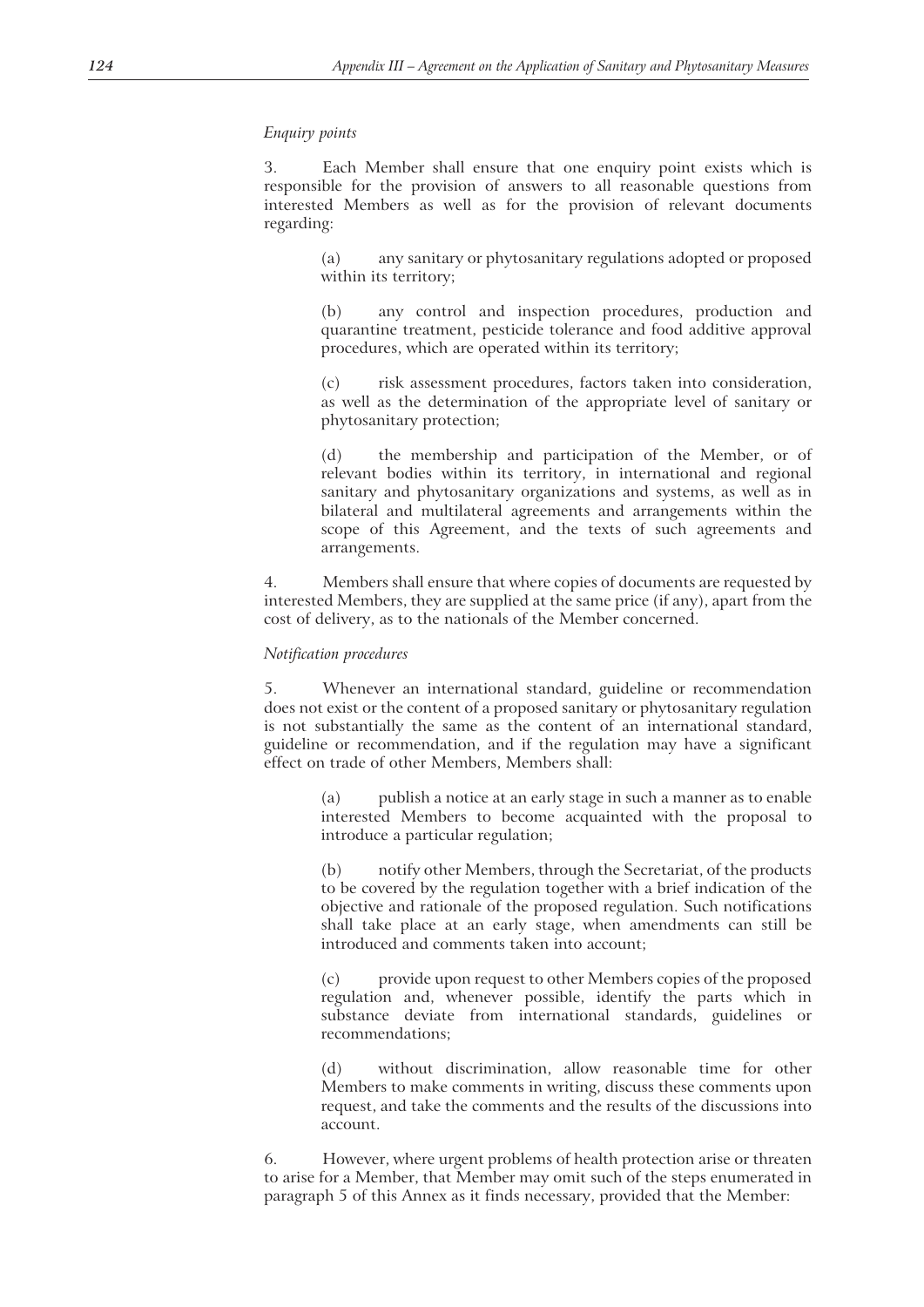(a) immediately notifies other Members, through the Secretariat, of the particular regulation and the products covered, with a brief indication of the objective and the rationale of the regulation, including the nature of the urgent problem(s);

(b) provides, upon request, copies of the regulation to other Members;

(c) allows other Members to make comments in writing, discusses these comments upon request, and takes the comments and the results of the discussions into account.

7. Notifications to the Secretariat shall be in English, French or Spanish.

8. Developed country Members shall, if requested by other Members, provide copies of the documents or, in case of voluminous documents, summaries of the documents covered by a specific notification in English, French or Spanish.

9. The Secretariat shall promptly circulate copies of the notification to all Members and interested international organizations and draw the attention of developing country Members to any notifications relating to products of particular interest to them.

10. Members shall designate a single central government authority as responsible for the implementation, on the national level, of the provisions concerning notification procedures according to paragraphs 5, 6, 7 and 8 of this Annex.

#### *General reservations*

11. Nothing in this Agreement shall be construed as requiring:

(a) the provision of particulars or copies of drafts or the publication of texts other than in the language of the Member except as stated in paragraph 8 of this Annex; or

(b) Members to disclose confidential information which would impede enforcement of sanitary or phytosanitary legislation or which would prejudice the legitimate commercial interests of particular enterprises.

#### ANNEX C

# CONTROL, INSPECTION AND APPROVAL PROCEDURES

1. Members shall ensure, with respect to any procedure to check and ensure the fulfilment of sanitary or phytosanitary measures, that:

> (a) such procedures are undertaken and completed without undue delay and in no less favourable manner for imported products than for like domestic products;

> (b) the standard processing period of each procedure is published or that the anticipated processing period is communicated to the applicant upon request; when receiving an application, the competent body promptly examines the completeness of the documentation and informs the applicant in a precise and complete manner of all deficiencies; the competent body transmits as soon as possible the results of the procedure in a precise and complete manner to the applicant so that corrective action may be taken if necessary; even when the application has deficiencies, the competent body proceeds as